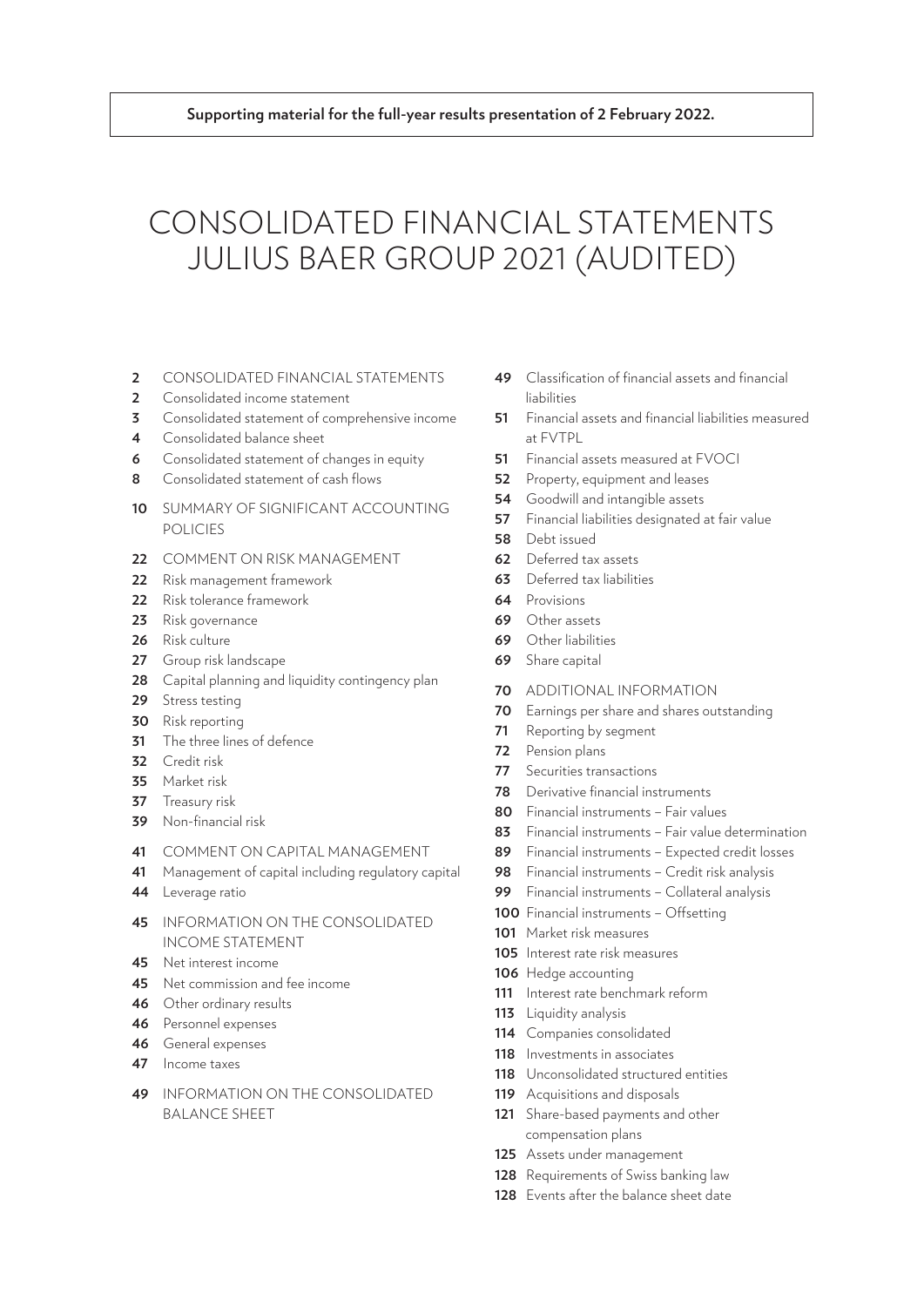# CONSOLIDATED FINANCIAL STATEMENTS

# <span id="page-1-0"></span>CONSOLIDATED INCOME STATEMENT

|                                                         | Note           | 2021<br>CHFm | 2020<br>CHF <sub>m</sub> | Change<br>% |
|---------------------------------------------------------|----------------|--------------|--------------------------|-------------|
| Interest income on financial instruments                |                |              |                          |             |
| measured at amortised cost or FVOCI                     |                | 758.6        | 825.2                    | -8.1        |
| Interest expense on financial instruments               |                |              |                          |             |
| measured at amortised cost                              |                | 131.6        | 203.5                    | $-35.3$     |
| Net interest income                                     | $\mathbf{1}$   | 627.0        | 621.7                    | 0.9         |
| Commission and fee income                               |                | 2,566.9      | 2,250.1                  | 14.1        |
| Commission expense                                      |                | 271.0        | 235.1                    | 15.3        |
| Net commission and fee income                           | $\overline{2}$ | 2,295.9      | 2,015.0                  | 13.9        |
| Net income from financial instruments measured at FVTPL |                | 884.3        | 943.5                    | $-6.3$      |
| Net credit losses/(recoveries) on financial assets      |                | 1.8          | 35.5                     |             |
| Other ordinary results                                  | $\overline{5}$ | 52.4         | 38.4                     | 36.4        |
| <b>Operating income</b>                                 |                | 3,857.8      | 3,583.1                  | 7.7         |
| Personnel expenses                                      | 4              | 1,660.7      | 1,595.5                  | 4.1         |
| General expenses                                        | 5              | 682.6        | 710.7                    | $-4.0$      |
| Depreciation of property and equipment                  | 10             | 95.7         | 100.5                    | $-4.8$      |
| Amortisation and impairment of customer relationships   | 11             | 57.9         | 70.1                     | $-17.3$     |
| Amortisation and impairment of intangible assets        | 11             | 102.2        | 260.4                    | $-60.8$     |
| <b>Operating expenses</b>                               |                | 2,599.1      | 2,737.2                  | $-5.0$      |
| Profit before taxes                                     |                | 1,258.7      | 845.9                    | 48.8        |
| Income taxes                                            | 6              | 176.1        | 147.3                    | 19.5        |
| Net profit                                              |                | 1,082.7      | 698.6                    | 55.0        |
|                                                         |                |              |                          |             |
| Attributable to:                                        |                |              |                          |             |
| Shareholders of Julius Baer Group Ltd.                  |                | 1,082.0      | 698.0                    | 55.0        |
| Non-controlling interests                               |                | 0.7          | 0.6                      |             |
|                                                         |                | 1,082.7      | 698.6                    | 55.0        |
|                                                         |                |              |                          |             |
|                                                         | Note           | 2021<br>CHF  | 2020<br>CHF              | Change<br>% |
| Share information                                       |                |              |                          |             |
| Basic earnings per share (EPS)                          | 19             | 5.06         | 3.25                     | 55.8        |
| Diluted earnings per share (EPS)                        | 19             | 5.06         | 3.23                     | 56.4        |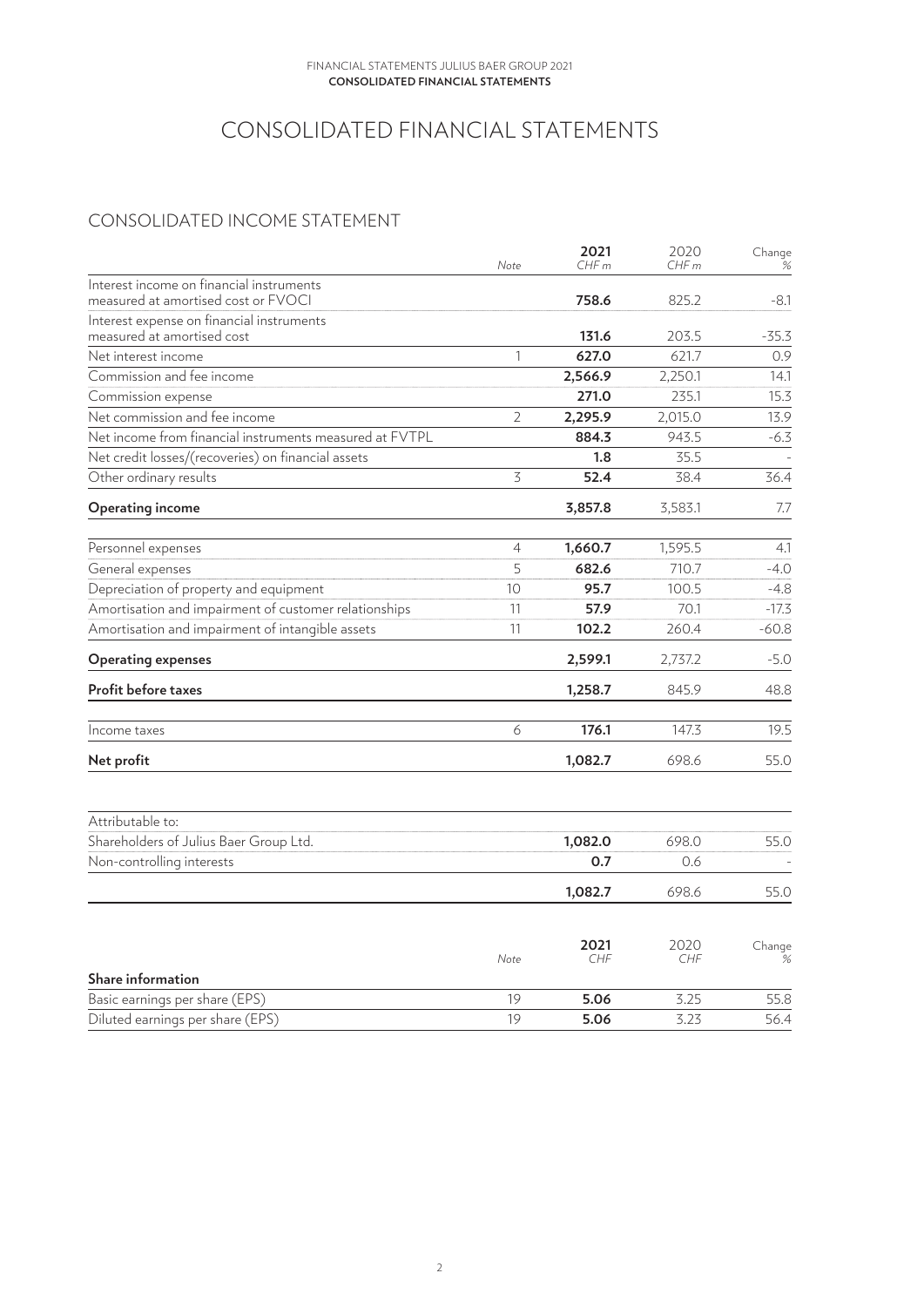# <span id="page-2-0"></span>CONSOLIDATED STATEMENT OF COMPREHENSIVE INCOME

|                                               | 2021<br>CHFm | 2020.<br>CHFm |
|-----------------------------------------------|--------------|---------------|
| Net profit recognised in the income statement | 1.082.7      | 698.6         |

| Other comprehensive income (net of taxes):                                                                                                             |          |          |
|--------------------------------------------------------------------------------------------------------------------------------------------------------|----------|----------|
| Items that may be reclassified to the income statement                                                                                                 |          |          |
| Net unrealised gains/(losses) on debt instruments measured at FVOCI                                                                                    | $-101.5$ | 105.7    |
| Net realised (gains)/losses on debt instruments<br>measured at $\breve{\mathsf{F}}\mathsf{VO}\breve{\mathsf{C}}'$ reclassified to the income statement | $-9.8$   | $-15.0$  |
| Effective portion of changes in fair value of<br>hedging instruments designated as cash flow hedges                                                    | $-8.7$   |          |
| <b>Translation differences</b>                                                                                                                         | $-7.8$   | $-165.6$ |
| Realised (gains)/losses on translation differences reclassified to the income statement                                                                | $-1.4$   | 2.5      |
| Items that will not be reclassified to the income statement                                                                                            |          |          |
| Net unrealised gains/(losses) on equity instruments designated at FVOCI                                                                                | 32.1     | $-11.6$  |
| Gains/(losses) from own credit risk on financial liabilities designated at fair value                                                                  | 3.1      | $-3.9$   |
| Remeasurement of defined benefit obligation                                                                                                            | 56.8     | 21.0     |
| Other comprehensive income                                                                                                                             | $-37.1$  | $-66.8$  |
| Total comprehensive income                                                                                                                             | 1,045.6  | 631.8    |
| Attributable to:                                                                                                                                       |          |          |
| Shareholders of Julius Baer Group Ltd.                                                                                                                 | 1,044.8  | 631.2    |
| Non-controlling interests                                                                                                                              | 0.7      | 0.6      |
|                                                                                                                                                        | 1,045.6  | 631.8    |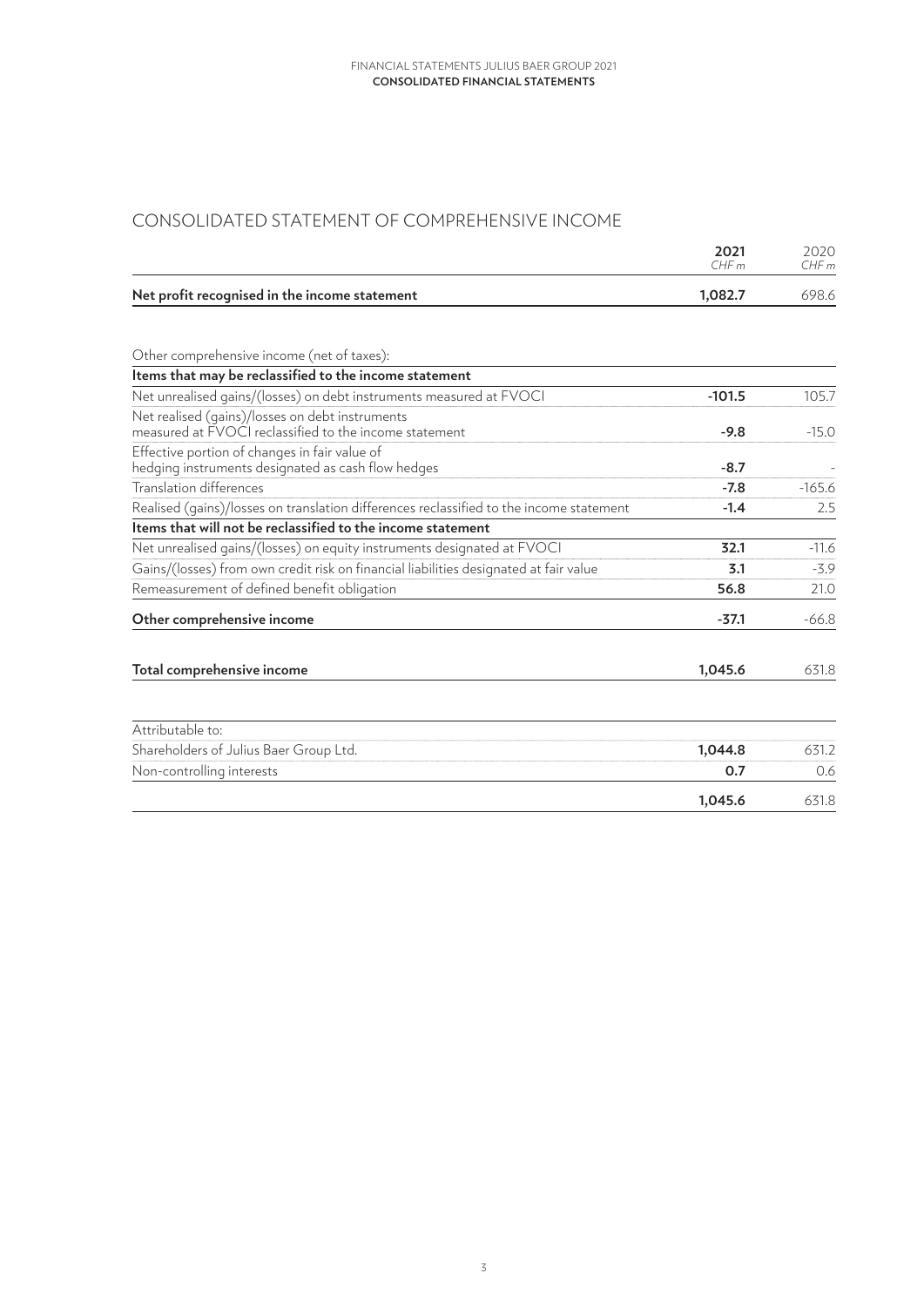# <span id="page-3-0"></span>CONSOLIDATED BALANCE SHEET

|                                           | Note | 31.12.2021<br>CHFm | 31.12.2020<br>CHFm |
|-------------------------------------------|------|--------------------|--------------------|
| Assets                                    |      |                    |                    |
| Cash                                      |      | 19,851.2           | 14,544.4           |
| Due from banks                            |      | 4,598.4            | 7,349.9            |
| Loans                                     | 26   | 50,417.1           | 47,207.6           |
| Financial assets measured at FVTPL        | 8/25 | 14,589.1           | 13,429.8           |
| Derivative financial instruments          | 24   | 2,086.6            | 2,562.3            |
| Financial assets designated at fair value | 25   | 322.9              | 269.6              |
| Financial assets measured at FVOCI        | 9/26 | 13,360.6           | 13,796.4           |
| Investments in associates                 | 29   | 28.9               | 21.2               |
| Property and equipment                    | 10   | 514.6              | 580.5              |
| Goodwill and other intangible assets      | 11   | 2,660.7            | 2,637.4            |
| Accrued income and prepaid expenses       |      | 418.9              | 363.7              |
| Deferred tax assets                       | 15   | 28.3               | 20.1               |
| Other assets                              | 17   | 7,428.5            | 6,354.1            |
| <b>Total assets</b>                       |      | 116,305.8          | 109,137.0          |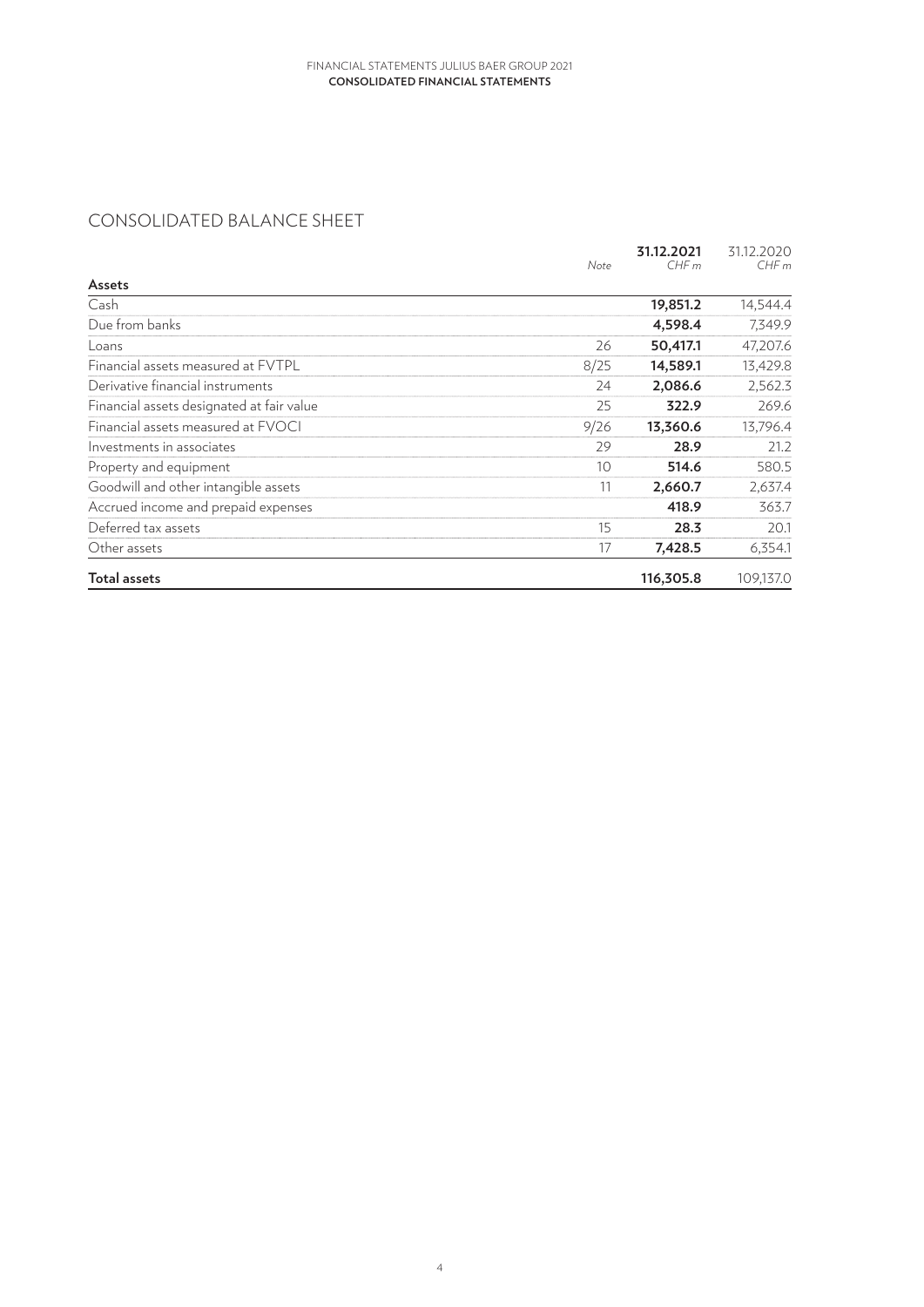|                                                               | Note | 31.12.2021<br>CHFm | 31.12.2020<br>CHFm |
|---------------------------------------------------------------|------|--------------------|--------------------|
| Liabilities and equity                                        |      |                    |                    |
| Due to banks                                                  |      | 4,217.2            | 5,087.9            |
| Due to customers                                              |      | 83,201.2           | 77,784.5           |
| Financial liabilities measured at FVTPL                       | 8/25 | 749.5              | 896.5              |
| Derivative financial instruments                              | 24   | 2,547.1            | 2,554.6            |
| Financial liabilities designated at fair value                | 13   | 14,459.0           | 13,154.8           |
| Debt issued                                                   | 14   | 2,644.3            | 1,478.2            |
| Accrued expenses and deferred income                          |      | 768.9              | 688.0              |
| Current tax liabilities                                       |      | 291.6              | 209.8              |
| Deferred tax liabilities                                      | 15   | 84.5               | 74.5               |
| Provisions                                                    | 16   | 96.8               | 115.9              |
| Other liabilities                                             | 17   | 502.3              | 658.1              |
| Total liabilities                                             |      | 109,562.5          | 102,702.8          |
| Share capital                                                 | 18   | 4.4                | 4.5                |
| Retained earnings                                             |      | 7,615.8            | 6,931.9            |
| Other components of equity                                    |      | $-200.0$           | $-106.1$           |
| Treasury shares                                               |      | $-685.8$           | $-404.7$           |
| Equity attributable to shareholders of Julius Baer Group Ltd. |      | 6,734.4            | 6,425.6            |
| Non-controlling interests                                     |      | 9.0                | 8.6                |
| Total equity                                                  |      | 6,743.3            | 6,434.1            |
| Total liabilities and equity                                  |      | 116,305.8          | 109,137.0          |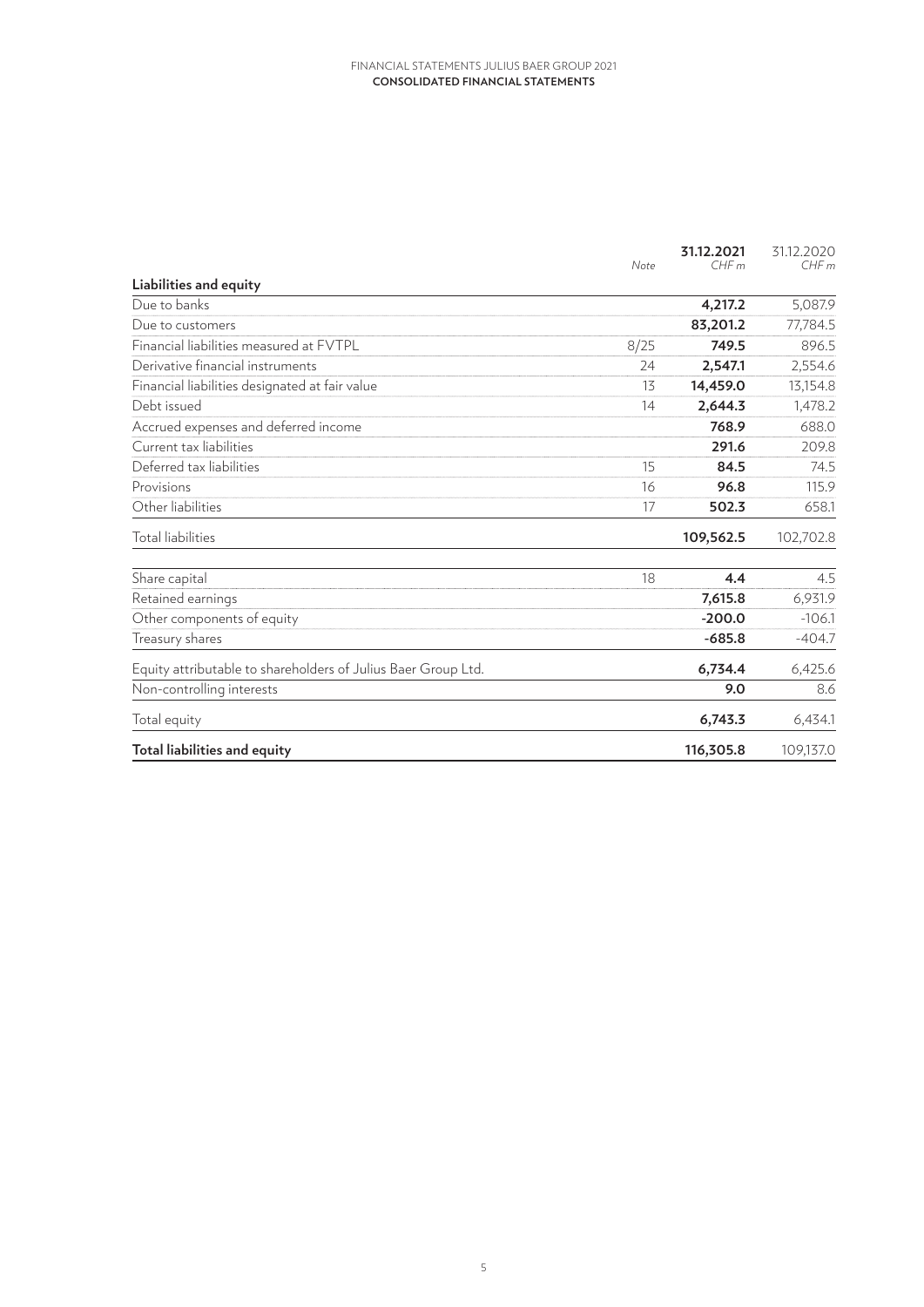# <span id="page-5-0"></span>CONSOLIDATED STATEMENT OF CHANGES IN EQUITY

|                                                             | Share capital<br>CHFm    | Retained<br>earnings <sup>1</sup><br>CHFm | OCI related to<br>equity instruments<br>at FVOCI<br>CHFm | OCI related to<br>debt instruments<br>at FVOCI<br>CHFm |  |
|-------------------------------------------------------------|--------------------------|-------------------------------------------|----------------------------------------------------------|--------------------------------------------------------|--|
| At 1 January 2020                                           | 4.5                      | 6,557.4                                   | 132.0                                                    | 33.5                                                   |  |
| Net profit                                                  |                          | 698.0                                     | $\sim$                                                   | $\sim$                                                 |  |
| Items that may be reclassified to the income statement      |                          |                                           | $\sim$                                                   | 90.8                                                   |  |
| Items that will not be reclassified to the income statement |                          | 21.0                                      | $-11.6$                                                  | $\overline{\phantom{a}}$                               |  |
| Total other comprehensive income                            | $\overline{\phantom{0}}$ | 21.0                                      | $-11.6$                                                  | 90.8                                                   |  |
| Total comprehensive income                                  | $\overline{a}$           | 718.9                                     | $-11.6$                                                  | 90.8                                                   |  |
| Changes in non-controlling interests                        | $\overline{a}$           | $-1.6$                                    | $\sim$ $-$                                               | $\sim$                                                 |  |
| Dividends                                                   | $\overline{\phantom{a}}$ | $-331.82$                                 | $\sim$                                                   | $\overline{\phantom{a}}$                               |  |
| Dividend income on own shares                               | $\overline{a}$           | 8.4                                       | $\sim$                                                   | $\overline{\phantom{0}}$                               |  |
| Share-based payments expensed for the year                  | $\overline{\phantom{0}}$ | 71.6                                      | $\sim$                                                   | $\overline{\phantom{0}}$                               |  |
| Share-based payments vested                                 | $\overline{\phantom{a}}$ | $-52.6$                                   | $\sim$                                                   |                                                        |  |
| Changes in derivatives on own shares                        |                          | $-35.2$                                   |                                                          |                                                        |  |
| Acquisitions of own shares                                  |                          | $\overline{\phantom{a}}$                  |                                                          | $\overline{\phantom{0}}$                               |  |
| Disposals of own shares                                     | $\overline{\phantom{a}}$ | $-3.3$                                    |                                                          | $\overline{\phantom{a}}$                               |  |
| At 31 December 2020                                         | 4.5                      | 6,931.9                                   | 120.4                                                    | 124.2                                                  |  |

| At 1 January 2021                                           | 4.5                      | 6,931.9    | 120.4                    | 124.2                    |  |
|-------------------------------------------------------------|--------------------------|------------|--------------------------|--------------------------|--|
| Net profit                                                  |                          | 1,082.0    | $\sim$                   | $\overline{\phantom{a}}$ |  |
| Items that may be reclassified to the income statement      |                          |            | $\overline{\phantom{0}}$ | $-111.3$                 |  |
| Items that will not be reclassified to the income statement |                          | 56.8       | 32.1                     | $\overline{\phantom{a}}$ |  |
| Total other comprehensive income                            | $\sim$                   | 56.8       | 32.1                     | $-111.3$                 |  |
| Total comprehensive income                                  |                          | 1,138.7    | 32.1                     | $-111.3$                 |  |
| Capital reduction                                           | $-0.1$                   | $-113.2$   | $\sim$                   | $\sim$                   |  |
| Changes in non-controlling interests                        | $\sim$                   | $-0.5$     | $\sim$                   | $\sim$                   |  |
| Dividends                                                   | $\sim$                   | $-385.8^3$ | $\overline{\phantom{a}}$ | $\overline{\phantom{a}}$ |  |
| Dividend income on own shares                               |                          | 6.7        | $\sim$                   | $\overline{\phantom{0}}$ |  |
| Share-based payments expensed for the year                  | $\overline{\phantom{0}}$ | 93.3       | $\overline{\phantom{a}}$ | $\overline{\phantom{0}}$ |  |
| Share-based payments vested                                 | $\sim$                   | $-62.0$    | $\overline{\phantom{a}}$ | $\overline{\phantom{a}}$ |  |
| Changes in derivatives on own shares                        | $\overline{a}$           | $-10.6$    | $\sim$                   | $\overline{\phantom{a}}$ |  |
| Acquisitions of own shares                                  | $\overline{a}$           |            | $\sim$                   | $\overline{\phantom{0}}$ |  |
| Disposals of own shares                                     |                          | 17.2       | $\overline{\phantom{a}}$ | $\overline{\phantom{a}}$ |  |
| At 31 December 2021                                         | 4.4                      | 7,615.8    | 152.5                    | 12.9                     |  |

<sup>1</sup> Retained earnings include the capital reserves of Bank Julius Baer & Co. Ltd. and the statutory capital reserve/retained earnings reserves of Julius Baer Group Ltd.

<sup>2</sup> Dividend payment per share CHF 0.75 and CHF 0.75

<sup>3</sup> Dividend payment per share CHF 1.75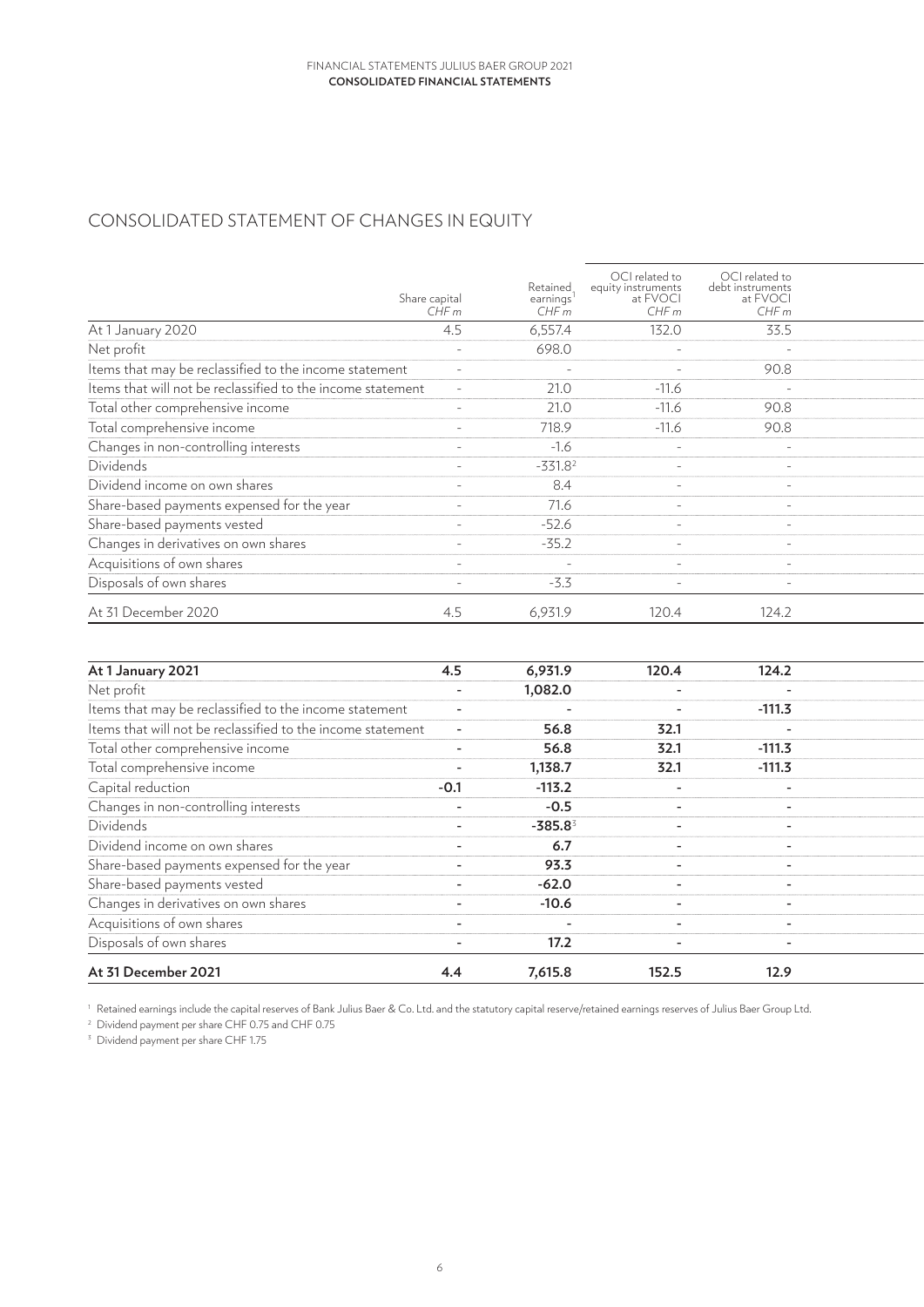|                                                                                     |                                       |                                                                                              |          | Other components of equity              |                                                                         |                           |
|-------------------------------------------------------------------------------------|---------------------------------------|----------------------------------------------------------------------------------------------|----------|-----------------------------------------|-------------------------------------------------------------------------|---------------------------|
| $\begin{array}{c} \textbf{Total} \\ \textbf{equity} \\ \textbf{CHF}\ m \end{array}$ | Non-controlling<br>interests<br>CHF m | Equity attributable<br>Treasury to shareholders of<br>shares Julius Baer Group Ltd.<br>CHF m |          | Translation<br>$differences$<br>CHF $m$ | Own credit risk on<br>financial liabilities<br>designated at FV<br>CHFm | Cash flow hedges<br>CHF m |
| 6,189.4                                                                             | 9.2                                   | 6,180.2                                                                                      | $-363.2$ | $-183.9$                                | 0.0                                                                     | $\sim$ $-$                |
| 698.6                                                                               | 0.6                                   | 698.0                                                                                        | $\sim$   | $\sim$ $ \sim$                          | $\sim$ $-$                                                              | $\sim$                    |
| $-72.3$                                                                             | $-0.1$                                | $-72.2$                                                                                      | $\sim$   | $-163.0$                                | $\sim$ $-$                                                              |                           |
| $\overline{5.5}$                                                                    | $\sim$ $-$                            | $\overline{5.5}$                                                                             | $\sim$   | $\alpha$ and $\alpha$                   | $-3.9$                                                                  | $\sim$                    |
| $-66.8$                                                                             | $-0.1$                                | $-66.8$                                                                                      | $\sim$   | $-163.0$                                | $-3.9$                                                                  | $\sim$                    |
| 631.8                                                                               | 0.6                                   | 631.2                                                                                        | $\sim$   | $-163.0$                                | $-3.9$                                                                  | $\sim$                    |
| $\sim$ $\sim$                                                                       | 1.6                                   | $-1.6$                                                                                       | $\sim$   | $\sim$                                  | $\sim$                                                                  | $\sim$                    |
| $-334.6$                                                                            | $-2.7$                                | $-331.8$                                                                                     | $\sim$   | $\sim$                                  | $\sim$                                                                  | $\sim$                    |
| 8.4                                                                                 | $\sim$                                | 8.4                                                                                          | $\sim$   | $\sim$                                  | $\sim$                                                                  | $\sim$                    |
| 71.6                                                                                | $\sim$                                | 71.6                                                                                         | $\sim$   | $\sim$                                  | $\sim$                                                                  | $\sim$                    |
|                                                                                     | $\sim$                                | $\sim$ $-$                                                                                   | 52.6     | $\sim$                                  | $\sim$                                                                  | $\sim$                    |
| 7.3                                                                                 | $\sim$                                | 7.3                                                                                          | 42.4     | $\sim$                                  | $\sim$                                                                  | $\sim$                    |
| $-368.4$                                                                            | $\sim$                                | $-368.4$                                                                                     | $-368.4$ | $\sim$                                  | $\sim$                                                                  | $\sim$                    |
| 228.6                                                                               | $\sim$                                | 228.6                                                                                        | 231.9    | $\sim$                                  | $\sim$                                                                  | $\sim$                    |
| 6,434.1                                                                             | 8.6                                   | 6,425.6                                                                                      | $-404.7$ | $-346.9$                                | $-3.9$                                                                  | $\sim$ $-$                |
|                                                                                     |                                       |                                                                                              |          |                                         |                                                                         |                           |
| 6,434.1                                                                             | 8.6                                   | 6,425.6                                                                                      | $-404.7$ | $-346.9$                                | $-3.9$                                                                  | $\sim$                    |
| 1,082.7                                                                             | 0.7                                   | 1,082.0                                                                                      | $\sim$   | $\sim$                                  | $\sim$                                                                  | $\sim$                    |
| $-129.1$                                                                            | 0.0                                   | $-129.1$                                                                                     | $\sim$   | $-9.1$                                  | $\sim$                                                                  | $-8.7$                    |
| 92.0                                                                                | $\sim$                                | 92.0                                                                                         | $\sim$   | $\sim$                                  | 3.1                                                                     | $\sim$                    |
| $-37.1$                                                                             | 0.0                                   | $-37.1$                                                                                      | $\sim$   | $-9.1$                                  | $\overline{3.1}$                                                        | $-8.7$                    |
| 1,045.6                                                                             | 0.7                                   | 1,044.8                                                                                      | $\sim$   | $-9.1$                                  | 3.1                                                                     | $-8.7$                    |
|                                                                                     | $\sim$                                | $\sim$                                                                                       | 113.2    | $\sim$ $-$                              | $\sim$                                                                  | $\sim$                    |
| 1.7                                                                                 | 2.3                                   | $-0.5$                                                                                       | $\sim$   | $\sim$                                  | $\sim$                                                                  | $\sim$                    |
| $-388.4$                                                                            | $-2.6$                                | $-385.8$                                                                                     | $\sim$   | $\sim$                                  | $\sim$                                                                  | $\sim$                    |
| 6.7                                                                                 | $\sim$                                | 6.7                                                                                          | $\sim$   | $\sim$                                  | $\sim$                                                                  | $\sim$                    |
| 93.3                                                                                | $\sim$                                | 93.3                                                                                         | $\sim$   | $\sim$                                  | $\sim$                                                                  | $\sim$                    |
|                                                                                     | $\sim$                                | $\sim$                                                                                       | 62.0     | $\sim$                                  | $\sim$                                                                  | $\sim$                    |
| 3.1                                                                                 | $\sim$                                | 3.1                                                                                          | 13.7     | $\sim$                                  | $\sim$                                                                  | $\sim$                    |
| $-659.3$                                                                            | $\sim$                                | $-659.3$                                                                                     | $-659.3$ | $\sim$                                  | $\sim$                                                                  | $\sim$                    |
| 206.5                                                                               | $\sim$                                | 206.5                                                                                        | 189.2    | $\sim$                                  | $\sim$                                                                  | $\sim$                    |
| 6,743.3                                                                             | 9.0                                   | 6,734.4                                                                                      | $-685.8$ | $-356.0$                                | $-0.8$                                                                  | $-8.7$                    |
|                                                                                     |                                       |                                                                                              |          |                                         |                                                                         |                           |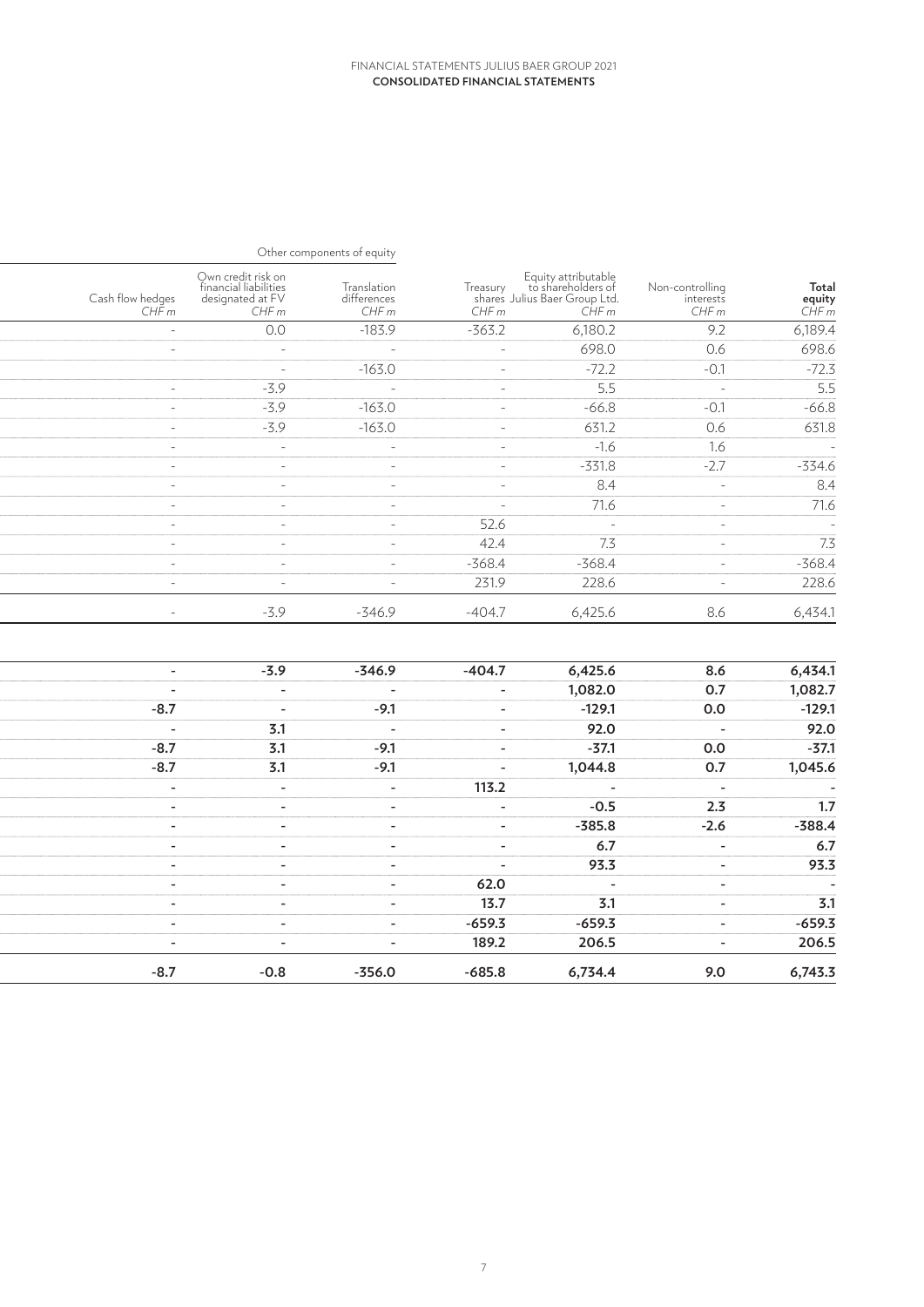# <span id="page-7-0"></span>CONSOLIDATED STATEMENT OF CASH FLOWS

|                                                                                       | 2021<br>CHFm | 2020<br>CHFm |
|---------------------------------------------------------------------------------------|--------------|--------------|
| Net profit                                                                            | 1,082.7      | 698.6        |
| Adjustments to reconcile net profit to cash flow from/(used in) operating activities: |              |              |
| Non-cash items included in net profit and other adjustments:                          |              |              |
| - Depreciation of property and equipment                                              | 95.7         | 100.5        |
| - Amortisation and impairment of intangible assets                                    | 160.1        | 330.5        |
| - Change in loss allowance                                                            | 1.8          | 35.5         |
| - Deferred tax expense/(benefit)                                                      | $-12.3$      | $-3.7$       |
| - Net loss/(gain) from investing activities                                           | $-4.5$       | $-0.9$       |
| - Other non-cash income and expenses                                                  | 93.3         | 71.6         |
| Net increase/decrease in operating assets and liabilities:                            |              |              |
| - Net due from/to banks                                                               | $-849.0$     | 1,869.3      |
| - Net financial assets measured at FVTPL and derivative financial instruments         | $-846.8$     | 131.5        |
| - Net loans/due to customers                                                          | 2,203.2      | 6,062.5      |
| - Issuance and repayment of financial liabilities designated at fair value            | 1,254.0      | $-94.8$      |
| - Accrued income, prepaid expenses and other assets                                   | $-1,127.3$   | $-2,686.2$   |
| - Accrued expenses, deferred income, other liabilities and provisions                 | $-51.9$      | $-192.7$     |
| Adjustment for income tax expenses                                                    | 188.4        | 151.0        |
| Income taxes paid                                                                     | $-105.3$     | $-145.3$     |
| Cash flow from operating activities                                                   | 2,081.9      | 6,327.4      |
| Purchase of property and equipment and intangible assets                              | $-196.8$     | $-185.5$     |
| Disposal of property and equipment and intangible assets                              | 0.2          | 0.5          |
| Net (investment in)/divestment of financial assets measured at FVOCI                  | 497.4        | $-964.8$     |
| Acquisition of subsidiaries and businesses, net of cash and cash equivalents acquired | $-18.5$      | 0.3          |
| Deferred payments of acquisition of subsidiaries and associates                       | $-25.0$      | $-13.1$      |
| Cash flow from investing activities                                                   | 257.2        | $-1,162.6$   |
| Net movements in treasury shares and own equity derivative activity                   | $-443.0$     | $-124.1$     |
| Dividend payments                                                                     | $-385.8$     | $-331.8$     |
| Changes in debt issued                                                                | 1,201.5      | $-349.9$     |
| Dividend payment to non-controlling interests                                         | $-2.6$       | $-2.7$       |
| Cash flow from financing activities                                                   | 370.1        | $-808.6$     |
| Net (decrease)/increase in cash and cash equivalents                                  | 2,709.3      | 4,356.2      |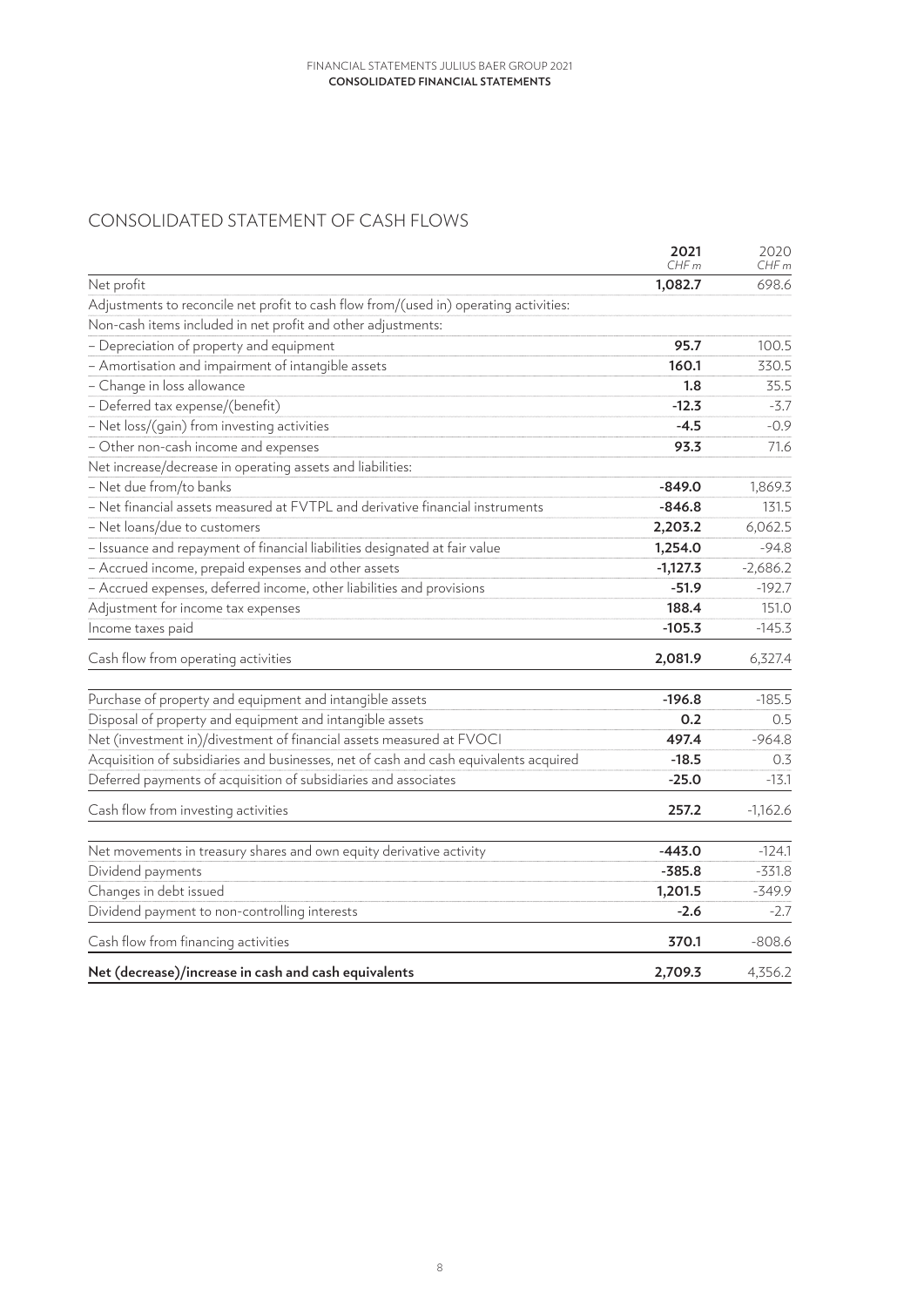|                                                                                     | 2021<br>CHFm       | 2020<br>CHFm                   |
|-------------------------------------------------------------------------------------|--------------------|--------------------------------|
| Cash and cash equivalents at the beginning of the year                              | 23,062.8           | 18,566.0                       |
| Cash flow from operating activities                                                 | 2,081.9            | 6,327.4                        |
| Cash flow from investing activities                                                 | 257.2              | $-1,162.6$                     |
| Cash flow from financing activities                                                 | 370.1              | $-808.6$                       |
| Effects of exchange rate changes on cash and cash equivalents                       | 27.6               | 140.6                          |
| Cash and cash equivalents at the end of the year                                    | 25,799.7           | 23,062.8                       |
|                                                                                     | 31.12.2021<br>CHFm | 31.12.2020<br>CHF <sub>m</sub> |
| Cash and cash equivalents are structured as follows:                                |                    |                                |
| Cash                                                                                | 19,851.2           | 14,544.4                       |
| Debt instruments measured at FVOCI<br>(original maturity of less than three months) | 1,485.8            | 1,325.8                        |
| Due from banks (original maturity of less than three months)                        | 4,462.7            | 7,192.6                        |
| Total                                                                               | 25,799.7           | 23,062.8                       |
| Additional cash flow information                                                    | 31.12.2021<br>CHFm | 31.12.2020<br>CHFm             |
| Interest received in cash                                                           | 702.5              | 897.8                          |
| Interest paid in cash                                                               | $-86.7$            | $-321.9$                       |
| Dividends on equities received (including associates) in cash                       | 205.1              | 225.5                          |
| Leases                                                                              | 31.12.2021<br>CHFm | 31.12.2020<br>CHFm             |
| Cash payments - leases                                                              | $-61.7$            | $-57.2$                        |
| Cash payments - interest paid                                                       | $-4.9$             | $-5.7$                         |
| Short-term lease payments                                                           | $-2.5$             | $-3.5$                         |
| Total                                                                               | $-69.1$            | $-66.4$                        |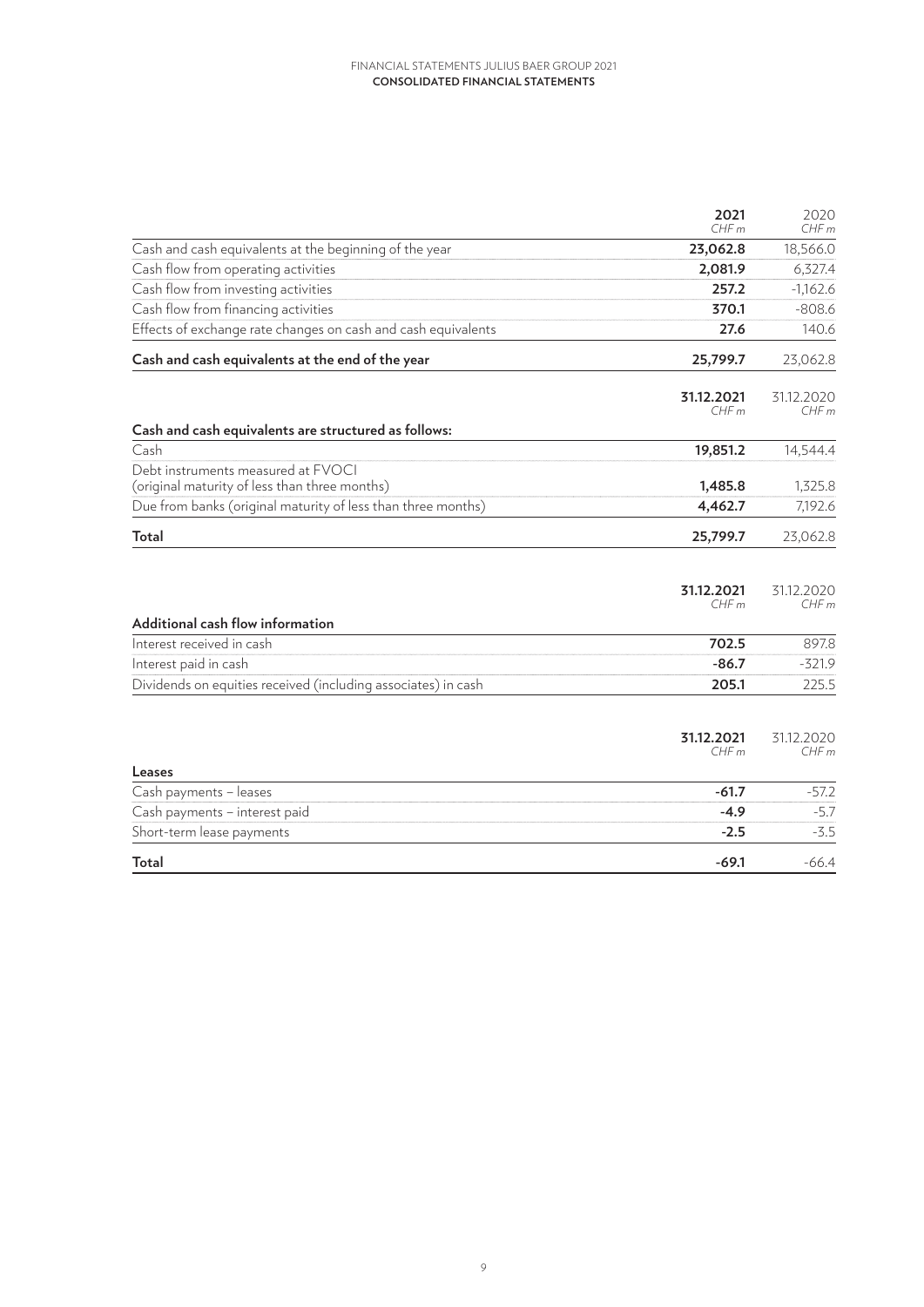# <span id="page-9-0"></span>SUMMARY OF SIGNIFICANT ACCOUNTING POLICIES

## BASIS OF ACCOUNTING

Julius Baer Group Ltd. is a Swiss corporation which is committed to the wealth management business. The consolidated financial statements as at 31 December 2021 comprise those of Julius Baer Group Ltd. and all its subsidiaries (the Group). The Board of Directors approved these financial statements on 1 February 2022. In addition, they are submitted for approval to the Annual General Meeting on 12 April 2022.

Amounts in the consolidated financial statements are stated in Swiss francs. The consolidated financial statements are prepared in accordance with International Financial Reporting Standards (IFRS). Generally, the historical cost principle is applied, with the exception of financial assets measured at fair value through profit or loss or at fair value through other comprehensive income, derivative financial instruments, as well as certain financial liabilities that are measured at fair value and precious metals that are measured at fair value less costs to sell.

#### USE OF ESTIMATES IN PREPARING THE CONSOLIDATED FINANCIAL STATEMENTS

In preparing the consolidated financial statements, management is required to make estimates and assumptions that affect reported income, expenses, assets, liabilities and disclosure of contingent liabilities. Actual results in future periods could differ from such estimates.

Estimates and assumptions are used mainly in the following areas of the consolidated financial statements and are in part discussed in the corresponding notes: determination of the fair values of financial instruments, assessment of the business model when classifying financial instruments, uncertainties in measuring provisions and contingent liabilities, loss allowances (measurement of expected credit losses), pension assets and liabilities (measurement of defined benefit obligation), income taxes (judgement

regarding the interpretation of the applicable tax laws and the respective tax practice, such as transfer pricing or deductible versus non-deductible items, and anticipation of tax audit issues), share-based payments, goodwill and other intangible assets (determination in a business combination and measurement of recoverable amount) and contingent considerations.

# ACCOUNTING POLICIES

All Group companies apply uniform accounting and measurement principles, which have remained the same as in the previous year, except as outlined at the end of this summary in the section changes in accounting policies.

#### **Business combinations**

In a business combination, the acquirer obtains control over one or more businesses. The business combination is accounted for using the acquisition method. This involves recognising the identifiable assets, including previously unrecognised intangible assets, and liabilities of the acquired business at acquisition-date fair value. Any excess of the consideration provided, such as assets or equity instruments issued and measured at acquisitiondate fair value, over the identifiable net assets acquired, is recognised as goodwill. Transaction costs are expensed as incurred.

#### **Subsidiaries and associates**

Investees in which Julius Baer Group Ltd. exercises control are fully consolidated. The following three elements constitute control:

- power over the investee;
- exposure, or rights, to variable returns from involvement with the investee; and
- the ability to use power over the investee to affect the amount of the investor's returns.

If the Group is exposed to all three elements, it controls an investee. The assessment is based on all facts and circumstances and is reassessed as conditions may change.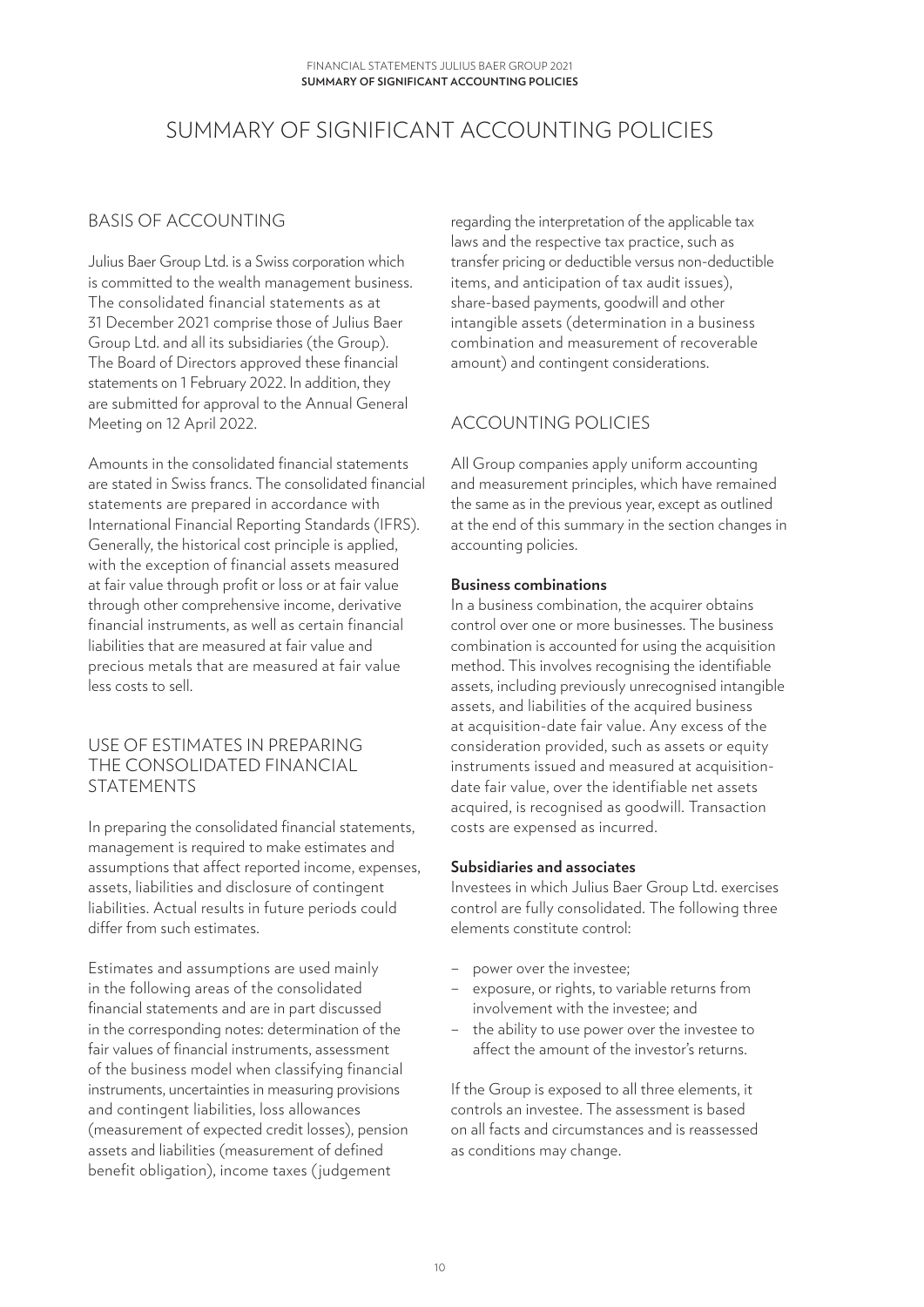A complete list of these companies is provided in Note 29A. The financial statements of subsidiaries are included in the consolidated financial statements from the date that control is transferred to the Group until the date that control ceases.

Companies in which Julius Baer Group Ltd. has the ability to exercise significant influence over the financial and operating policies are reported in the consolidated financial statements using the equity method. These associates are initially recorded at cost as of the date of acquisition. Subsequently, the carrying amount is adjusted for the post-acquisition change in the Group's share of the associate's net assets.

The effects of all intercompany transactions and balances are eliminated on consolidation. Gains and losses resulting from transactions with associates are recognised only to the extent of the unrelated investor's interest in the associate.

#### **Foreign currency translation**

The Group companies prepare their financial statements in their respective functional currency. The balance sheets of Group companies that are denominated in foreign currencies are translated into Swiss francs at the closing exchange rates on the balance sheet date. Average exchange rates for the reporting period are used for the income statements. Exchange differences arising from consolidation using closing and average exchange rates for the reporting period are recognised in other comprehensive income. When a foreign operation is disposed of such that control or significant influence is lost, the cumulative amount in the translation reserve related to that foreign operation is reclassified to the income statement as part of the gain or loss on disposal.

In the individual financial statements of the Group companies, income and expenses denominated in foreign currencies are translated at the exchange rate on the date of the respective transaction. Assets and liabilities are translated at the closing exchange rate on the balance sheet date. The resulting gains and losses on monetary assets and liabilities are recognised in the income statement as foreign exchange gains/losses.

The following exchange rates are used for the major currencies:

|         |            | Year-end rates |        | Average exchange<br>rates for the year |
|---------|------------|----------------|--------|----------------------------------------|
|         | 31.12.2021 | 31.12.2020     | 2021   | 2020                                   |
| USD/CHF | 0.9111     | 0.8839         | 0.9150 | 0.9340                                 |
| EUR/CHF | 1.0362     | 1.0816         | 1.0795 | 1.0705                                 |
| GBP/CHF | 1.2341     | 1.2083         | 1.2580 | 1.2060                                 |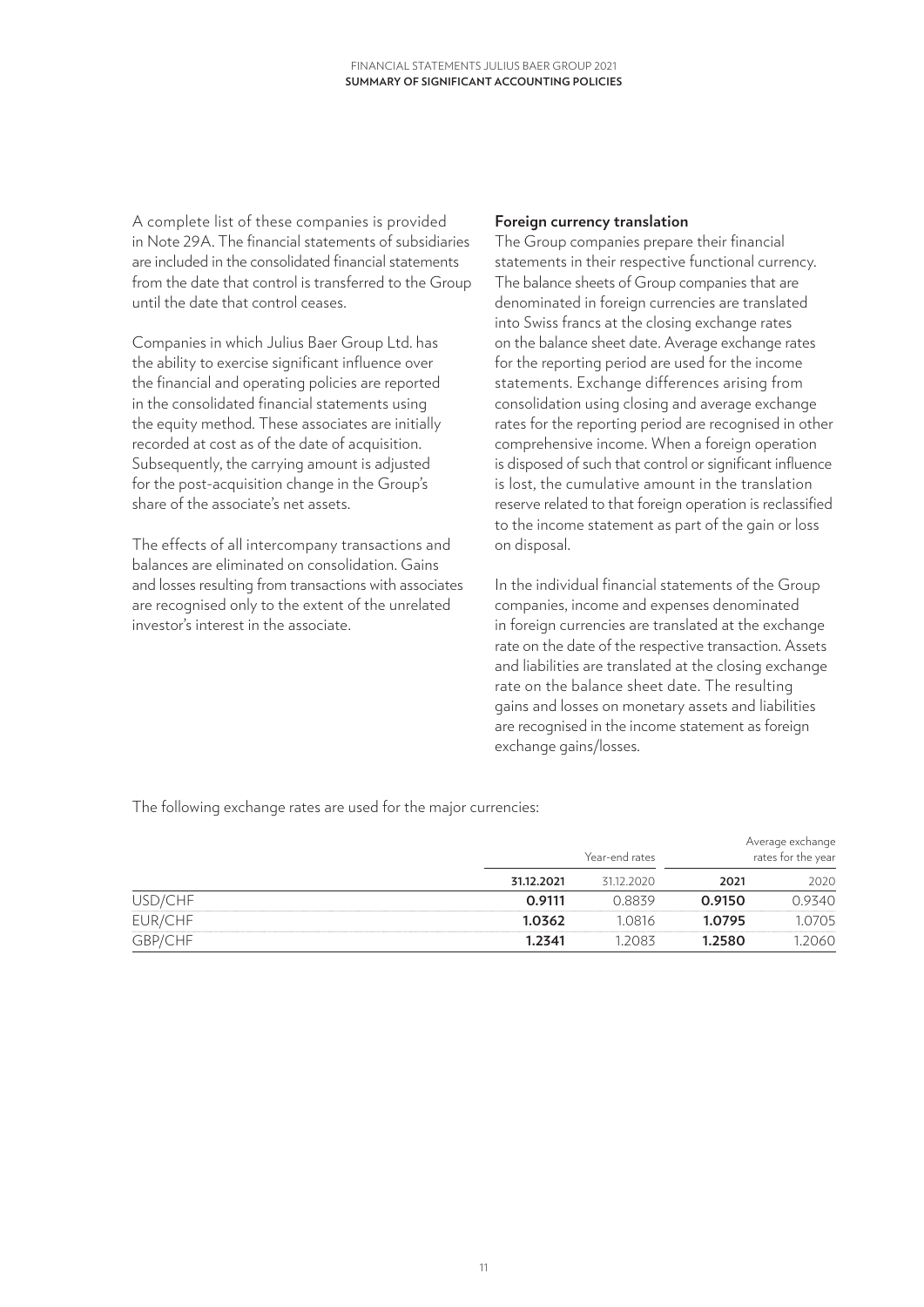#### **Revenue recognition**

The Group uses a model for the recognition of revenues which features a contract-based five-step analysis of transactions to determine whether, to what extent and when revenue is recognised:

- identify the contract(s) with a customer (step 1);
- identify the performance obligations in the contract (step 2);
- determine the transaction price (step 3);
- allocate the transaction price to the performance obligations in the contract (step 4);
- recognise revenue when (or as) the Group satisfies a performance obligation (step 5).

The Group recognises fee and commission income related to its wealth management-related services either at the time the service is performed, i.e. upon execution of a transaction, or in the corresponding periods over the life of a contract if services are provided over a certain period of time. In all cases, the fees and commissions must be based on a legally enforceable contract. Income and income components that are based on performance are recognised to the extent that it is highly probable that a significant reversal will not occur.

### **Financial instruments Recognition**

All financial instruments are initially measured at fair value; for financial instruments not at fair value through profit or loss, eligible transaction costs are included.

Foreign exchange, securities and derivatives transactions are recorded in the balance sheet on trade date. All other financial instruments are recorded on settlement date.

#### **Measurement**

Two criteria are used to determine how financial assets should be classified and subsequently measured:

- the entity's business model for managing the financial assets; and
- the contractual cash flow characteristics of the financial asset.

A business model refers to how an entity manages its financial assets in order to achieve a particular business objective and to generate cash flows:

- by collecting contractual cash flows, i.e. cash flows stem primarily from interest payments and repayment of principal;
- by selling the financial assets, i.e. cash flows stem primarily from buying and selling the financial asset; or
- by a combination of the two models above.

The additional criterion for determining the classification of a financial asset is whether the contractual cash flows are solely payments of principal and interest (SPPI criterion). Interest under this model mainly comprises returns for the time value of money, credit risk, administration costs and a profit margin. Interest is accounted for under the effective interest method.

Based on the analysis of the business model and the nature of the contractual cash flows, a financial asset is allocated at initial recognition to one of the three principal classification categories and subsequently measured at either:

- amortised cost;
- fair value through other comprehensive income (FVOCI); or
- fair value through profit or loss (FVTPL).

*Amortised cost:* A debt instrument is measured at amortised cost if the following conditions are fulfilled:

- it is held within a business model whose objective is to hold financial assets in order to collect contractual cash flows; and
- it meets the SPPI criterion

The Group originates Lombard and mortgage loans related to its business with wealth management clients. Such loans are held to maturity and to collect the contractual interests during the loan term. In addition, they fulfil the SPPI criterion. The Group's loans are therefore measured at amortised cost.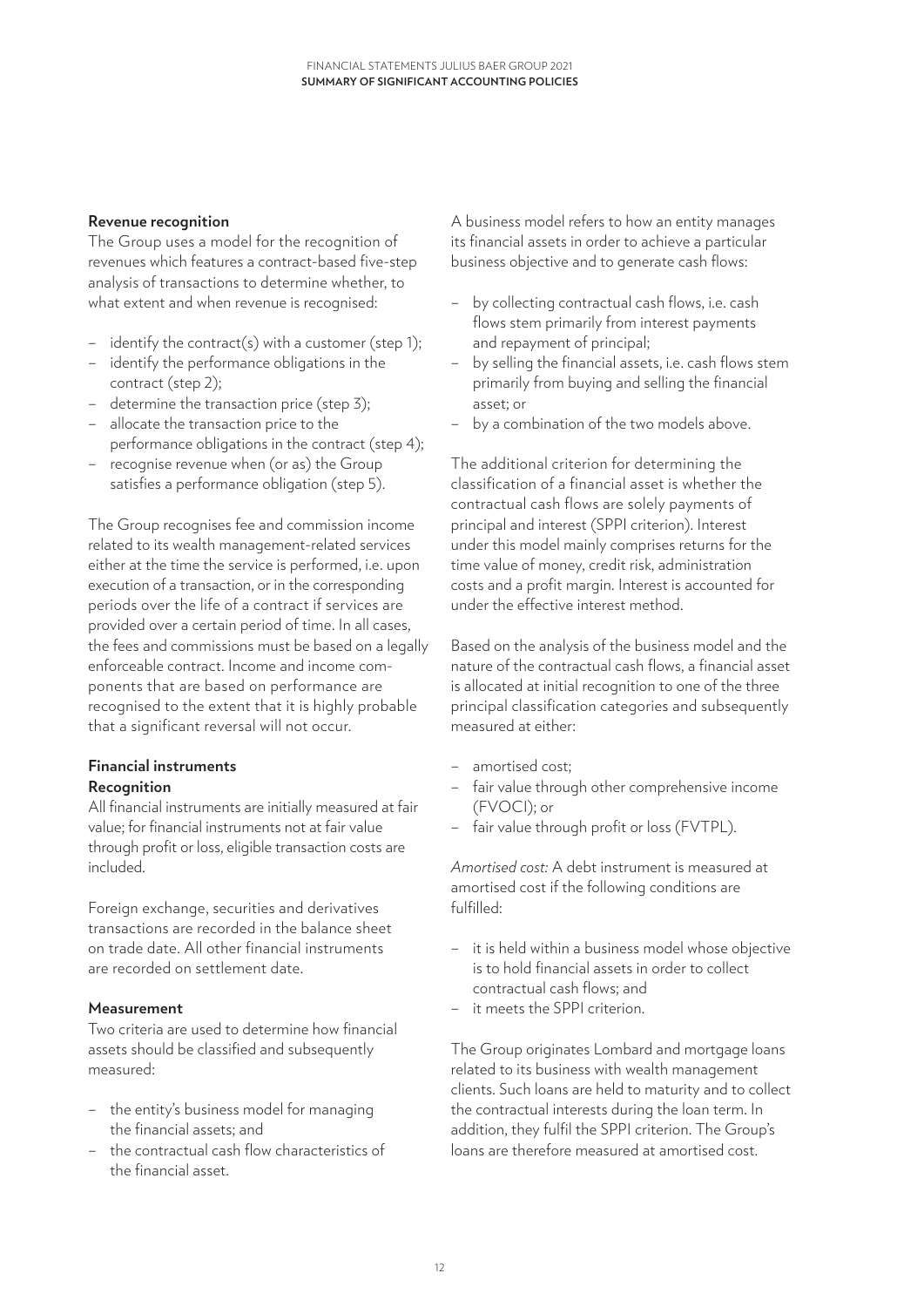The Group holds balances with other banks, which are accounted for at amortised cost if the above conditions are fulfilled.

*Fair value through other comprehensive income (FVOCI):* A debt instrument is measured at fair value through other comprehensive income if both of the following conditions are met:

- it is held within a business model in which assets are managed both in order to collect contractual cash flows and for sale; and
- it meets the SPPI criterion.

The Group acquires debt instruments (bonds, money market instruments) for its asset and liability man agement purposes, i.e. to collect the contractual cash flows, and/or for sale. The Group's debt instruments in this portfolio are therefore measured at fair value through other comprehensive income if the SPPI criterion is fulfilled as well.

*Fair value through profit or loss (FVTPL):* All financial assets that do not meet the SPPI criterion and/or are not held in a business model 'held to collect' or 'held to collect or for sale' are measured at fair value through profit or loss.

The Group applies this measurement principle to its trading portfolio, its derivatives and some financial instruments mandatorily measured at FVTPL.

In addition, at initial recognition, an entity has the option to irrevocably designate financial instruments as at FVTPL if doing so eliminates or significantly reduces a measurement or recognition inconsistency (an accounting mismatch) that would otherwise arise from measuring financial assets or liabilities, or recognise the gains or losses on them, on different bases.

The Group applies this fair value option to certain financial assets related to its issued structured notes.

*Equity instruments:* Equity instruments are generally accounted for at fair value through profit or loss. However, at initial recognition, an entity may make an irrevocable election, on an instrument-byinstrument basis, to present in other comprehensive income (OCI) changes in the fair value of the equity instrument that is not held for trading.

The Group applies the OCI option to its investments in service providers that are necessary to run the Group's daily business. All other equity investments, including the equities held for trading purposes, are measured at FVTPL.

*Financial liabilities:* Financial liabilities are classified and subsequently measured at amortised cost, except for instruments that are held for trading (including derivatives), which are recognised at FVTPL.

The Group applies this measurement principle to its amounts due to banks and customers (deposits) and its debt issued (bonds).

Financial liabilities may initially be designated as at fair value through profit or loss (the fair value option – see conditions above).

This fair value option for financial liabilities requires that the amount of change in fair value attributable to changes in the own credit risk of the liability be presented in other comprehensive income (OCI) without reclassification to the income statement. The remaining amount of total gain or loss is included in the income statement.

The Group applies the fair value option to its issued structured notes.

#### **Expected credit losses (ECL)**

*General ECL model:* An entity is required to recognise expected credit losses at initial recognition of any financial instrument and to update the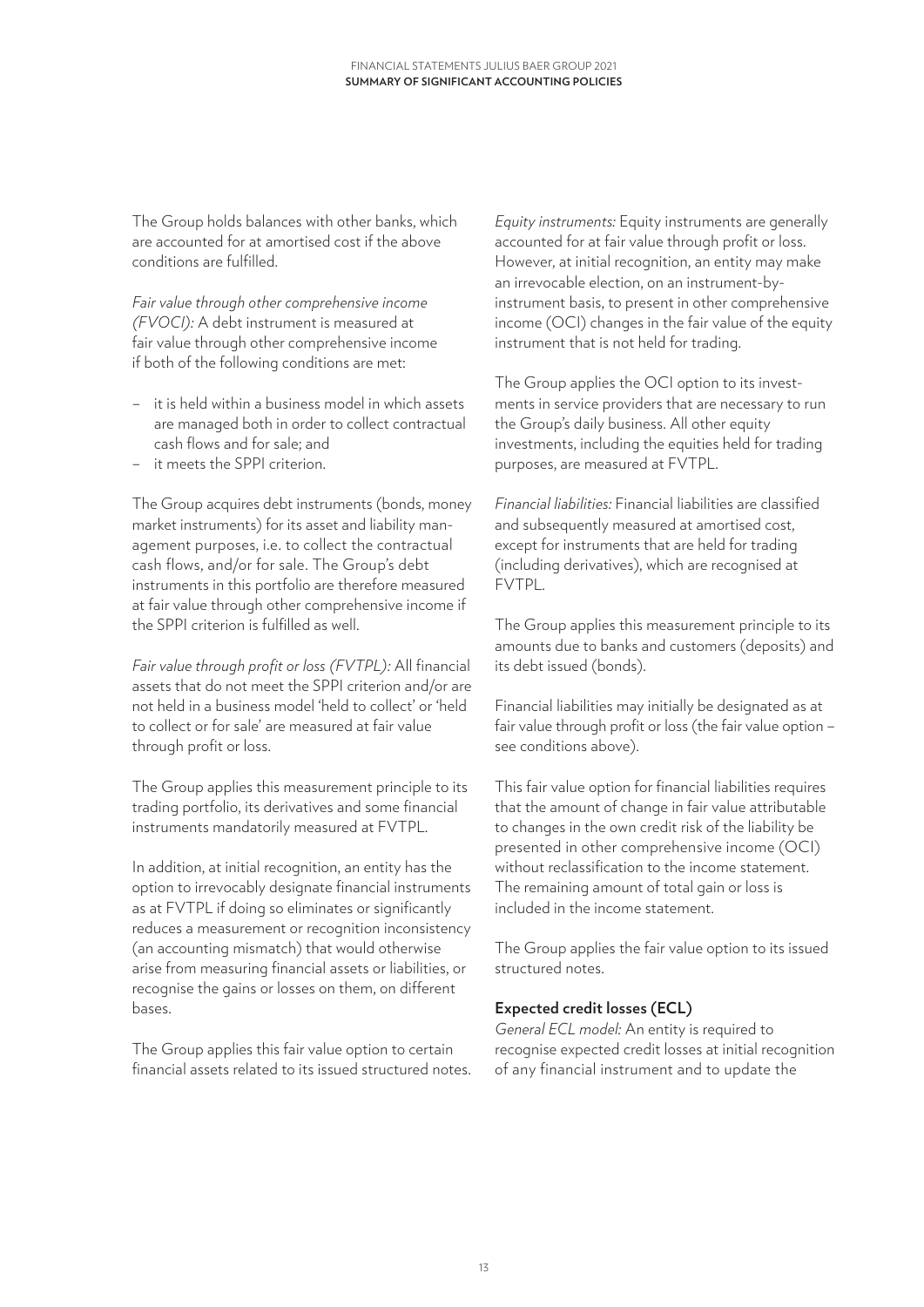amount of expected credit losses recognised at each reporting date to reflect changes in the credit risk of the respective instruments.

In general, the expected credit loss model uses a dual measurement approach:

- if the credit risk of a debt instrument has not increased significantly since its initial recognition, the debt instrument will attract a loss allowance equal to the 12-month expected credit losses ('stage 1' ECL);
- if the credit risk of a debt instrument has increased significantly since its initial recognition, the debt instrument will attract a loss allowance equal to lifetime expected credit losses ('stage 2' ECL) or the debt instrument is impaired ('stage 3' ECL).

At initial recognition, the Group classifies all financial assets in stage 1 since it does not acquire or originate credit-impaired debt instruments.

*Significant increase:* If a significant increase in credit risk has occurred to the financial instrument, the instrument moves from stage 1 to stage 2. The threshold applied varies depending on the original credit quality of the counterparty. For assets with lower default probabilities at origination due to good credit quality of the counterparty, the threshold for a significant increase in credit risk is set at a higher level than for assets with higher default probabilities at origination. This implies that for financial assets with initially lower default probabilities, a relatively higher deterioration in credit quality is needed to trigger a significant increase than for those assets with originally higher probabilities of default.

The model is symmetric, meaning that if the transfer condition (significant increase) is no longer met, the financial asset is transferred back into the 12-month expected credit losses category (stage 1).

*Measurement of ECL:* An entity should measure expected credit losses of a financial instrument in a way that reflects:

- an unbiased and probability-weighted amount that is determined by evaluating a range of possible outcomes, i.e. based on probability of default;
- the time value of money; and
- reasonable and supportable information that is available without undue cost or effort at the reporting date about past events, current conditions and forecast of future economic conditions.

Generally, ECL calculations are based on four components:

- probability of default (PD)
- exposure at default (EAD)
- loss given default (LGD)
- discount rate (IR)

These four components are used in the following basic formula: ECL = PD \* EAD \* LGD \* IR

*Recognition of the loss allowance and write-offs:* The impairment loss recognised in the income statement (net impairment losses/[recoveries] on financial assets) is the amount required to adjust the loss allowances from the previous reporting date to the current reporting date due to the periodic detailed ECL calculation.

In the balance sheet, the loss allowance related to debt instruments measured at amortised cost is deducted directly from the asset. For debt instruments measured at FVOCI, the loss allowance is recognised in other comprehensive income (equity) and therefore does not reduce the carrying amount of the asset in the balance sheet. This ensures that the carrying amount of these assets is always measured at the fair value.

The gross carrying amount of a financial asset is written off when there is no reasonable expectation of recovery of the amount, i.e. the amount outstanding is deemed uncollectible or forgiven. The time of each write-off is individually determined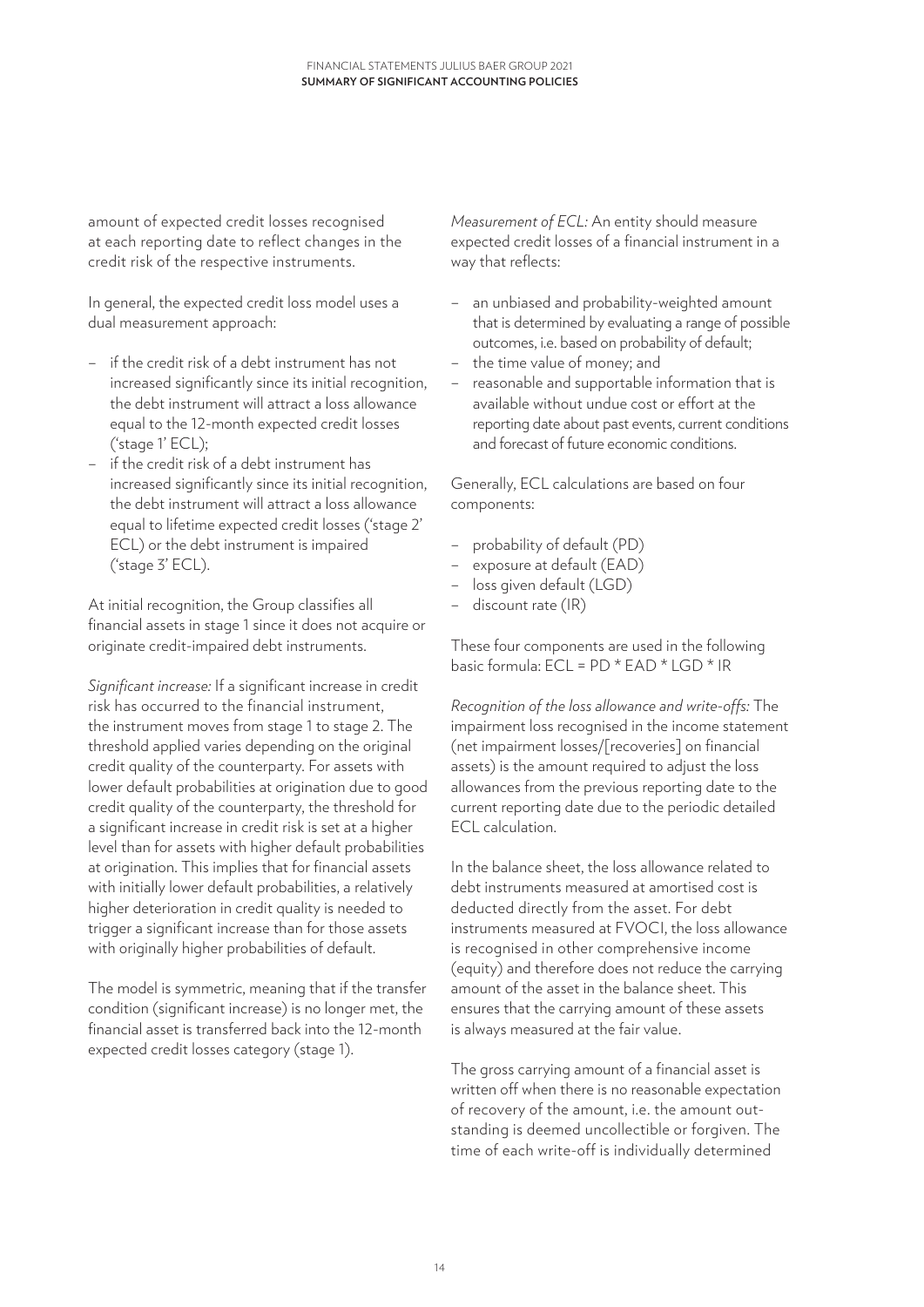on a case-by-case basis once the Credit Department decides that there is no reasonable expectation of recovery. For collateralised loans, it is only after a foreclosure sale of the pledged assets that a write-off takes place for any remaining uncovered balance.

#### **Cash**

Cash includes notes and coins on hand, as well as balances held with central banks.

#### **Securities lending and borrowing transactions**

Securities lending and borrowing transactions are collateralised by securities or cash. The transactions are usually conducted under standard agreements employed by the market participants; the counterparties are subject to the Group's normal credit risk process.

Securities borrowed as well as securities received by the Group as collateral under securities lending transactions are only recorded in the balance sheet if the Group obtains control of the contractual rights (risks and rewards of ownership) associated with these securities. Similarly, securities lent as well as securities provided by the Group as collateral under securities borrowing transactions are only derecognised from the balance sheet if the Group relinquishes control of the contractual rights associated with these securities. Securities lent and securities provided as collateral that remain in the balance sheet are remeasured according to the respective position they are recorded in. The fair values of securities received or provided are monitored daily in order to provide or request additional collateral in accordance with the underlying agreements.

Cash collateral received is recognised with a corresponding obligation to return it, and cash collateral provided is derecognised and a corresponding receivable reflecting the Group's right to receive it back is recognised.

Fees received or paid in connection with securities lending and borrowing transactions are recognised as commission income or commission expenses on an accrual basis.

#### **Repurchase and reverse repurchase transactions**

Reverse repurchase transactions and repurchase transactions are considered secured financing transactions and are recorded at the value of the cash provided or received. The transactions are generally conducted under standard agreements employed by the market participants; the counterparties are subject to the Group's normal credit risk process.

Securities received and securities delivered are only recorded in the balance sheet or derecognised from the balance sheet if control of the contractual rights (risks and rewards of ownership) associated with these securities is relinquished as well. The fair values of the securities received or delivered are monitored daily in order to provide or request additional collateral in accordance with the underlying agreements.

Cash received is recognised with a corresponding obligation to return it, and cash provided is derecognised and a corresponding receivable reflecting the Group's right to receive it back is recognised.

Interest income from reverse repurchase transactions and interest expenses from repurchase transactions are accrued in the corresponding periods over the life of the underlying transactions in the respective interest positions.

#### **Derivative financial instruments and hedging**

The Group applies the respective IFRS 9 guidelines for the treatment of derivative financial instruments including hedging.

Derivative financial instruments held for trading, including foreign exchange products, interest rate futures, forward rate agreements, currency and interest rate swaps, currency and interest rate options (written options as well as purchased options), are recognised at fair value through profit or loss. In order to calculate the fair value, corresponding stock exchange prices, discounted cash flow models and option pricing models are employed. Derivatives are reported as an asset position if their fair value is positive and as a liability position if their fair value is negative. Changes in fair value on trading positions are recognised in net income from financial instruments measured at FVTPL.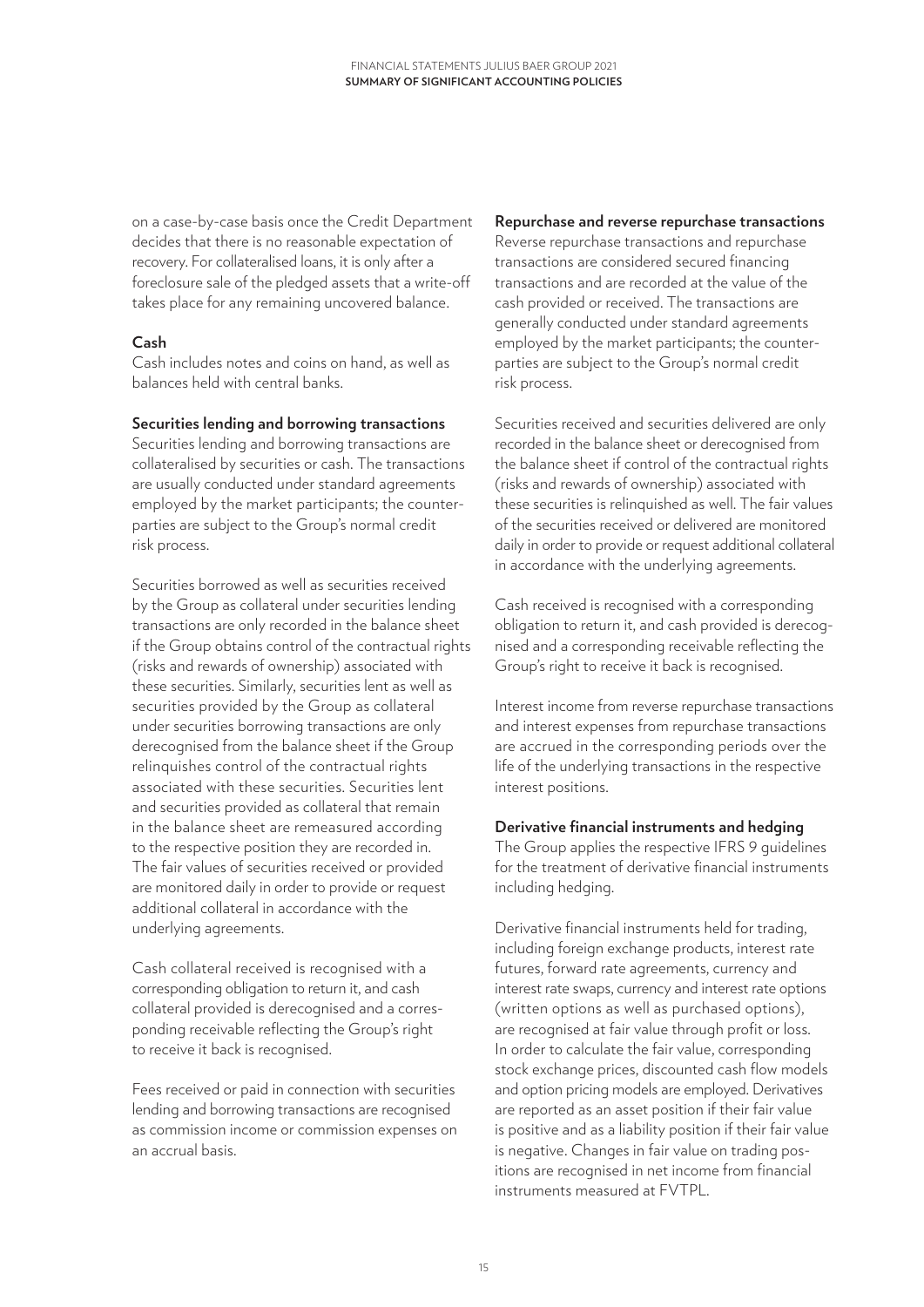An entity may choose to designate a hedging relationship between a hedging instrument and a hedged item in order to achieve hedge accounting. Prior to the application of hedge accounting, all of the following steps must have been completed:

- identification of eligible hedged item(s) and hedging instruments;
- identification of an eligible hedged risk;
- verification that the hedge relationship meets the definition of one of the permitted types (see below);
- verification that the qualifying criteria for hedge accounting are met; and
- formal designation of the hedge relationship.

The Group applies the following hedge accounting models:

*Fair value hedge (FVH) accounting:* The risk being hedged in a fair value hedge is a change in the fair value of an asset or liability or an unrecognised firm commitment that is attributable to a particular risk and could affect the income statement. The changes in fair value might arise through changes in interest rates, foreign exchange rates or equity prices, i.e. the item to hedge is 'some fixed item', which however underlies variability due to market changes, which shall be prevented.

For an FVH, an adjustment is made to the carrying value of the hedged item to reflect the change in the value due to the hedged risk, with an offset to the income statement for the change in value of the hedging instrument. Where the offset is not complete, this will result in ineffectiveness to be recorded in the income statement.

*Cash flow hedge (CFH) accounting:* The risk being hedged in a cash flow hedge is the exposure to variability in cash flows that is attributable to a particular risk associated with a recognised asset or liability, an unrecognised firm commitment or a highly probable forecast transaction, and could affect the income statement. The item to hedge is 'some variable item', i.e. producing some variable cash amount, which shall be stabilised (the amount shall be fixed).

For a CFH, the carrying amount of the hedged item, which may not even be recognised yet, is unchanged. The effect of hedge accounting is to defer the effective portion of the change in value of the hedging instrument in other comprehensive income. Any ineffective portion remains in the income statement as ineffectiveness.

*Net investment hedge (NIH) accounting:*

The risk being hedged in a net investment hedge is the currency risk associated with the translation (into the consolidated financial statements) of the net assets of subsidiaries reporting in a different currency. The item to hedge is a net investment in a foreign operation.

For an NIH, the carrying amount of the hedged item is unchanged. The effect of hedge accounting is to defer the effective portion of the change in value of the hedging instrument (i.e. the change in the foreign exchange rate of the derivative) in other comprehensive income. Any ineffective portion remains in the income statement as ineffectiveness.

*Remaining hedge accounting under IAS 39:* As permitted under IFRS 9, the Group continues to apply the hedge accounting requirements of IAS 39 to fair value hedges of portfolio interest rate risk related to Lombard loans.

*Economic hedges:* Certain derivative transactions represent financial hedging transactions and are in line with the risk management principles of the Group. However, in view of the strict and specific guidelines of IFRS, they do not fulfil the criteria to be treated as hedging transactions for accounting purposes. They are therefore reported as trading positions. Changes in value are recorded in the income statement in the corresponding period.

#### **Property and equipment**

Property and equipment includes bank premises, IT, communication systems, leasehold improvements as well as other equipment. They are carried at cost less accumulated depreciation and impairment losses. Items of property and equipment are depreciated over their estimated useful lives using the straight-line method.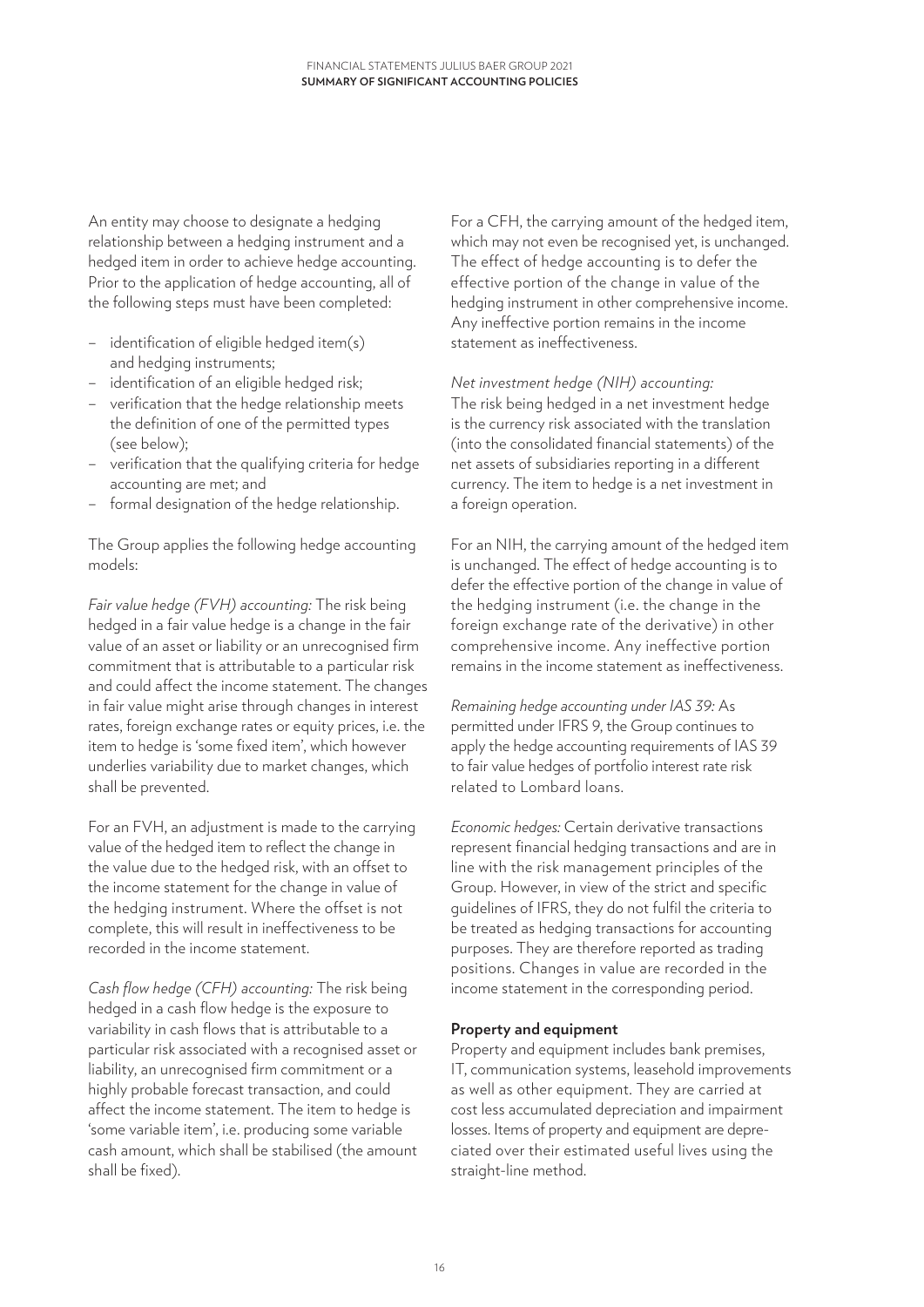Bank premises are depreciated over a period of 66 years. Leasehold improvements are depreciated over the shorter of the residual lease term or useful life. IT hardware is depreciated over three years, and other items of property and equipment generally over five to ten years.

Leasehold improvements are investments made to customise buildings and offices occupied under lease contracts to make them suitable for the intended purpose. If a leased property must be returned to its original condition at the end of the lease term, the present value of the estimated reinstatement costs is capitalised as part of the total leasehold improvement costs. At the same time, a liability for reinstatement costs is recognised to reflect the obligation incurred. The reinstatement costs are recognised in the income statement through depreciation of the capitalised leasehold improvements over their useful life.

Subsequent expenditure on an item of property and equipment is recognised in the carrying value of the item if it is probable that the Group will profit from the future economic benefits of the investment. Current maintenance and servicing costs are recognised in general expenses.

On each balance sheet date, the items of property and equipment are reviewed for indications of impairment. If such indications exist, it is determined whether the carrying amount of the item is fully recoverable. An impairment loss is recognised if the carrying amount exceeds the recoverable amount.

#### **Leases**

A lessee recognises right-of-use assets and lease liabilities for all leases with a term of more than 12 months, unless the underlying asset is of low value. The lessee is required to recognise a right-of-use asset representing its right to use the underlying leased asset and a lease liability representing its obligation to make the respective lease payments during the lease term. The lessee measures right-ofuse assets similarly to other non-financial assets and lease liabilities similarly to other financial liabilities. As a consequence, a lessee recognises depreciation of the right-of-use asset and interest on the lease liability in the income statement.

The vast majority of lease contracts where the Group is the lessee relates to office leases, with a limited number of leases of vehicle and other items. The Group does not apply lease accounting to software or other intangible assets. Generally, nonlease components in the lease contract are excluded from the accounting under this standard.

As the implicit rate in leases is generally not available, the Group as a lessee applies its incremental borrowing rate. This rate is determined based on the Group's actual funding rate (by currency and term), which is provided to the Group by external sources on a regular basis.

The Group is lessor in a very limited number of lease contracts only, with all the leases qualifying as operating leases, meaning that the underlying assets remain on the balance sheet of the lessor and the lease payments are recognised on a straight-line basis.

#### **Goodwill and intangible assets**

Goodwill and intangible assets are classified into the following categories:

*Goodwill:* In a business combination, the acquiree's identifiable assets and liabilities are recognised at their respective fair value at acquisition date. Goodwill is measured as the difference between the sum of the fair value of consideration transferred and the recognised amount of the identifiable assets acquired and liabilities assumed. Goodwill is not amortised; it is tested for impairment annually at the cash-generating-unit level, and an impairment loss is recognised if the recoverable amount is less than its carrying amount.

*Customer relationships:* This position comprises long-term customer relationship intangibles from recent business combinations that are initially recognised at fair value at the date of acquisition. Customer relationships are amortised over their estimated useful life not exceeding ten years, using the straight-line method.

*Software:* The Group capitalises costs relating to the acquisition, installation and development of software if it is probable that the future economic benefits that are attributable to the asset will flow to the Group and that the costs of the asset can be identified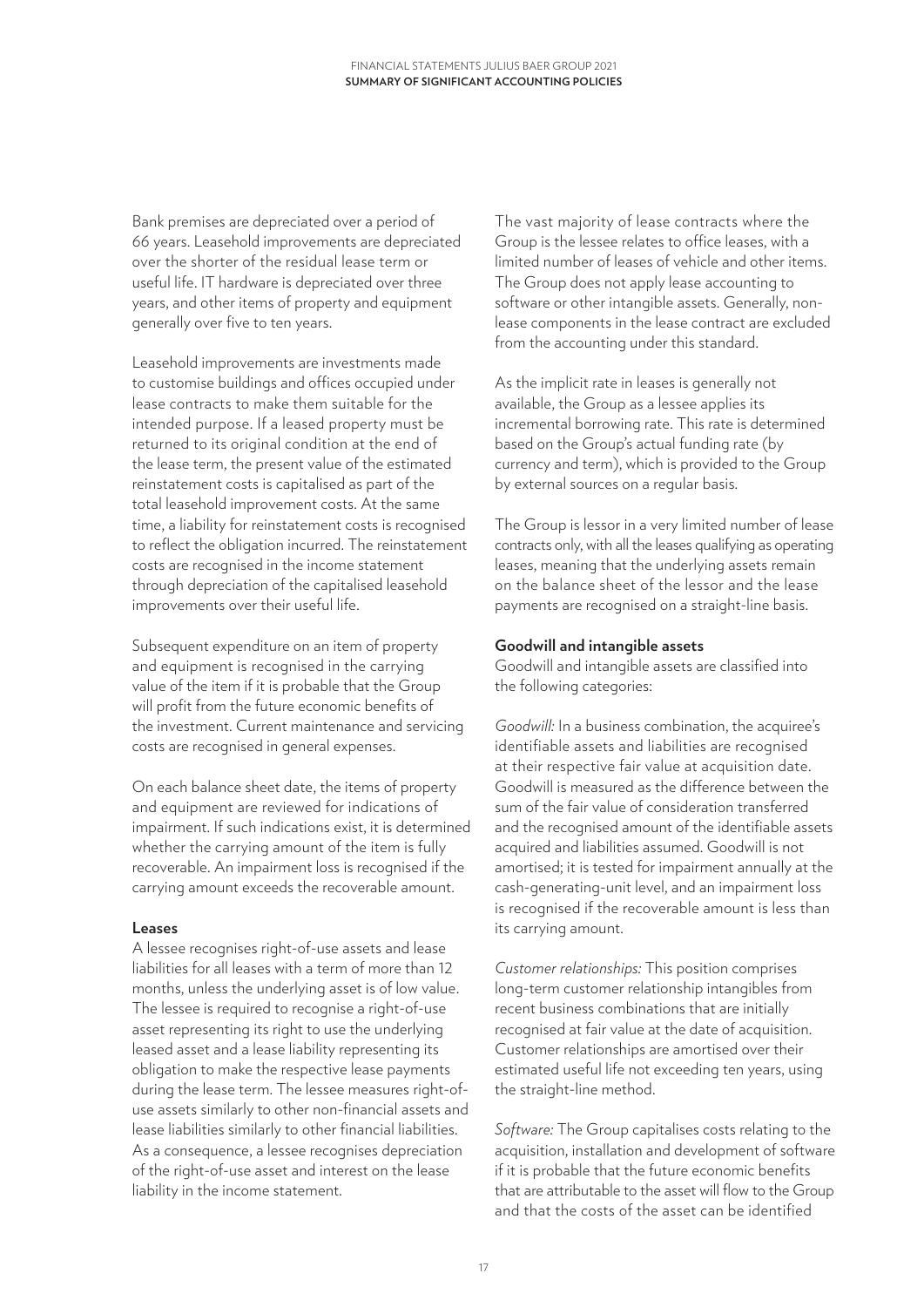and measured reliably. The capitalised software is amortised using the straight-line method over its useful life not exceeding ten years.

On each balance sheet date, the intangible assets with a finite life (customer relationships, software) are reviewed for indications of impairment. If such indications exist, it is determined whether the carrying amount of the intangible assets is fully recoverable, and an impairment loss is recognised if the carrying amount exceeds the recoverable amount.

#### **Provisions**

A provision is recognised if, as a result of a past event, the Group has a legal or constructive present obligation existing on the balance sheet date that will probably lead to an outflow of resources and whose amount can be reliably estimated. The amount recognised as a provision is the best estimate of the consideration required to settle the obligation as at the balance sheet date, taking into account the risks and uncertainties related to the obligation. The recognition and release of provisions are recorded in the income statement through general expenses.

#### **Income taxes**

Income tax expense comprises current and deferred taxes. The Group is subject to income taxes in numerous countries. Current income taxes are calculated on the basis of the applicable tax laws of the respective countries and are recognised as expense in the financial year in which the related taxable income arises. Liabilities related to current taxes are recognised in the balance sheet as current tax liabilities.

Deferred tax assets and deferred tax liabilities are taken into account for the expected future tax consequences of all temporary differences between the carrying amounts of assets and liabilities for financial reporting purposes and the corresponding tax values.

Deferred tax assets arising from temporary differences and from loss carryforwards eligible for offsetting are capitalised if it is likely that sufficient taxable profits will be available against which those differences or loss carryforwards can be offset. Deferred tax assets are reviewed at each reporting date and are reduced to the extent that it is no longer probable that the related tax benefit will be realised.

Deferred tax assets and deferred tax liabilities are calculated at tax rates expected to apply in the period in which the tax assets will be realised or the tax liabilities settled.

Current tax assets and tax liabilities are offset against each other when they refer to the same taxable entity, concern the same tax authority, and an enforceable right to offset exists. The same rule applies to deferred tax assets and liabilities.

Current and deferred taxes are credited or charged directly to equity if the taxes refer to items that are credited or charged directly to equity.

#### **Post-employment benefits**

For defined benefit plans, the net defined benefit liability recognised in other liabilities in the balance sheet is the present value of the defined benefit obligation less the fair value of the plan assets as of the reporting date. If the fair value of the plan's assets is higher than the present value of the defined benefit obligation, the recognition of the resulting net asset is limited to the present value of economic benefits available in the form of refunds from the plan or reductions in future contributions to the plan ('asset ceiling').

The Group applies the projected unit credit method to determine the present value of the defined benefit obligation and the current and past service cost. The corresponding calculations are carried out by independent qualified actuaries.

All changes in the present value of the defined benefit obligation and in the fair value of the plan assets are recognised in the financial statements immediately in the period they occur. Service costs, including past service costs, and net interest on the net defined benefit liability are recognised in the income statement in personnel expenses. The Group determines the net interest expense based on the net defined benefit liability for the period by applying the discount rate used to measure the defined benefit obligation. The remeasurement of the net defined benefit liability, which comprises movements in actuarial gains and losses and returns on plan assets (excluding net interest cost), is recognised in other comprehensive income.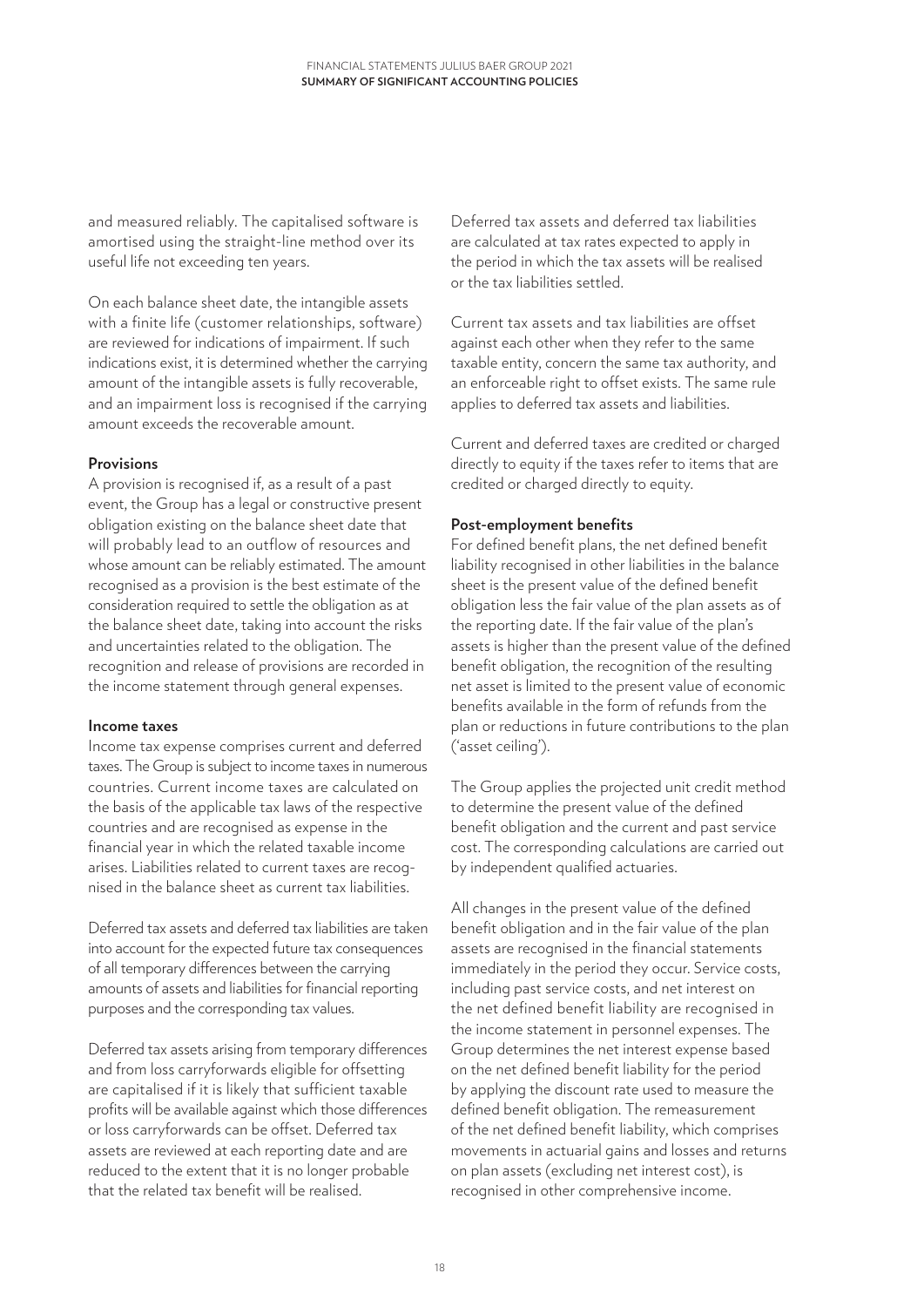For defined contribution pension plans, the contributions are expensed when the employees render the corresponding service to the Group.

#### **Share-based payments**

The Group maintains various share-based payment plans in the form of share plans for its employees. When such payments are made to employees, the fair value of these payments at grant date serves as the basis for calculating the personnel expenses. Share-based payments that are not subject to any further conditions are expensed immediately at grant date. Share-based payments that are subject to the completion of a service period or to other vesting conditions are expensed over the respective vesting period. The amount recognised as an expense is adjusted to reflect the number of share awards for which the related services and nonmarket performance vesting conditions are expected to be met.

Share-based payment plans that are settled in own equity instruments (i.e. Julius Baer Group Ltd. shares) result in a corresponding increase in equity and are not remeasured for subsequent changes in the fair value of the underlying equity instruments.

#### **Share capital**

The share capital comprises all issued, fully paid shares of Julius Baer Group Ltd.

#### **Treasury shares and contracts on treasury shares**

Shares of Julius Baer Group Ltd. held by the Group are classified in equity as treasury shares and accounted for at weighted average cost. The difference between the proceeds from sales of treasury shares and their cost (net of taxes, if any) is recognised in retained earnings.

Contracts on shares of Julius Baer Group Ltd. that require settlement in a fixed number of shares for a fixed amount are recognised in treasury shares. Upon settlement of such contracts, the proceeds received (net of costs and any taxes) are recognised in retained earnings.

Contracts on shares of Julius Baer Group Ltd. that must be settled net in cash or that offer a choice of settlement methods are treated as derivative instruments, with changes in fair value recognised in net income from financial instruments measured at FVTPL.

For physically settled written put option contracts, the discounted strike price is deducted from equity and recorded as a liability at initial recognition.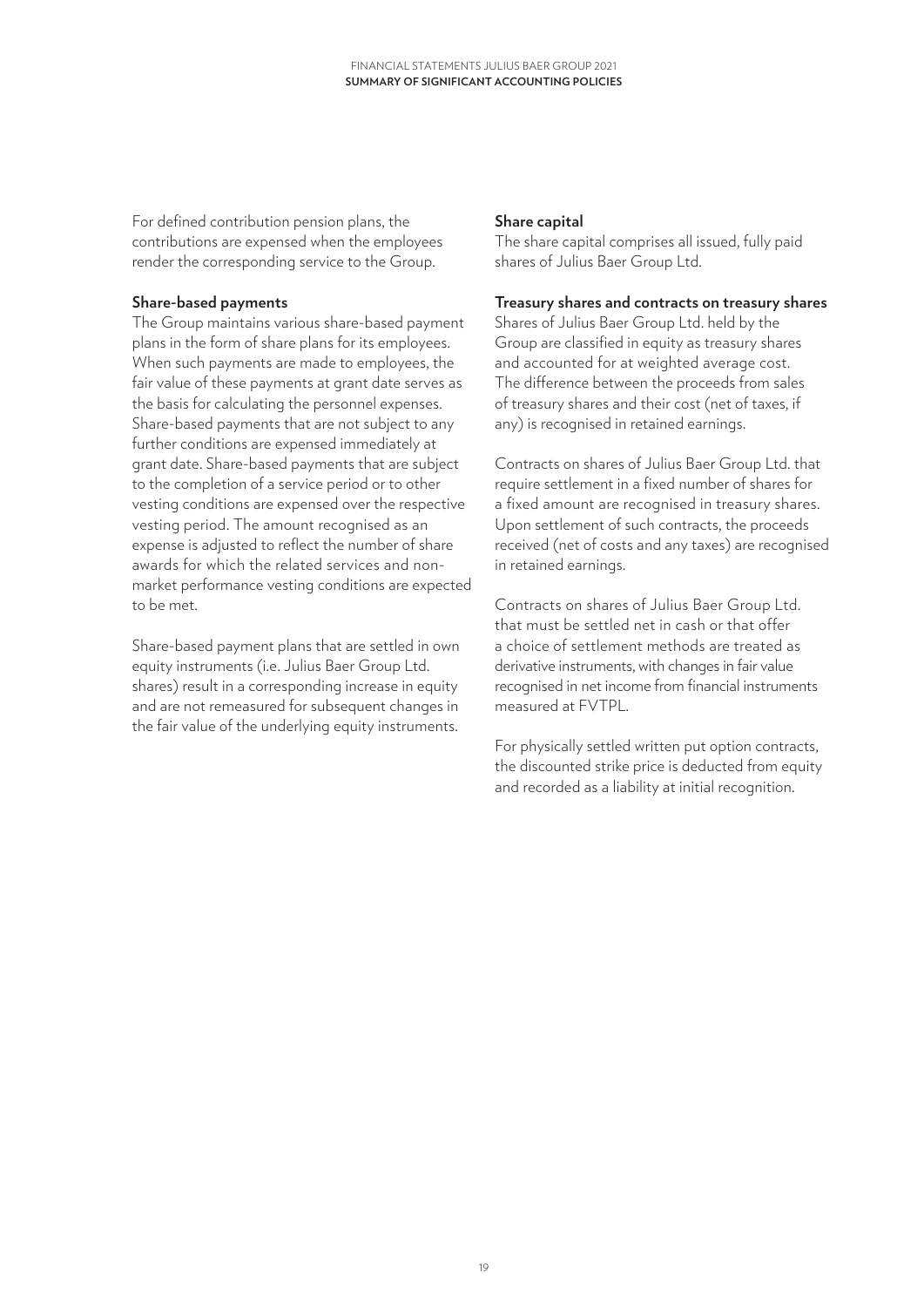The liability is subsequently increased during the term of the contract up to the strike price using the effective interest method. Upon settlement of the contract the liability is derecognised.

#### **Earnings per share (EPS)**

Basic consolidated earnings per share is calculated by dividing the net profit for the reporting period attributable to shareholders of Julius Baer Group Ltd. by the weighted average number of shares outstanding during the reporting period.

Diluted consolidated earnings per share is calculated using the same method as for basic consolidated earnings per share, with the determinants adjusted to reflect the potential dilution that could occur if outstanding options, warrants, convertible debt securities or other contracts to issue shares were converted or exercised into shares.

#### **Segment reporting**

Determination of the operating segments is based on the management approach. The management approach reflects the way in which management organises the entity for making operating decisions and for assessing performance, based on discrete financial information. Therefore, the adoption of the management approach results in the disclosure of information for segments in substantially the same manner as they are reported internally and used by the entity's chief operating decision maker for the purpose of evaluating performance and making resource allocation decisions.

#### **Contingent liabilities and irrevocable commitments**

Contingent liabilities and irrevocable commitments are not recognised in the balance sheet. However, if an outflow of resources becomes probable and is a present obligation from a past event that can be reliably measured, a respective liability is recognised.

# CHANGES IN ACCOUNTING POLICIES

As of 1 January 2021, the Group applied the following new standards for the first time. All these amendments had no material impact on the Group's financial statements.

#### **Interest Rate Benchmark Reform – Phase 2 (Amendments to IFRS 9, IAS 39, IFRS 7 and IFRS 16)**

On 1 January 2021, the Group adopted Interest Rate Benchmark Reform – Phase 2 (Amendments to IFRS 9, IAS 39, IFRS 7 and IFRS 16). These second amendments relate to the interbank offered rates (IBOR) reform and cover issues that might affect financial reporting, including the effects of changes to contractual cash flows or hedging relationships arising from the replacement of the IBOR benchmark rates with alternative benchmark rates. The amendments provide practical relief from certain requirements in IFRS 9, IAS 39, IFRS 7 and IFRS 16 relating to changes in the basis for determining contractual cash flows of financial assets, financial liabilities and lease liabilities, and hedge accounting.

The replacement of the IBOR rates by the new benchmark rates (e.g. SARON, SOFR) accelerated in the second half of 2021. However, the application of the new benchmark rates had no material impacts on the Group's financial statements. Refer to Note 28C for more information.

#### **COVID-19-Related Rent Concessions beyond 30 June 2021 (Amendment to IFRS 16)**

This practical expedient is an extension of the initial amendment to IFRS 16 in 2020, which introduced an optional practical expedient that simplifies how lessees account for rent concessions that are a direct consequence of COVID-19. The amendment applies only if certain conditions are met and is limited up to 30 June 2022. The Group did not benefit from material COVID-19 rent concessions.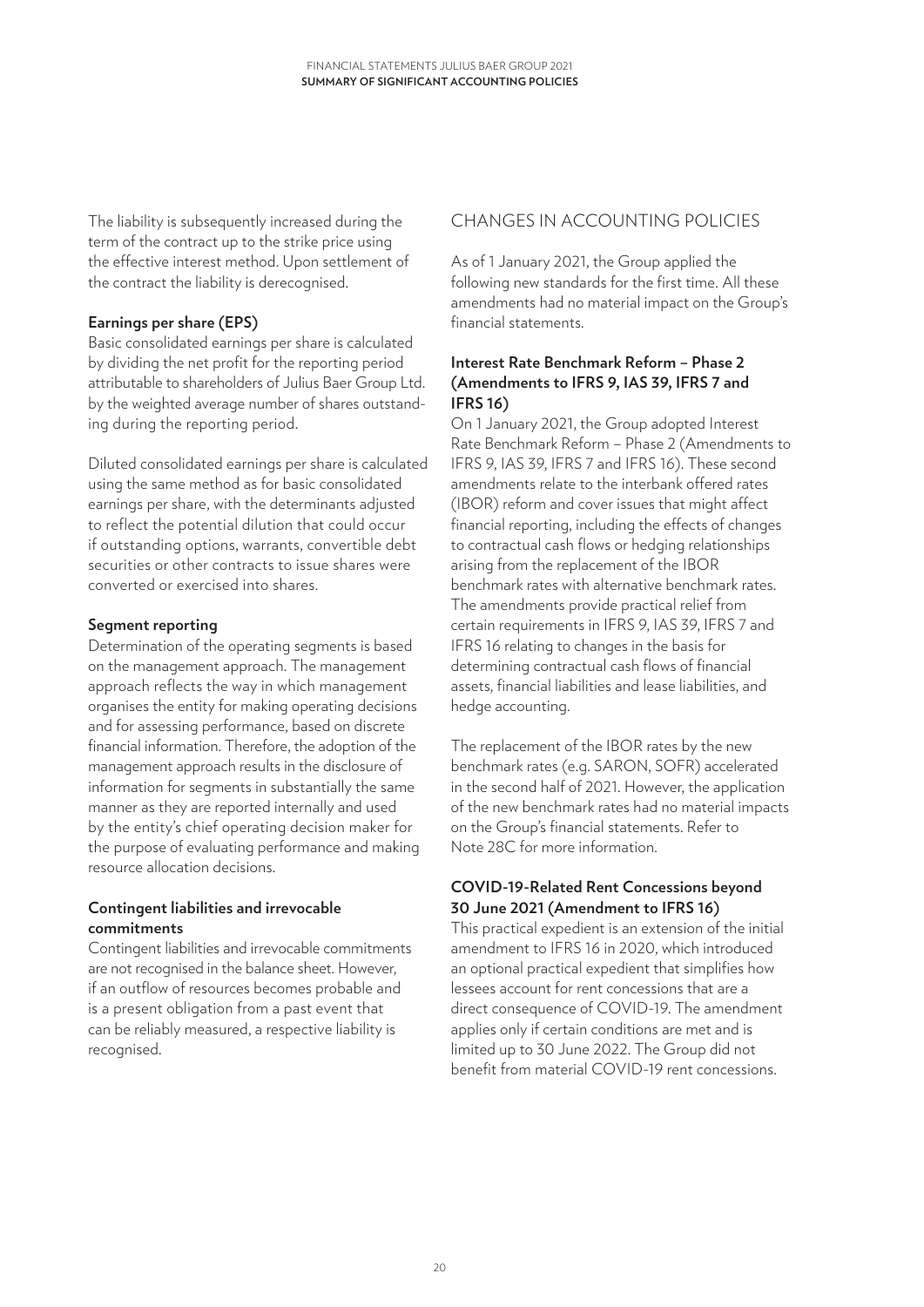#### **IFRS 9 Financial Instruments: Adoption of hedge accounting requirements**

The Group adopted the hedge accounting requirements of IFRS 9 Financial Instruments as of 1 January 2021, which resulted in changes to the Group's accounting policies. The Group applies the new hedge accounting rules to fair value hedges of interest rate risks, to cash flow hedges of interest rate risks and foreign exchange risks, and to net investment hedges.

As permitted by IFRS 9 Financial Instruments, the Group has prospectively adopted the hedge accounting requirements of this standard for all its existing hedges previously accounted for under the guidelines of IAS 39 Financial Instruments: Recognition and Measurement, except for fair value hedges of portfolio interest rate risk, which continue to be accounted for under IAS 39.

The hedge accounting model in IFRS 9 improves the alignment of the Group's risk management practices with the respective accounting treatment. In addition, it amends the hedge effective testing requirements, extends possibilities of the application of hedge accounting and permits the amortisation of the option's time value as 'cost of hedging'.

The adoption of these requirements had no material financial impact on the Group's financial statements. However, since adopting the new standard, the Group increasingly designates more effective hedge accounting relationships due to the more favourable rules and applications, and hence reduces volatility in the income statement. The Group also introduced cash flow hedge accounting to hedge the interest rate risk of certain groups of assets (Lombard loans) as well as to hedge future stable and predictable foreign currency cash flows.

### NEW STANDARDS AND INTER-PRETATIONS NOT YET ADOPTED

Certain new standards, revisions and interpretations of existing standards were published that must be applied in future financial periods. The Group plans not to adopt these in advance. A number of these changes may have an impact on the Group's consolidated financial statements, as outlined below.

The following amendments may be relevant to the Group:

#### **Disclosure of Accounting Policies – Amendments to IAS 1 and IFRS Practice Statement 2**

These amendments regarding the application of materiality to disclosure of accounting policies require companies to disclose their material accounting policies, rather than their significant accounting policies. Accounting policy information is material if, when considered together with other information included in an entity's financial statements, it can reasonably be expected to influence decisions that the primary users of an entity's financial statements make on the basis of those financial statements.

The amendments will be effective 1 January 2023. They are not expected to have a material impact on the Group's financial statements.

#### **Definition of Accounting Estimates – Amendments to IAS 8**

Accounting estimates are monetary amounts in financial statements that are subject to measurement uncertainty. An accounting policy may require items in financial statements to be measured in a way that involves measurement uncertainty, meaning that the accounting policy may require such items to be measured at monetary amounts that cannot be observed directly and must instead be estimated. In such a case, an entity develops an accounting estimate to achieve the objective set out by the accounting policy.

The amendments will be effective 1 January 2023. They are not expected to have a material impact on the Group's financial statements.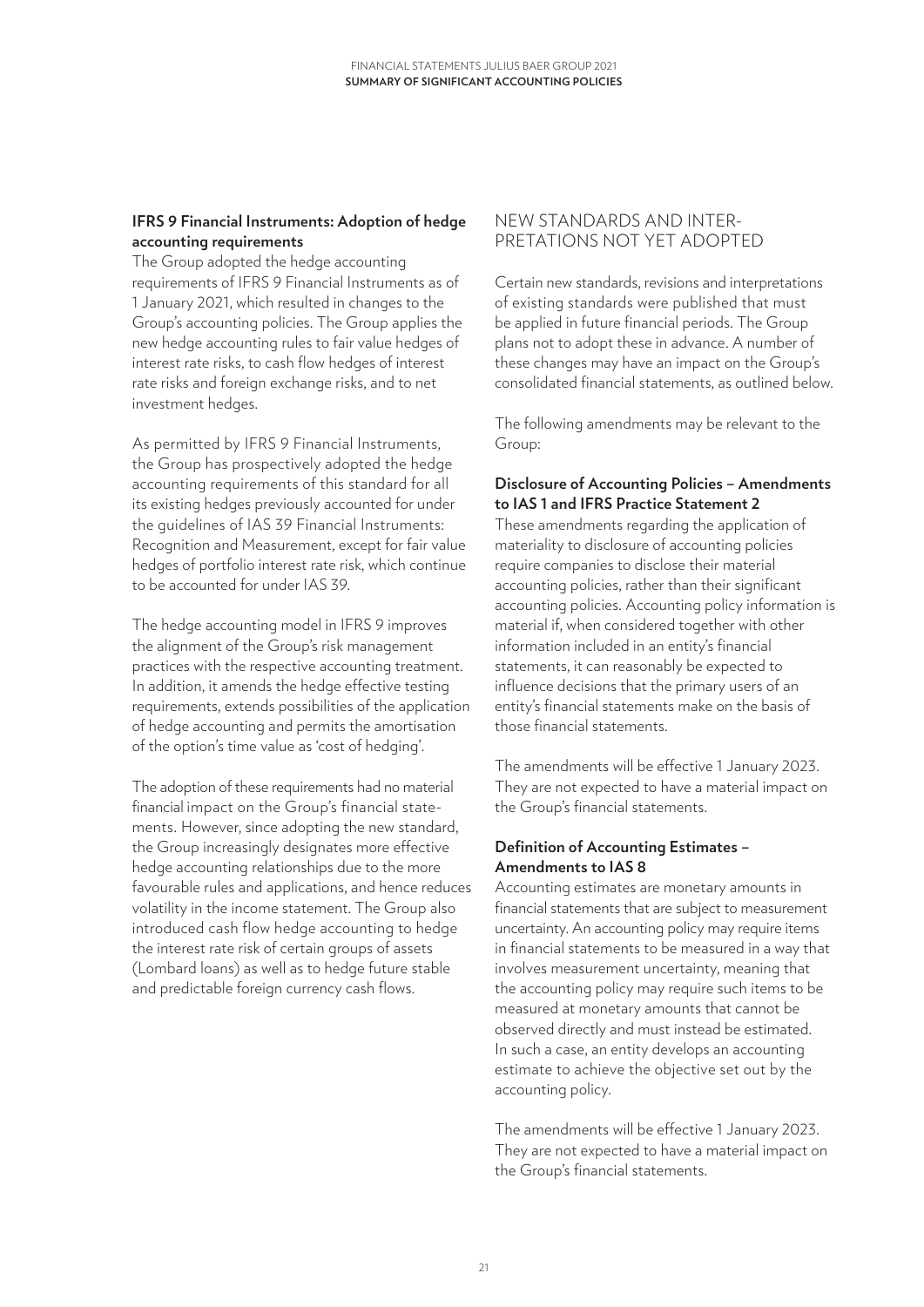# COMMENT ON RISK MANAGEMENT

<span id="page-21-0"></span>In pursuing its strategy and business, Julius Baer Group (the Group) is exposed to risks, e.g. events that may have an impact on its financial, business, regulatory and reputational standing. Therefore, risk

management is an integral part of the Group's business model and is designed to protect its franchise and reputation.

#### RISK MANAGEMENT FRAMEWORK

The Group's Risk Management Framework (RMF) links and integrates all relevant activities, governance and processes of the Group to identify, assess, manage, monitor and report risks across the organisation.

Risk management activities are structured according to the Group's risk categorisation, which represents the material risks the organisation is exposed to.

Besides credit, market and treasury risk, the Group is exposed to non-financial risks, covering operational risk, compliance and legal risk, as well as strategic, business and reputational risk. The risk categorisation allows for individual assignment of responsibilities to Risk Type Owners (RTO), who maintain the risk management framework of each material risk type by means and in accordance with the RMF.

### RISK TOLERANCE FRAMEWORK

Not all risks can be eliminated, fully controlled and mitigated at all times. However, the Group's Risk Tolerance Framework (RTF) supports and ensures that risk-taking is in line with the strategic objectives and within the Group's overall risk capacity. The Group's risk tolerance is defined as the aggregate level of risk, subject to appropriate mitigating actions, that the Group is willing to accept across all relevant risk categories. It is formalised by a set of qualitative risk statements and quantitative risk metrics along the Group's key risk categories.

The risk capacity describes the maximum level of risk the Group can assume given the Group's capabilities and resources, taking account of capital, earnings and liquidity constraints (financial risk capacity), regulatory requirements and the firm's reputational standing (regulatory and reputational risk capacity). The latter reflects all relevant laws and regulations that affect the overall business operations and conduct of the Group.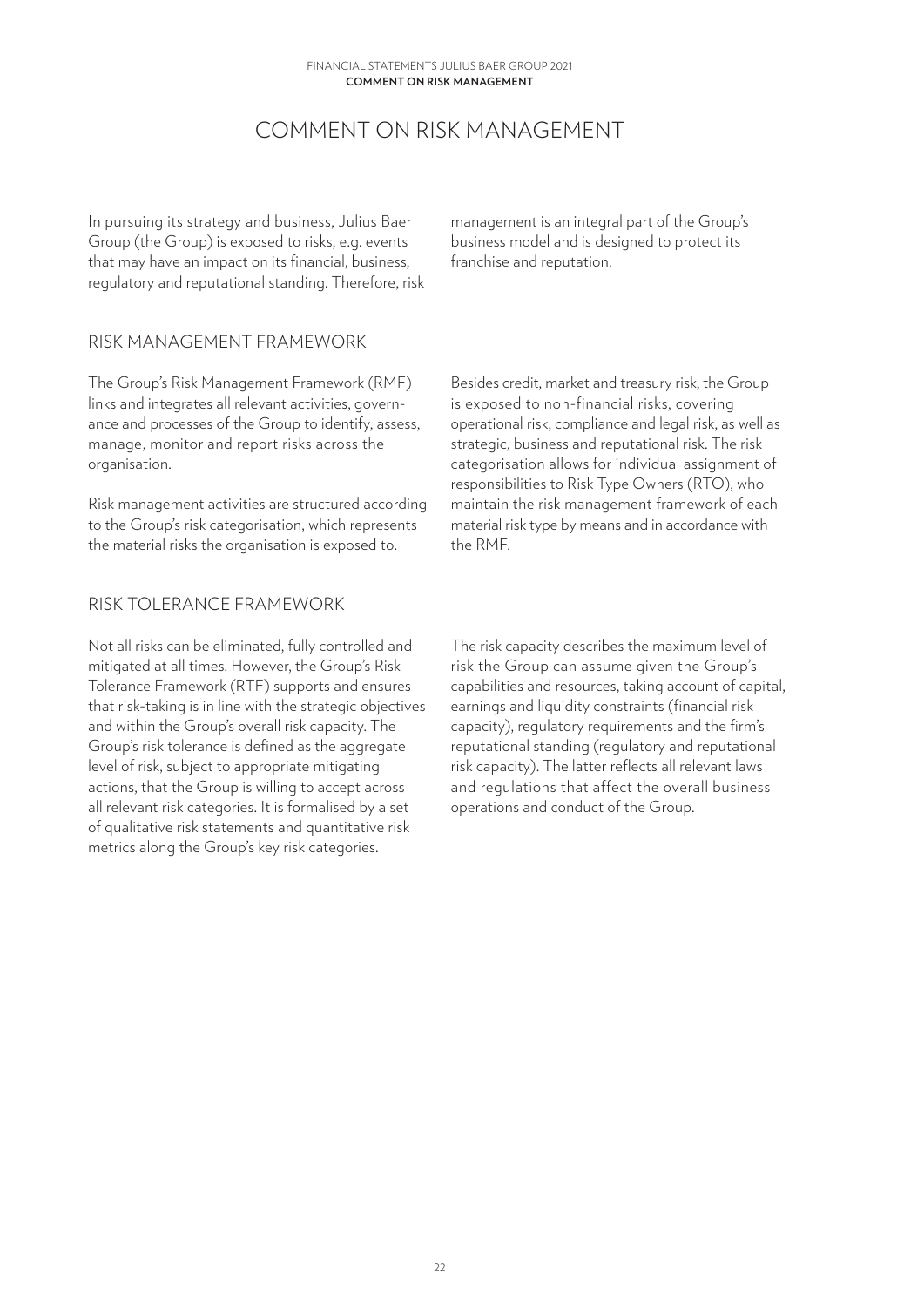

<span id="page-22-0"></span>The key components of the Group's RTF are illustrated by the following figure:

# RISK GOVERNANCE

The Group has established a robust risk governance, involving several stakeholders across the organisation and various committees, functions and business units.

The Board of Directors (BoD) is responsible for establishing the strategic course of the Group and the guiding principles for the Group's corporate culture. It approves the Group-wide RMF and RTF. This ensures that risks are managed effectively at Group level and that suitable processes are in place.

Regular reporting enables the BoD to monitor whether the risk tolerance, policies, instructions and mandates are being complied with, and whether they remain appropriate, given the Group's business model, risk profile and strategy. In addition, the BoD regularly reviews reports analysing the Group's risk exposure.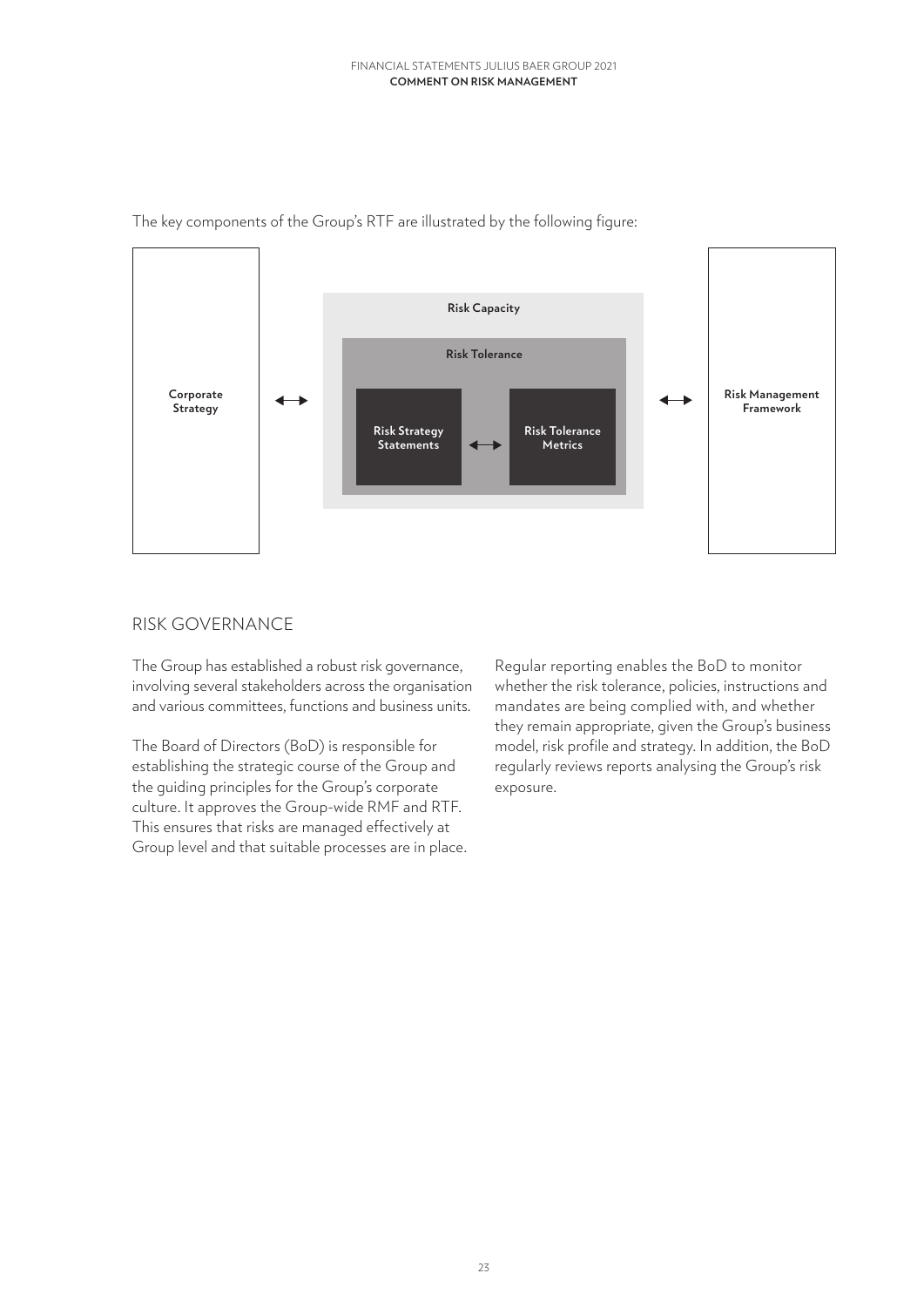The BoD has established the following committees to supervise specific risk management-related areas and to prepare topics for consideration by the complete board.

| Governance &<br><b>Risk Committee</b>         | • Ensuring that the requirements for proper compliance and the promotion of an adequate<br>compliance/conduct culture and organisation are given the necessary attention<br>• Assessing the Group's exposure to compliance/conduct issues as well as the Compliance<br>Framework and related projects to address such matters, in particular those relating<br>to anti-money-laundering and know-your-customer, client on-boarding, monitoring and<br>off-boarding, politically exposed persons, economic and trade sanctions, anti-bribery<br>and anti-corruption as well as client tax compliance<br>• Developing and upholding principles of corporate governance for the Company and the Group<br>• Authorising certain market, credit and financial activities taking into consideration the respective risk<br>parameters<br>• Ensuring that the standards and methodologies for risk control which are employed to comply<br>with the principle and risk profile adopted by the BoD and other bodies |
|-----------------------------------------------|-------------------------------------------------------------------------------------------------------------------------------------------------------------------------------------------------------------------------------------------------------------------------------------------------------------------------------------------------------------------------------------------------------------------------------------------------------------------------------------------------------------------------------------------------------------------------------------------------------------------------------------------------------------------------------------------------------------------------------------------------------------------------------------------------------------------------------------------------------------------------------------------------------------------------------------------------------------------------------------------------------------|
| <b>Audit Committee</b>                        | • Examining and assessing compliance with laws and regulations, articles of incorporation,<br>internal regulations and policies<br>. Discussing the financial statements, the scope and quality of the audit work performed and the<br>appropriateness of the internal control systems (financial and non-financial)                                                                                                                                                                                                                                                                                                                                                                                                                                                                                                                                                                                                                                                                                        |
| Nomination &<br><b>Compensation Committee</b> | • Drawing up the remuneration principles and policies aligned with the Group's overall business<br>strategy<br>• Annually reviewing compensation elements and sharing ownership programmes by considering<br>possible impacts of regulatory developments and stakeholder feedback<br>• Assisting the BoD in the effective discharge of its responsibilities in accordance with applicable<br>laws and regulations as well as the principles of sound corporate governance<br>• Leading and preparing the long-term succession planning at the level of the BoD, CEO and the<br>other members of the ExB                                                                                                                                                                                                                                                                                                                                                                                                     |
| Development &<br><b>Innovation Committee</b>  | • Supporting the BoD in its overall oversight responsibilities relating to long-term transformational<br>challenges, business development, innovation and to respective plans as developed by the<br><b>Executive Board</b><br>• Identifying and assessing existing and future trends in the areas such as structural changes in<br>the financial industry, the business and operating model of the Group, the applied technology<br>and innovation, as well as assessing their possible impact on the Group and new business<br>opportunities                                                                                                                                                                                                                                                                                                                                                                                                                                                              |

For further details, please refer to the Board of Directors section of this report.

The Executive Board (ExB) is overall responsible for developing and maintaining the RMF and the RTF for approval by the BoD. As part of its responsibility for managing the core (wealth management) business of the Group as laid down in the Group's and Bank Julius Baer's Organisational and

Management Regulations (OMR), the ExB defines specific instructions with regard to risk management, implements the RMF and enforces that the Group's risk management practices are sound and in accordance with the business model, strategy plan, risk tolerances and the defined mitigating actions set out in them. In doing so, executive boards assume the responsibilities for the management of business, strategic and reputational risks.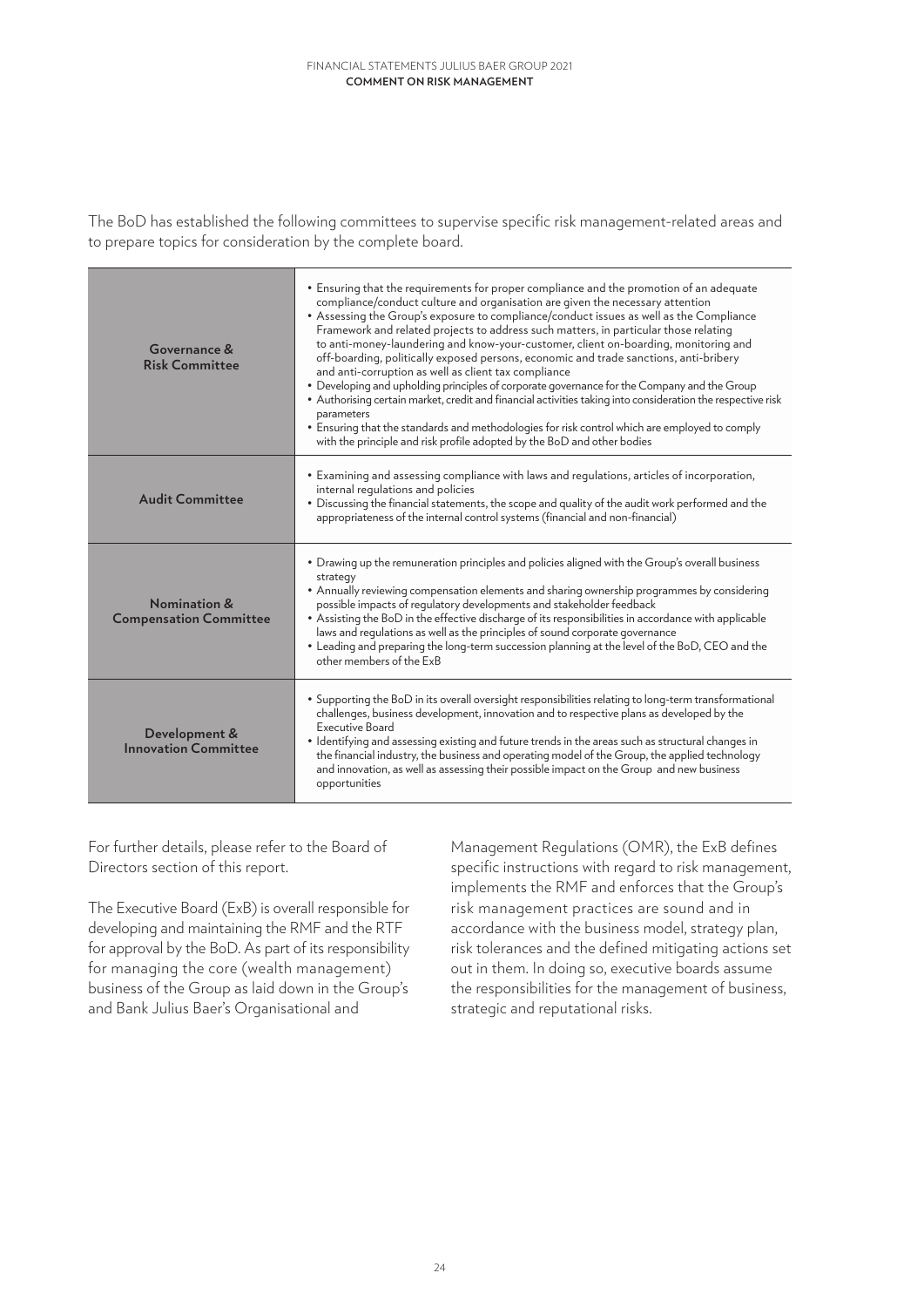The following committees enable the ExB to delegate decision-making in the daily course of business.

| <b>Credit Committee</b>                                         | • Measuring and supervising credit risk<br>. Developing policies governing credit risk, passing resolutions of credit business and credit<br>limits within its authorisation, delegating credit authority and sanctioning credit risk reports                                                                                                                                                                                                                                                                                                                                                                                                                      |
|-----------------------------------------------------------------|--------------------------------------------------------------------------------------------------------------------------------------------------------------------------------------------------------------------------------------------------------------------------------------------------------------------------------------------------------------------------------------------------------------------------------------------------------------------------------------------------------------------------------------------------------------------------------------------------------------------------------------------------------------------|
| <b>Risk Committee</b>                                           | . Reviewing and deciding on business conduct and risk standards, the ways in which risk is<br>measured on an aggregate, Group-wide basis, the setting of aggregate and individual risk<br>limits (quantitative and qualitative, as appropriate), and the policies and procedures in place<br>to mitigate risks and the actions to be taken if risk limits are exceeded<br>• Ensuring that appropriate measures are in place for businesses with increased reputational,<br>compliance, legal and operational risk profiles<br>. Reviewing and assessing the Group's information/cyber security strategy and the Group's<br>business continuity management strategy |
| <b>Group Asset and Liability</b><br><b>Management Committee</b> | . Pursuing the Group's aims to ensure adequate liquidity and funding of activities and to<br>optimise net interest earnings and present value of future cash flows<br>• Steering, monitoring and developing the management of the Group's financial assets and<br>liabilities held in banking books or the balance sheet in general                                                                                                                                                                                                                                                                                                                                |
| <b>Transformation Committee</b>                                 | • Defining, overseeing and steering the Group's transformation roadmap<br>• Providing strategic steering of multiyear transformation programmes and significant<br>individual projects as well as acting as escalation body for intraproject issues                                                                                                                                                                                                                                                                                                                                                                                                                |
| <b>Sustainability Board</b>                                     | • Defining, overseeing and steering the overall Corporate Sustainability and Responsible<br>Investment strategy and roadmap<br>· Providing strategic guidance and ensuring overall coordination, alignment and prioritisation<br>of the Corporate Sustainability and Responsible Investment roadmap within the Group                                                                                                                                                                                                                                                                                                                                               |

For further details, please refer to the Executive Board section of this report.

Overall responsibility for the implementation of the Group's RMF lies with those members of the ExB with designated independent risk management duties – the Chief Risk Officer (CRO) and the Chief Financial Officer (CFO), in cooperation with the Group General Counsel (GGC).

The CRO division develops and oversees the global framework for risk identification, assessment, management, monitoring and reporting within the risk tolerance for the various business activities of the Group, aiming at sustainable growth of the franchise. It accomplishes this mission by being an independent partner in constructively challenging the business activities from a risk management perspective.

The CRO division is responsible for the control of market risk (trading book and banking book), treasury risk (liquidity and financing risk of the banking book), operational risk as well as compliance and legal risk. Additionally, the CRO division oversees the interaction between risks and supports the mitigation of risks together with other divisions. The CRO coordinates his activities with regard to legal risk (including regulatory risk) matters with the GGC.

The CFO division oversees the Group's financial reporting, budgeting and strategic business analysis, including the tools used by the business units for performance follow-up. It is also responsible for balance sheet, capital, funding and liquidity management, and the management and oversight of credit risks. The CFO's duties thus include maintaining a sound ratio of eligible capital to riskweighted positions and ensuring that sufficient liquidity is available. In doing so, the division maintains monitoring systems to ensure compliance with supervisory regulations on the above topics.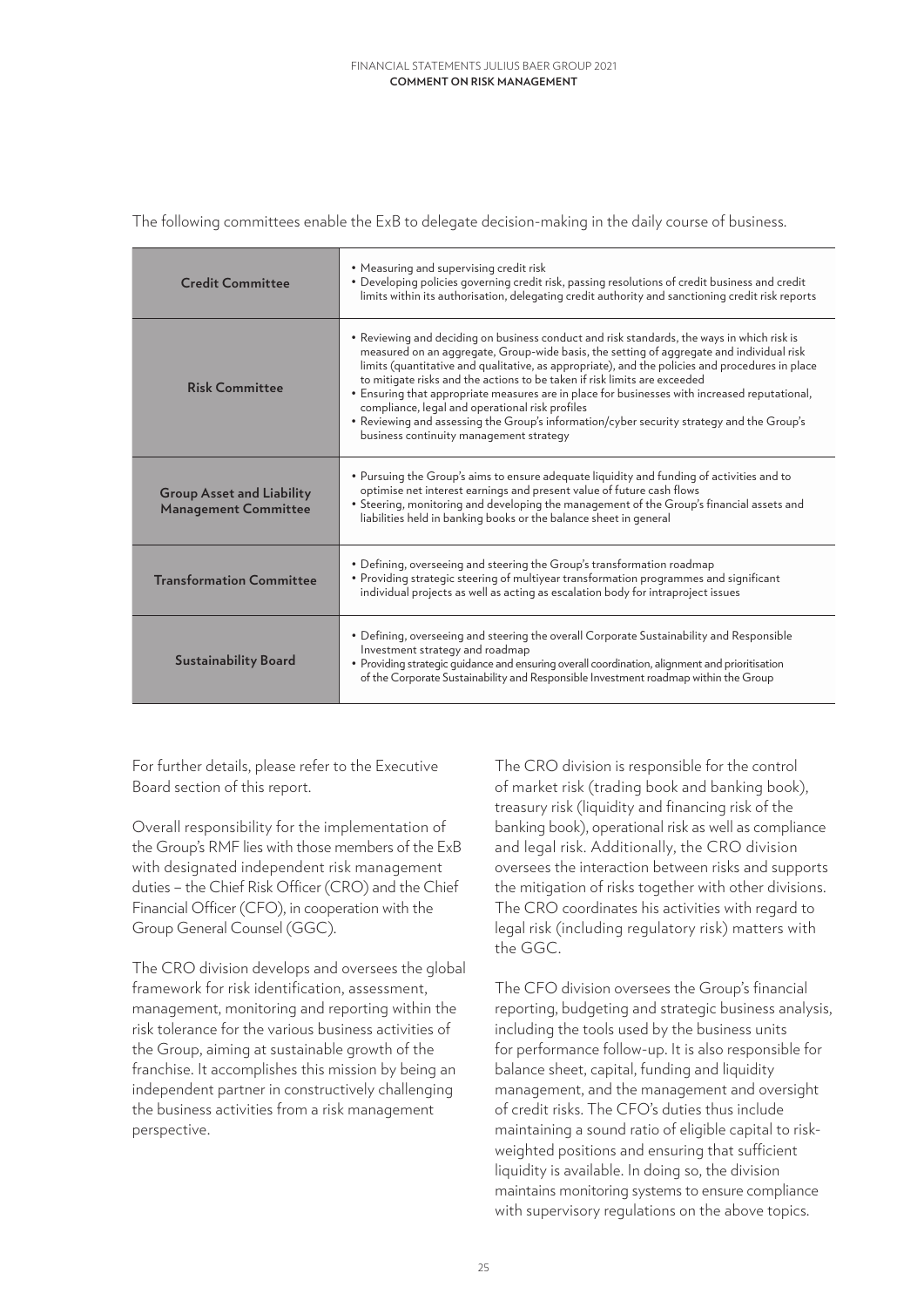## <span id="page-25-0"></span>RISK CULTURE

The Group recognises that successful risk management requires a combination of a sound risk culture, organisation and supporting processes as well as controls.

A sound risk culture is the key pillar in effectively managing risks. It promotes sound risk-taking and ensures that emerging risks or risk-taking activities beyond the Group's risk tolerance are appropriately identified, assessed, escalated and addressed in a timely manner. To this effect, the following four levers are viewed as critical elements in ensuring a strong alignment between the expected behaviour standards and the strategic objectives of the Group:

- *Strong leadership and tone from the top*: The BoD and senior management communicate clear expectations on managerial standards with respect to risk-taking and management, as well as leadership culture, transparency, collaboration, responsibility and accountability on all levels. The BoD and the ExB set the Group's Code of Ethics and Business Conduct (the Code), which outlines the principles of Care, Passion and Excellence to guide employee behaviour.
- *Accountability and clear roles and responsibilities*: In addition to a robust policy framework, the Group ensures that clearly defined roles, responsibilities and accountability standards for specific risks and risk areas are in place in each of the three lines of defence.
- *Effective communication and challenge*: The Group fosters a culture of open communication and constructive challenge in which decisionmaking processes encourage a range of views, allow for a continuous revalidation of current practices, stimulate a positive, critical attitude among staff members and promote an environment of open and effective employee engagement.
- *Employee life cycle and incentives*: Employees are rewarded for excellent performance, including sound risk awareness and exemplary behaviour that will promote the long-term sustainable success of the organisation.

Based on Julius Baer's long-standing core values 'Care, Passion and Excellence', a set of guiding principles and professional standards for ethical business conduct have been established and formalised in the Group's Code.

The Code covers a range of topics, from values, beliefs and culture to how behaviour affects clients, employees and business activities. It supports the Group's aspiration to act with the utmost professional expertise and integrity, and articulates the Group's expectation to adhere to high standards of ethical business conduct and to comply with all applicable laws and regulations.

The Code is globally applicable, and the principles described in the Code are reflected in the Group's internal policies and procedures. To ensure adherence to the Code, employees are regularly trained on its content and provide regular confirmations of their understanding and compliance through a formal self-attestation framework. Further, the non-adherence to the Code is reflected in an employee's value and risk behaviour assessment and rating and may lead to disciplinary action.

Employees are expected to raise any concerns or suspicions regarding deficient processes and/or any type of unethical or improper behaviour, including any breaches of law and/or policy. They are asked to report any such issues directly to their line management, a member of the CRO function and/or Human Resources.

Alternatively, other channels are available to report concerns, observations or complaints, such as contacting the Group's Ombudsman or reporting the incident anonymously through the Group's reporting tool (integrity line). The Group will not retaliate against any employee who reports a concern in good faith.

To support good practices and reinforce a sound risk culture, clear consequences are defined through performance management, compensation and disciplinary actions should an employee's behaviour contribute to a financial loss, reputational damage,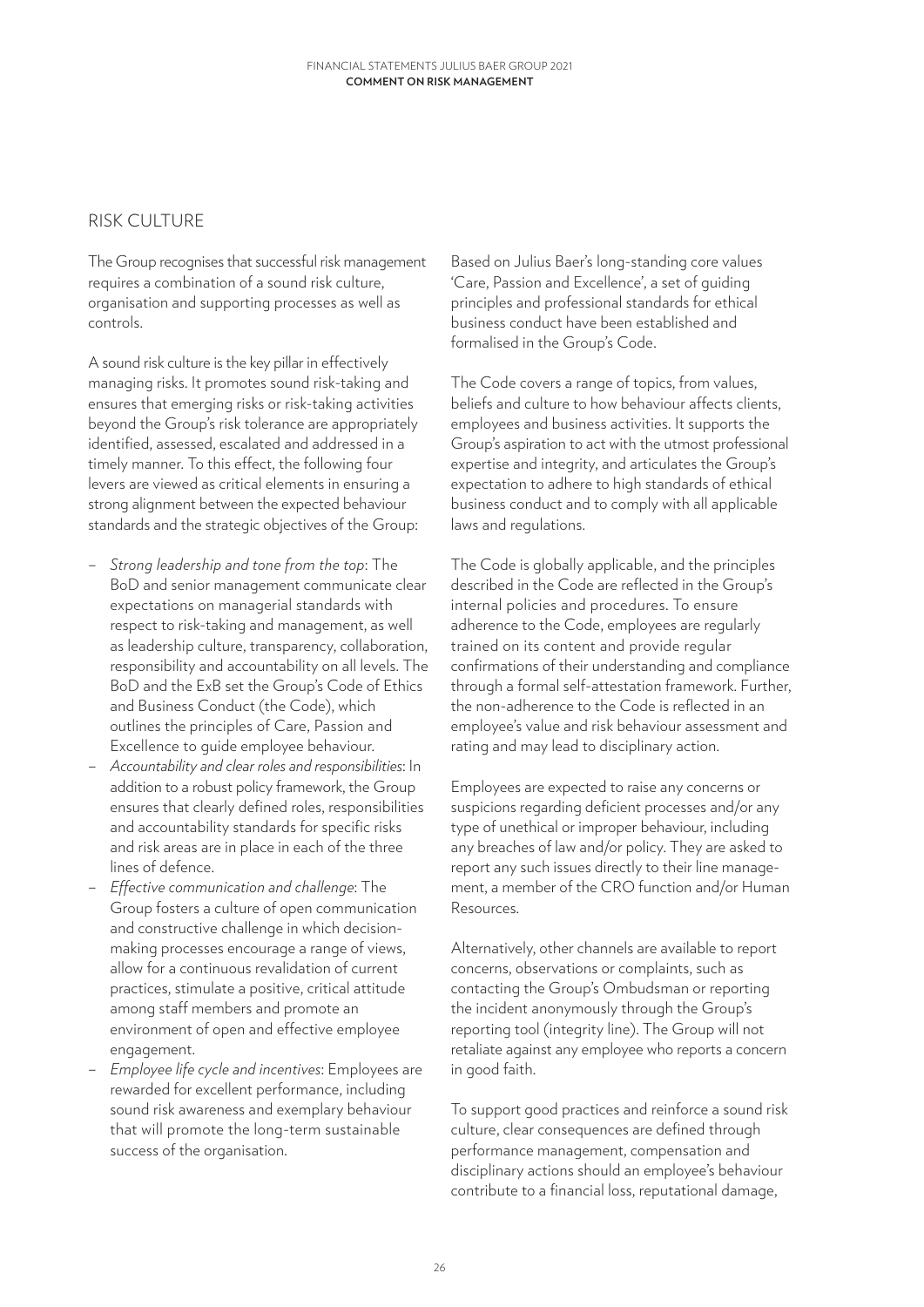<span id="page-26-0"></span>a breach of fiduciary duty, or represent a policy infringement. To ensure that incentive and compensation systems are aligned with the Group's risk standards and target risk culture, relationship managers (RMs) and their line managers are subject to the new RM Compensation Framework introduced in 2020. The procedures dealing with policy breaches by employees are defined in a separate policy and regulation breach process to ensure a standardised global approach to sanction non-compliant behaviour as well as policy and regulation infringements. The process aims to

- ensure quality of decision and fair treatment of all employees,
- conduct consolidated analyses and reports with the objective of identifying and preventing systemic risks,
- provide transparent information about the impact of non-compliant behaviour respectively policy and regulation breaches to employees, and
- ensure data protection and privacy.

Depending on the severity of the non-compliant behaviour, a variety of measures can be imposed, such as reprehension, reprimand, warning, promotion ban, financial sanction or termination of work contract.

# GROUP RISK LANDSCAPE

In order to make risks transparent and to put them into perspective, a Risk Landscape is compiled annually and continuously maintained. To comprehensively and holistically identify and assess existing and emerging risks as well as disclose them transparently to the BoD and ExB, the following multilayered approach is applied:

- A yearly bottom-up Risk and Control Self-Assessment (RCSA) of operational, legal and compliance risks is performed by the Group's entities and the Business Functions at Head Office and challenged by the second line of defence.
- The RCSA is complemented by the top-down Risk Type Owner Assessment (RTOA), which is performed annually by the RTOs for all operational, legal and compliance risk types.
- All risk categories are assessed, depicting both a 'normalised' and a 'stressed' risk profile (with low probability).
- The above is supplemented by a review and a top-down assessment by ExB (under the auspices of the CRO) of strategic, reputational and major risks – and subsequently 'back-tested' against the Group's overall risk capacity.

The Risk Landscape, which is discussed and evaluated at ExB and BoD level, is an integral part of the Group's strategic capital planning process.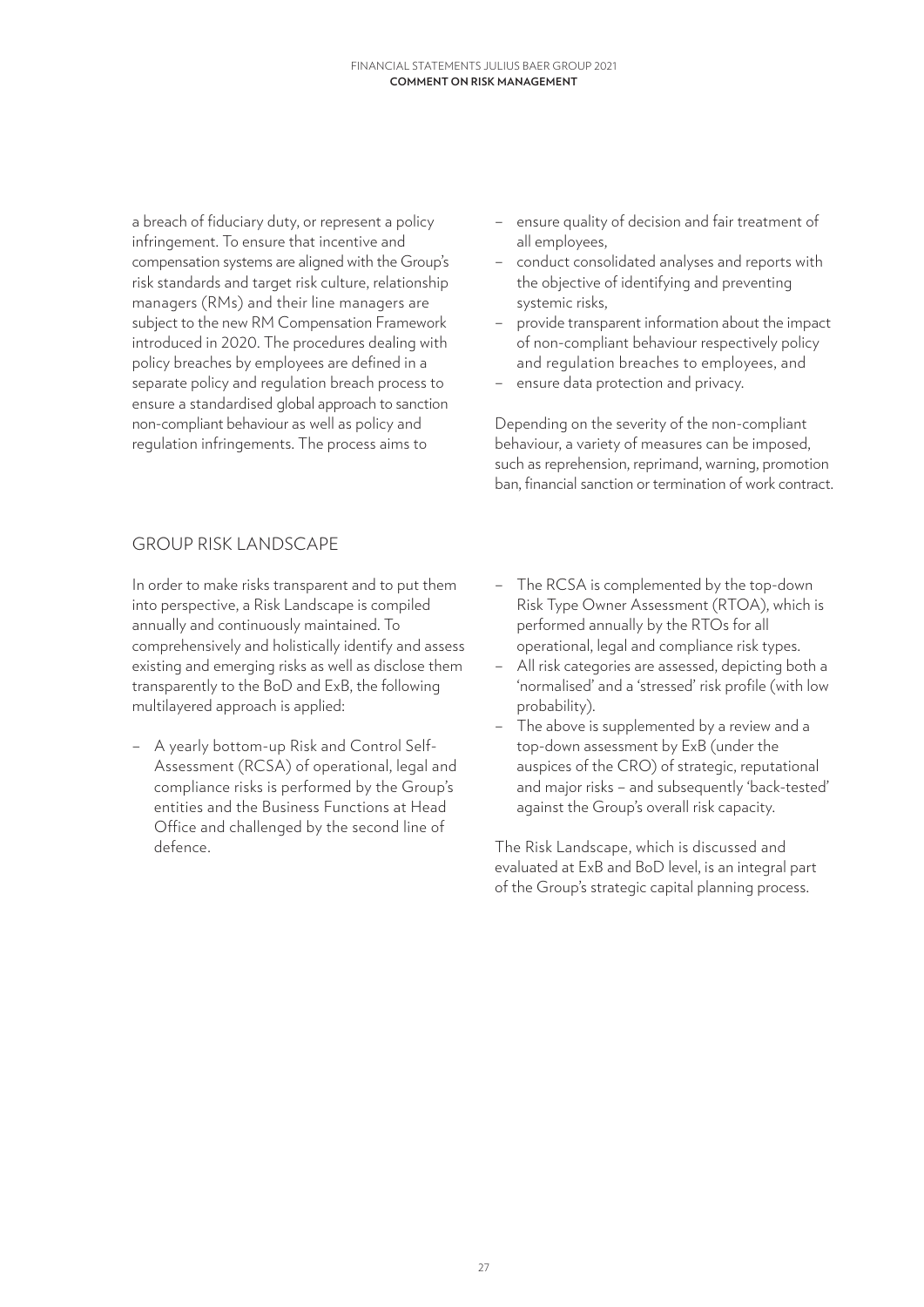## <span id="page-27-0"></span>CAPITAL PLANNING AND LIQUIDITY CONTINGENCY PLAN

Regulatory capital standards require banks to calculate their capital requirements by quantifying all of the inherent risks the Group is exposed to.

In the capital planning process of the Group, its ability to withstand the impact of credit, market and other risk events is assessed. The current and future required capital is planned in relation to the strategic targets of the Group and is therefore an integral part of the yearly budgeting and mid-term planning process. It provides a reliable forecast of available capital on the basis of business planning and budgeting, future profits, dividend policy and targeted corporate transactions.

In assessing whether the capital base is adequate, the Group takes into account the economic cycle and shows in its capital planning that it is in a position to meet its capital adequacy requirements over a three-year horizon even in the event of an economic downturn and revenues falling sharply and a funding stress scenario.

This includes the risk of unplanned pension liabilities since the present value of future pension obligations minus plan assets currently calculated under IAS 19 is recorded in retained earnings and as such, risk events could reduce the available eligible regulatory capital of the Group. Possible reasons are (i) increasing liabilities, in particular due to regulatory change, such as higher minimum guaranteed amounts and decreasing interest rates; or (ii) decreasing assets, e.g. due to reduced assumed

returns on investments; or (iii) a combination of both, caused for instance by changes to the pension fund scheme, acquisitions, increasing longevity or assumption of higher risks due to a reduced insurance offering. In case of extraordinary situations, the capital plans are reviewed on an ad hoc basis.

The Group Liquidity Contingency Plan sets out procedures and action plans for the various departments to respond to severe disruptions in the Group's ability to fund some or all of the activities in a timely manner. It enhances the Group Liquidity and Funding Manual, which outlines the quantitative and qualitative methodologies for managing liquidity and funding risks at the Group.

In order to trigger the Liquidity Contingency Plan, the CFO (deputised by the CRO) convokes the Liquidity Crisis Committee and Liquidity Analysis Committee, whose members and responsibilities are defined in the Contingency Plan. A trigger can be based either on the development of early warning indicators or on an extraordinary event threatening the Group's liquidity. Well-defined escalation steps related to the number of triggered early warning indicators, which are monitored on a daily basis, are in place.

The Group Liquidity Contingency Plan is reviewed at least once a year by the Group Asset and Liability Committee, and its effectiveness is also tested at least once a year.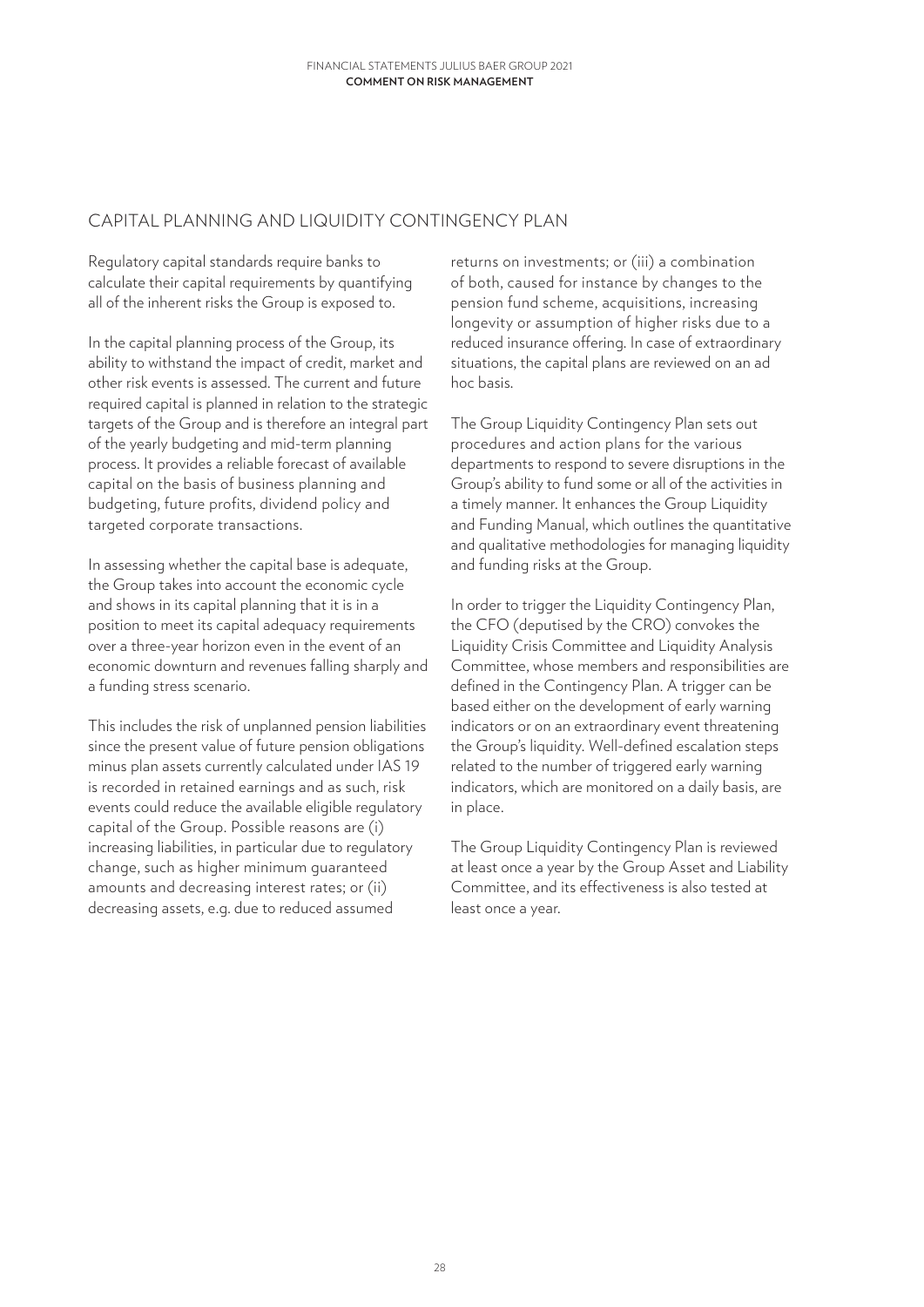## <span id="page-28-0"></span>STRESS TESTING

The risks identified in the Risk Landscape process enter the capital planning process by means of direct stress impacts for financial risks and indirect stress impacts for idiosyncratic risks.

- Direct stress impacts, which are calibrated to the macroeconomic scenarios used as foundation of the capital plan, cover market-driven financial risk events, i.e. considering trading and nontrading market risk in the trading and banking book, as well as credit risk materialising in the Lombard lending, mortgages, and investment book.
- Indirect stress impacts are used to cover noncorrelated or idiosyncratic risk events as identified in the Risk Landscape.

Further stress testing may be conducted regularly or ad hoc both on a singular business or risk level (to assess the exposure in certain areas of the business or in specific risk categories) as well as for single entities or Group-wide. It allows to estimate the potential impact on income, capital or liquidity (or other aspects if deemed relevant) resulting from significant changes in market conditions, credit environment, liquidity demands or other risk factors. All stress-testing activities are developed with input from a broad range of stakeholders, and results are integrated into management decision-making processes for capital, market risk limits, credit risk strategy and funding strategy. There are three types of stress testing:

- Standardised stress-testing procedures are applied to assess the viability of the business under less favourable conditions and are used as input for the formulation and implementation of preparative and contingency activities.
- Reverse stress-testing aims to identify scenarios that might be particularly harmful to the Group. Whereas regular stress testing analyses the potential outcome of (historical or hypothetical) scenarios, reverse stress testing reveals potential causes of severe harm to the institution. Such reverse stress testing is performed at least annually in the context of the review of the Risk Landscape.

– Topical stress testing is being applied for a variety of specific topics to gain assurance that preventive, detective and responsive measures to defined scenarios are adequate.

The following financial risks are regularly stresstested and are reported on a regular basis to the ExB and BoD:

- Credit risk: pledged portfolios (consisting of securities, precious metals) and derivative exposures (consisting of over-the-counter interest options/swaps, foreign exchange margins) are stress-tested twice a year to assess the potential negative market impact on the Lombard credit book. The negative impact on the mortgage book is evaluated by reducing the assigned property market value and stressing additionally pledged assets (e.g. pledged insurance policies, pledged portfolios). A stress test is also carried out for professional counterparty risk.
- Market risk: on a daily basis, a set of granular and standardised scenarios are calculated and the results are measured against a set of limits. Further, once per week, historical stress tests serve as a source for insight on the risks in the trading book.
- Treasury risk: on a daily basis, liquidity stress tests serve to assess the liquidity position of the Group.

Stress testing of non-financial risks is performed at least annually as part of the Group Risk Landscape process.

Operational risk, compliance and legal risk as well as strategic, business and reputational risk are assessed and reported within a structured process concentrating on the major risks relevant for the Group. The compilation of such risks follows a stress scenario assumption, e.g. focusses on events that may happen, but only rarely, and whose severity, upon happening, is exceptionally high. In addition, the estimated losses are being used in reverse stress testing of the risk capacity.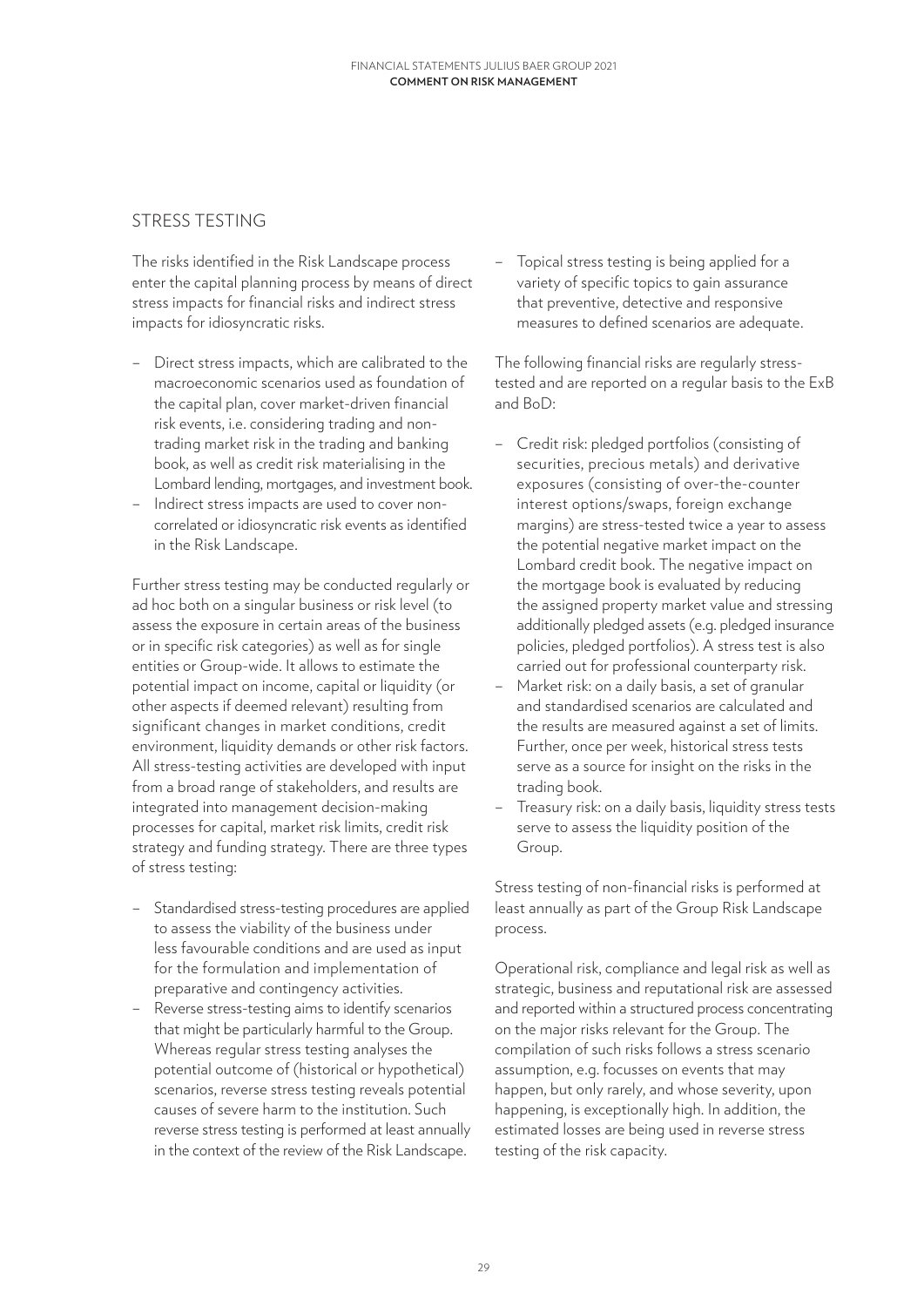#### <span id="page-29-0"></span>RISK REPORTING

As a key component of an effective risk management framework, risk reporting is used to understand, monitor, manage and mitigate risks and escalate them to the senior management. It mainly aims at informing the respective levels of management up to the BoD and the ExB on the overall risk profile, particular risk exposures as well as the levels of the Group's financial ratios and capital and risk indicators. It takes place in the form of regular reports on financial risk and key ratios prepared by the CRO and CFO throughout the year.

The frequency and depth of the reporting is defined, assessed and aligned where appropriate by the recipients of the reports depending on the size and complexity of the respective areas. They are generally catered to provide reassurance on the adherence to risk tolerance, to provide escalation on respective non-adherence and to provide early warnings for exposures to approach of risk levels, which may in turn exceed the Group's RTF.

The Governance & Risk Committee and the Audit Committee are periodically (at least quarterly) informed by the CRO and the Head of Risk Management about the general risk situation through the Group Quarterly Risk Report prepared by the CRO. Once a year, the Group Quarterly Risk Report is also discussed in the BoD. Additionally, management informs the BoD immediately in case of exceptional events. The Group allocates a sufficient level of resources to risk monitoring against approved risk limits. Processes are established for reporting changes in risks to the relevant management bodies and risk committees. This enables the BoD and the ExB to review their risk and crisis management frameworks early to implement new regulatory requirements, expand risk and crisis capabilities, and improve efficiency.

With regard to reporting of the adherence to risk tolerance thresholds, exposure reporting for risk tolerance metrics is integrated in the Quarterly Risk Report.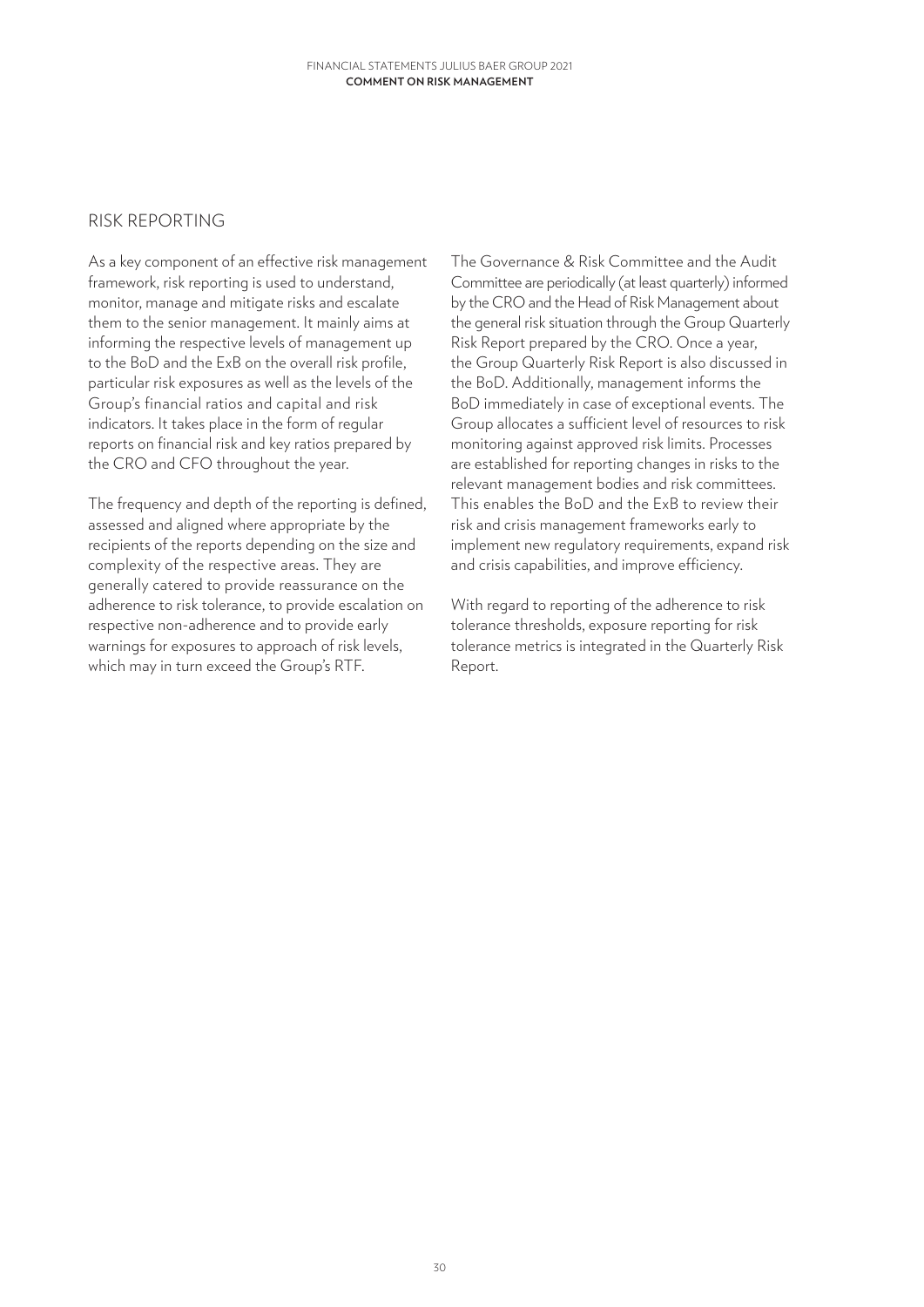### <span id="page-30-0"></span>THE THREE LINES OF DEFENCE

The Group has adopted the Three Lines of Defence model as a guiding organisational framework for managing risk in the functions operating across the Group. This encompasses the Internal Control System (ICS), which is, among other things, the sum of controls and processes that operate across the three lines of defence to ensure that risk is being incurred in a deliberate and disciplined manner.

The Group seeks to follow an approach of assigning clear accountability in identifying, assessing, managing, monitoring and reporting risks. In doing so, the Group has implemented and continues to strengthen the Three Lines of Defence model across its global business operations.

The Three Lines of Defence model is defined according to the following key principles:

#### **The Three Lines of Defence model**

#### **Functions operating across the Group**

#### **First Line of Defence**

- Comprises revenue-generating functions and other business units that incur risk
- Function heads are accountable for the risk that is being incurred in these functions
- Controls are operated to detect and prevent risk

#### **Second Line of Defence**

- Comprises independent control functions
- Responsible for overseeing the activities of the business and providing challenge
- Reviews the performance of first-line controls and operates independent controls



#### **Third Line of Defence** • Comprises Internal Audit

- Responsible for performing periodic assurance to determine whether the first and second line are operating in accordance with their respective mandates
- Independent of first and second lines of defence



Internal Control System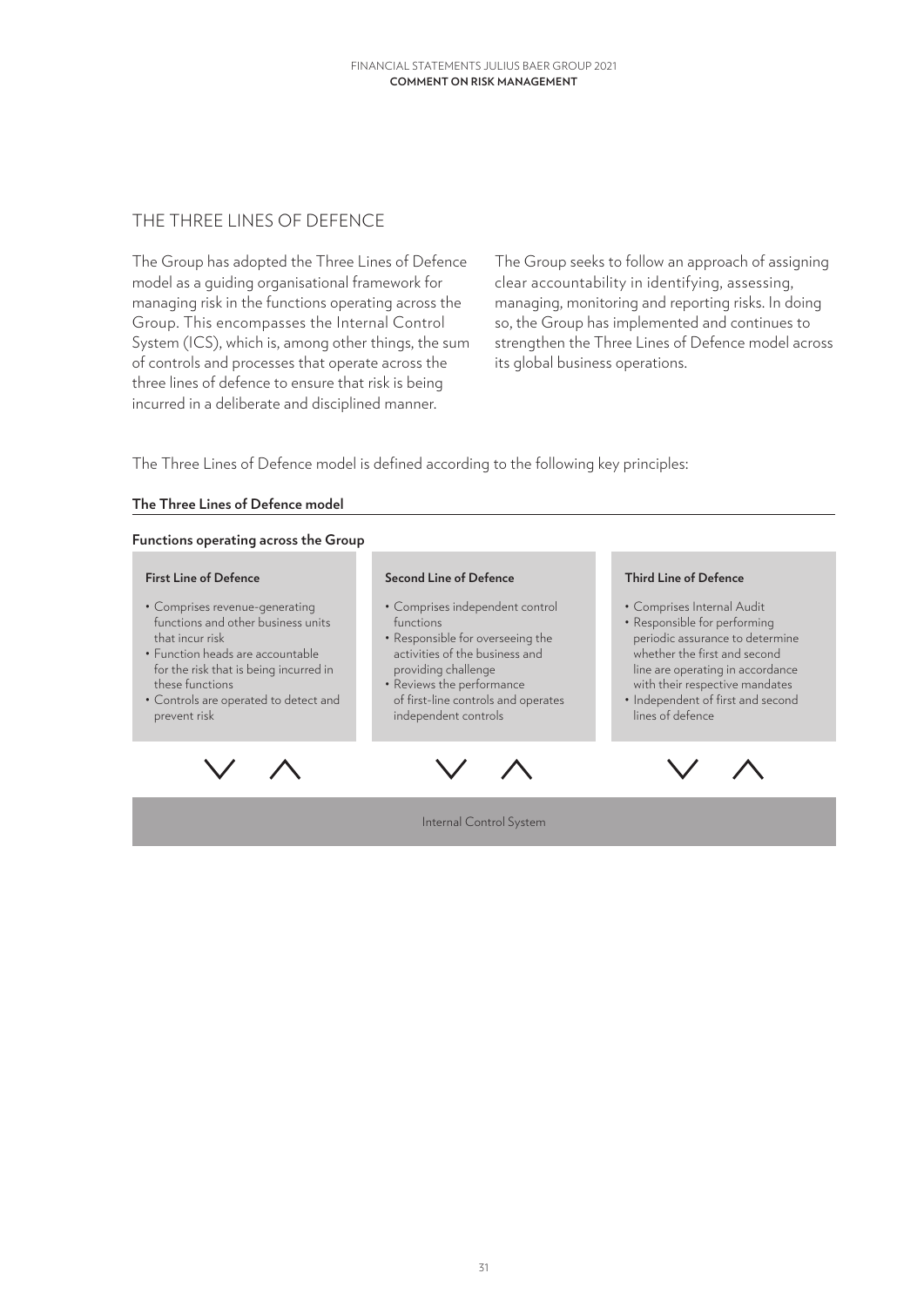### <span id="page-31-0"></span>CREDIT RISK

Credit risk is the risk of financial losses due to a client or a counterparty being either unable, or only partially able, to meet an obligation owed to the Group or to an individual Group company.

The Group's focus is on lending money to its wealth management clients either on a collateralised basis in the form of Lombard loans or as mortgages in combination with core business.

#### **Professional counterparty exposure**

The Group engages in transactions with banks, brokers and selected institutional clients on both a secured and unsecured basis. This involves individual risk limits and settlement limits being approved for each counterparty. The credit exposures arising from these transactions are monitored on a daily basis, and netting agreements and collateral agreements are used to mitigate exposures further. As a result, the vast majority of the replacement values of the exposure arising from trading transactions are covered by collateral. The Group places excess liquidity with central banks. It also makes short-term money-market placements with banks and invests in high quality, repo-eligible bonds and secured debt instruments issued by governments, public institutions, banks and corporations.

The Group has a credit system for managing and monitoring credit risks in the due from banks book. Several controls are incorporated in the system to ensure timely risk management and granting of credit facilities according to delegated credit approval authorities. Credit approvals are processed using a four-eye principle. Approval authorities are continuously kept up to date taking into consideration a number of factors such as risk type, counterparty risk rating and exposure. The credit risks associated with all the counterparties and issuers are subject to

a wide range of rules and limits. These ensure that the Group's consolidated credit exposure, both on a single-counterparty and a counterparty-group basis,

- is not subject to concentration by exposure type,
- is not disproportionate to the size, shareholders' equity and scale of business of the counterparty, and
- is clearly within the Group's risk capacity and the applicable regulatory limits.

The Group settles a substantial proportion of its trading and derivatives business indirectly through central counterparties (CCPs). The credit risks associated with CCPs are negligible, because the Group works through a variety of specialised service providers and therefore generally does not directly participate in the clearing systems concerned.

Given the focused nature of its activities, the Group is not exposed to any material correlation risk or wrong-way risk (i.e. the risk which arises when exposure to a counterparty is negatively correlated to its credit quality). Furthermore, the Group holds cash collateral for the majority of the counterparty risk arising from its open derivatives positions. The Group's securities lending business policies explicitly prohibit transactions involving correlation risk.

The Group has a general policy of avoiding grouprating triggers in its collateral agreements for derivatives transactions. As a result, were its rating to decline below a given level, the Group would not be required to provide additional collateral.

For professional counterparties, a regular stress test is in place. The current exposure is stressed and set against current limits and against stressed equity of the counterparty.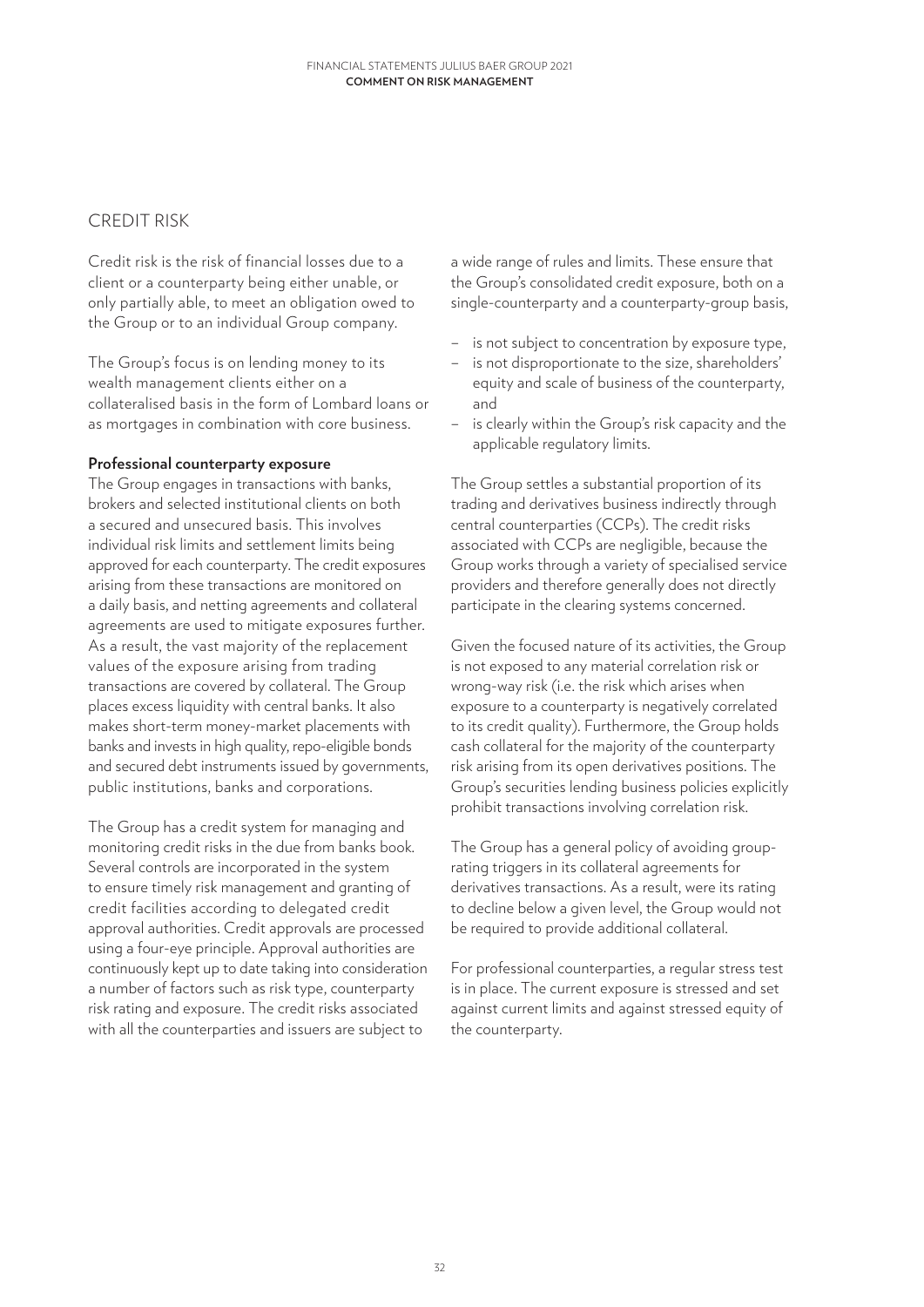#### **Lombard lending**

The Group has a policy of lending to wealth management clients on a collateralised basis. The credit risk results from lending activities and derivatives transactions requiring a margin.

The Group uses credit risk models and frameworks to assess the riskiness of its portfolio in line with the respective lending policies. On that basis, conservative lending values are set as a percentage of the collateral market value. These lending values can be determined or adjusted for a specific security or for individual clients.

Every counterparty with a credit line is assigned an internal credit rating. The risk rating reflects the underlying credit risk and primarily depends on the collateral provided by the counterparty, collateral concentration and client-specific conditions. In the case of the rating classes R1 to R6 (neither past due nor impaired), the outstanding balances are serviced; the lending value of the collateral (at fair value) pledged for collateralised exposures equals or exceeds the balances, and repayment of the balance is not in doubt. Balances in rating class R7 are partially past due (e.g. interest past due), but the exposure is still covered by collateral. For balances in rating classes R7 to R10, loss allowances are established on a case-by-case basis.

The risk rating and size of the counterparty's credit limit also determines the approval authority level, the monitoring and review frequency.

The Group's objective is to achieve a growth in Lombard lending commensurate with the evolution of its wealth management business. To that end, the Board of Directors for example defines corridor values for credit penetration (the ratio of credit cash exposure to assets under management). In addition, the Group has implemented a set of regularly reviewed limits for the ongoing management and systematic monitoring of various credit risk

concentrations in the Lombard business in line with its risk strategy. This includes limits related to single asset collaterals, client groups, geographical (on country-of-risk level) or risk rating concentrations; all of these limits have the same significance and are adhered to equally. Any breach of the limits becoming apparent would be dealt with in line with the general risk governance policy described above. Furthermore, management triggers exist for these limits, which allows management to take the necessary actions at an early stage so that any potential breach can be avoided. None of the internal risk limits has been exceeded during the business years 2021 and 2020.

Additionally, an internal guideline for the maximum loan-to-deposit ratio, which is reviewed and validated periodically, is in place. The maximum ratio has not been exceeded during the business years 2021 and 2020.

Regular and ad hoc stress testings are performed. These are calibrated to reflect the prevailing market and political situation. The results are reviewed by the credit-monitoring units and reported to the relevant decision-making committees. All distressed and non-performing loans are identified at an early stage and managed proactively. Collateral shortfalls (e.g. margin calls) are processed on a daily basis and prioritised according to their severity.

The Group is using a credit system for managing and monitoring Lombard risks. The system draws the relevant position data from the bookkeeping systems of Group companies that grant loans. The system is able to enrich this data with credit-specific information and to consolidate it with data on client and counterparty positions from the various booking centres. Several controls are incorporated in these systems. All Lombard risks are monitored daily, as are current limit usage and the quality of the collateral pledged. In addition, for clients with derivatives positions whose exposure requires intraday monitoring, real-time systems are also available.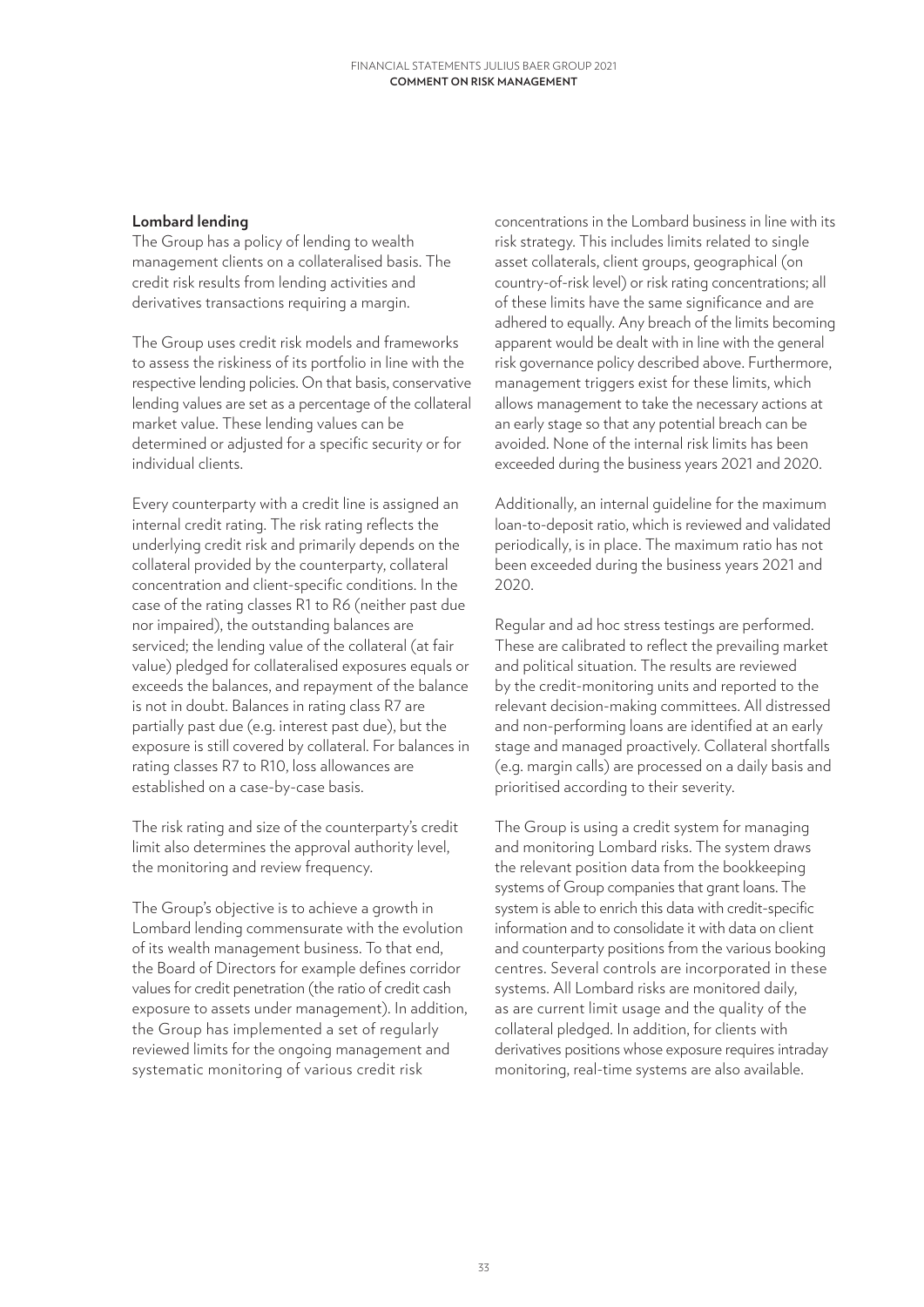#### **Mortgages**

The Group grants mortgages to wealth management clients in Switzerland and in a limited number of international locations. The properties pledged are assessed and valued individually as part of the credit risk management process. These valuations are carried out based either on a factor model or by qualified internal and external appraisers. Maximum mortgage amounts are determined based on the characteristics of each property and client. An additional financial sustainability assessment is also carried out before a mortgage is granted. In many cases, supplementary collateral in the form of securities is required in addition to the pledged property itself. Every mortgage is assigned a risk rating. The rating reflects the underlying credit risk, which primarily depends on the counterparty assessment, the property and potentially supplementary collateral. The risk rating for the

requested limit size also determines the approval level and review frequency. The Group tends to assign comparatively low mortgage values and adopt a relatively conservative approach to mortgage risk.

The Group conducts regular stress tests with different scenario size depending on the location and ad hoc portfolio analysis to assess potential negative market impacts on the mortgage book.

The mortgage positions are monitored in a supervision system globally. Additionally, a workflow system for monitoring and managing credit risks for the Swiss mortgage book is in place. Several controls are incorporated in these systems to ensure timely registration and collateral valuation, the granting of credit facilities according to delegated credit approval authorities, and formalised monitoring procedures.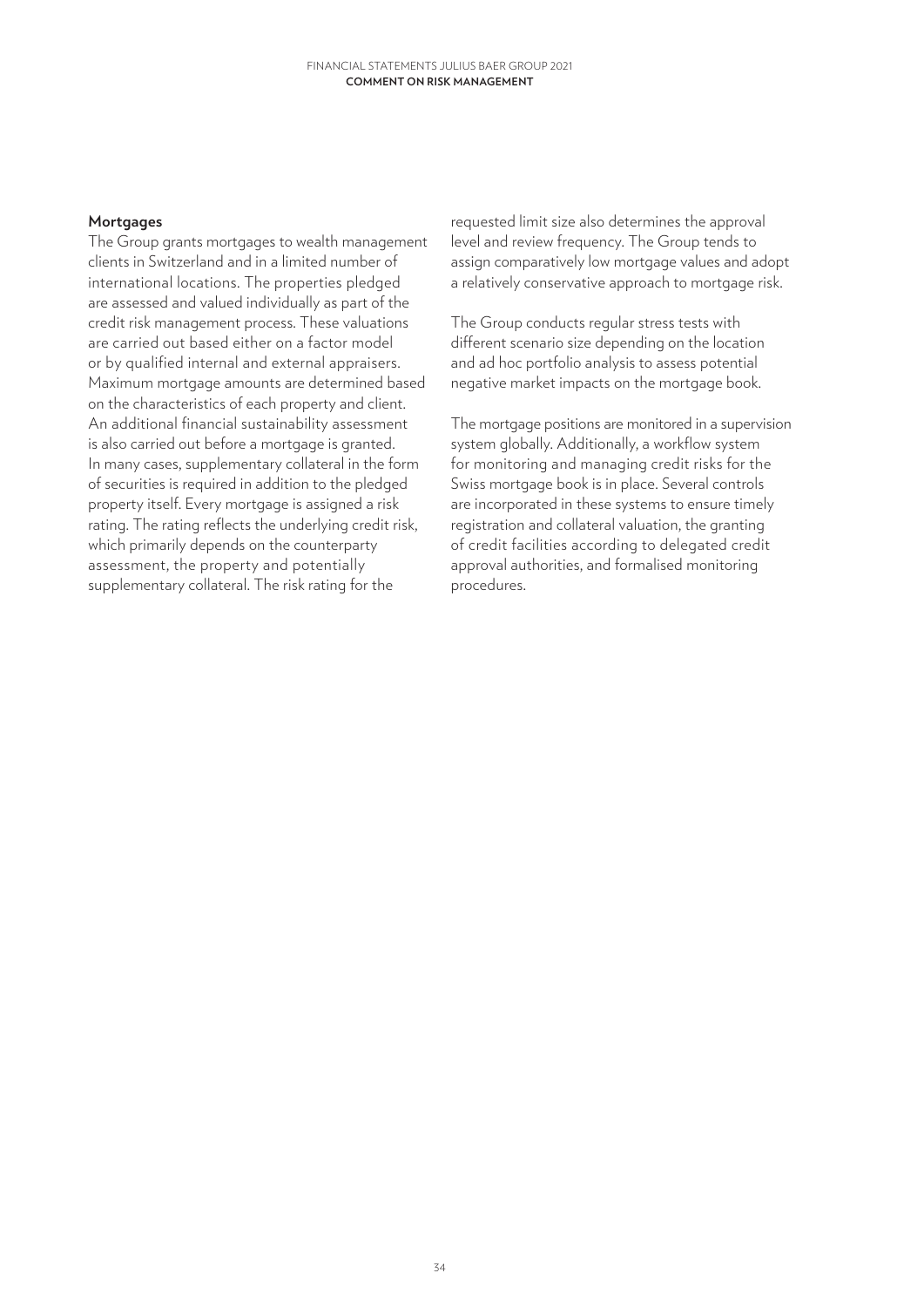#### <span id="page-34-0"></span>MARKET RISK

Market risk refers to the potential losses from changes in the valuation of its assets and liabilities because of changes in market prices, volatilities, correlations and other valuation-relevant factors.

It could be further separated into:

- Trading market risk, resulting from trading book transactions, being pursued with the intention of benefiting from actual or expected differences between the opening and closing price of proprietary positions, with the intention of benefiting from arbitrage profits, or with the intention of hedging risks from positions meeting aforementioned criteria, and
- Non-trading market risk, resulting from the management of financial assets and liabilities held in the Group's banking books with exposures mainly to interest rate risk, currency risk, credit spread risk and equity risk.

The Group assumes market risk exposure through activities of the subdivision Markets (trading market risk) and CFO (non-trading and trading market risk in the Treasury department) as well as through the purchase of participations and financial investments triggered by the authorised body.

Identification of trading and non-trading market risks is ensured with a strict product approval process, including the assessment and validation of models, implementation in trading and risk systems to assure the capture of all risk components. A regular review of positions and models in trading and banking books assures an ongoing identification of new risks or the need for changing models or processes.

The Group uses statistical measures to assess trading and non-trading market risks and to represent these risks in the Risk Landscape. These measures are part of the toolbox used in the day-today market risk management and measurement process. As an example, the Group calculates probability-loss curves using Value at Risk (VaR) and expected shortfall measures. These curves determine the potential loss that may occur with a

given probability over the next three years using the previous year's market data (and the assumption that after losses of four times the VaR, the risk positions would be hedged to avoid further losses). This is done separately for trading and non-trading market risk, producing two probability-loss curves.

Further, the Group performs market risk portfolio analyses and stress testing on a regular basis as well as in relation to specific events. Efforts are made to ensure that the net effect under various stressed conditions is taken into account in the risk assessment and monitoring processes. The purpose of market risk stress testing is

- to assess the adequacy of the Group's financial resources for periods of severe stress, and develop contingency plans for the Group if the need arises,
- to promote risk identification and add further insight into the need for setting new limits, and
- to serve as a supplement to the ongoing quality assurance for market risk management practices.

The stress-testing programme provides additional perspectives on market risk by applying multiple methodologies to scenarios with various degrees of severity. The complexity of the methodologies ranges from simple sensitivity analyses to complex scenario stress testing (as required to meet the purpose of the stress test).

For trading market risk assumed in the Markets subdivision, the Market Risk and Product Control unit oversees the application of the framework set by the BoD. Authorities and responsibilities for trading activities are cascaded down from the ExB to the subdivision Head Markets, Business Line Heads and Trading Desk Heads.

For non-trading and trading market risk managed within the Treasury department, the Market Risk and Product Control unit oversees the application of the framework set by the BoD and the Group Asset and Liability Committee, and issues additional rules and constraints as deemed required.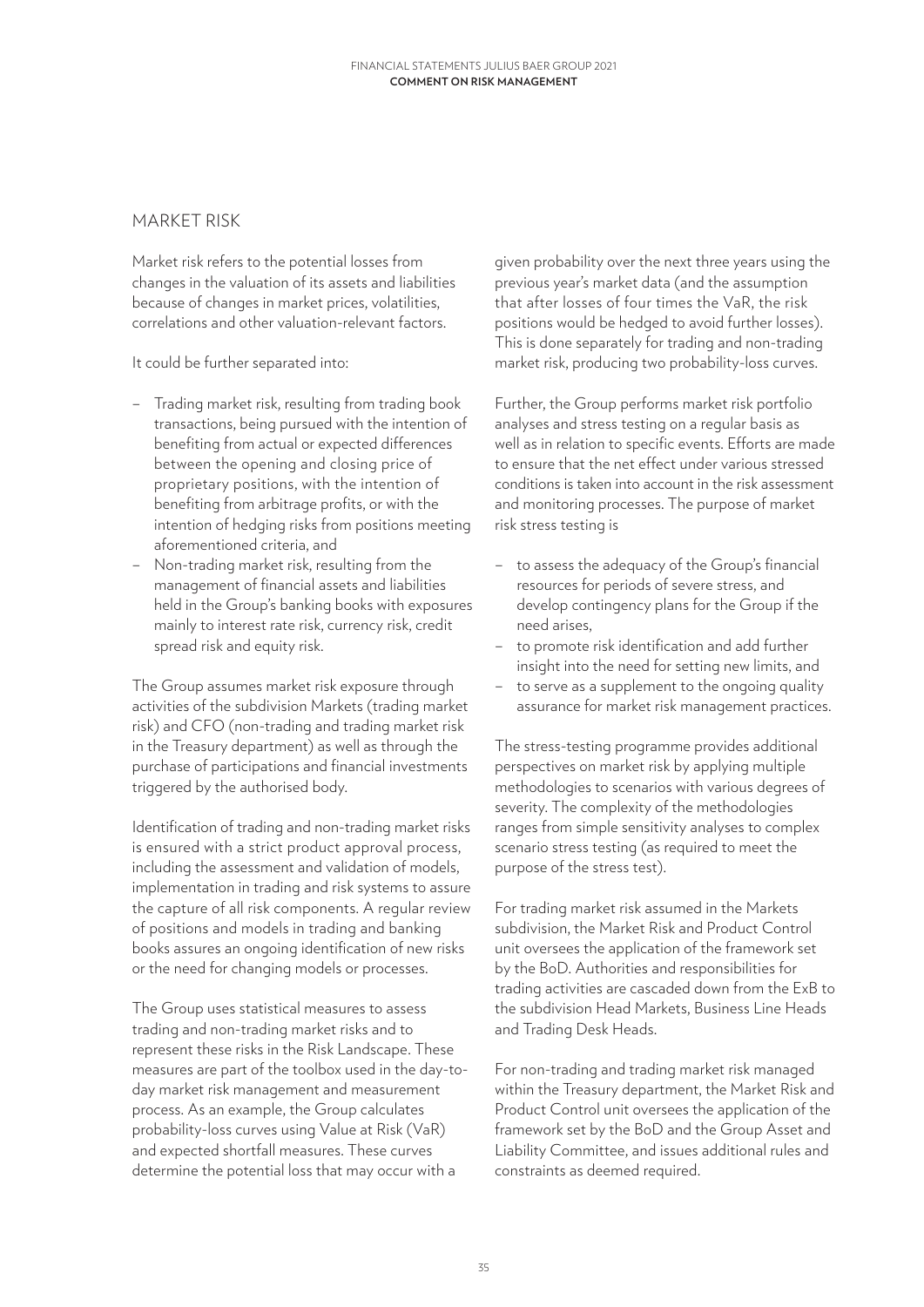Market risk management activities are described in various key policies. A control environment for market risk has been implemented and integrated into key business processes. This ensures that products are approved to be in line with the strategy and risk tolerance, limits are in place and adhered to, front-to-back reconciliation processes are in place, and the valuation of positions follows a fair value approach.

The Group uses a variety of metrics and models to continuously measure and control market risk exposures. Limits are set using these models, reflecting the Group's risk tolerance, including:

- VaR limits
- Scenario and sensitivity limits
- Nominal/market value limits, sensitivity ('Greek') limits
- Stress scenario limits
- Stop loss limits and/or profit and loss volatility limits
- Intraday limits

Internal models are developed and maintained for the pricing and risk management of financial products that cannot be valued directly or riskmanaged on the basis of quoted market prices. These models are independently certified and regularly reviewed based on a risk-materiality assessment.

Non-trading market risk models are subject to regular reviews:

- Scenario model to assess the risk of losses caused by interest rate moves on balance sheet mismatch positions and/or model risk arising from assets or liabilities with no fixed maturity
- Scenario model to assess the risk of losses on the balance sheet FX exposure due to unfavourable currency movements
- Scenario model to assess the credit spread risk due to the change in credit risk premium required in the market for a given credit quality of an investment

Regulatory back-testing is performed daily to document the performance of the internal VaR model. Risk and pricing models are independently validated prior to implementation and are subject to formal periodic review.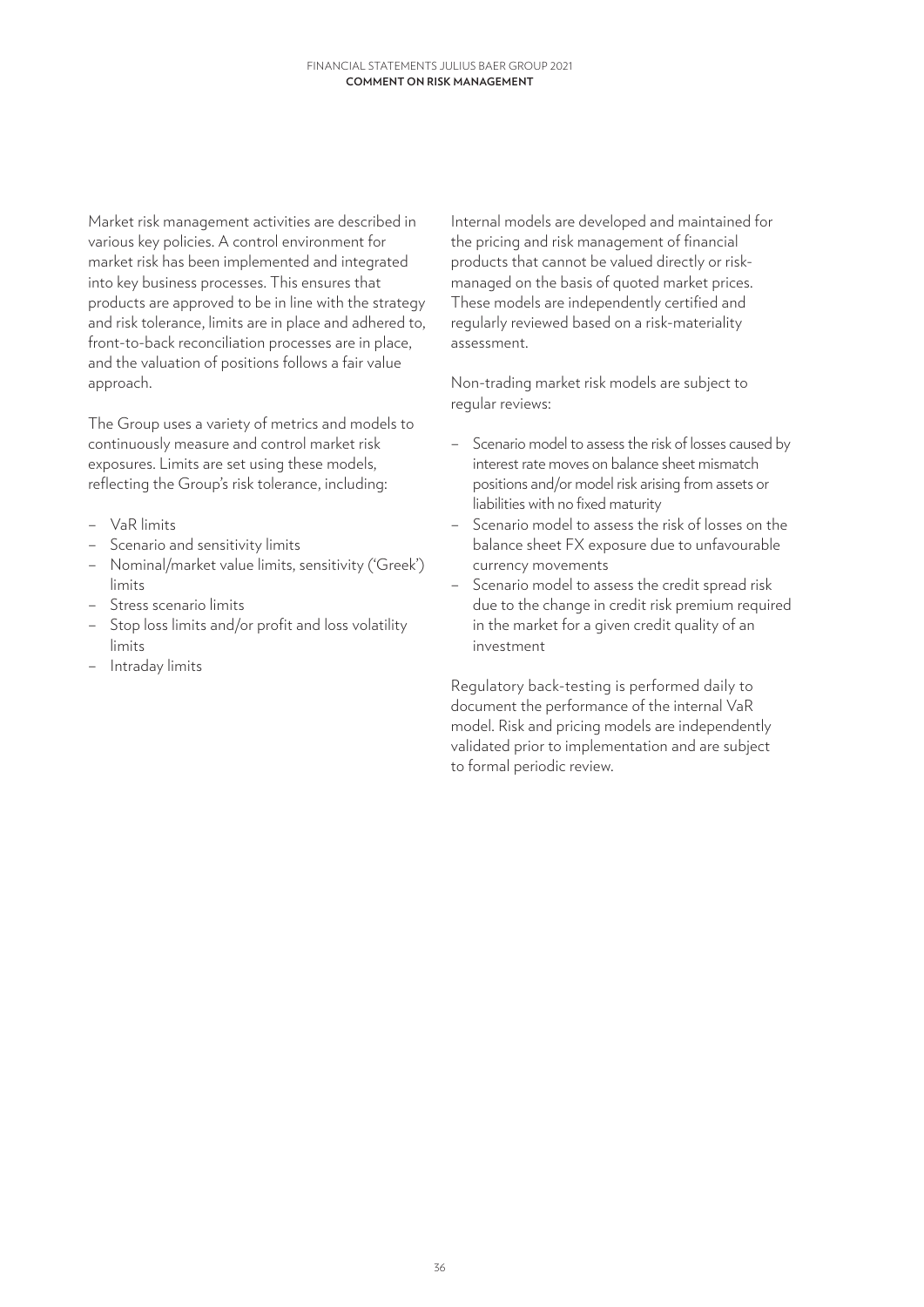# TREASURY RISK

Treasury risk consists of financing and liquidity risk.

Financing risk is the risk of the Group being unable to finance its existing or planned activities on an ongoing basis at acceptable prices. Liquidity risk, conversely, is the risk of the Group being unable to meet its payment obligations when they fall due.

The Treasury department of Bank Julius Baer & Co. Ltd. is responsible for the Group's liquidity and funding activities. This includes executing the funding plan and managing the liquidity reserve. Liquidity management is centralised and conducted on a consolidated basis to ensure regulatory compliance at the Group level and compliance with internal requirements.

The Market Risk and Product Control unit as part of the Risk Management department validates and challenges the models and assumptions used by the first line of defence for reporting risk measures.

Treasury risk is inherent in basic banking activities such as accepting deposits and providing loans and credits. The transformation of short-term deposits into long-term loans exposes banks to maturity mismatches that cannot be eliminated. The Group manages this liquidity risk by holding sufficient liquidity to meet its obligations and follow its strategies – in particular regulatory obligations, business plans and rating ambitions – even in stressed situations. The key elements of the liquidity and financing risk framework are:

- measurement of risk by using appropriate models
- liquidity ratios and limits
- stress testing
- fund transfer pricing system
- reporting

To identify risks and assure adherence to the liquidity and financing risk framework, the Group follows:

- a new product approval process assuring that any new business or product is assessed by all stakeholders,
- a daily analysis of positions by risk management, and
- a regular review of models used in the measurement of liquidity and financing risks.

The assessment of liquidity and financing risks is primarily drawn from stress-testing results. The Group has a liquidity stress-testing model in place that runs regular liquidity stress tests and enhanced liquidity stress tests taking into consideration longer time periods, currency shocks or contingent liquidity risks. While the Group recognises that stress-testing and the modelling of future cash flows are subject to model uncertainty, the liquidity stress-testing approach captures both funding liquidity risk (e.g. 'bank run' scenarios where an entity may not be able to meet its short-term liabilities) and asset liquidity risk (e.g. the risk that asset valuations may be subject to large haircuts in value).

The Group's liquidity risk management includes incentive measures to maintain a sound balance of short-term liabilities vs. the size of its balance sheet. Furthermore, delegated to the Treasury department, liquidity risk management seeks to ensure that sufficiently large liquid assets are in place (and available for drawdown in normal markets and stressed markets).

The stress-testing models and parameters are annually reviewed and approved by the Group's Asset and Liability Committee.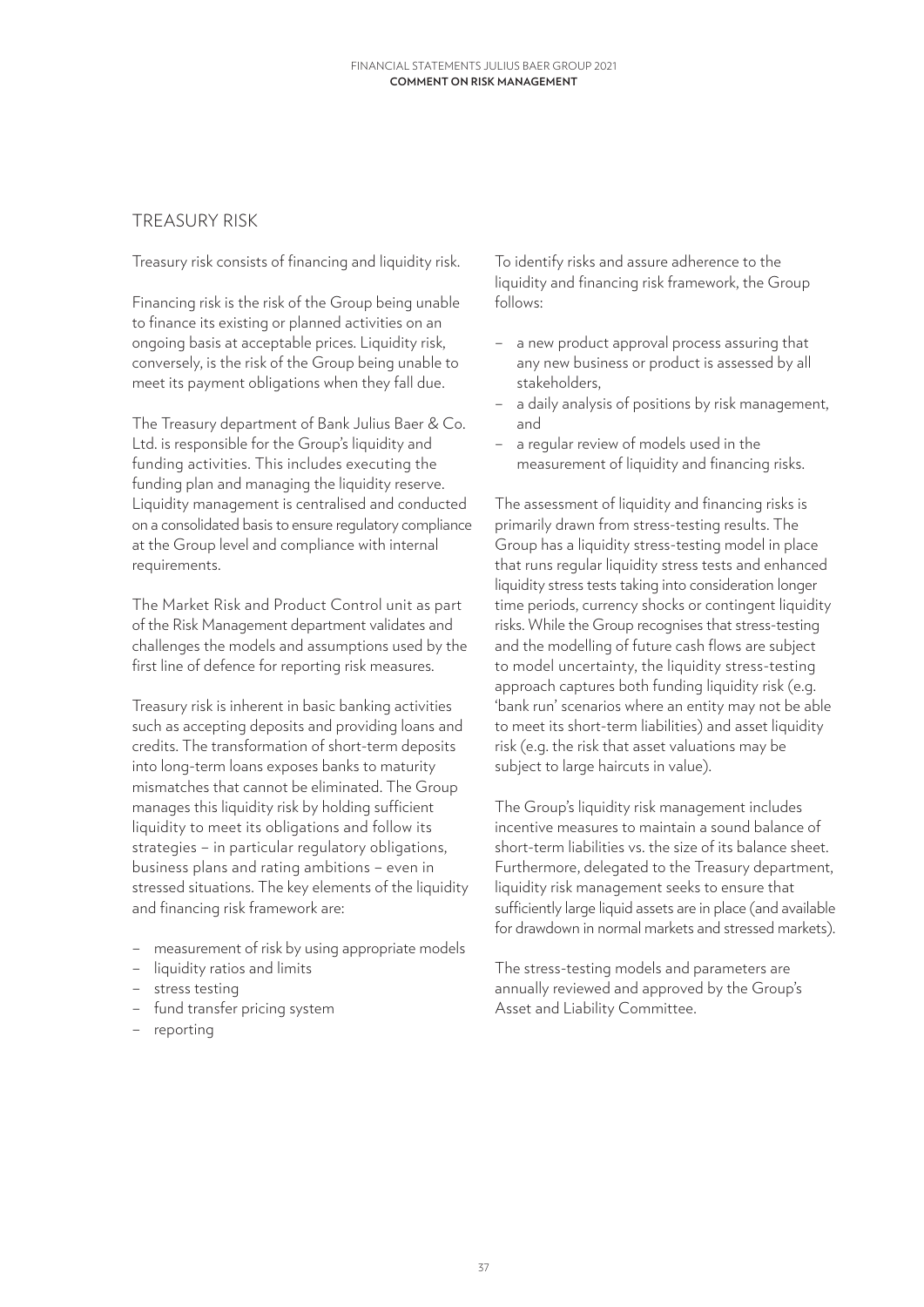Various policies and controls are in place to manage treasury risk. The Group Funding Liquidity Manual outlines the quantitative and qualitative methodologies for managing liquidity and funding risks at the Group, and complements the Group Liquidity Risk and Funding Policy. The manual contains the Group Liquidity Contingency Plan, which would be deployed in the event of a severe deterioration of the Group's liquidity situation. The contingency plan defines responsibilities and lists potential liquidity-generating measures to be evaluated on a case-by-case basis.

Additionally, Group subsidiaries and branches may have issued local liquidity manuals and contingency plans.

The management and measurement of liquidity and financing risks is based on the following risk metrics:

- liquidity stress tests
- Liquidity Coverage Ratio (LCR). For additional information on the LCR, refer to the separate Basel III Pillar 3 Report, published in the Financial Reporting section of the www.juliusbaer.com website (this will be available at the end of April 2022)
- Net Stable Funding Ratio (NSFR)
- funding gap analysis
- funding concentration analysis
- early warning indicators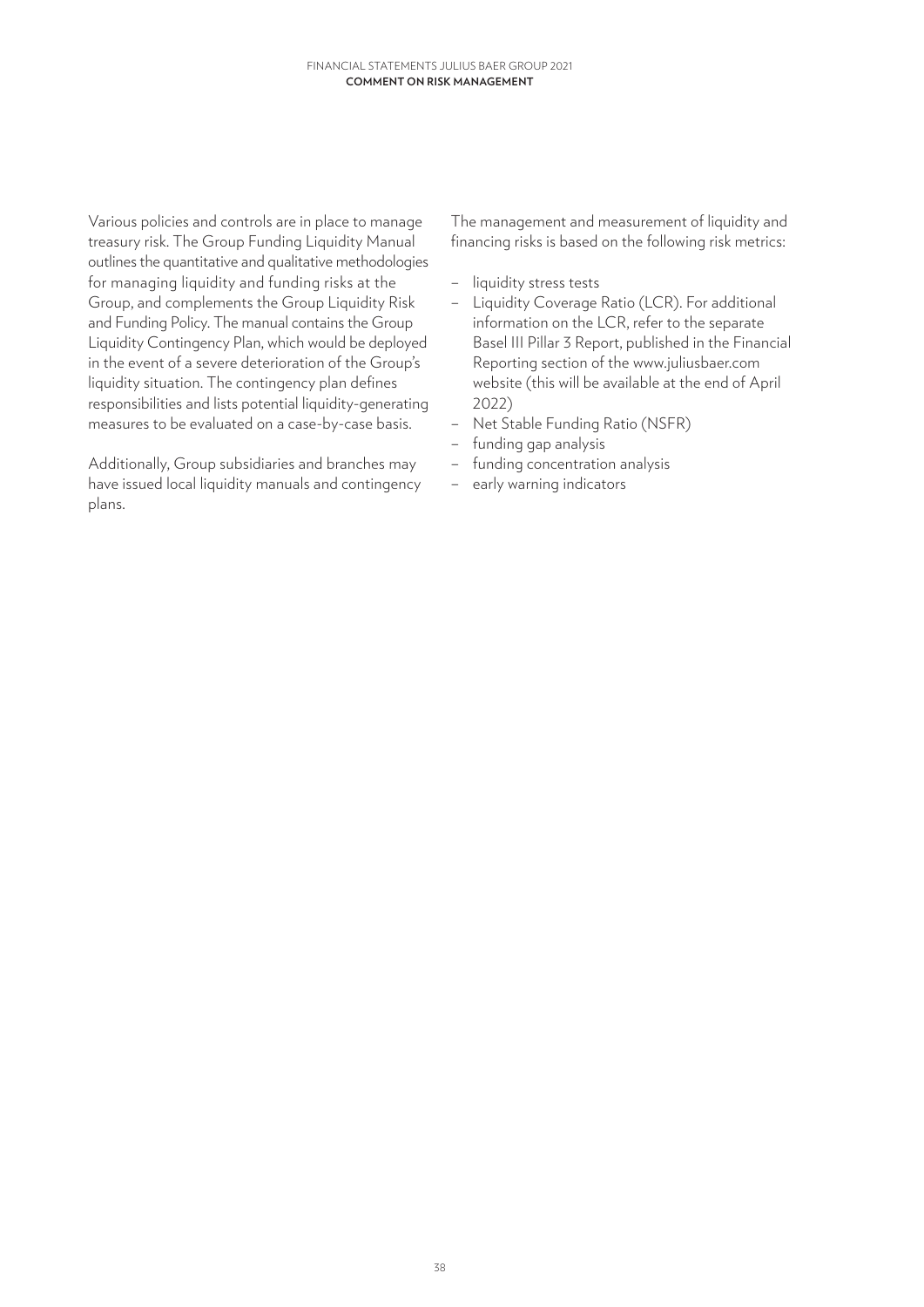### NON-FINANCIAL RISK

The Group is subject to various non-financial risks by providing services to clients and counterparties, by receiving services from third parties and by operating in a regulated industry.

Operational risk is the risk of loss resulting from inadequate or failed internal processes, people, systems, external events or fraud.

Compliance risk is the risk of financial loss or damage resulting from a breach of applicable laws and regulations, or the non-adherence to internal or external rules and regulations or market practice. The loss or damage in such circumstances may take the form of fines and/or disgorgement imposed by regulatory and/or criminal authorities, or other sanctions such as restrictions on business activities, the imposition of mandatory remedial measures (including monitoring) or even the loss of license.

Legal risk essentially comprises default and liability risk. Default risk is defined as the risk of loss or damage resulting from an entity being unable to enforce existing or anticipated rights against third parties. Liability risk, on the other hand, arises when an entity, or someone acting on its behalf, fails to meet an obligation owed to a third party or fails to respect the rights of a third party.

Strategic risk is defined as the risk of employing a strategy that fails to secure the adequate returns available from the capital employed in the long run. The Group is exposed to strategic risk in the pursuit of its growth strategy. It may arise from strategic

decisions such as joint ventures, mergers and acquisitions, the pricing strategy and strategic recruiting, or the lack of making timely decisions.

Sustainability risks are environmental, social or governance events or conditions which, if they occur, have or may have significant negative impacts on the Group's assets, financial and earnings situation, or its reputation.

Business risk is the risk arising from a bank's longterm business strategy of pure wealth management. It deals with a bank not being able to keep up with changing competition dynamics and/or an unfavourable fiscal, political or regulatory environment.

Reputational risk describes the risk that the reputation the Group has with its stakeholders (including regulators, shareholders, clients, employees and the general public) deteriorates and the trust in its franchise and brand value is negatively influenced. The reputation may deteriorate due to cases in which stakeholders' perception of the Group differs negatively from their expectations. Negative publicity about the Group's business practices can involve any aspect of its operations, but usually relates to topics around business ethics and integrity, or the quality of products and services. This includes signals of unexpected negative press, which may lead to extensive money outflows or client withdrawals. Its reputation may also be at risk if environmental, social and governance standards are not being met or if its actions are misaligned with the expectations of relevant stakeholders.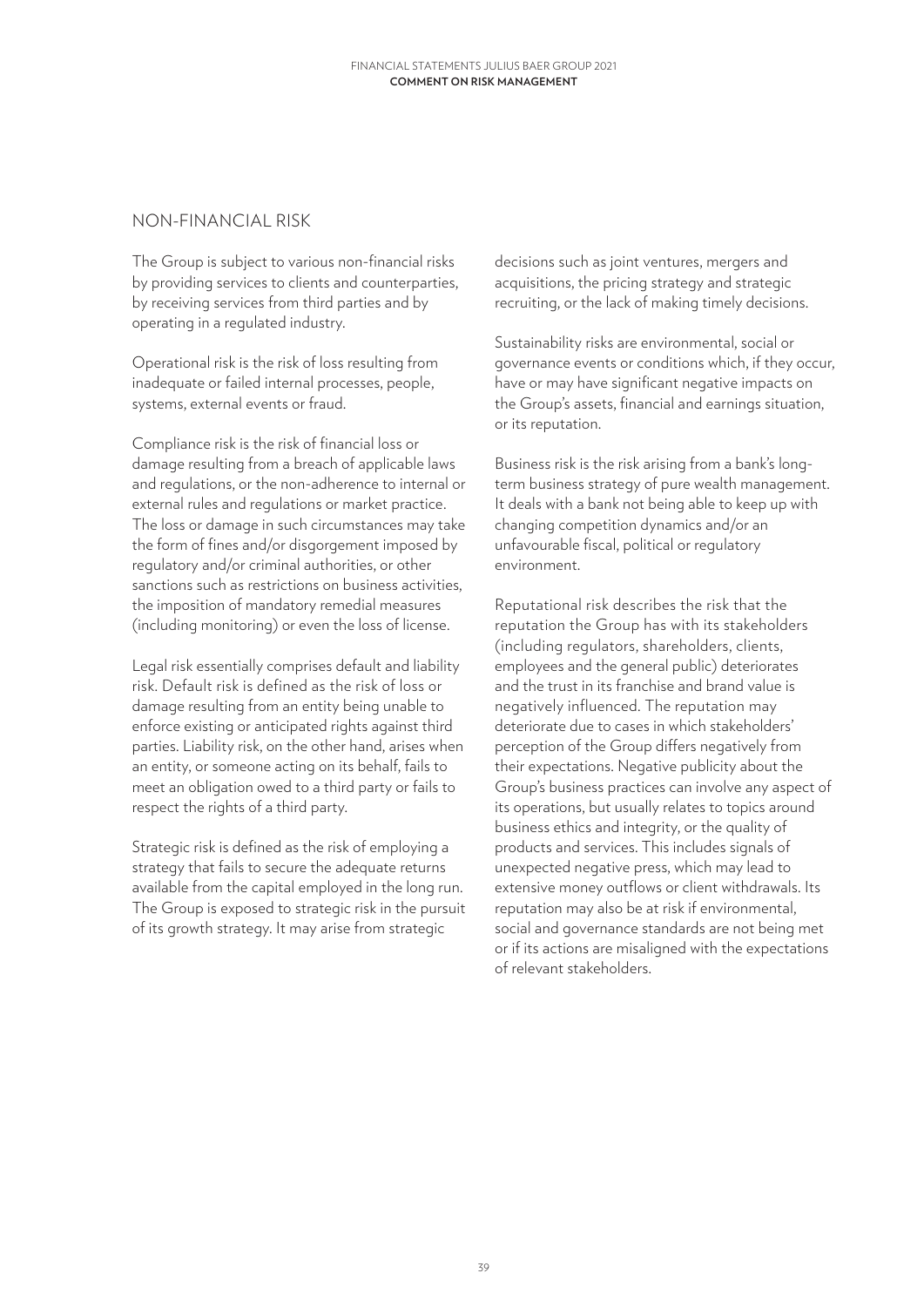#### **Comment on risk management** FINANCIAL STATEMENTS JULIUS BAER GROUP 2021

The Group has defined the underlying risk management processes for every risk type along a Risk Management Cycle.



The continuous identification (step 1) of relevant risks is a key risk management activity. This relates to both emerging threats/risks as well as to increasing risk profiles. New risks may arise from the development and launch of new products and services, a change in the regulatory landscape or a change to the business model.

The assessment (step 2) of identified risks consists of the qualitative analysis and quantification of the inherent risk, the control risk and finally the residual risk along defined risk management principles and methods. It also includes the development, testing and validation of models to measure risks, as well as stress-testing procedures to assess and measure risks in predefined scenarios.

The day-to-day risk management (step 3) has to ensure an adequate response to identified risks and the set risk tolerance. It includes all activities from risk evaluation to the definition and implementation of risk mitigation measures that aim to prevent or reduce risks and damages, e.g. the setting of standards and controls, education and training, automation of processes, and the implementation of standards, limits and metrics.

Monitoring activities (step 4) include the performance of control activities or quality assurance procedures on implemented standards and controls to ensure that the risk profile and exposure is kept within the risk tolerance, e.g. via risk metrics (KRIs or KPIs) and limits.

The reporting (step 5) supports all hierarchy levels to have a transparent and accurate overview of the underlying risk profile and risk exposure. This also includes timely escalation in case of breaches of set risk tolerances. The frequency and depth of the reporting is defined, assessed and aligned where appropriate by the recipients of the reports depending on the size and complexity of the respective areas.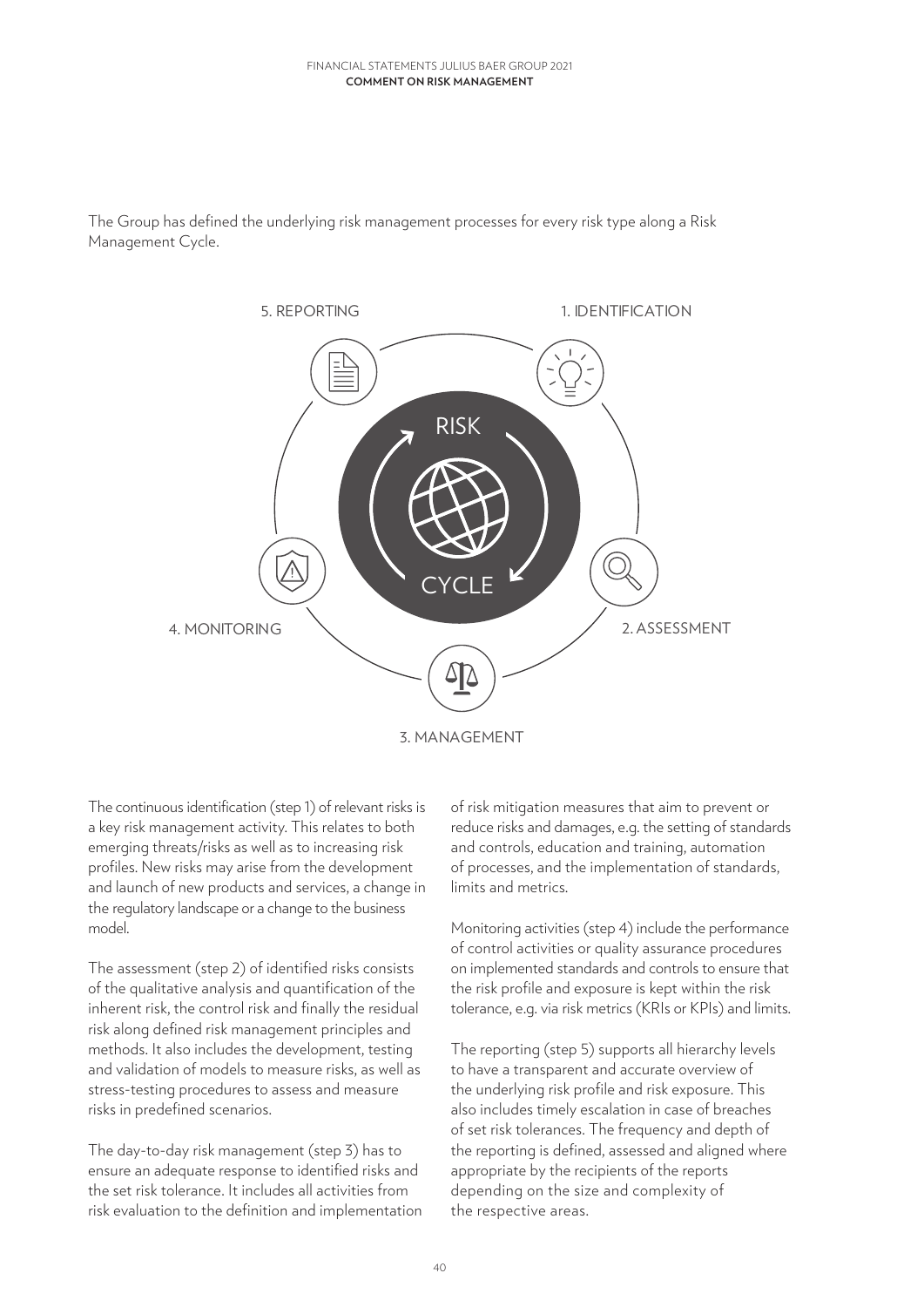# COMMENT ON CAPITAL MANAGEMENT

## MANAGEMENT OF CAPITAL INCLUDING REGULATORY CAPITAL

In managing its capital, the Group considers a variety of requirements and expectations. Sufficient capital must be in place to support current and projected business activities, according to both the Group's own internal assessment and the requirements of its regulators, in particular its lead regulator, the Swiss Financial Market Supervisory Authority (FINMA). Capital is also managed in order to achieve sound capital ratios and to ensure a strong external credit rating.

Ensuring compliance with minimum regulatory capital requirements and targeted capital ratios is central to capital adequacy management. In this ongoing process, the Group manages its capital on the basis of target capital ratios for common equity tier 1 (CET1) capital and total capital. In the targetsetting process, the Group takes into account the regulatory minimum capital requirements and regulatory expectations that the Group will hold additional capital above the minimum required for each capital category, the Group's internal assessment of aggregate risk exposure requiring equity capital provision, the views of rating agencies, and comparison to peer institutions based on the Group's business mix and market presence.

In 2021 (and 2020), the scope of consolidation used for the calculation of capital adequacy is identical to that applied for accounting purposes. Note 29A provides an overview of the Group's consolidated companies.

The Group's calculations of its risk-weighted assets published in the Annual Report are identical to those carried out for regulatory reporting purposes.

The Basel III international standard approach requires CET1 capital equivalent to at least 4.5% of risk-weighted assets, plus a CET1 capital buffer of 2.5%, plus 1.5% of additional tier 1 (AT1) capital (or better-quality capital), plus 2% of supplementary tier 2 capital (or better-quality capital). In aggregate, this amounts to an overall capital requirement of at least 10.5% of riskweighted assets. FINMA minimum capital requirements for the Group are 7.8% for CET1, 1.8% for AT1 and 2.4% for tier 2, which puts its overall minimum capital requirement at 12% of riskweighted assets. At present, the Group is also required to hold an additional anticyclical CET1 capital buffer for commitments outside Switzerland. This adds a further 0.1% to its minimum capital requirement of 12% of risk-weighted assets. The capital held by the Group at 31 December 2021 and at 31 December 2020 was sufficient to meet the relevant Bank for International Settlements (BIS) and FINMA requirements as well as internal capital buffers set by the ExB and BoD.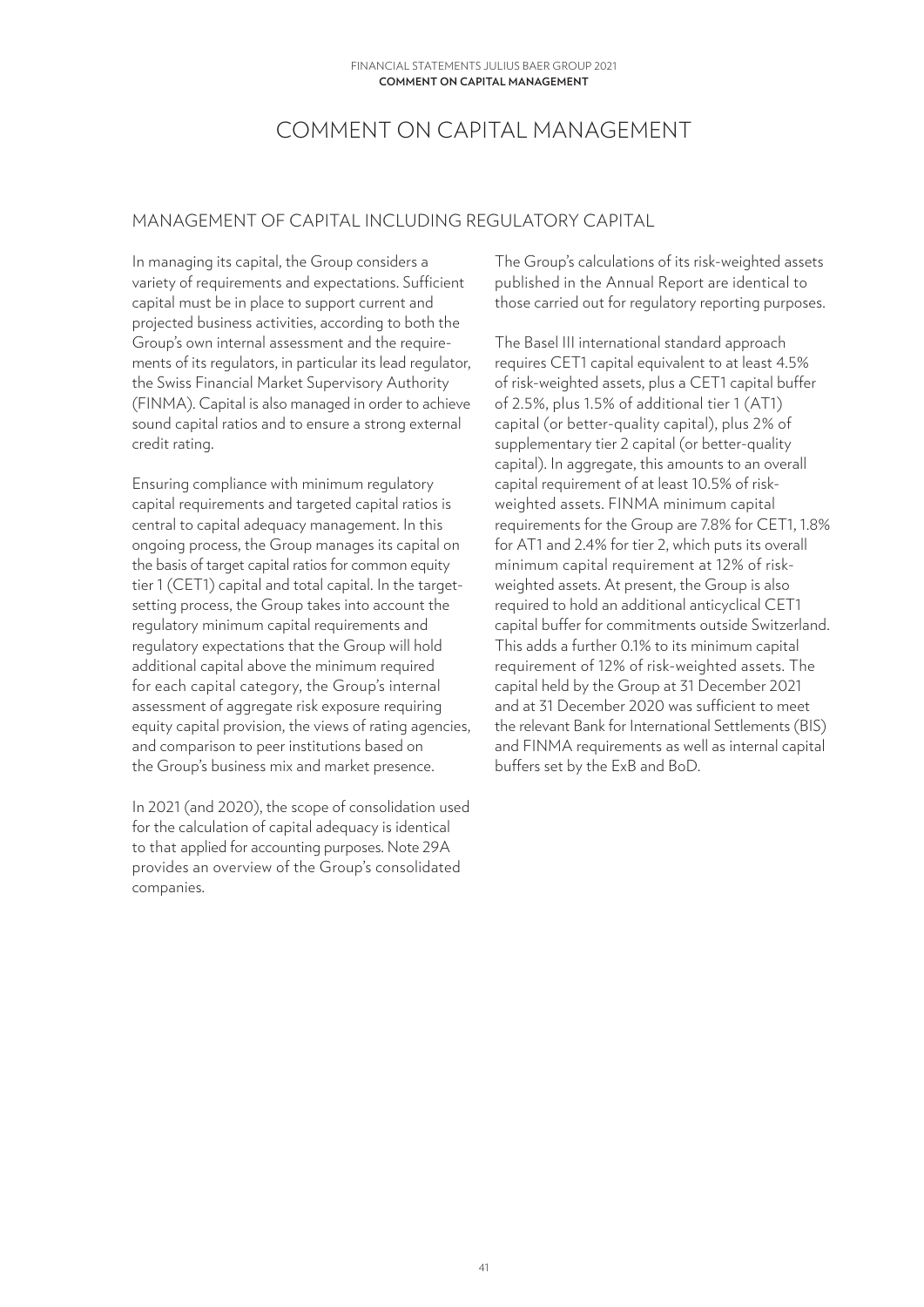#### **Comment on capital management** FINANCIAL STATEMENTS JULIUS BAER GROUP 2021

# **Capital ratios**

|                                                         | 31.12.2021<br>Basel III<br>CHFm | 31.12.2020<br>Basel III<br>CHFm |
|---------------------------------------------------------|---------------------------------|---------------------------------|
| Risk-weighted positions                                 |                                 |                                 |
| Credit risk                                             | 12,935.7                        | 13,755.5                        |
| Non-counterparty-related risk                           | 514.6                           | 580.5                           |
| Market risk                                             | 850.5                           | 1,116.7                         |
| Operational risk                                        | 5,973.4                         | 5,668.0                         |
| Total                                                   | 20,274.2                        | 21,120.7                        |
| Eligible capital                                        |                                 |                                 |
| CET1 capital                                            | 3,315.7                         | 3,157.5                         |
| Tier 1 capital                                          | 4,747.7                         | 4,296.3                         |
| of which hybrid tier 1 capital instruments <sup>1</sup> | 1,432.0                         | 1,138.8                         |
| Tier 2 capital                                          | 111.4                           | 133.5                           |
| Total capital                                           | 4,859.2                         | 4,429.7                         |
| CET1 capital ratio                                      | 16.4%                           | 14.9%                           |
| Tier 1 capital ratio                                    | 23.4%                           | 20.3%                           |
| Total capital ratio                                     | 24.0%                           | 21.0%                           |

<sup>1</sup> The hybrid tier 1 instruments are tier 1 bonds issued by Julius Baer Group Ltd. (see Note 14 Debt issued).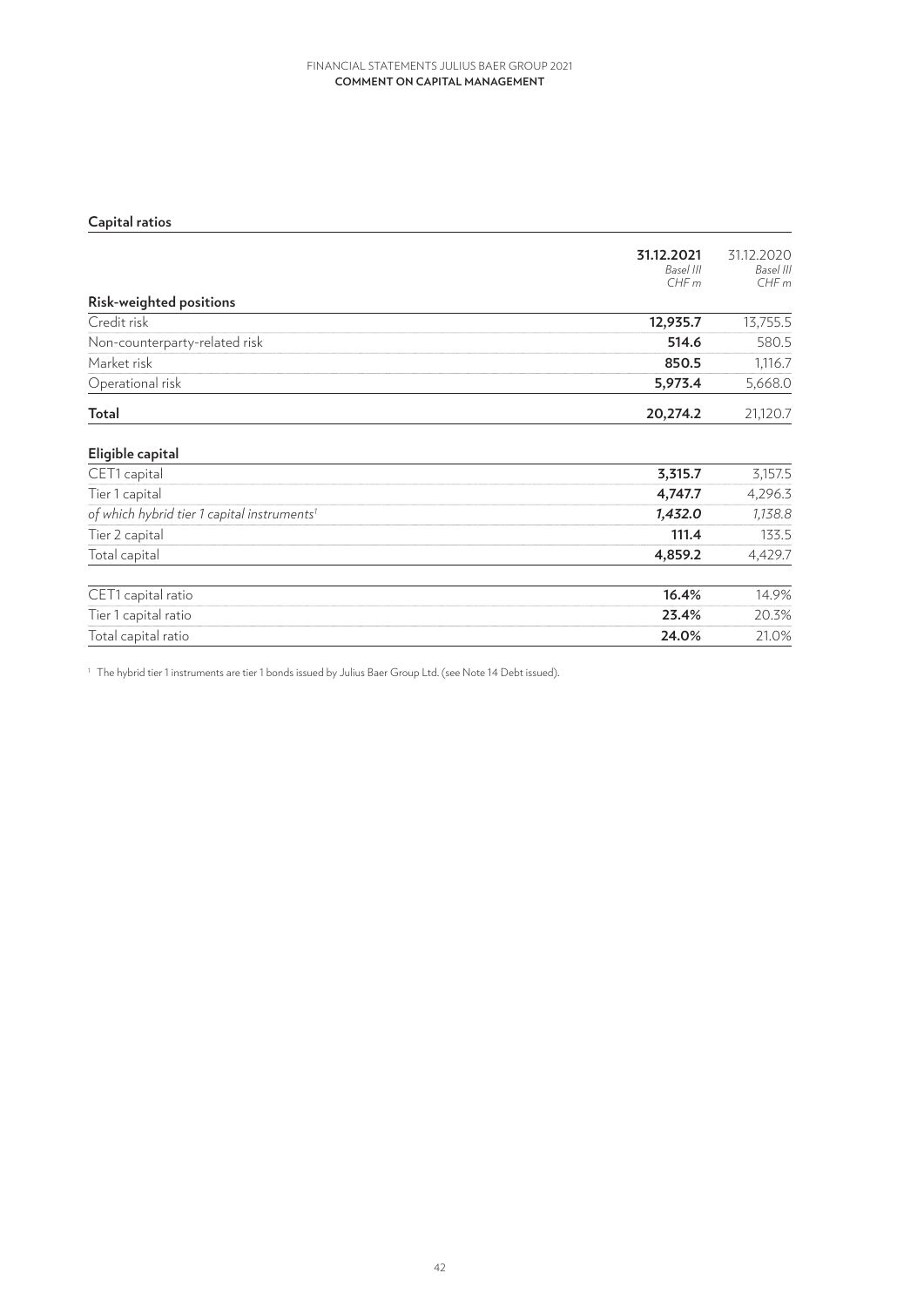Further details regarding tier 1 capital instruments can be found in the Capital Instruments section of www.juliusbaer.com. Also refer to Note 14.

The principal adjustment to the Group's total equity under IFRS for the purpose of determining total eligible capital is the deduction of intangible assets. These and other capital components are shown in the following table. In addition to the table below, a separately prepared Basel III Pillar 3 Report shows

the full reconciliation between all components of the Group's eligible regulatory capital and its reported IFRS balance sheet as at 31 December 2021. This report, which is published in the Financial Reporting section of www.juliusbaer.com, has been prepared in accordance with the FINMA regulations governing the disclosure of the composition of eligible regulatory capital and will be publicly available at the end of April 2022.

### **Capital components**

|                                                                 | 31.12.2021<br>Basel III<br>CHFm | 31.12.2020<br>Basel III<br>CHFm |
|-----------------------------------------------------------------|---------------------------------|---------------------------------|
| Gross CET1 capital                                              | 6,743.3                         | 6,434.1                         |
| of which non-controlling interests                              | 9.0                             | 8.6                             |
| Goodwill and other intangible assets                            | $-2,651.3$                      | $-2,622.0$                      |
| Other deductions                                                | $-776.3$                        | $-654.6$                        |
| <b>CET1</b> capital                                             | 3,315.7                         | 3,157.5                         |
| Tier 1 capital instruments                                      | 1,432.0                         | 1,138.8                         |
| of which tier 1 bonds (Basel III-compliant capital instruments) | 1,432.0                         | 1,138.8                         |
| Additional tier 1 capital                                       | 1,432.0                         | 1,138.8                         |
| Tier 1 capital                                                  | 4,747.7                         | 4,296.3                         |
| Tier 2 capital                                                  | 111.4                           | 133.5                           |
| of which other tier 2 capital                                   | 111.4                           | 133.5                           |
| <b>Total capital</b>                                            | 4,859.2                         | 4,429.7                         |

Required capital (see table below) for credit risks arising from amounts due from banks, loans, financial assets measured at FVOCI and derivative financial instruments accounts for more than 64% (2020: 65%) of the total required capital. Capital required for non-counterparty risk (2021: 3%; 2020: 3%) and market risk (2021: 4%; 2020: 5%) is of minor significance. The capital required to cover operational risk accounts for 29% of total required capital (2020: 27%).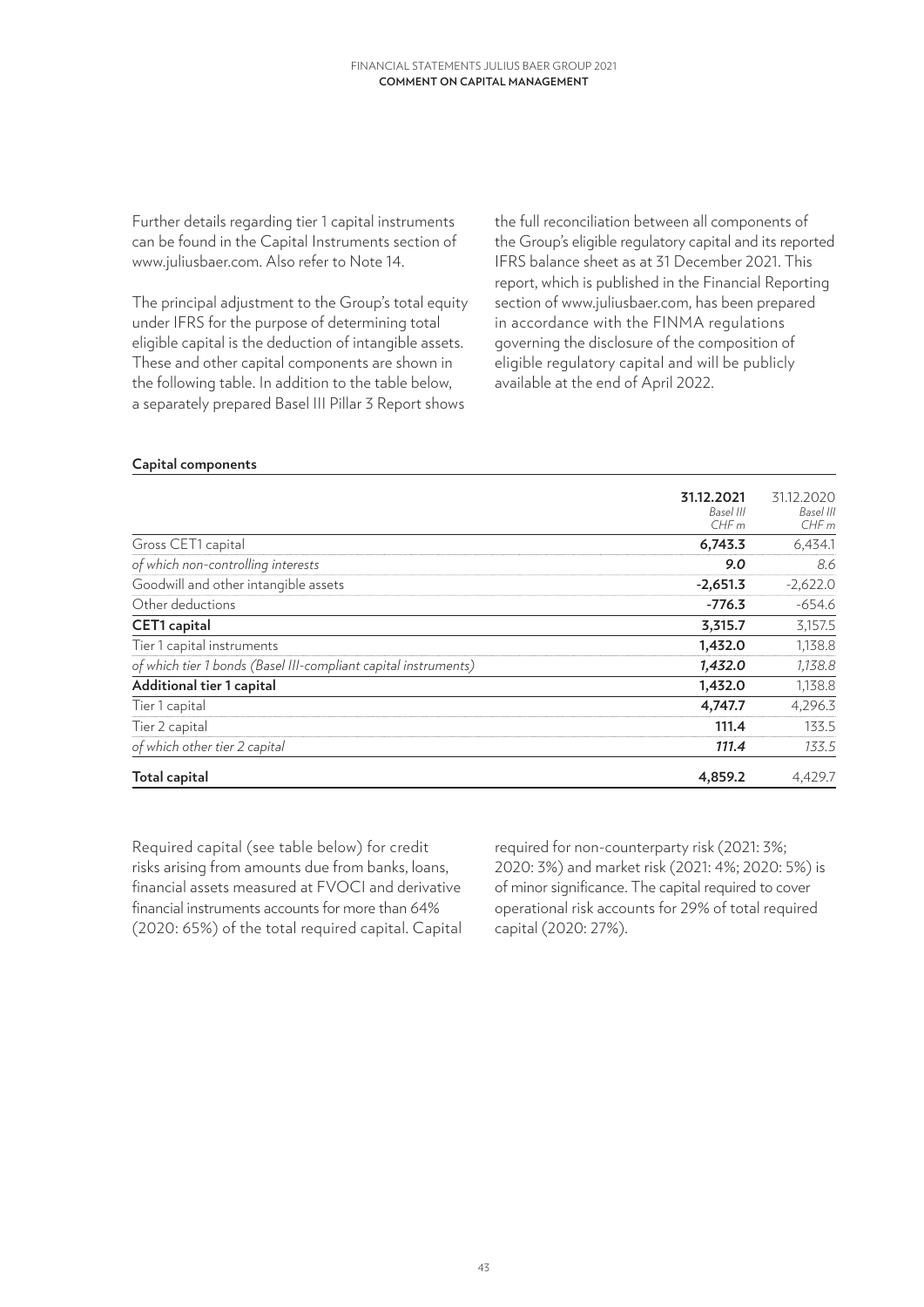#### **Comment on capital management** FINANCIAL STATEMENTS JULIUS BAER GROUP 2021

#### **Minimum capital requirement**

|                               | 31.12.2021<br>Basel III<br>CHFm | 31.12.2020<br>Basel III<br>CHFm |
|-------------------------------|---------------------------------|---------------------------------|
| Credit risk                   | 1,034.9                         | 1,100.4                         |
| Non-counterparty-related risk | 41.2                            | 46.4                            |
| Market risk                   | 68.0                            | 89.3                            |
| Operational risk              | 477.9                           | 453.4                           |
| <b>Total</b>                  | 1,621.9                         | 1,689.7                         |

### LEVERAGE RATIO

In addition to the existing requirement for banks to hold eligible capital proportionate to their risk-weighted assets, the leverage ratio is a non-riskbased metric. The leverage ratio is defined as the ratio between eligible (tier 1) core capital and total exposure. Total exposure encompasses all balance sheet and off-balance sheet positions, and the Leverage Ratio circular defines how these are to be calculated. The minimum leverage ratio requirement is 3% for 2021 (and 2020).

Basel III regulations also require the publication of the leverage ratio. The relevant qualitative and quantitative information is contained in a separate disclosure report (Basel III Pillar 3 Report). The report will be published on the www.juliusbaer.com website and will be available at the end of April 2022.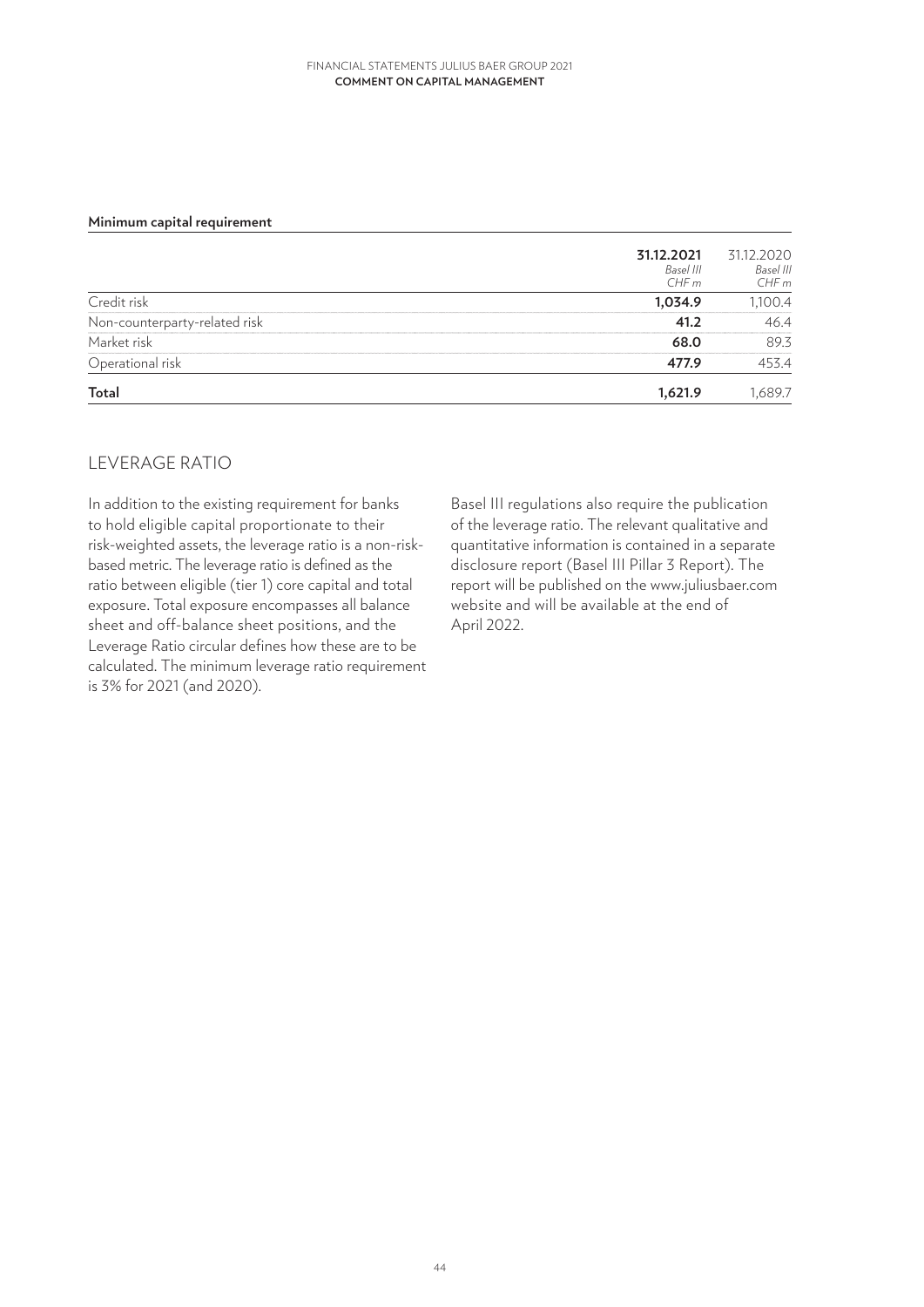# INFORMATION ON THE CONSOLIDATED INCOME STATEMENT

# NOTE 1 NET INTEREST INCOME

|                                                     | 2021<br>CHFm | 2020<br>CHFm | Change<br>% |
|-----------------------------------------------------|--------------|--------------|-------------|
|                                                     |              |              |             |
| Interest income on amounts due from banks           | 3.0          | 12.1         | $-74.9$     |
| Interest income on loans                            | 601.6        | 651.5        | $-7.7$      |
| Interest income on debt instruments at FVOCI        | 114.7        | 134.4        | $-14.6$     |
| Negative interest received on financial liabilities | 39.2         | 27.2         | 44.0        |
| Interest income on financial instruments            |              |              |             |
| measured at amortised cost or FVOCI                 | 758.6        | 825.2        | $-8.1$      |
| Interest expense on amounts due to banks            | 9.6          | 13.3         | $-28.1$     |
| Interest expense on amounts due to customers        | 8.1          | 73.6         | $-89.1$     |
| Interest expense on debt issued                     | 56.2         | 60.3         | $-6.7$      |
| Negative interest paid on financial assets          | 52.7         | 50.5         | 4.4         |
| Interest expense on lease liabilities               | 4.9          | 5.7          | $-13.8$     |
| Interest expense on financial instruments           |              |              |             |
| measured at amortised cost                          | 131.6        | 203.5        | $-35.3$     |
| Total                                               | 627.0        | 621.7        | 0.9         |

# NOTE 2 NET COMMISSION AND FEE INCOME

|                                                               | 2021<br>CHFm | 2020<br>CHFm | Change<br>% |
|---------------------------------------------------------------|--------------|--------------|-------------|
| Advisory and management fees                                  | 1,643.7      | 1,350.9      | 21.7        |
| Brokerage commissions and income from securities underwriting | 839.0        | 816.1        | 2.8         |
| Commission and fee income on other services                   | 84.1         | 83.1         | 1.2         |
| Total commission and fee income                               | 2,566.9      | 2,250.1      | 14.1        |
| Commission expense                                            | 271.0        | 235.1        | 15.3        |
| Total                                                         | 2,295.9      | 2,015.0      | 13.9        |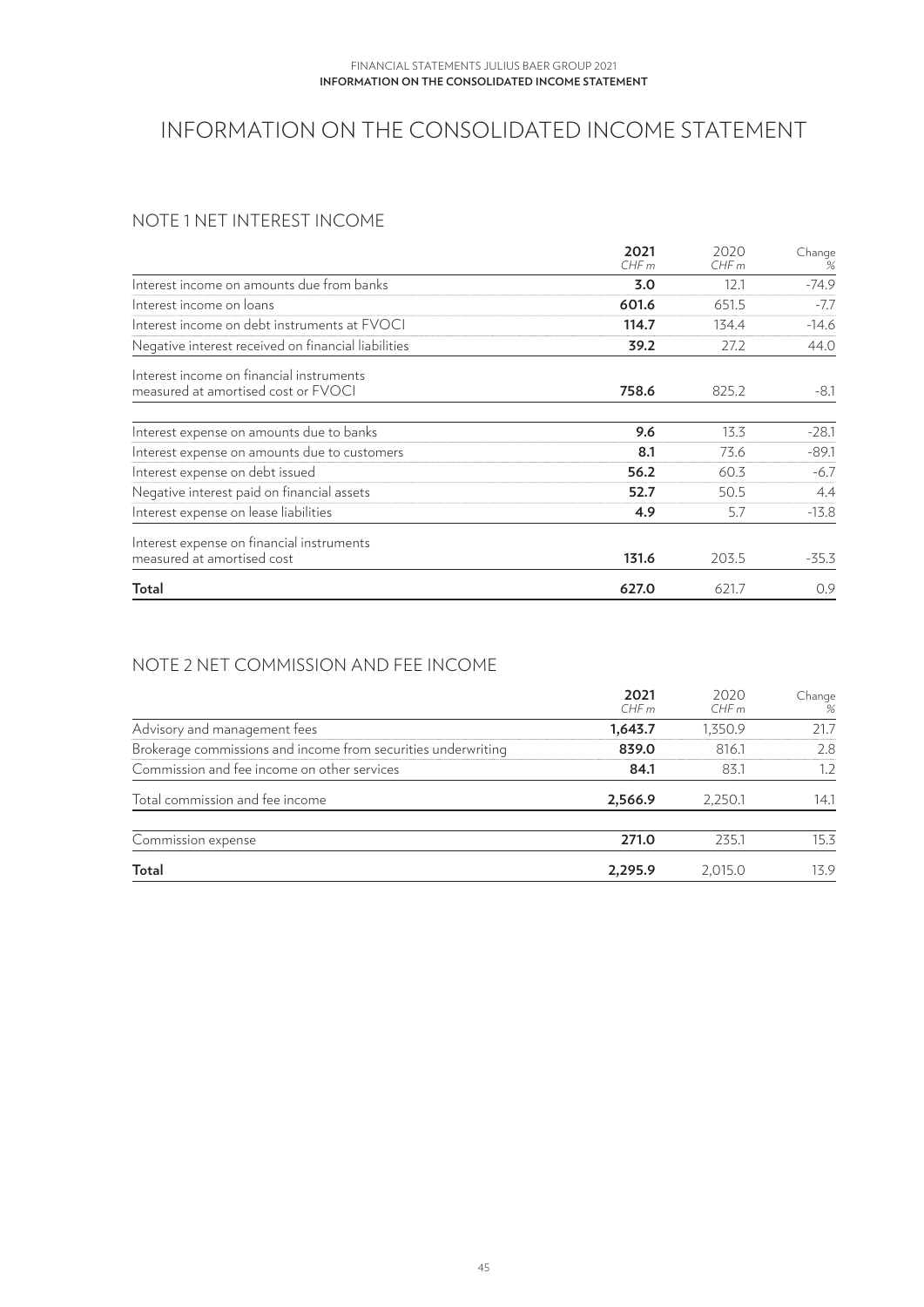# NOTE 3 OTHER ORDINARY RESULTS

|                                                   | 2021<br>CHFm | 2020<br>CHFm | Change<br>% |
|---------------------------------------------------|--------------|--------------|-------------|
| Dividend income on equity instruments at FVOCI    | 21.0         | 1.8          |             |
| Result from disposal of debt instruments at FVOCI | 9.4          | 15.9         | $-40.8$     |
| Real estate income                                | 6.0          | 5.4          | 10.9        |
| Other ordinary income                             | 21.7         | 18.0         | 20.6        |
| Other ordinary expenses                           | 5.6          | 27           | 112.9       |
| Total                                             | 52.4         | 38.4         | 36.4        |

# NOTE 4 PERSONNEL EXPENSES

|                                                              | 2021<br>CHFm | 2020<br>CHFm | Change<br>% |
|--------------------------------------------------------------|--------------|--------------|-------------|
| Salaries and bonuses                                         | 1,296.4      | 1,266.1      | 2.4         |
| Contributions to staff pension plans (defined benefits)      | 80.3         | 86.1         | $-6.8$      |
| Contributions to staff pension plans (defined contributions) | 38.7         | 36.8         | 5.3         |
| Other social security contributions                          | 112.0        | 100.7        | 11.3        |
| Share-based payments                                         | 93.3         | 71.6         | 30.2        |
| Other personnel expenses                                     | 40.0         | 34.2         | 16.9        |
| Total                                                        | 1,660.7      | 1.595.5      | 4.1         |

# NOTE 5 GENERAL EXPENSES

|                                                    | 2021<br>CHFm | 2020<br>CHFm | Change<br>% |
|----------------------------------------------------|--------------|--------------|-------------|
| Occupancy expense                                  | 30.8         | 33.3         | $-7.5$      |
| IT and other equipment expense                     | 86.3         | 87.4         | $-1.3$      |
| Information, communication and advertising expense | 164.2        | 153.0        | 7.3         |
| Service expense, fees and taxes                    | 324.6        | 336.8        | $-3.6$      |
| Provisions and losses                              | 66.6         | 92.6         | $-28.1$     |
| Other general expenses                             | 10.1         | 7.6          | 33.6        |
| Total                                              | 682.6        | 710.7        | -4.O        |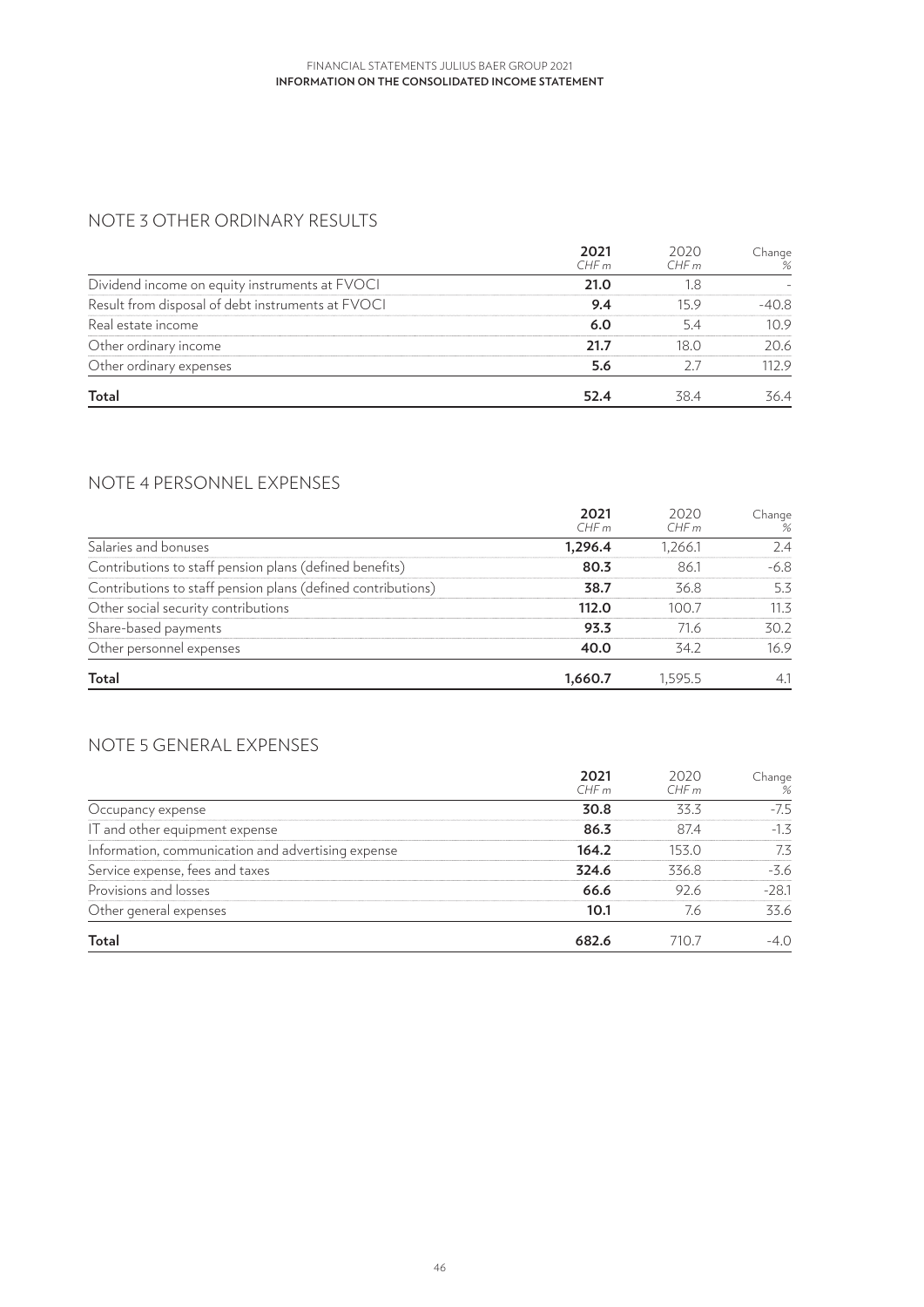# NOTE 6 INCOME TAXES

|                                                                  | 2021<br>CHFm | 2020<br>CHFm | Change<br>% |
|------------------------------------------------------------------|--------------|--------------|-------------|
| Income tax on profit before taxes (statutory tax expense)        | 239.2        | 169.2        |             |
| Effect of tax rate differences in foreign jurisdictions          | $-19.8$      | 21.7         |             |
| Effect of domestic tax rate differences                          | 5.1          | 7.3          |             |
| Income subject to a reduced tax rate                             | $-26.6$      | $-52.6$      |             |
| Effect of change in applicable tax rate on temporary differences | 0.2          | 2.5          |             |
| Effect of utilisation of prior-year losses                       | $-17.7$      | $-7.6$       |             |
| Effect from unrecognised tax losses                              | 3.4          | 4.1          |             |
| Adjustments related to prior years                               | $-36.4$      | $-13.0$      |             |
| Non-deductible expenses                                          | 30.9         | 16.7         |             |
| Other                                                            | $-2.0$       | $-1.0$       |             |
| Actual income tax expense                                        | 176.1        | 147.3        | 19.5        |

The basis for the above table is the statutory income tax rate of 19% (2020: 20%), which corresponds to the average Group tax rate in Switzerland.

The Group has cumulative unrecognised loss carryforwards of CHF 130.1 million (2020: CHF 226.5 million) that do not expire.

The Group applies management judgement in identifying uncertainties related to income tax treatments and the respective interpretations by local tax authorities. It operates in an international tax environment that has become more complex and challenging in recent years because of multinational (e.g., Base Erosion and Profit Shifting project by OECD/G20) and unilateral initiatives. Among other things, the Group applies transfer pricing arrangements among different Group entities due to its crossborder operations to correctly align taxable profits

with value creation. Therefore, the Group subsidiaries' tax filings in different jurisdictions include deductions related to such transfer pricing arrangements and the local tax authorities may challenge the applied tax treatment. However, based on its ongoing analysis of the tax regulations and the respective application in the different locations as well as the benchmarking process, the Group is of the opinion that its transfer pricing arrangements will be accepted by the tax authorities. Moreover, the tax treatment of various items requires an interpretation of local tax law and practice in many jurisdictions to the best of the Group's knowledge. In addition, the Group books provisions where adequate to cover future potential tax. After considering the above, the Group is of the opinion that the tax expense and tax liabilities in the financial statements are adequate and based on reasonable judgements by tax professionals.

|                       | 2021<br>CHFm | 2020<br>CHFm | _hange<br>% |
|-----------------------|--------------|--------------|-------------|
| Domestic income taxes | 99.3         | '5.5         | 31.5        |
| Foreign income taxes  | 76.8         |              | 6.9         |
| Total                 | 176.1        | 1473         | 19.5        |

| <b>Total</b>          | 176.1   | 147.1   | 19.5     |
|-----------------------|---------|---------|----------|
| Deferred income taxes | $-12.3$ | $ \sim$ | $-236.0$ |
| Current income taxes  | 188.4   | ה הי    | 24.8     |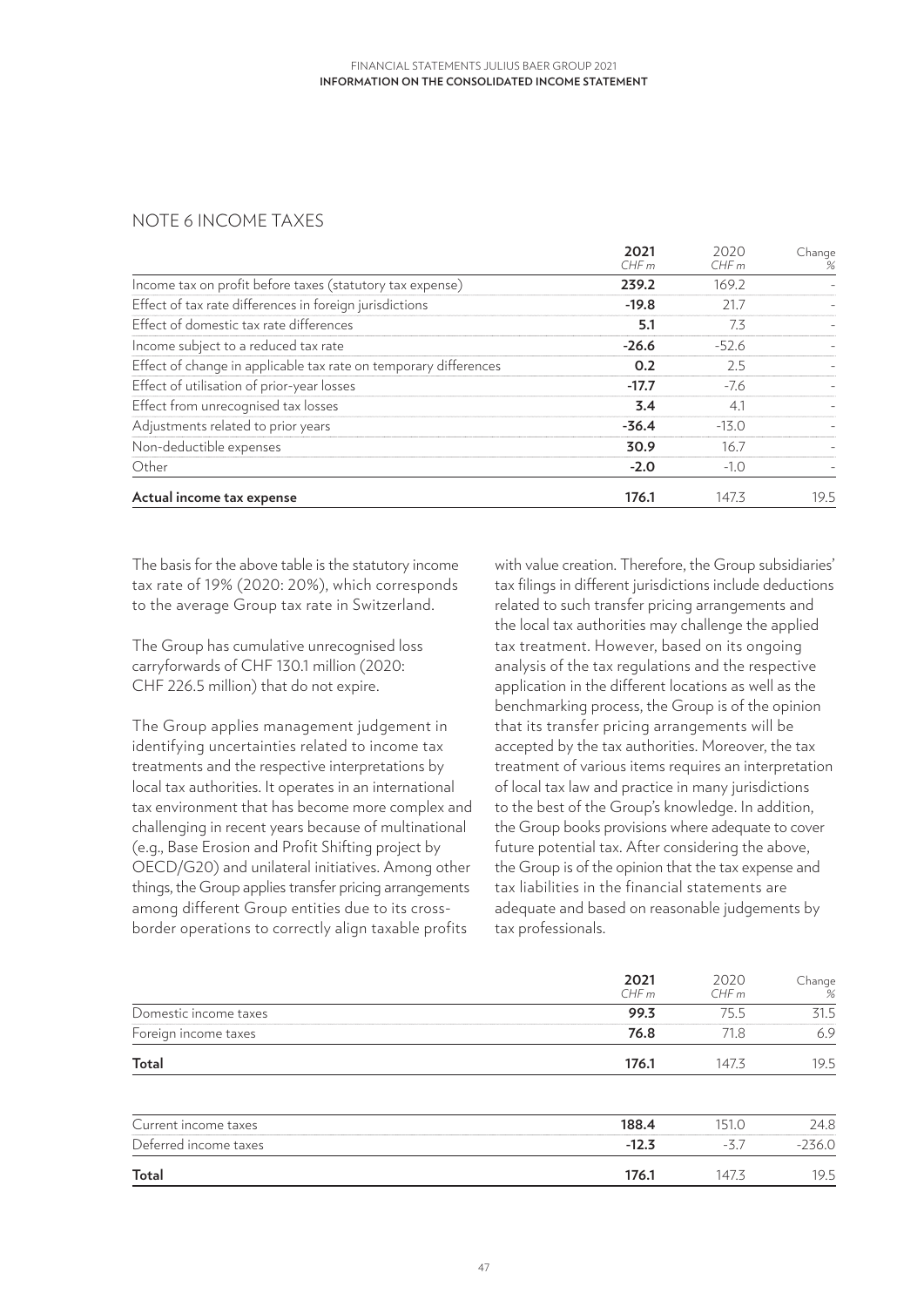### **Tax effects relating to components of other comprehensive income**

|                                                                                                           |                              |                                     | 2021                         |
|-----------------------------------------------------------------------------------------------------------|------------------------------|-------------------------------------|------------------------------|
|                                                                                                           | Before-tax<br>amount<br>CHFm | Tax<br>(expense)<br>benefit<br>CHFm | Net-of-tax<br>amount<br>CHFm |
| Items that may be reclassified to the income statement                                                    |                              |                                     |                              |
| Net unrealised gains/(losses) on debt instruments measured at FVOCI                                       | $-108.7$                     | 7.2                                 | $-101.5$                     |
| Net realised (gains)/losses on debt instruments<br>measured at FVOCI reclassified to the income statement | $-10.1$                      | 0.3                                 | $-9.8$                       |
| Cash flow hedges                                                                                          | $-8.7$                       |                                     | $-8.7$                       |
| Translation differences                                                                                   | $-7.8$                       |                                     | $-7.8$                       |
| Realised (gains)/losses on translation differences                                                        |                              |                                     |                              |
| reclassified to the income statement                                                                      | $-1.4$                       |                                     | $-1.4$                       |
| Items that will not be reclassified to the income statement                                               |                              |                                     |                              |
| Net unrealised gains/(losses) on equity instruments designated at FVOCI                                   | 39.8                         | $-7.7$                              | 32.1                         |
| Own credit on financial liabilities designated at fair value                                              | 3.1                          |                                     | 3.1                          |
| Remeasurement of defined benefit obligation                                                               | 69.8                         | $-13.0$                             | 56.8                         |
| Other comprehensive income                                                                                | $-23.9$                      | $-13.2$                             | $-37.1$                      |

|                                                                                                           |                              |                                      | 2020                         |
|-----------------------------------------------------------------------------------------------------------|------------------------------|--------------------------------------|------------------------------|
|                                                                                                           | Before-tax<br>amount<br>CHFm | Tax<br>(expense)/<br>benefit<br>CHFm | Net-of-tax<br>amount<br>CHFm |
| Items that may be reclassified to the income statement                                                    |                              |                                      |                              |
| Net unrealised gains/(losses) on debt instruments measured at FVOCI                                       | 111.5                        | $-5.7$                               | 105.7                        |
| Net realised (gains)/losses on debt instruments<br>measured at FVOCI reclassified to the income statement | $-15.4$                      | 0.5                                  | $-15.0$                      |
| Translation differences                                                                                   | $-165.6$                     |                                      | $-165.6$                     |
| Realised (gains)/losses on translation differences<br>reclassified to the income statement                | 2.5                          |                                      | 2.5                          |
| Items that will not be reclassified to the income statement                                               |                              |                                      |                              |
| Net unrealised gains/(losses) on equity instruments designated at FVOCI                                   | $-14.3$                      | 2.7                                  | $-11.6$                      |
| Own credit on financial liabilities designated at fair value                                              | $-3.9$                       |                                      | $-3.9$                       |
| Remeasurement of defined benefit obligation                                                               | 25.9                         | $-4.9$                               | 21.0                         |
| Other comprehensive income                                                                                | $-59.3$                      | $-7.5$                               | $-66.8$                      |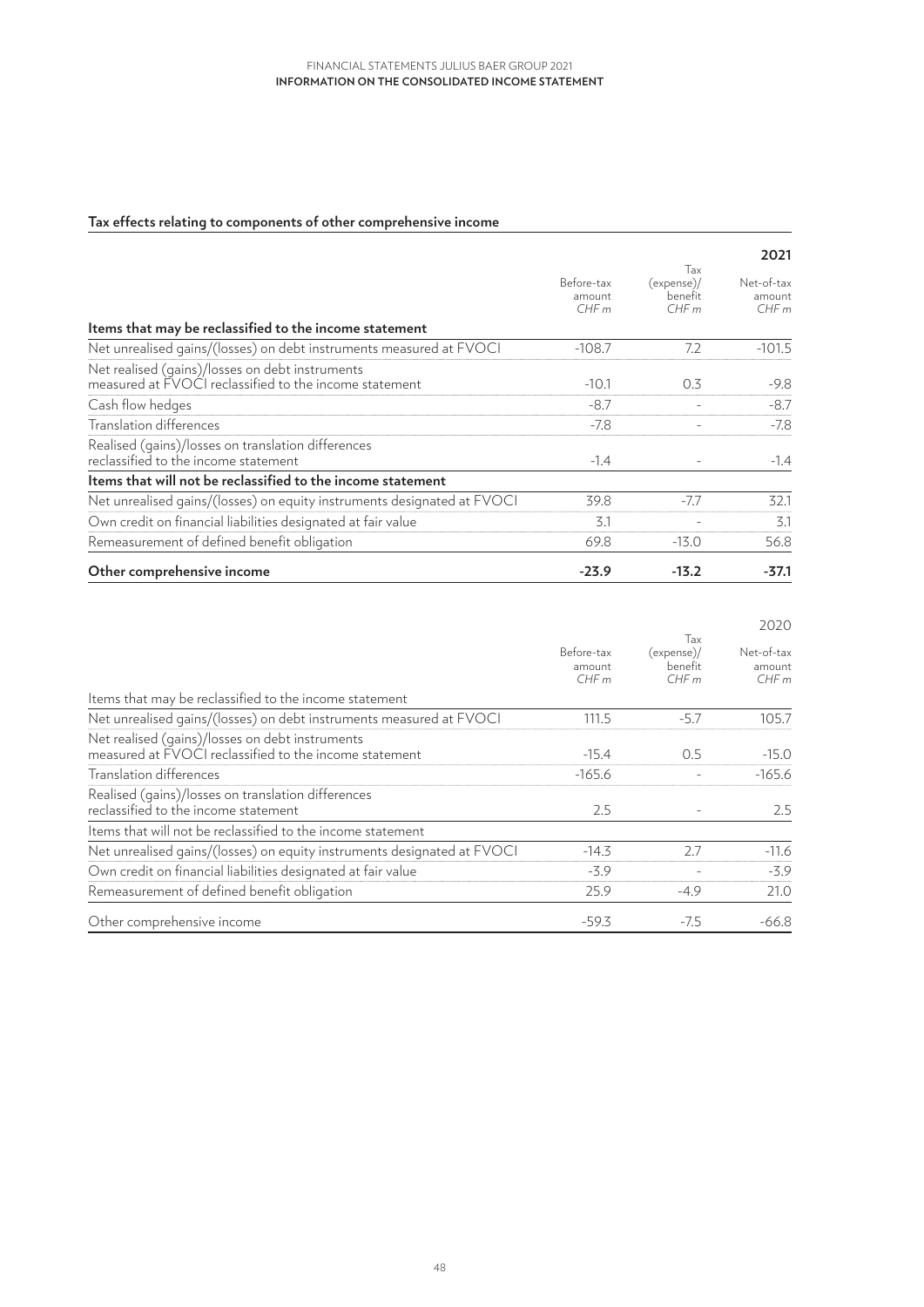# INFORMATION ON THE CONSOLIDATED BALANCE SHEET

# NOTE 7 CLASSIFICATION OF FINANCIAL ASSETS AND FINANCIAL LIABILITIES

|                                                |              |                          |                     |                          |                          | 31.12.2021         |
|------------------------------------------------|--------------|--------------------------|---------------------|--------------------------|--------------------------|--------------------|
|                                                |              | Designated               | $FVOCI -$<br>Debt   | $FVOCI -$<br>Equity      | Amortised                |                    |
|                                                | <b>FVTPL</b> | as at FVTPL              | instruments         | instruments              | cost                     | Total              |
|                                                | CHFm         | CHFm                     | CHFm                | CHFm                     | CHFm                     | CHFm               |
| <b>Financial assets</b>                        |              |                          |                     |                          |                          |                    |
| Cash                                           | $\bar{a}$    | $\overline{\phantom{a}}$ | $\equiv$            | $\overline{\phantom{a}}$ | 19,851.2                 | 19,851.2           |
| Due from banks                                 |              |                          |                     |                          | 4.598.4                  | 4,598.4            |
| Lombard loans                                  |              |                          |                     |                          | 42,240.6                 | 42,240.6           |
| Mortgages                                      |              |                          |                     |                          | 8,176.5                  | 8,176.5            |
| Financial assets measured at FVTPL             | 14,589.1     |                          |                     |                          | $\bar{a}$                | 14,589.1           |
| Derivative financial instruments               | 2,086.6      | L,                       | $\bar{\phantom{a}}$ | $\bar{\phantom{a}}$      | $\bar{a}$                | 2,086.6            |
| Financial assets designated at fair value      |              | 322.9                    |                     |                          | $\overline{\phantom{a}}$ | 322.9              |
| Financial assets measured at FVOCI             |              | L.                       | 13,017.9            | 342.8                    |                          | 13,360.6           |
| Accrued income/other assets                    |              | L.                       |                     |                          | 412.5                    | 412.5              |
| Total                                          | 16,675.7     | 322.9                    | 13,017.9            | 342.8                    |                          | 75,279.1 105,638.4 |
| <b>Financial liabilities</b>                   |              |                          |                     |                          |                          |                    |
| Due to banks                                   |              |                          |                     |                          | 4,217.2                  | 4,217.2            |
| Due to customers                               |              |                          |                     |                          | 83,201.2                 | 83,201.2           |
| Financial liabilities measured at FVTPL        | 749.5        |                          |                     | $\overline{a}$           | $\overline{a}$           | 749.5              |
| Derivative financial instruments               | 2,547.1      | $\overline{a}$           | $\equiv$            | $\bar{\phantom{a}}$      | $\overline{\phantom{a}}$ | 2,547.1            |
| Financial liabilities designated at fair value | $\equiv$     | 14,459.0                 | $\blacksquare$      |                          | $\overline{\phantom{a}}$ | 14,459.0           |
| Debt issued                                    |              |                          |                     |                          | 2,644.3                  | 2,644.3            |
| Accrued expense/other liabilities              |              |                          |                     |                          | 239.5                    | 239.5              |
| Deferred payments related to acquisitions      | 3.2          | L.                       |                     | $\blacksquare$           |                          | 3.2                |
| Total                                          | 3,299.8      | 14,459.0                 |                     |                          |                          | 90,302.2 108,061.0 |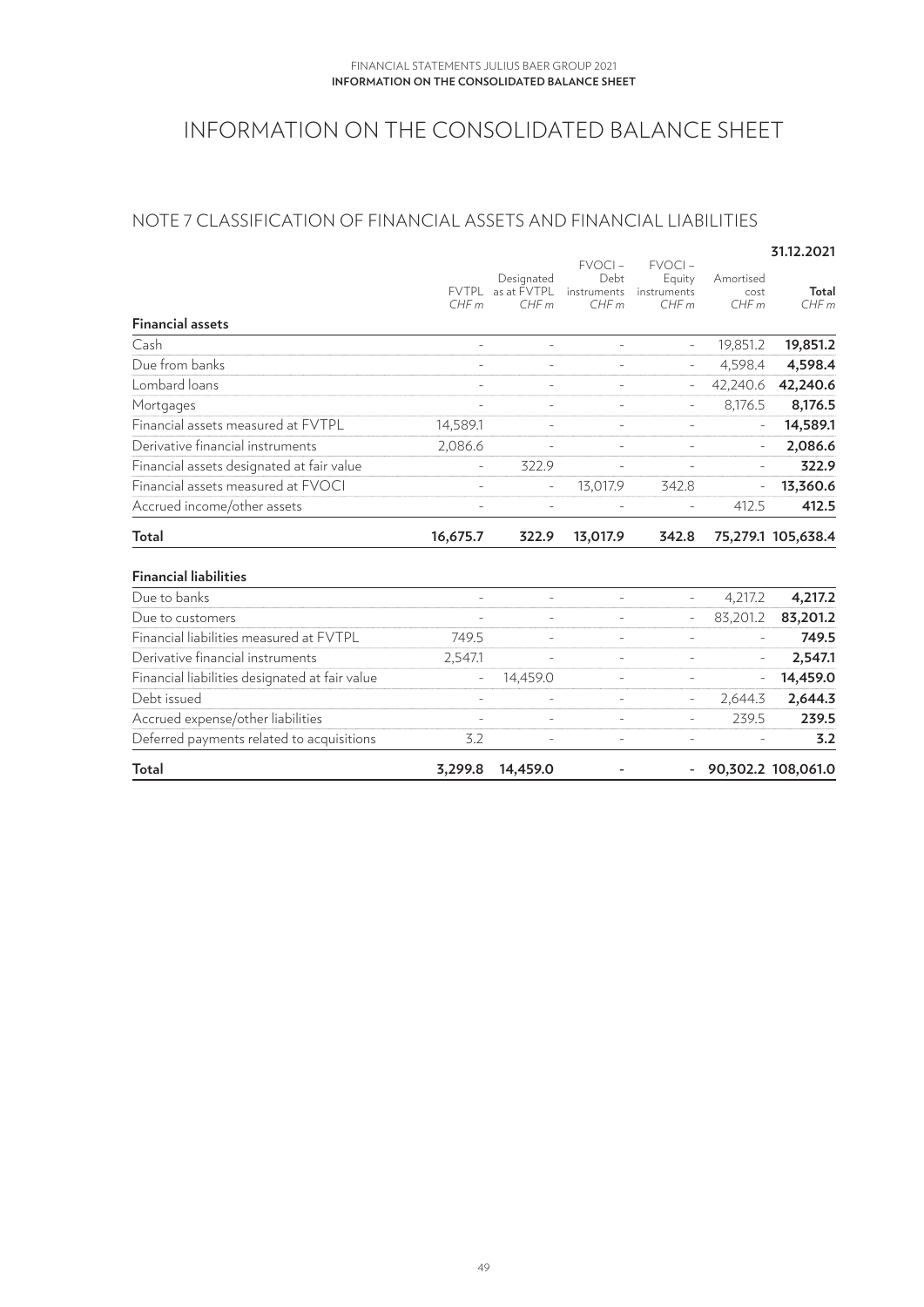|                                                |                          |                                         | <b>FVOCI-</b>               | $FVOCI -$                     |                           | 31.12.2020    |
|------------------------------------------------|--------------------------|-----------------------------------------|-----------------------------|-------------------------------|---------------------------|---------------|
|                                                | CHFm                     | Designated<br>FVTPL as at FVTPL<br>CHFm | Debt<br>instruments<br>CHFm | Equity<br>instruments<br>CHFm | Amortised<br>cost<br>CHFm | Total<br>CHFm |
| Financial assets                               |                          |                                         |                             |                               |                           |               |
| Cash                                           |                          |                                         |                             |                               | 14.544.4                  | 14,544.4      |
| Due from banks                                 |                          |                                         |                             |                               | 7,349.9                   | 7,349.9       |
| Lombard loans                                  |                          |                                         |                             | $\overline{\phantom{a}}$      | 38,408.3                  | 38,408.3      |
| Mortgages                                      |                          | $\overline{\phantom{a}}$                |                             | $\bar{a}$                     | 8,799.3                   | 8,799.3       |
| Financial assets measured at FVTPL             | 13,429.8                 |                                         |                             |                               | $\overline{\phantom{a}}$  | 13,429.8      |
| Derivative financial instruments               | 2,562.3                  |                                         |                             | $\equiv$                      | $\overline{\phantom{a}}$  | 2,562.3       |
| Financial assets designated at fair value      | $\overline{\phantom{a}}$ | 269.6                                   |                             |                               |                           | 269.6         |
| Financial assets measured at FVOCI             |                          |                                         | 13,522.6                    | 273.7                         |                           | 13,796.4      |
| Accrued income/other assets                    |                          | $\overline{\phantom{a}}$                |                             | $\overline{\phantom{a}}$      | 360.8                     | 360.8         |
| Total                                          | 15,992.1                 | 269.6                                   | 13,522.6                    | 273.7                         | 69,462.7                  | 99,520.7      |
| Financial liabilities                          |                          |                                         |                             |                               |                           |               |
| Due to banks                                   |                          | ÷                                       | ÷                           | $\overline{\phantom{a}}$      | 5,087.9                   | 5,087.9       |
| Due to customers                               |                          | $\overline{\phantom{a}}$                |                             | $\bar{a}$                     | 77,784.5                  | 77,784.5      |
| Financial liabilities measured at FVTPL        | 896.5                    |                                         |                             |                               |                           | 896.5         |
| Derivative financial instruments               | 2,554.6                  |                                         |                             |                               | $\overline{\phantom{a}}$  | 2,554.6       |
| Financial liabilities designated at fair value |                          | 13,154.8                                |                             |                               |                           | 13,154.8      |
| Debt issued                                    |                          |                                         |                             | $\bar{ }$                     | 1,478.2                   | 1,478.2       |
| Accrued expense/other liabilities              | $\overline{\phantom{a}}$ | $\overline{\phantom{a}}$                | $\equiv$                    | $\equiv$                      | 202.9                     | 202.9         |
| Deferred payments related to acquisitions      | 18.8                     | $\overline{\phantom{a}}$                | $\bar{ }$                   | $\overline{\phantom{a}}$      |                           | 18.8          |
| Total                                          | 3,469.9                  | 13,154.8                                |                             | $\overline{\phantom{a}}$      | 84,553.6                  | 101,178.3     |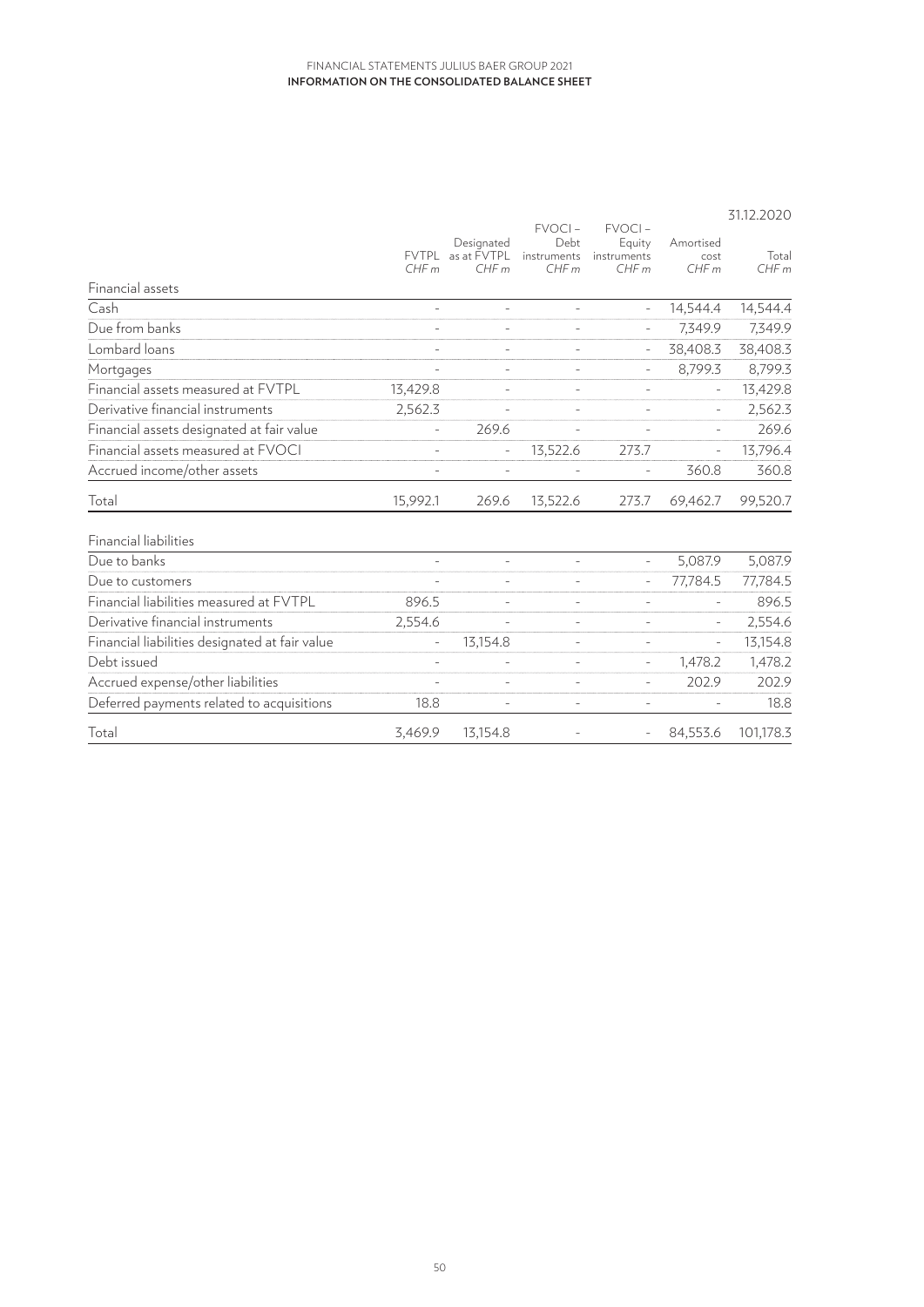# NOTE 8 FINANCIAL ASSETS AND FINANCIAL LIABILITIES MEASURED AT FVTPL

|                                                | 31.12.2021<br>CHFm | 31.12.2020<br>CHFm | Change<br>CHFm |
|------------------------------------------------|--------------------|--------------------|----------------|
| Financial assets measured at FVTPL             |                    |                    |                |
| Trading securities - debt FVTPL                | 3,253.6            | 3,388.5            | $-134.9$       |
| of which quoted                                | 2,125.8            | 2,655.4            | $-529.6$       |
| of which unquoted                              | 1,127.8            | 733.1              | 394.7          |
| Trading securities - equity FVTPL              | 11,239.4           | 9,964.7            | 1,274.7        |
| of which quoted                                | 9,002.1            | 8,028.1            | 974.0          |
| of which unquoted                              | 2,237.3            | 1,936.6            | 300.7          |
| Other securities mandatorily measured at FVTPL | 96.1               | 76.5               | 19.5           |
| Total                                          | 14,589.1           | 13.429.8           | 1,159.4        |

### **Financial liabilities measured at FVTPL**

| Short positions - debt instruments FVTPL   | 174.0 | 239.5 | $-65.5$  |
|--------------------------------------------|-------|-------|----------|
| of which quoted                            | 133.1 | 222.1 | $-89.1$  |
| of which unquoted                          | 41.0  | 17.4  | 23.6     |
| Short positions - equity instruments FVTPL | 575.5 | 657.0 | $-81.5$  |
| of which quoted                            | 548.3 | 626.3 | $-78.0$  |
| of which unquoted                          | 27.2  | 30.7  | $-3.5$   |
| Total                                      | 749.5 | 896.5 | $-147.0$ |

# NOTE 9 FINANCIAL ASSETS MEASURED AT FVOCI

|                                    | 31.12.2021<br>CHFm | 31.12.2020<br>CHFm | Change<br>CHFm |
|------------------------------------|--------------------|--------------------|----------------|
| Government and agency bonds        | 4,480.5            | 4,301.0            | 179.5          |
| Financial institution bonds        | 5,308.2            | 5,356.9            | $-48.7$        |
| Corporate bonds                    | 3,229.1            | 3,864.7            | $-635.5$       |
| Debt instruments at FVOCI          | 13,017.9           | 13,522.6           | $-504.8$       |
| of which quoted                    | 8,957.6            | 9.045.6            | $-88.0$        |
| of which unquoted                  | 4,060.3            | 4,477.0            | $-416.8$       |
| <b>Equity instruments at FVOCI</b> | 342.8              | 273.7              | 69.1           |
| of which unquoted                  | 342.8              | 273.7              | 69.1           |
| Total                              | 13,360.6           | 13.796.4           | $-435.7$       |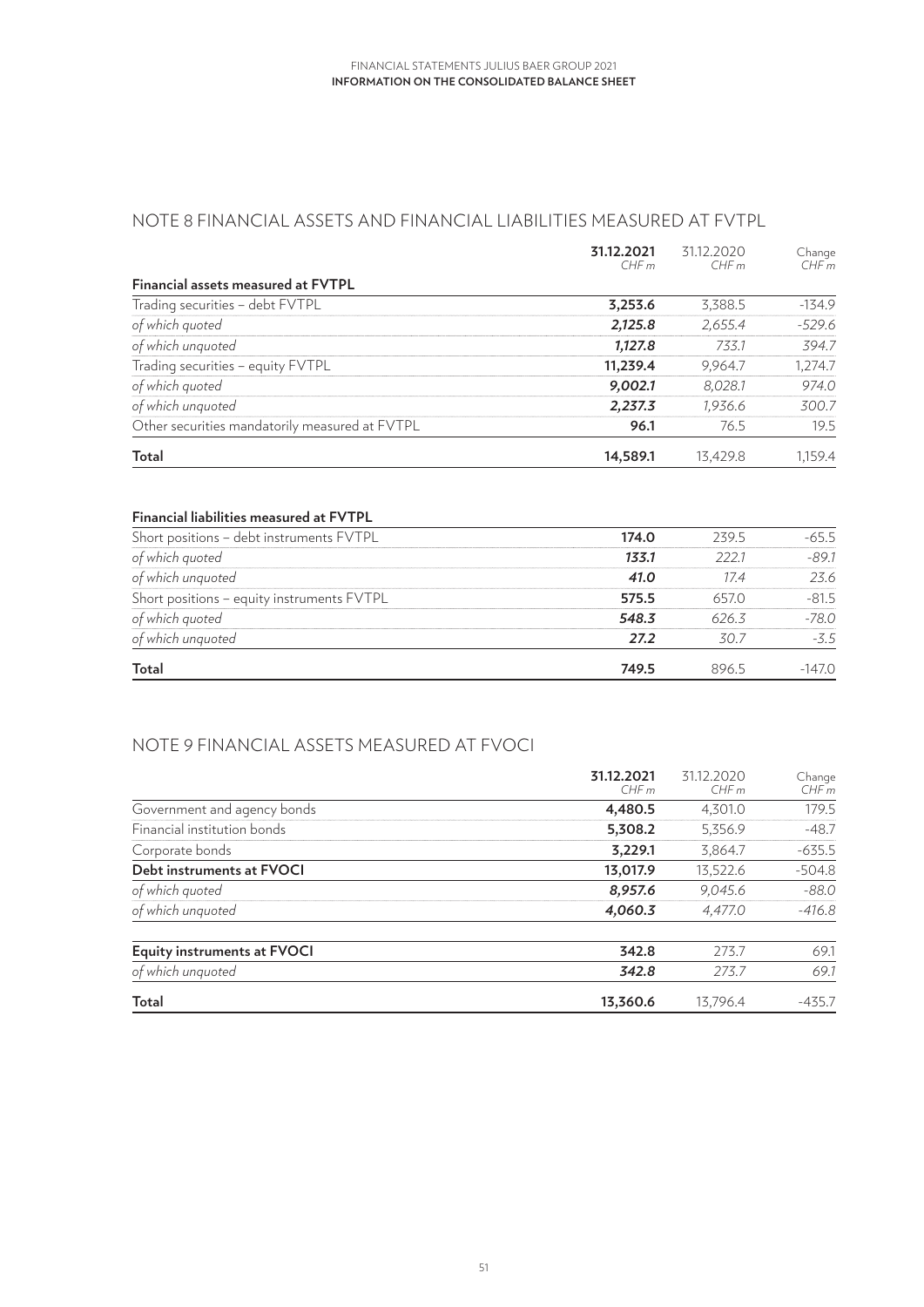# NOTE 10 PROPERTY, EQUIPMENT AND LEASES

|                                  | Bank premises<br>CHFm    | Leases<br>CHFm | Other property<br>and equipment<br>CHFm | <b>Total property</b><br>and equipment<br>CHFm |
|----------------------------------|--------------------------|----------------|-----------------------------------------|------------------------------------------------|
| <b>Historical cost</b>           |                          |                |                                         |                                                |
| Balance on 01.01.2020            | 423.3                    | 331.4          | 241.8                                   | 996.5                                          |
| Translation differences          | $\overline{\phantom{a}}$ | $-2.9$         | $-3.5$                                  | $-6.3$                                         |
| Additions                        | 4.8                      | 45.1           | 22.1                                    | 72.0                                           |
| Changes                          | $\overline{\phantom{0}}$ | 0.1            |                                         | 0.1                                            |
| Disposals/transfers <sup>1</sup> |                          | 1.7            | 34.9                                    | 36.6                                           |
| Balance on 31.12.2020            | 428.1                    | 372.0          | 225.5                                   | 1,025.6                                        |
| Translation differences          |                          | $-3.7$         | $-0.7$                                  | $-4.4$                                         |
| Additions                        | 6.3                      | 8.6            | 15.8                                    | 30.6                                           |
| Changes                          | $\qquad \qquad -$        | 1.2            | 0.1                                     | 1.3                                            |
| Additions from                   |                          |                |                                         |                                                |
| business combinations            | $\overline{\phantom{a}}$ |                | 0.1                                     | 0.1                                            |
| Disposals/transfers <sup>1</sup> | $\overline{\phantom{a}}$ | 9.3            | 50.5                                    | 59.8                                           |
| Balance on 31.12.2021            | 434.4                    | 368.8          | 190.3                                   | 993.5                                          |

### **Depreciation and impairment**

| Balance on 01.01.2020            | 137.5                    | 63.3   | 182.9  | 383.7  |
|----------------------------------|--------------------------|--------|--------|--------|
| Translation differences          |                          | $-1.0$ | $-1.6$ | $-2.6$ |
| Charge for the period            | 9.5                      | 63.5   | 27.5   | 100.5  |
| Disposals/transfers <sup>1</sup> | $\overline{\phantom{a}}$ | 1.6    | 34.9   | 36.5   |
| Balance on 31.12.2020            | 147.0                    | 124.3  | 173.8  | 445.1  |
| Translation differences          |                          | $-1.6$ | $-0.6$ | $-2.2$ |
| Charge for the period            | 9.1                      | 63.5   | 23.1   | 95.7   |
| Disposals/transfers <sup>1</sup> |                          | 9.4    | 50.3   | 59.6   |
| Balance on 31.12.2021            | 156.1                    | 176.9  | 146.0  | 479.0  |

| Carrying value               |       |       |      |       |
|------------------------------|-------|-------|------|-------|
| Balance on 31.12.2020        | 281.  | 247.8 | 51   | 580.5 |
| <b>Balance on 31.12.2021</b> | 278.3 | 192.0 | 44.3 | 514.6 |

<sup>1</sup> Includes also derecognition of fully depreciated assets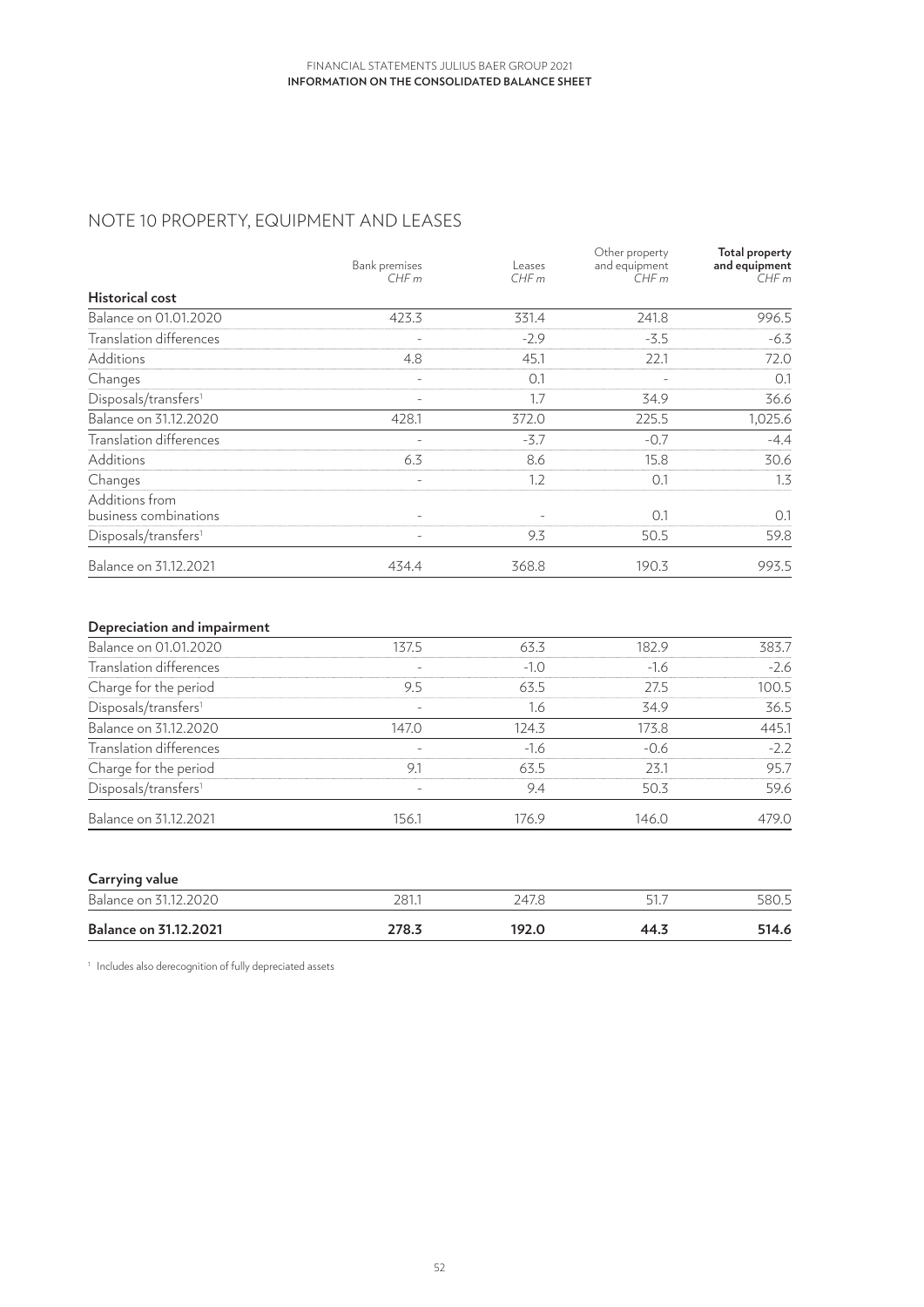The following information relates to the Group's lease activities:

|                                                                        | 31.12.2021<br>CHFm | 31.12.2020<br>CHFm |
|------------------------------------------------------------------------|--------------------|--------------------|
| Amounts recognised in the income statement                             |                    |                    |
| Depreciation charge                                                    | 63.5               | 63.5               |
| Interest expense on lease liabilities                                  | 4.9                | 5.7                |
| Expense related to short-term/low-value leases                         | 2.5                | 3.5                |
| Total                                                                  | 71.0               | 72.8               |
| Total cash outflows for leases (excluding short-term/low-value leases) | 66.7               | 62.9               |
| Maturity analysis - contractual undiscounted cash flows                |                    |                    |
| Less than one year                                                     | 65.4               | 64.3               |
| One to five years                                                      | 115.0              | 142.6              |
| More than five years                                                   | 85.6               | 72.1               |
| Total undiscounted lease liabilities                                   | 266.0              | 279.0              |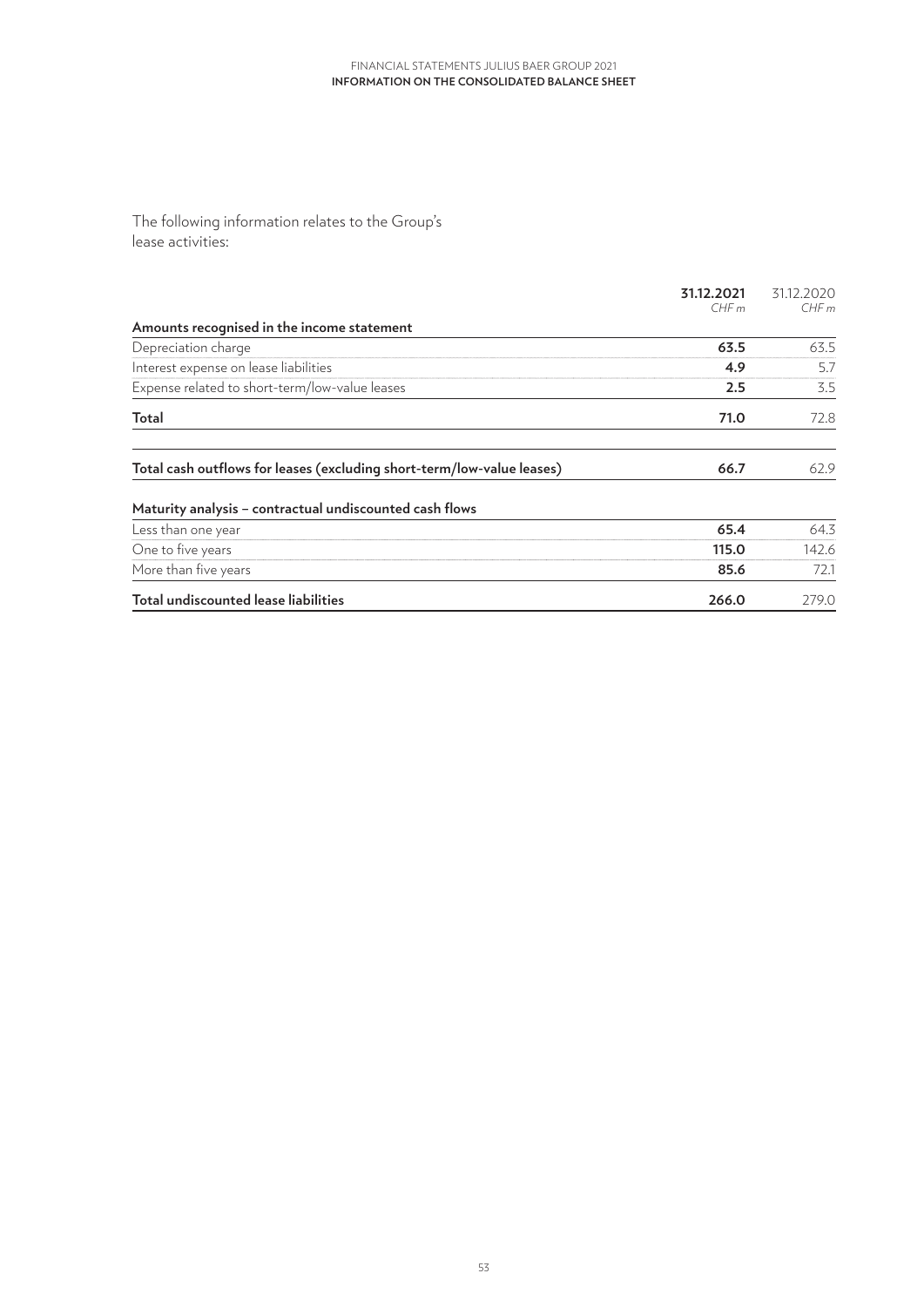# NOTE 11 GOODWILL AND INTANGIBLE ASSETS

|                                  |                          | Customer                 |          | Total             |
|----------------------------------|--------------------------|--------------------------|----------|-------------------|
|                                  | Goodwill                 | relationships            | Software | intangible assets |
|                                  | CHFm                     | CHFm                     | CHFm     | CHFm              |
| <b>Historical cost</b>           |                          |                          |          |                   |
| Balance on 01.01.2020            | 2,116.9                  | 1,471.7                  | 1,060.7  | 4,649.2           |
| Translation differences          | $-45.1$                  | $-19.7$                  | $-1.4$   | $-66.2$           |
| Additions                        | $\overline{\phantom{a}}$ |                          | 158.5    | 158.5             |
| Additions from                   |                          |                          |          |                   |
| business combinations            | 0.2                      |                          |          | 0.2               |
| Disposals/transfers <sup>1</sup> | 0.3                      | 14.0                     | 56.8     | 71.2              |
| Balance on 31.12.2020            | 2,071.7                  | 1,438.0                  | 1,161.0  | 4,670.6           |
| Translation differences          | $-3.1$                   | $-3.9$                   | $-1.9$   | $-9.0$            |
| Additions                        | $\overline{\phantom{a}}$ | $\overline{\phantom{a}}$ | 174.7    | 174.7             |
| Additions from                   |                          |                          |          |                   |
| business combinations            | 10.6                     | 3.4                      | 0.1      | 14.1              |
| Disposals/transfers <sup>1</sup> | -                        | $\overline{\phantom{a}}$ | 67.2     | 67.2              |
| Balance on 31.12.2021            | 2,079.2                  | 1,437.4                  | 1,266.6  | 4,783.2           |

### **Amortisation and impairment**

| Balance on 01.01.2020            | 99.2                     | 1,226.2 | 457.8              | 1,783.1 |
|----------------------------------|--------------------------|---------|--------------------|---------|
| Translation differences          |                          | $-8.9$  | $-0.6$             | $-9.5$  |
| Charge for the period            | 179.0                    | 70.12   | 81.3 <sup>3</sup>  | 330.5   |
| Disposals/transfers <sup>1</sup> |                          | 14.0    | 56.8               | 70.8    |
| Balance on 31.12.2020            | 278.2                    | 1,273.3 | 481.7              | 2,033.2 |
| Translation differences          |                          | $-2.9$  | $-0.7$             | $-3.7$  |
| Charge for the period            | $\overline{\phantom{a}}$ | 57.9    | 102.2 <sup>4</sup> | 160.1   |
| Disposals/transfers <sup>1</sup> |                          |         | 67.2               | 67.2    |
| Balance on 31.12.2021            | 278.2                    | 1,328.4 | 515.9              | 2,122.5 |

### **Carrying value**

| Balance on 31.<br>12.2020    | 707A<br><i>__</i> . | 64.6  | 679.3 |         |
|------------------------------|---------------------|-------|-------|---------|
| <b>Balance on 31.12.2021</b> | 1.800.9             | 109.1 | 750.7 | 2.660.7 |

<sup>1</sup> Includes also derecognition of fully amortised assets

<sup>2</sup> Includes impairment of CHF 11.4 million related to Kairos

<sup>3</sup> Includes impairment of CHF 8.9 million related to software not used anymore

<sup>4</sup> Includes impairment of CHF 18.7 million related to software not used anymore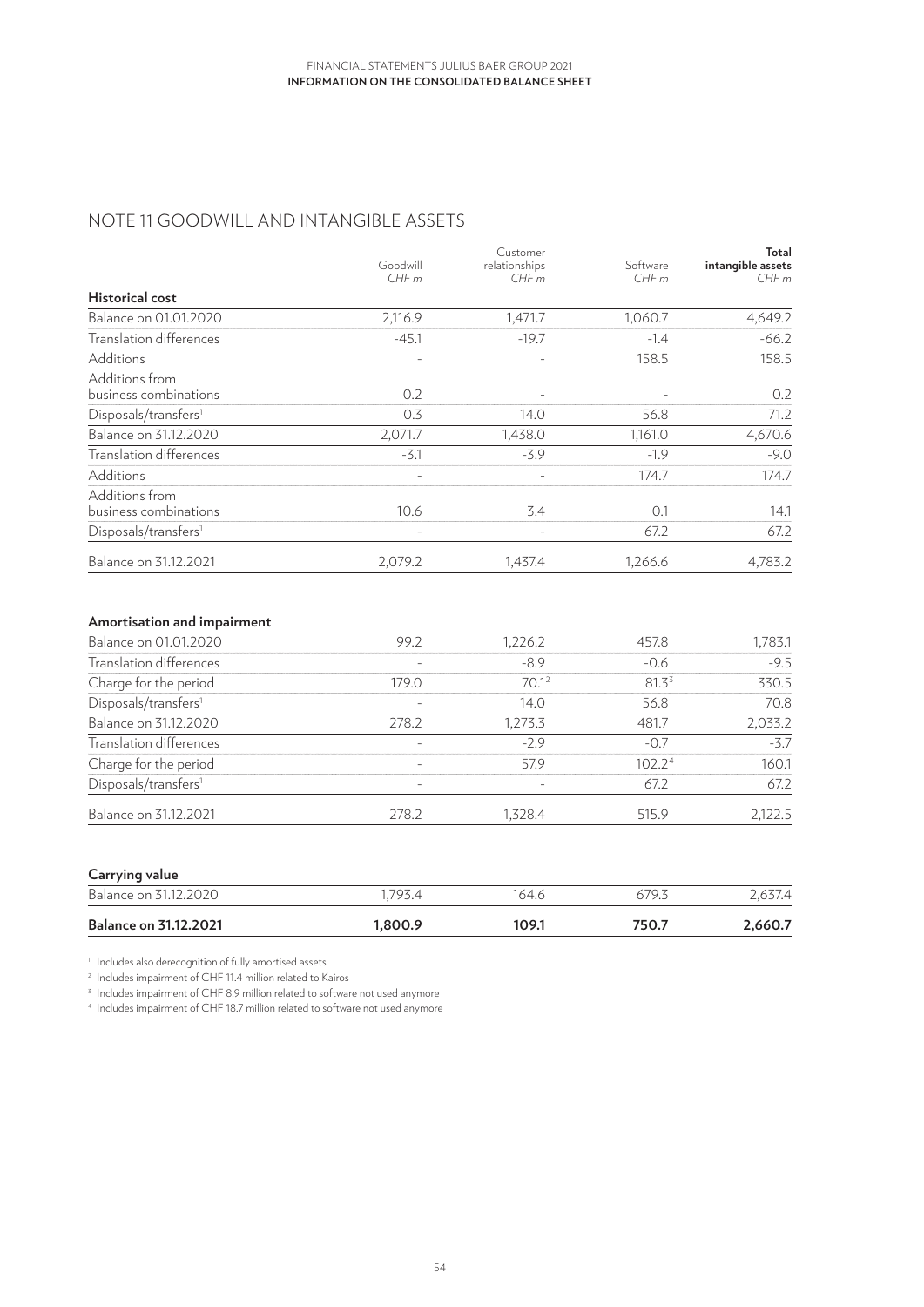|                                  | Balance on<br>01.01.2021<br>CHFm | <b>Additions</b><br>CHFm | Disposals/<br>Impairment<br>CHFm | <b>Translation</b><br>differences<br>CHFm | Balance on<br>31.12.2021<br>CHFm |
|----------------------------------|----------------------------------|--------------------------|----------------------------------|-------------------------------------------|----------------------------------|
| Goodwill                         |                                  |                          |                                  |                                           |                                  |
| Julius Baer Wealth Management    | 1.627.2                          | 10.6                     | $\overline{\phantom{m}}$         | 0.5                                       | 1,638.4                          |
| Julius Baer Family Office Brasil | 92.9                             |                          |                                  | $-3.6$                                    | 89.3                             |
| Kairos                           | 39.1                             |                          |                                  | $-0.1$                                    | 39.0                             |
| NSC Asesores                     | 34.2                             | $\overline{\phantom{a}}$ | $\overline{\phantom{m}}$         |                                           | 34.2                             |
| Total                            | 1.793.4                          | 10.6                     | $\overline{\phantom{m}}$         | -3.1                                      | 1,800.9                          |

### **Goodwill – Impairment testing**

To identify any indications of impairment on goodwill, the recoverable amount based on the value in use is determined for the respective cash-generating unit (i.e. for the smallest identifiable group of assets that generates cash inflows independently from other assets) and is subsequently compared with the carrying amount of that unit. Within the Group, cash inflows are not attributable to either any dimension (e.g. geographical areas, booking centres, clients or products) or group of assets. In addition, management makes operating decisions based on information on the Group level (see also Note 20 regarding the determination of the segments). Therefore, the goodwill is allocated to and tested on the level of the Group, except for the subsidiaries Julius Baer Family Office Brasil, Kairos and NSC Asesores, which are tested on a stand-alone basis. Julius Baer Family Office Brasil, Kairos and NSC Asesores are each regarded a cash-generating unit (CGU) as their cash inflows are generated independently from other assets.

The Group uses a proprietary model based on the discounted cash flow method to calculate the recoverable amount. The Group estimates the free cash flows expected to be generated from the continuing use of the CGUs based on its regular financial planning, taking into account the following key parameters and their single components that are relevant to all CGUs:

- assets under management;
- return on assets (RoA) on the average assets under management (driven by fees and commissions, trading income and net interest income);
- operating income and expenses; and
- tax rate applicable.

To each of these key parameters, reasonably expected growth assumptions are applied in order to calculate the projected cash flows for the next five years, whereof the first three years are based on the detailed budgeting and the remaining two years on the less detailed mid-term planning (particularly net new money). The Group expects in the medium and long term a favourable development of the wealth management activities, which is reflected in the respective growth of the key parameters, although the Group cannot exclude short-term market disruptions. The Group also takes into consideration its relative strength as a pure wealth management provider vis-à-vis its peers, which should result in a better-than-average business development in the respective market. Additionally, the estimates of the expected free cash flows take into account the projected investments that are necessary to maintain the level of economic benefits expected to arise from the underlying assets in their current condition. The resulting free cash flows are discounted to present value, using a pre-tax discount rate of 9.8% (2020: 11.0%) for Julius Baer Wealth Management. For Julius Baer Family Office Brasil, the pre-tax discount rate used is 19.8% (2020: 23.9%); for Kairos, it is 14.5% (2020: 15.7%) and for NSC Asesores, it is 19.2% (2020: 19.3%). The discount rates used in the calculation represent the Group's specific risk-weighted rates for the respective CGU and are based, depending on the specific unit, on factors such as the risk-free rate, market risk premium, adjusted Beta, size premium and country risk premium.

The Group's approach to determine the key assumptions and related growth expectations is based on management's knowledge and reasonable expectations of future business, using internal and external market information, planned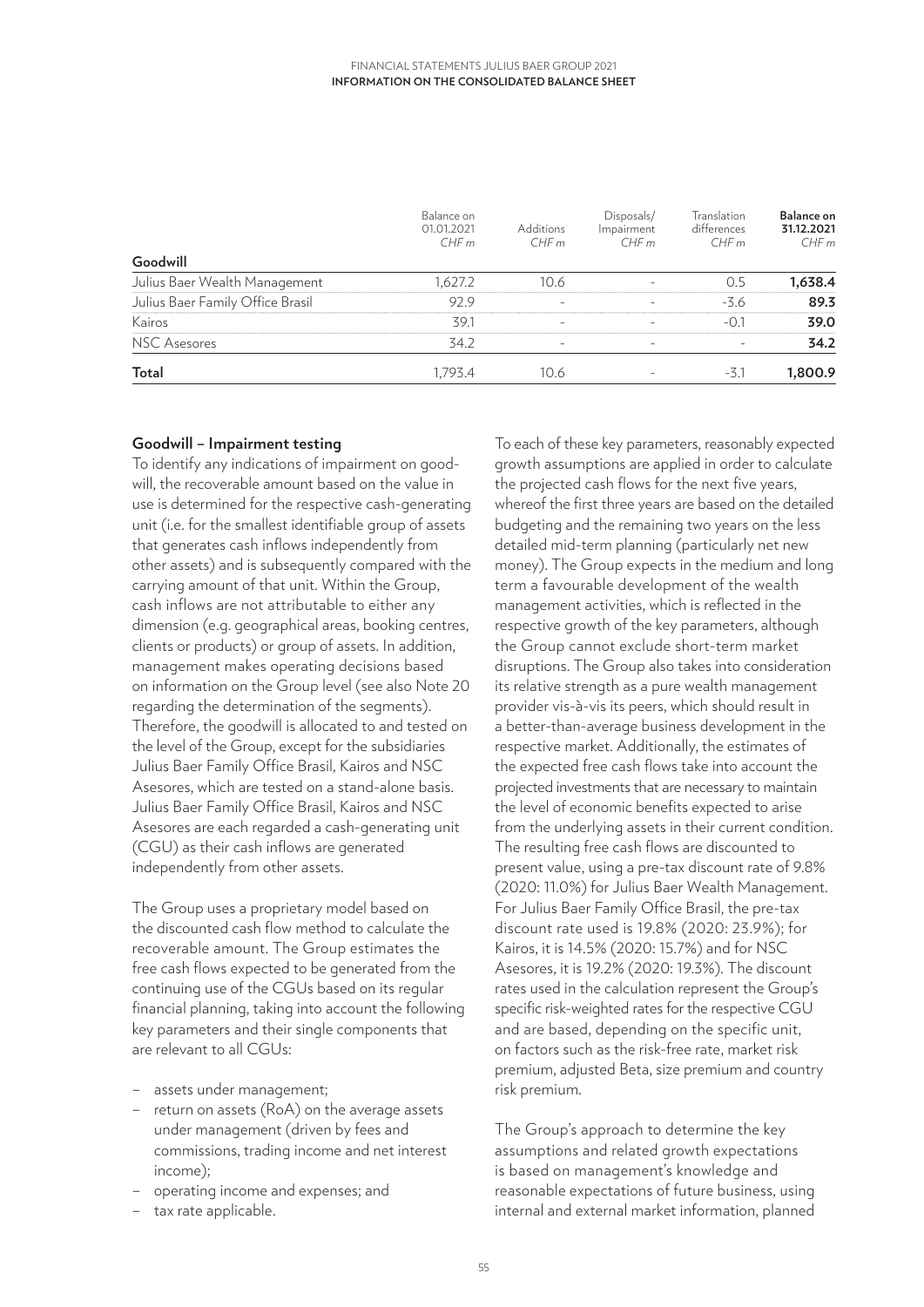and/or started business initiatives and other reasonable intentions of management. For that purpose, the Group uses historical information by taking into consideration the current and expected market situations as well as the current and expected future relative market position of the Group vis-à-vis its respective competitors and in its industry. The long-term growth rate beyond management's planning horizon of five years for assets under management is assumed at 1% for all CGUs. This growth rate is considerably below the actual average rate of the last five years.

### **Changes in key assumptions**

Deviations of future actual results achieved vs. forecast/planned key assumptions, as well as future changes of any of the key assumptions based on a future different assessment of the development of relevant markets, and/or businesses, may occur. Such deviations may result from changes in products and client mix, profitability, required types and intensity of personnel resources, general and company-specific personnel cost development and/ or changes in the implementation of known, or the addition of new, business initiatives, and/or other internal and/or external factors. These changes

may cause the value of the business to alter and therefore either increase or reduce the difference between the carrying value in the balance sheet and the unit's recoverable amount, or may even lead to a partial impairment of goodwill.

Management has performed sensitivity analyses on the discount rates and growth rates applied to a forecast period. Under these scenarios, the reasonably possible changes in key assumptions (i.e. discount rate and growth rate) would not result in the carrying amount significantly exceeding the recoverable amounts for all CGUs.

Therefore, no impairment resulted from the ordinary analyses of the CGUs. However, there remains a degree of uncertainty involved in the determination of these assumptions due to the general market and business-specific environment.

In 2020, the Group recognised a goodwill impairment in the amount of EUR 167 million and a charge to the client relationships in the amount of EUR 10 million (net of tax) in the income statement (together approximately CHF 190 million), both related to Kairos.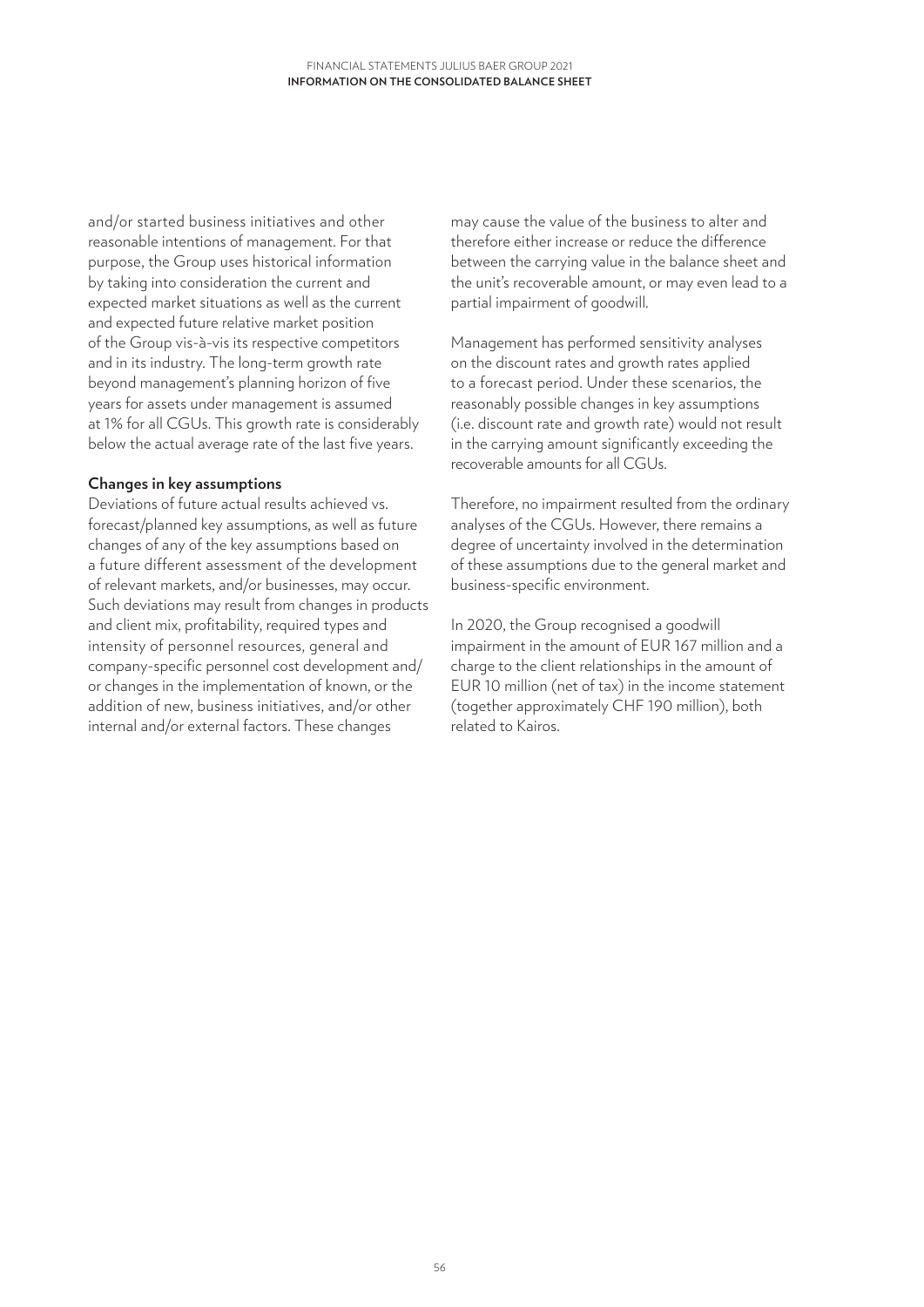# NOTE 12 ASSETS PLEDGED OR CEDED

| Total      | 3,484.3                | 3,469.1                 | 1.172.7                 | 1,156.6                 |
|------------|------------------------|-------------------------|-------------------------|-------------------------|
| Other      | 34.9                   | 19.7                    | 30.5                    | 14.4                    |
| Securities | 3,449.4                | 3,449.4                 | 1.142.1                 | 1,142.1                 |
|            | Carrying value<br>CHFm | commitment<br>CHFm      | Carrying value<br>CHF m | commitment<br>CHFm      |
|            |                        | 31.12.2021<br>Effective |                         | 31.12.2020<br>Effective |

The assets are mainly pledged for Lombard limits at central banks, stock exchange securities deposits and collateral in OTC derivatives trading. Not

included in these numbers are financial assets provided as collateral in securities transactions (refer to Note 23 for details).

## NOTE 13 FINANCIAL LIABILITIES DESIGNATED AT FAIR VALUE

| Total                           | 8.502.6      | 1.313.4                     | 482.4        | 340.6        | 175.4        | 283.1           | 3.361.5                  | 14.459.0                                    | 13,154.8 |
|---------------------------------|--------------|-----------------------------|--------------|--------------|--------------|-----------------|--------------------------|---------------------------------------------|----------|
| Floating rate                   | 1.282.4      | 1.041.4                     | 474.2        | 340.6        | 175.4        | 283.1           | 3.361.5                  | 6,958.5                                     | 7,556.3  |
| Interest rates<br>(ranges in %) |              | $0.05 - 92.3$ $1.66 - 36.0$ | 3.0–7.45     |              |              |                 |                          |                                             |          |
| Fixed rate                      | 7.220.2      | 272.0                       | 8.3          |              | $\sim$       |                 | $\overline{\phantom{m}}$ | 7.500.5                                     | 5,598.5  |
|                                 | 2022<br>CHFm | 2023<br>CHFm                | 2024<br>CHFm | 2025<br>CHFm | 2026<br>CHFm | $2027-$<br>CHFm | $un-$<br>CHFm            | 2032 assigned 31.12.2021 31.12.2020<br>CHFm | CHFm     |

The Group issues to its wealth management clients structured notes for investment purposes. The table above indicates the maturities of the structured debt issues of Bank Julius Baer & Co. Ltd., with fixed interest rate coupons ranging from 0.05% up to 92.3%. The high and low coupons generally relate to structured debt issues prior to the separation of embedded derivatives. As a result, the stated interest rate generally does not reflect the effective interest rate paid to service the debt after the embedded derivative has been separated.

As the redemption amount on the structured debt issues is linked to changes in stock prices, indices, currencies or other assets, the Group cannot determine the difference between the carrying amount and the amount the Group would be contractually required to pay at maturity to the holder of the structured debt issues.

Changes in the fair value of financial liabilities designated at fair value are primarily attributable to changes in the market risk factors of the embedded derivatives. The impact of the credit rating of the Bank on the fair value changes of these liabilities amounted to CHF -0.8 million (2020: CHF -3.9 million).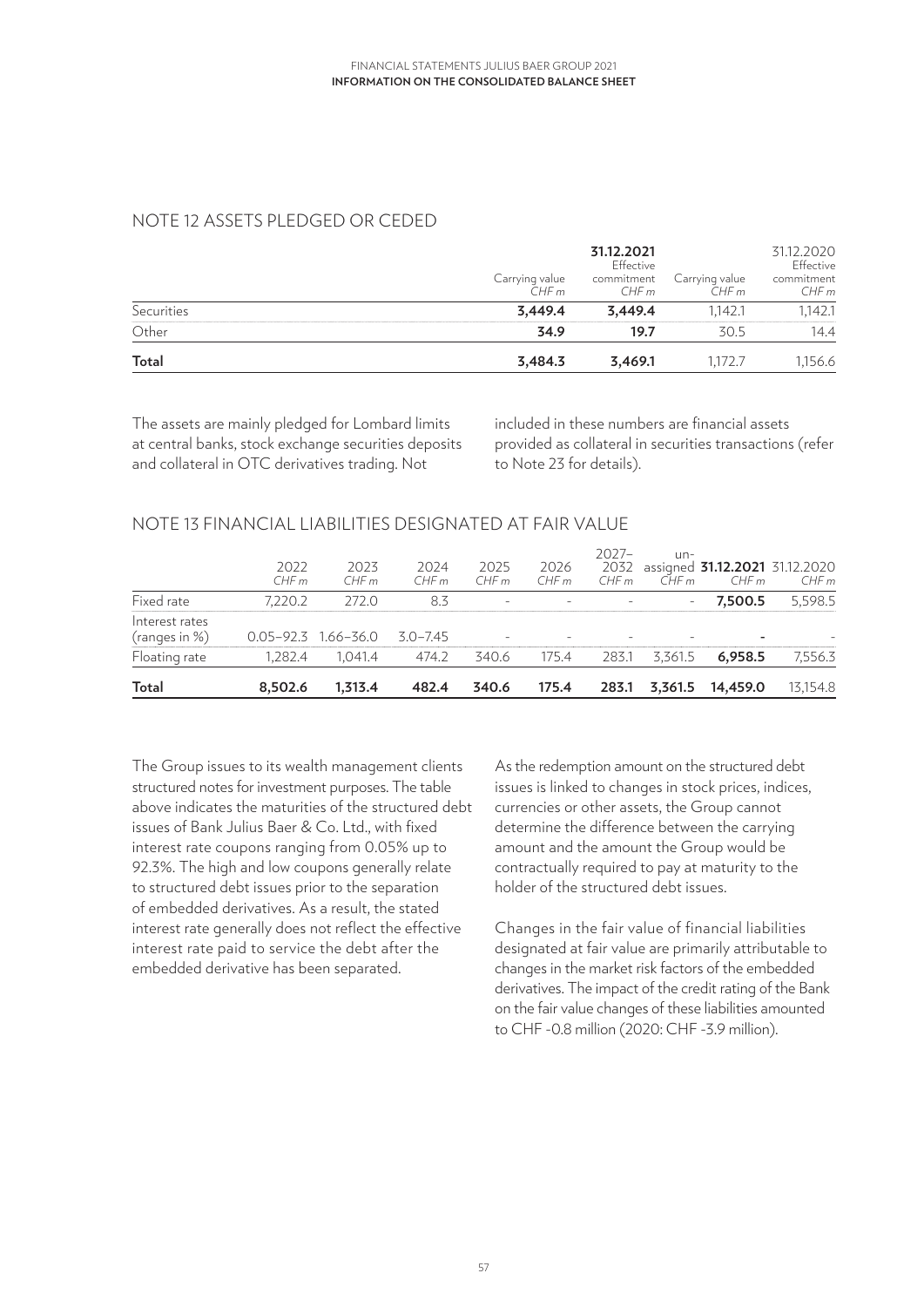# NOTE 14 DEBT ISSUED

|                          | 31.12.2021<br>CHFm | 31.12.2020<br>CHFm |
|--------------------------|--------------------|--------------------|
| Money market instruments | 236.6              | 135.5              |
| Bonds                    | 2.407.7            | .342.7             |
| Total                    | 2,644.3            | .478.2             |

# **Changes in bonds**

|                                                       | 31.12.2021<br>CHFm | 31.12.2020<br>CHFm |
|-------------------------------------------------------|--------------------|--------------------|
| Balance on 01.01.                                     | 1,342.7            | 1,747.3            |
| Changes from financing cash flows:                    |                    |                    |
| - Proceeds from issuance of new bonds                 | 1,100.4            | 315.5              |
| - Repayment of bonds                                  |                    | $-655.1$           |
| Total changes from financing cash flows               | 1,100.4            | $-339.6$           |
| Changes related to amortisation of premiums/discounts | 1.8                | 2.0                |
| Changes related to foreign exchange                   | $-13.5$            | $-72.7$            |
| Changes related to offsetting own bonds               | $-1.0$             | 0.8                |
| Changes related to hedge accounting                   | $-22.7$            | 5.0                |
| Total                                                 | 2,407.7            | 1.342.7            |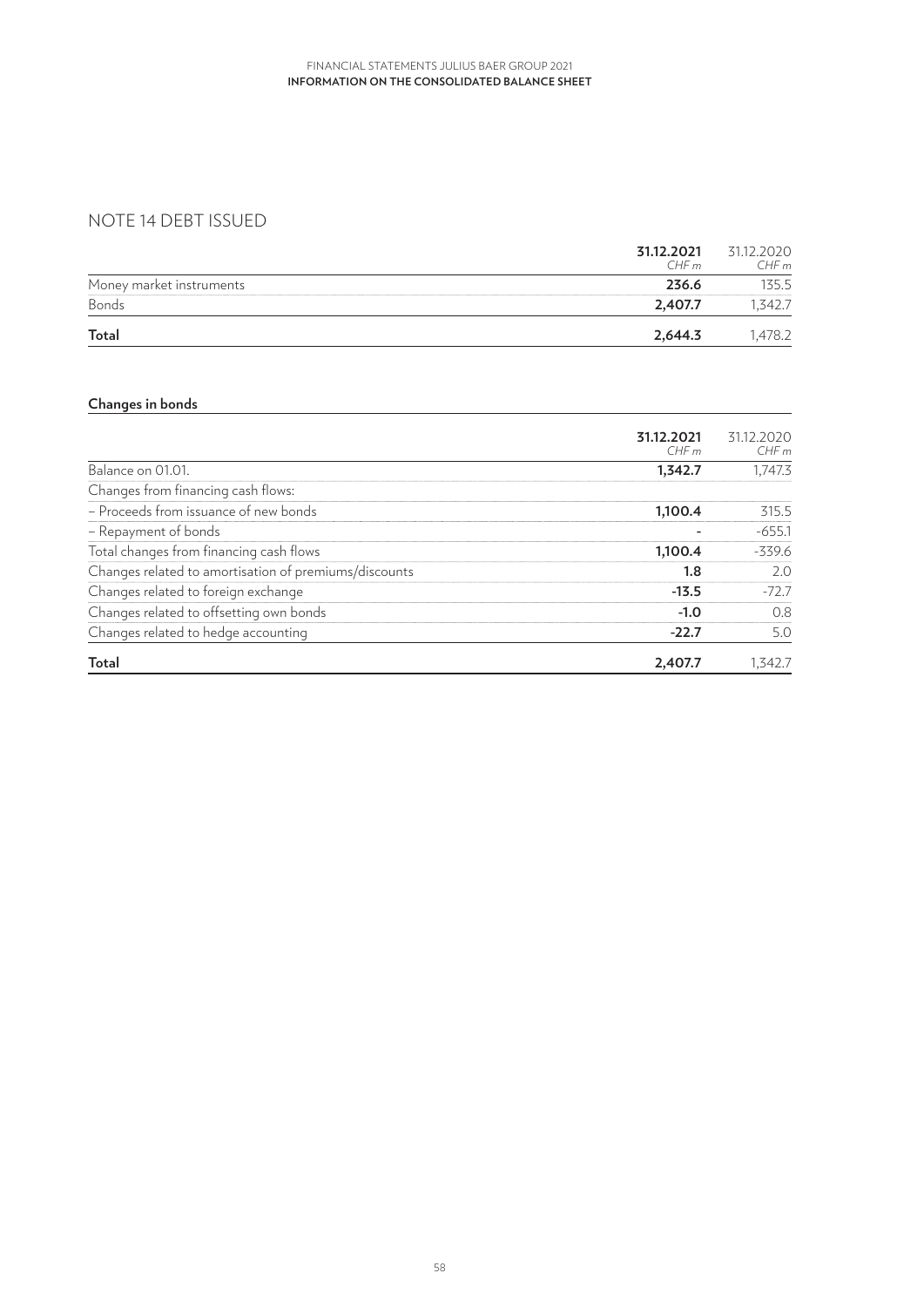#### **Bonds**

| Issuer/Year of issue        | Stated<br>interest rate<br>% |                                       | Currency   | Notional<br>amount<br>m | 31.12.2021 31.12.2020<br>Carrying<br>value<br>CHFm | Carrying<br>value<br>CHFm |
|-----------------------------|------------------------------|---------------------------------------|------------|-------------------------|----------------------------------------------------|---------------------------|
| Julius Baer Group Ltd.      |                              |                                       |            |                         |                                                    |                           |
| 2016 <sup>2</sup>           | 5.75                         | Perpetual tier 1<br>subordinated bond | SGD        | 325.0                   | 220.2                                              | 221.7                     |
| Julius Baer Group Ltd.      |                              |                                       |            |                         |                                                    |                           |
| 20173                       | 4.75                         | Perpetual tier 1<br>subordinated bond | <b>USD</b> | 300.0                   | 271.5                                              | 265.5                     |
| Julius Baer Group Ltd.      |                              |                                       |            |                         |                                                    |                           |
| 20174                       | 0.375                        | Domestic senior<br>unsecured bond     | CHF        | 200.0                   | 201.4                                              | 203.9                     |
| Julius Baer Group Ltd.      |                              |                                       |            |                         |                                                    |                           |
| 20195                       | 2.375                        | Perpetual tier 1<br>subordinated bond | CHF        | 350.0                   | 348.8                                              | 348.5                     |
| Julius Baer Group Ltd.      |                              |                                       |            |                         |                                                    |                           |
| 2020 <sup>6</sup>           | 4.875                        | Perpetual tier 1<br>subordinated bond | <b>USD</b> | 350.0                   | 303.7                                              | 303.2                     |
| Bank Julius Baer & Co. Ltd. |                              |                                       |            |                         |                                                    |                           |
| 20217                       | 0.125                        | Domestic senior<br>unsecured bond     | CHF        | 260.0                   | 257.4                                              |                           |
| Bank Julius Baer & Co. Ltd. |                              |                                       |            |                         |                                                    |                           |
| 20218                       | 0.000                        | Senior<br>unsecured bond              | <b>EUR</b> | 500.0                   | 516.9                                              |                           |
| Julius Baer Group Ltd.      |                              |                                       |            |                         |                                                    |                           |
| 20219                       | 3.625                        | Perpetual tier 1<br>subordinated bond | <b>USD</b> | 320.0                   | 287.9                                              |                           |
| <b>Total</b>                |                              |                                       |            |                         | 2.407.7                                            | 1,342.7                   |

<sup>1</sup> The Group applies fair value hedge accounting for certain bonds based on specific interest rate swaps. The changes in the fair value that are attributable to the hedged risk are reflected in an adjustment to the carrying value of the bond.

<sup>2</sup> The effective interest rate amounts to 5.951%.

<sup>3</sup> The effective interest rate amounts to 4.91%.

<sup>4</sup> The effective interest rate amounts to 0.32361%.

<sup>5</sup> The effective interest rate amounts to 2.487%.

<sup>6</sup> The effective interest rate amounts to 5.242%.

<sup>7</sup> The effective interest rate amounts to 0.103%. <sup>8</sup> The effective interest rate amounts to 0.092%.

<sup>9</sup> The effective interest rate amounts to 3.743%.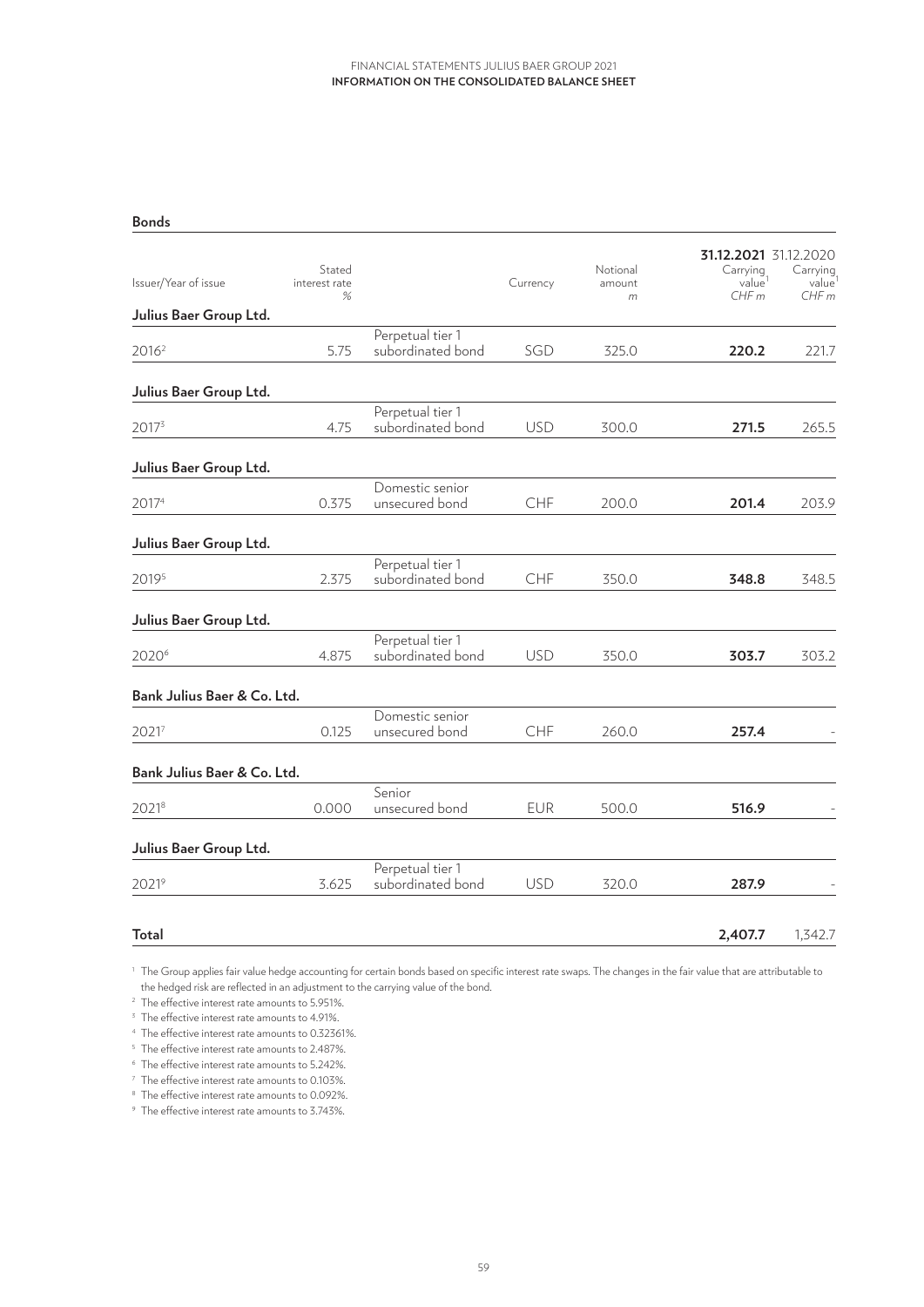### **Perpetual tier 1 subordinated bonds**

The maturities of the perpetual tier 1 subordinated bonds issued by Julius Baer Group Ltd. are essentially perpetual. These bonds are unsecured, subordinate to all borrowings (with the exception of the remainder of the tier 1 capital), fully paid up, capable of sustaining losses and devoid of any voting rights. The bonds can first be redeemed, at the issuer's discretion, five to seven years after their issue date, and at yearly or half-yearly intervals thereafter, provided the regulator approves such redemption. In addition, the bonds may also be redeemed upon a regulatory event or tax event, as described in the prospectus. In the case of a viability event occurring, i.e. at a point in time where there is a threat of insolvency ('Point of non-viability' or 'PONV'), as described in Article 29 of the Capital Adequacy Ordinance of the Swiss Financial Market Supervisory Authority FINMA (CAO), all monies (including par value and any interest) due on the bonds will automatically cease to be payable and the bonds will be completely written off (i.e. their value will be written down to zero). Should a trigger event occur – i.e. should tier 1 common equity (under Basel III) fall below 5.125% (2019 and 2021 issues) or 7.0% (2016, 2017 and 2020 issues) – the value of the bonds will be written down to ensure that the write-down threshold ratio that originally triggered the event is restored to a level equal to or exceeding its trigger level. Here, too, in a worst-case scenario all monies due on the bonds will cease to be payable in their entirety. In the event of the monies payable on the bonds ceasing to be payable either in part or in full, no subsequent increase in the value of the bonds is envisaged or permitted. From the issue date to the reset date, the bonds will pay interest at a fixed rate. Thereafter, the interest payable on the bonds will be refixed for the next five years at a rate equal to the sum of the benchmark rate and a margin. Interest on the bonds is payable, in arrears on a 30/360-day basis, until the bonds have either been redeemed or fully written off. Interest payments on the bonds are prohibited in the event of this being ordered by the regulator (FINMA) or should there be insufficient retained earnings on the balance sheet of Julius Baer Group Ltd. to finance the payment of interest on tier 1 capital and to make any distributions already planned in respect of the

previous financial year. Once suspended, any interest payments will permanently cease to be payable. Such interest payments are not cumulative, nor will they be paid at any future date. In the event of interest payments on the bonds being suspended, the Board of Directors of Julius Baer Group Ltd. will not be permitted to recommend any dividend payments to the Annual General Meeting until such time as interest payments on the bonds are resumed. Moreover, in the event of interest payments on the bonds being suspended, Julius Baer Group Ltd. will not repurchase any of its own shares, neither directly nor indirectly.

### *2014 issue*

The perpetual tier 1 subordinated bond was issued by Julius Baer Group Ltd. on 5 June 2014. The bonds can first be redeemed, at the issuer's discretion, six years after their issue date (i.e. on 5 June 2020). From the issue date to the reset date (5 June 2020), the bonds paid interest at a fixed rate of 4.25% per annum. Thereafter, the interest payable on the bonds was refixed for the next five years at a rate equal to the sum of the benchmark rate (i.e. the five-year mid-market CHF swap rate) and a margin of 3.7625%. Interest on the bonds is payable annually in arrears on 5 June in each year. The bond was paid back on the first possible redemption date (5 June 2020) at par value plus accrued interest.

### *2015 issue*

The perpetual tier 1 subordinated bond, which is denominated in SGD, was issued by Julius Baer Group Ltd. on 18 November 2015. The bonds can first be redeemed, at the issuer's discretion, five years after their issue date (i.e. on 18 November 2020). From the issue date to the reset date (18 November 2020), the bonds paid interest at a fixed rate of 5.9% per annum. Thereafter, the interest payable on the bonds was refixed for the next five years at a rate equal to the sum of the benchmark rate (i.e. the five-year SGD swap offer rate) and a margin of 3.32%. Interest on the bonds is payable semi-annually in arrears on 18 May and 18 November in each year. The bond was paid back on the first possible redemption date (18 November 2020) at par value plus accrued interest.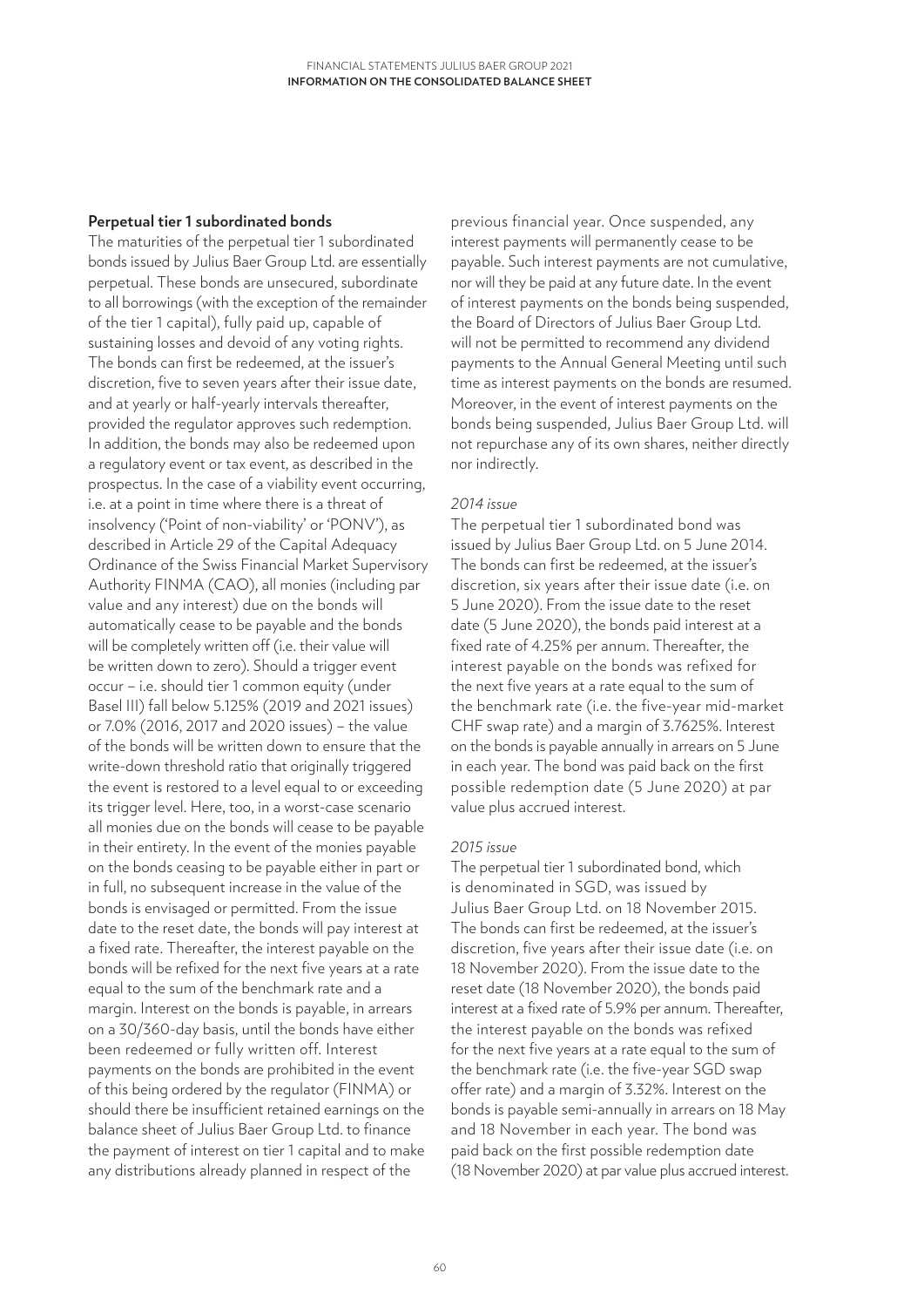### *2016 issue*

The perpetual tier 1 subordinated bond, which is denominated in SGD, was issued by Julius Baer Group Ltd. on 20 October 2016. The bonds can first be redeemed, at the issuer's discretion, on 20 April 2022. From the issue date to the reset date (20 April 2022), the bonds will pay interest at a fixed rate of 5.75% per annum. Thereafter, the interest payable on the bonds will be refixed for the next five years at a rate equal to the sum of the benchmark rate (i.e. the five-year SGD swap offer rate) and a margin of 3.915%. Interest on the bonds is payable semi-annually in arrears on 20 April and 20 October in each year.

### *2017 issue*

The perpetual tier 1 subordinated bond, which is denominated in USD, was issued by Julius Baer Group Ltd. on 12 September 2017. The bonds can first be redeemed, at the issuer's discretion, on 12 September 2024 and on every semi-annual interest payment date thereafter. From the issue date to the first reset date (12 September 2024), the bonds will pay interest at a fixed rate of 4.75% per annum. Thereafter, the interest payable on the bonds will be refixed for the next five years at a rate equal to the sum of the benchmark rate (i.e. the five-year USD constant maturity treasury rate) and a margin of 2.844%. Interest on the bonds is payable semi-annually in arrears on 12 March and 12 September in each year.

### *2019 issue*

The perpetual tier 1 subordinated bond, which is denominated in CHF, was issued by Julius Baer Group Ltd. on 25 June 2019. The bonds can be redeemed at the issuer's discretion anytime in the three months prior to and including the first reset date (25 September 2025) and on every annual interest payment date thereafter. From the issue date to the first reset date (25 September 2025), the bonds will pay an annual interest at a fixed rate of 2.375% on 25 September of each year (first long coupon on 25 September 2020). Thereafter, the interest payable on the bonds will be refixed for the next five years equal to the sum of the benchmark rate (i.e. the five-year CHF mid-market swap rate) and a margin of 2.861%. Interest on the bonds is payable annually on 25 September of each year.

### *2020 issue*

The perpetual tier 1 subordinated bond, which is denominated in USD, was issued by Julius Baer Group Ltd. on 29 September 2020. The bonds can be redeemed at the issuer's discretion anytime in the six months prior to and including the first reset date (8 October 2026) and on every semi-annual interest payment date thereafter. From the issue date to the first reset date (8 October 2026), the bonds will pay interest at a fixed rate of 4.875% per annum. Thereafter, the interest payable on the bonds will be refixed for the next five years at a rate equal to the sum of the benchmark rate (i.e. the yield for US Treasury securities at 'constant maturity' for a designated maturity of five years) and a margin of 4.616%. Interest on the bonds is payable semiannually in arrears on 8 April and 8 October in each year.

### *2021 issue*

The perpetual tier 1 subordinated bonds, which are denominated in USD, were issued by Julius Baer Group Ltd. on 23 September 2021. The bonds can be redeemed at the issuer's discretion anytime in the six months prior to and including the first reset date (23 September 2028) and on every semiannual interest payment date thereafter. From the issue date to the first reset date, the bonds will pay interest at a fixed rate of 3.625% per annum. Thereafter, the interest payable on the bonds will be reset for the next five years at a rate equal to the sum of the benchmark rate (i.e. the yield for U.S. Treasury Securities at 'constant maturity' for a designated maturity of five years) and a margin of 2.539%. Interest on the bonds is payable semiannually in arrears on 23 March and 23 September each year.

### **Senior unsecured issues**

### *2017 issue*

The senior unsecured bond, which is denominated in CHF, was issued by Julius Baer Group Ltd. on 6 December 2017. The bonds have a final maturity on 6 December 2024 and pay interest at a fixed rate of 0.375% per annum paid annually on 6 December in each year.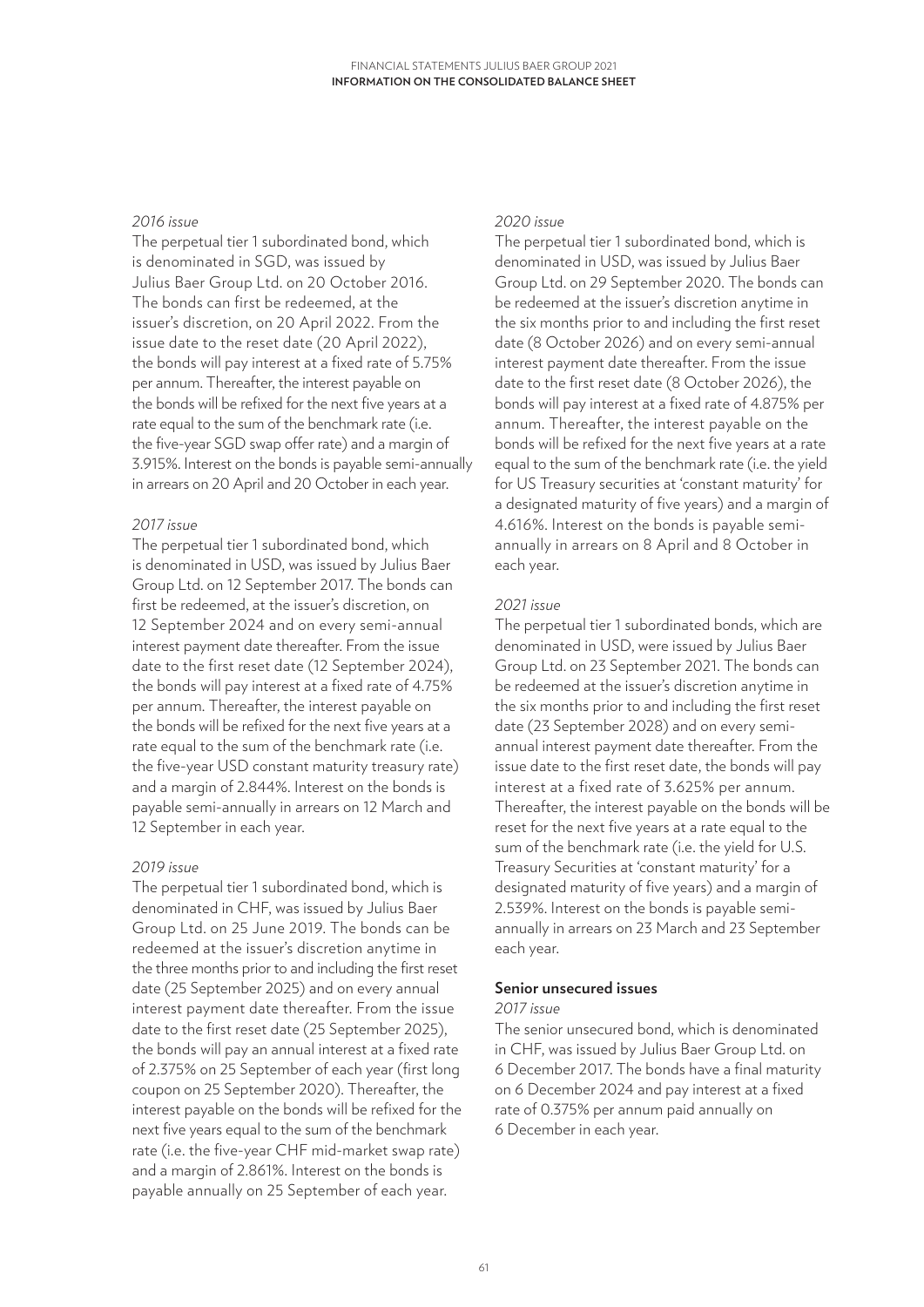### *2021 issues*

The senior unsecured bond, which is denominated in CHF, was issued by Bank Julius Baer & Co. Ltd. on 27 April 2021. The bonds have a final maturity on 27 April 2028 and pay interest at a fixed rate of 0.125% interest per annum payable annually in arrears on 27 April.

The senior unsecured bond, which is denominated in EUR, was issued by Bank Julius Baer & Co. Ltd. on 25 June 2021. The bonds have a final maturity on 25 June 2024 and pay interest at a fixed rate of 0.000% interest per annum.

# NOTE 15A DEFERRED TAX ASSETS

|                                               | 31.12.2021<br>CHFm | 31.12.2020<br>CHFm |
|-----------------------------------------------|--------------------|--------------------|
| Balance at the beginning of the year          | 20.1               | 16.4               |
| Income statement - credit                     | 10.9               | 6.1                |
| Income statement - charge                     | $-4.5$             | $-2.1$             |
| Recognised directly in OCI                    | 2.4                | 0.0                |
| Translation differences and other adjustments | $-0.6$             | $-0.4$             |
| Balance at the end of the year                | 28.3               | 20.1               |

The components of deferred tax assets are as follows:

| Pension liabilities                             | 0.0    | 14.9    |
|-------------------------------------------------|--------|---------|
| Operating loss carryforwards                    | 16.9   | 14.749  |
| Employee compensation and benefits              | 16.3   | 10.3    |
| Financial assets measured at FVOCI              | 0.6    |         |
| Property and equipment                          | 2.3    | 2.3     |
| Other                                           | 0.2    | 0.3     |
| Deferred tax assets before set-off <sup>1</sup> | 36.3   | 42.6    |
| Offset                                          | $-8.0$ | $-22.5$ |
| <b>Total</b>                                    | 28.3   | 20.     |

<sup>1</sup> For balance sheet purposes, the Group recognises either a deferred tax asset or a deferred tax liability as per consolidated companies if that company is allowed to net its deferred tax assets and deferred tax liabilities in line with the local tax rules. Disaggregation of these net balances (in this case deferred tax assets) into the single components may result in negative amounts (in this case deferred tax liabilities) which are disclosed as offsetting amounts.

Deferred tax assets related to operating loss carryforwards are assessed at each year-end with regard to their sustainability based on the actual three-year business forecast.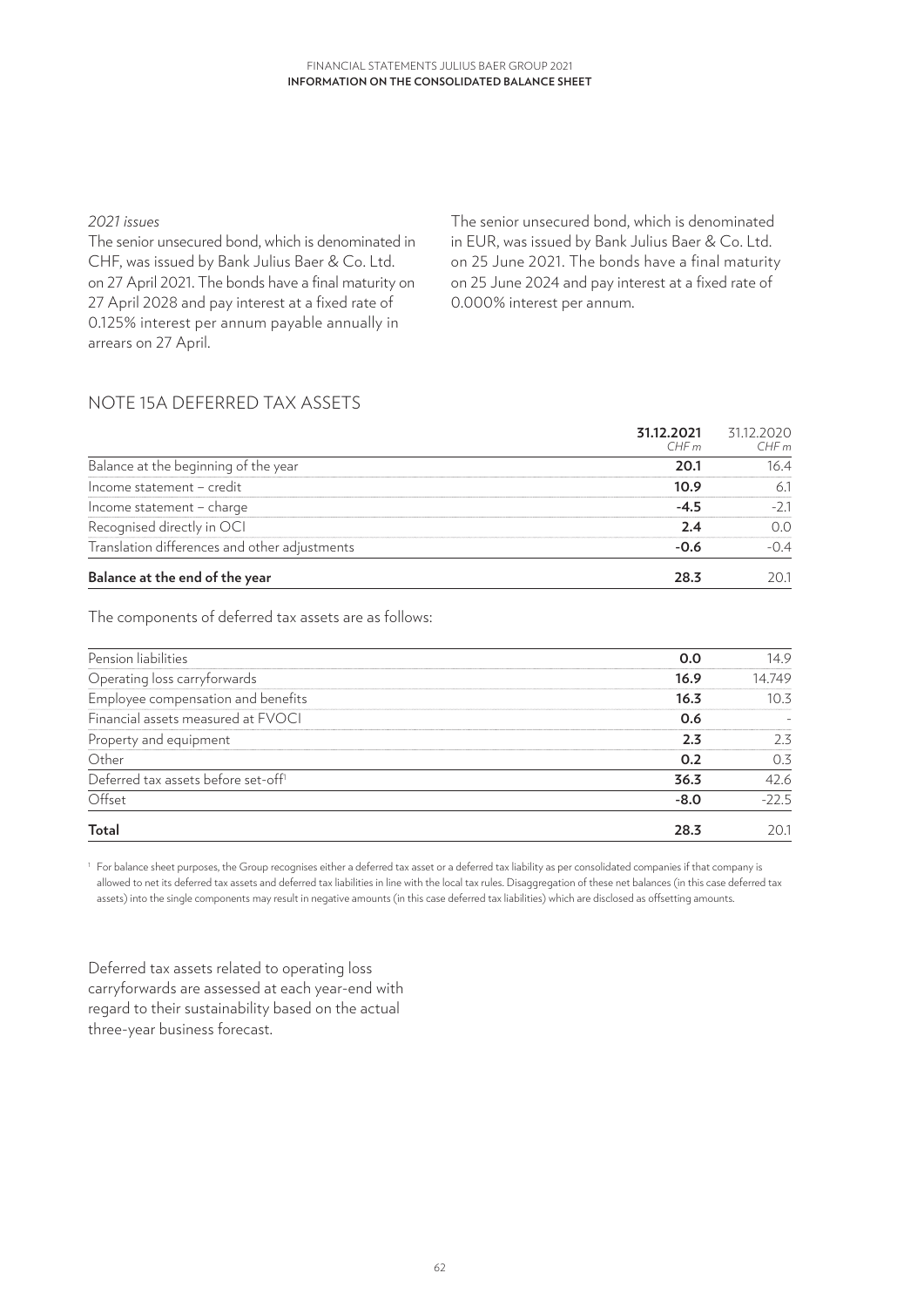# NOTE 15B DEFERRED TAX LIABILITIES

|                                               | 31.12.2021<br>CHF m | 31.12.2020<br>CHFm |
|-----------------------------------------------|---------------------|--------------------|
| Balance at the beginning of the year          | 74.5                | 68.8               |
| Income statement - charge                     | 2.1                 | 7.1                |
| Income statement - credit                     | $-8.0$              | $-6.7$             |
| Acquisition of subsidiaries                   | 0.7                 |                    |
| Recognised directly in OCI                    | 15.6                | 7.5                |
| Translation differences and other adjustments | $-0.4$              | $-2.2$             |
| Balance at the end of the year                | 84.5                | 74.5               |

The components of deferred tax liabilities $^{\scriptscriptstyle 1}$  are as follows:

| Provisions                                         | 5.4    | 5.0     |
|----------------------------------------------------|--------|---------|
| Employee compensation and benefits                 | 0.1    |         |
| Property and equipment                             | 27.3   | 28.8    |
| Financial assets measured at FVOCI                 | 43.9   | 44.9    |
| Intangible assets                                  | 10.2   | 15.4    |
| Other                                              | 5.6    | 3.0     |
| Deferred tax liability before set-off <sup>2</sup> | 92.5   | 96.9    |
| Offset                                             | $-8.0$ | $-22.5$ |
| Total                                              | 84.5   | 74.5    |

<sup>1</sup> The temporary differences associated with investments in subsidiaries do not lead to deferred tax liabilities since the Group is able to control the timing of the reversal of the temporary difference and since it is probable that the temporary differences will not reverse in the foreseeable future.

<sup>2</sup> For balance sheet purposes, the Group recognises either a deferred tax asset or a deferred tax liability as per consolidated companies if that company is allowed to net its deferred tax assets and deferred tax liabilities in line with the local tax rules. Disaggregation of these net balances (in this case deferred tax liabilities) into the single components may result in negative amounts (in this case deferred tax assets) which are disclosed as offsetting amounts.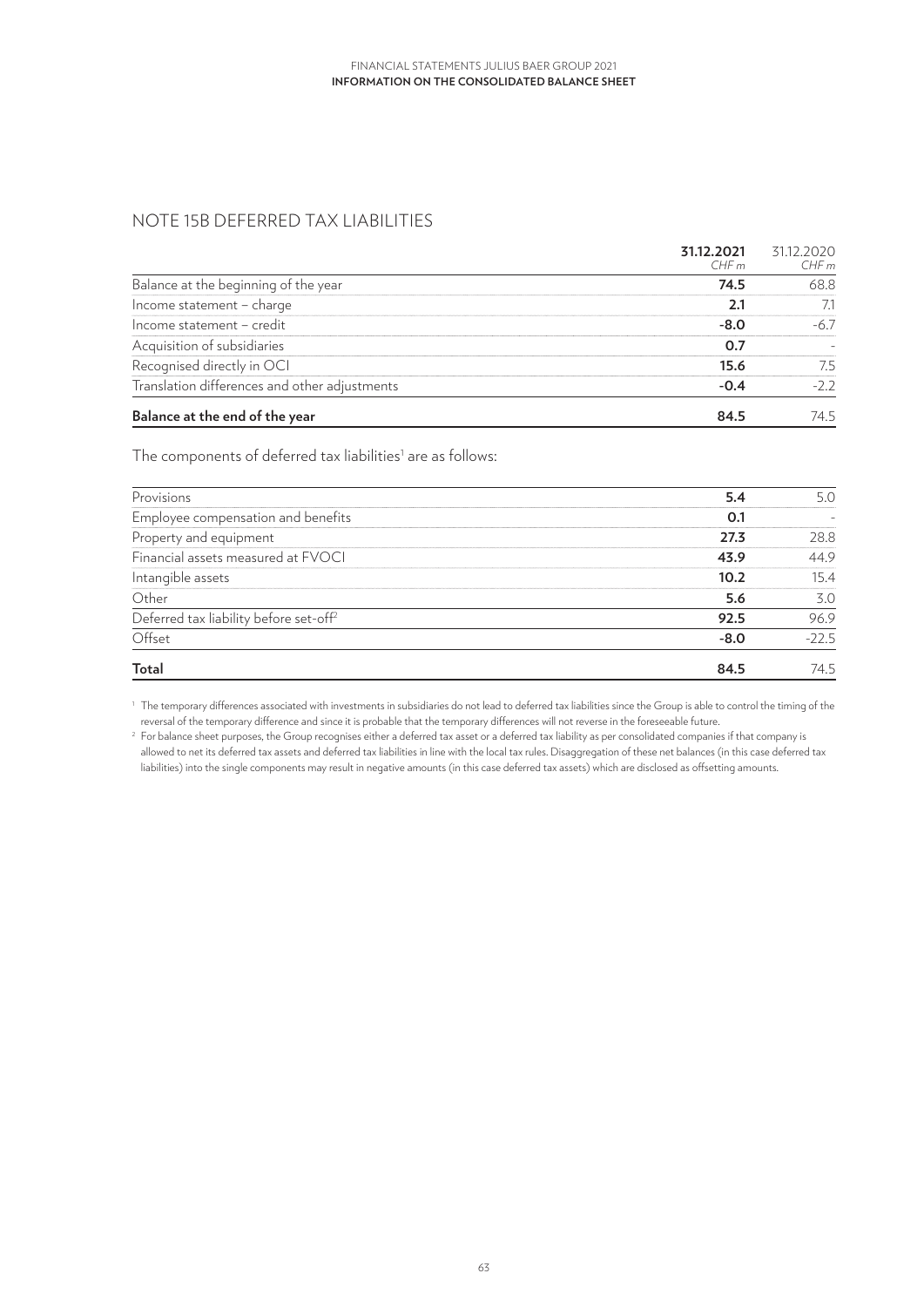## NOTE 16 PROVISIONS

| Balance at the end of the year       | 95.2                | 1.6           | 96.8                  | 115.9                 |
|--------------------------------------|---------------------|---------------|-----------------------|-----------------------|
| Translation differences              | 2.1                 | 0.0           | 2.1                   | $-8.0$                |
| Provisions reversed during the year  | $-1.4$              | $-0.5$        | $-1.9$                | $-14.9$               |
| Provisions made during the year      | 58.0                | 0.8           | 58.8                  | 92.0                  |
| Utilised during the year             | $-74.9$             | $-3.3$        | $-78.2$               | $-154.4$              |
| Balance at the beginning of the year | 111.4               | 4.5           | 115.9                 | 201.3                 |
|                                      | Legal risks<br>CHFm | Other<br>CHFm | 2021<br>Total<br>CHFm | 2020<br>Total<br>CHFm |

| Maturity of provisions |      |   |  |
|------------------------|------|---|--|
| Up to one year         |      |   |  |
| Over one year          | 66.5 | . |  |

### **Introduction**

The Group operates in a legal and regulatory environment that exposes it to significant litigation, compliance, reputational and other risks arising from disputes and regulatory proceedings.

Non-compliance with regulatory requirements may result in regulatory authorities taking enforcement action or initiating criminal proceedings against the Group and/or its employees. Possible sanctions could include the revocation of licences to operate certain businesses, the order to suspend or limit certain activities, the suspension or expulsion from a particular jurisdiction or market of any of the Group's business organisations or their key personnel, the imposition of fines, the disgorgement of profit as well as claims for restitution, and censures on companies and employees with respective impact on the reputation of the Group and its relation with clients, business partners and other stakeholders. In certain markets, authorities, such as regulatory or tax authorities, may determine that industry practices, e.g. regarding the provision of services, are or have become inconsistent with their interpretations of existing local and/or international laws and regulations. Also, from time to time, the Group is and may be confronted with information and clarification requests, and procedures from authorities and other third parties (e.g. related to conflicting laws, sanctions, etc.) as well as with enforcement procedures relating to certain topics (such as environmental, social, governance or sustainability issues). As a matter of principle, the Group cooperates with the competent authorities within the confines of applicable laws to clarify the situation while protecting its own and other stakeholders' interests.

The risks described below may not be the only risks to which the Group is exposed. The additional risks not presently known, or risks and proceedings currently deemed immaterial, may also impair the Group's future business, results of operations, financial condition and prospects. The materialisation of one or more of these risks may individually, or together with other circumstances, have a materially adverse impact on the Group's business, results of operations, financial condition and prospects.

### **Legal proceedings/contingent liabilities**

The Group is involved in various legal, regulatory and administrative proceedings concerning matters arising within the course of normal business operations. The current business environment involves substantial legal and regulatory risks. the impact of which on the financial position or profitability of the Group – depending on the status of related proceedings – is difficult to assess.

The Group establishes provisions for pending and threatened legal proceedings if management is of the opinion that such proceedings are more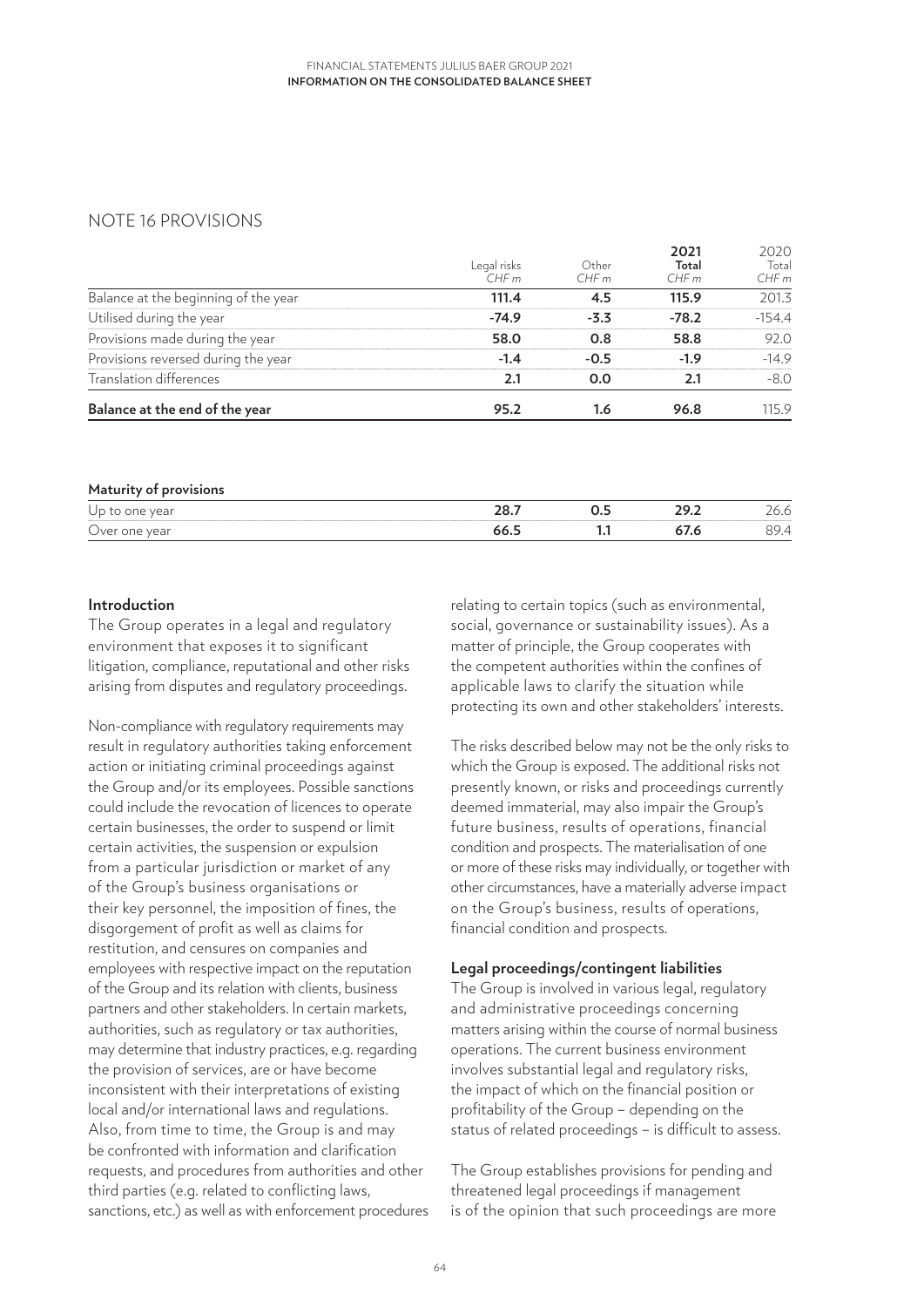likely than not to result in a financial obligation or loss, or if the dispute for economic reasons should be settled without acknowledgement of any liability on the part of the Group and if the amount of such obligation or loss can already be reasonably estimated.

In rare cases in which the amount cannot be reasonably estimated due to the early stage of the proceedings, the complexity of the proceedings and/ or other factors, no provision is recognised but the case is recorded as a contingent liability as of 31 December 2021. The contingent liabilities may result in a materially adverse effect on the Group or may for other reasons be of interest to investors and other stakeholders.

In 2010 and 2011, litigation was commenced against Bank Julius Baer & Co. Ltd. (the 'Bank') and numerous other financial institutions by the liquidators of the Fairfield funds (the 'Fairfield Liquidators'), which funds had served as feeder funds for the Madoff fraudulent investment schemes. In the direct claims against the Bank, the Fairfield Liquidators are seeking to recover a total amount of approximately USD 64 million in the courts of New York (including USD 17 million that relates to redemption payments made to clients of ING Bank (Suisse) SA, which merged with the Bank in 2010, and approximately USD 25 million that relates to redemption payments made to clients of Merrill Lynch Bank (Suisse) SA, which merged with the Bank in 2013, such claims in principle being subject to acquisition-related representation and warranties provisions). The proceedings in the courts of the British Virgin Islands, where an amount of approximately USD 8.5 million had been claimed from the Bank, were finally dismissed in favour of the Bank with a ruling of the Privy Council, the highest court of appeals for the British Virgin Islands. In addition to the direct claims against the Bank, the Fairfield Liquidators have made combined claims in the amount of approximately USD 1.8 billion against more than 80 defendants, with only a fraction of this amount being sought from the Bank (and ultimately its clients concerned). The combined claims aggregate the damages asserted against all defendants, such that a reliable allocation of the claimed amounts between the Bank and the other defendants cannot be made at this time.

Finally, in further proceedings, the trustee of Madoff's broker-dealer company (the 'Trustee') seeks to recover over USD 83 million in the courts of New York (including USD 46 million that relates to redemption payments made to clients of Merrill Lynch Bank (Suisse) SA, which merged with the Bank in 2013, such claims in principle being subject to acquisition-related representation and warranties provisions), largely in relation to the same redemption payments which are the subject matter of the claims asserted by the Fairfield Liquidators. The Bank is challenging these actions on procedural and substantive grounds and has taken further measures to defend and protect its interests. In the proceedings initiated by the Trustee, the Bankruptcy Court in New York dismissed the case against the Bank and other defendants based on extraterritoriality principles in November 2016. The Trustee has appealed this decision, and, in February 2019, the Court of Appeal has reversed the decision by the Bankruptcy Court. The Supreme Court denied reviewing such decision, therefore the proceedings continue with the Bankruptcy Court. In the proceedings initiated by the Liquidators, the Bankruptcy Court in New York decided in December 2018 on certain aspects, which have been appealed by the Liquidators. The Bankruptcy Court has additionally decided on certain other aspects in the Bank's favour in late 2020. That decision has been appealed as well. Both appeals have been consolidated and remain pending. Further, in October 2021, the Bank filed a motion to dismiss for lack of personal jurisdiction. In response, the Liquidators requested jurisdictional discovery, the scope of which is yet to be defined.

In a landmark decision on so-called retrocessions, the Swiss Federal Supreme Court ruled in 2012 that the receipt of fund trailer fees by a bank in connection with a Discretionary Portfolio Management mandate may create a potential conflict of interest in the execution of the mandate. The Court considered that by receiving trailer fees in the context of such mandate, a bank may be inclined not to act in the best interest of the client. Therefore, based on applicable Swiss mandate law, a bank shall not only account for fund trailer fees obtained from third parties in connection with a client's mandate, but also be obliged to forward respective amounts to a client, provided the client has not validly waived the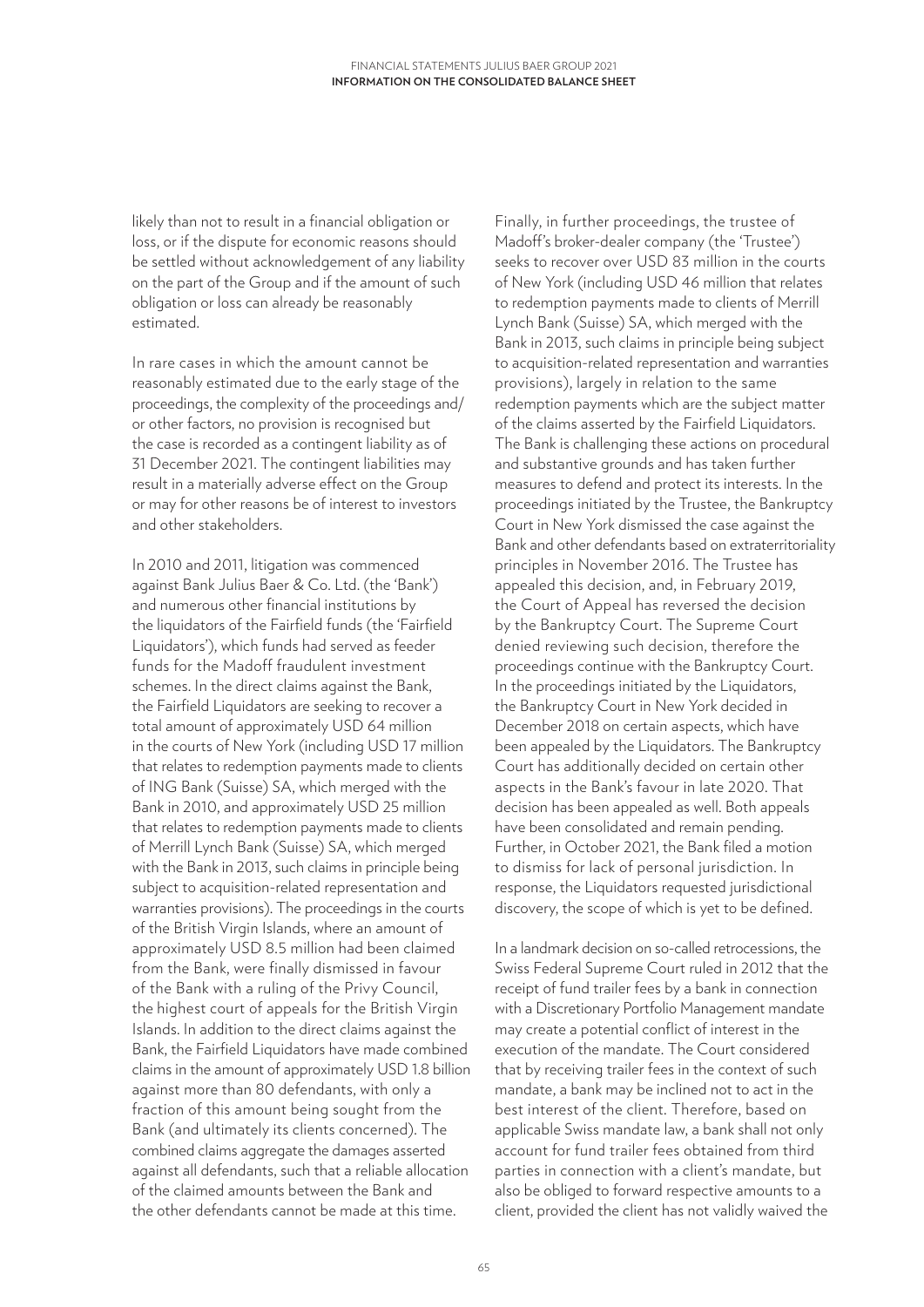right to reclaim such fees. Bank Julius Baer & Co. Ltd. has assessed this decision by the Swiss Federal Supreme Court and other court decisions relevant in this context – i.e. the Group continues to assess such court decisions and developments, the mandate structures to which the Court decisions might be applicable, and the documentation as well as the impact of respective waivers and communicated bandwidths that were introduced in the past on an ongoing basis – and has implemented appropriate measures to address the matter.

Bank Julius Baer & Co. Ltd. is confronted with a claim by the liquidator of a Lithuanian corporation arguing that the Bank did not prevent two of its clients from embezzling assets of such corporation. In this context, the liquidator as of 2013 presented draft complaints with different claim amounts for a potential Swiss proceeding and initiated payment orders ('Betreibungsbegehren') against the Bank in the amount of CHF 422 million (plus accrued interest from 2009). On 8 February 2017, the Bank was served with a claim from said Lithuanian corporation in liquidation in the amount of EUR 306 million. The court proceeding against the Bank was initiated in Lithuania. On 19 October 2018, the Lithuanian court of last instance definitively rejected local jurisdiction, thereby terminating the litigation against the Bank in Lithuania. On 1 July 2019, the Bank was served with a conciliation request from the liquidator representing the assets of the Lithuanian corporation in liquidation filed with the first instance court in Geneva, related to a claim of EUR 335 million plus accrued interest since 2011. On 8 January 2020, the Bank was served with the corresponding claim in the amount of EUR 335 million plus accrued interest at a rate of 5% per annum since December 2011. The Bank is continuing to contest the claim whilst taking appropriate measures to defend its interests.

In the context of an investigation against a former client regarding alleged participation in an environmental certificate-trading-related tax fraud in France, a formal procedure into suspected lack of due diligence in financial transactions/money laundering was initiated against Bank Julius Baer & Co. Ltd. in June 2014 and dismissed for formal reasons by a Court Order in March 2017. The deposit in the amount of EUR 3.75 million made

in October 2014 by the Bank with the competent French court as a precautionary measure representing the amount of a potential fine accordingly was reimbursed to the Bank. However, in July 2017 the same amount was deposited again as a new investigatory procedure with respect to the same matter was initiated against the Bank. In May 2020, following an application by the prosecutor, the court admitted a new indictment against the Bank in this matter. A trial in the matter took place in December 2021 at which a fine of EUR 5 million and a restitution amount of EUR 2 million was proposed to be charged against the Bank. The competent court of First Instance is expected to render its decision in March 2022. The Bank has cooperated with the French authorities within the confines of applicable laws to clarify the situation and to protect its interests.

Bank Julius Baer & Co. Ltd. is confronted with a claim by a former client arguing that the Bank initiated transactions without appropriate authorisations and that the Bank has not adhered to its duties of care, trust, information and warnings. In April 2015, the former client presented a complaint for an amount of USD 70 million (plus accrued interest) and BRL 24 million, which, in January 2017, he supported with a payment order ('Betreibungsbegehren') in various currencies filed against the Bank in the total amount of then approximately CHF 91.3 million (plus accrued interest). Since December 2017, the Bank has received yearly payment orders in various currencies in the total amount of currently approximately CHF 139 million (plus accrued interest). The Bank is contesting the claim whilst taking appropriate measures to defend its interests.

In November 2014, Bank Julius Baer & Co. Ltd. was served in Geneva with a claim by an investment fund, acting on its behalf and on behalf of three other funds, in the total amount of USD 29 million (plus accrued interests). The funds were former clients of Bank of China (Suisse) SA, which was acquired by Bank Julius Baer & Co. Ltd. in 2012. Additionally, in October 2015, the claimant filed an amendment of claim in court, by which a further USD 39 million was claimed. In March 2017, the claimant reduced the total claimed amount to USD 44.6 million. The claimant argues that Bank of China (Suisse) SA acted not only as a custodian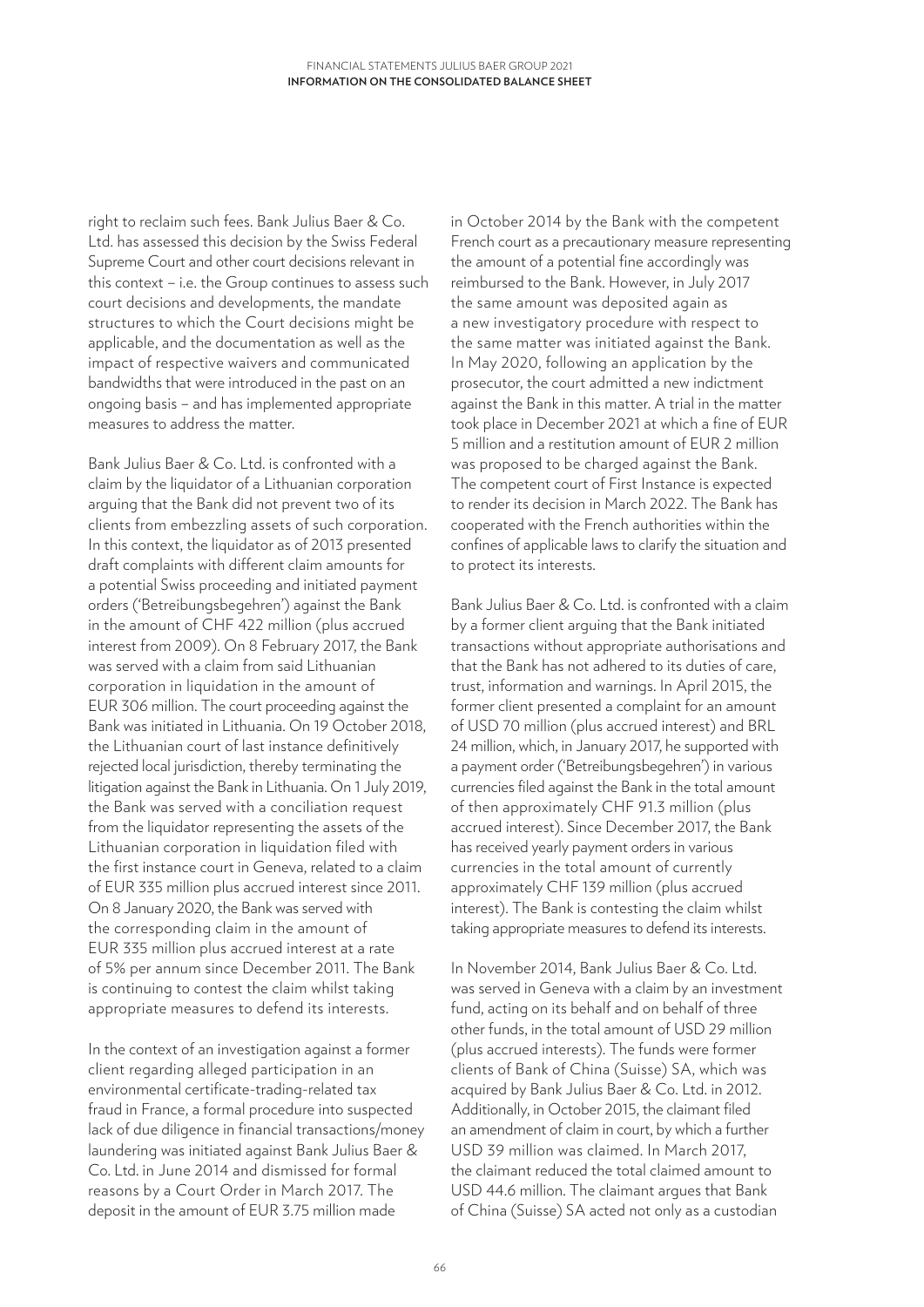bank, but also as secured creditor and manager of the funds, and tolerated excess in leverage. It claims that the funds suffered a severe loss consequent upon the liquidation of almost their entire portfolio of assets in May 2010 and argues that this liquidation was performed by Bank of China (Suisse) SA without the consent of the funds' directors and was ill-timed, disorderly and occurred in exceptionally unusual market conditions. The Bank is contesting the claim whilst taking appropriate measures to defend its interests. In addition, such claims in principle are subject to acquisition-related representation and warranties provisions.

Bank Julius Baer & Co. Ltd. has received inquiries from, and has been cooperating with, authorities in Switzerland and the USA investigating corruption and bribery allegations surrounding Petróleos de Venezuela S.A. (PDVSA). These requests in particular focused on persons named in the indictment 'United States of America v. Francisco Convit Guruceaga, et al.' of 23 July 2018. The authorities in Switzerland and abroad have, in addition to the corruption and bribery allegations against third parties, opened investigations and are inquiring whether financial institutions failed to observe due diligence standards as applied in financial services and in particular in the context of anti-money laundering laws in relation to suspicious and potentially illegal transactions. FINMA's related enforcement procedure against Bank Julius Baer & Co. Ltd. and Julius Baer Group Ltd. was closed by an order as published on 20 February 2020. Julius Baer has been supporting related inquiries and investigations and has been cooperating with the competent authorities. In the meantime, FINMA also lifted an acquisition ban at the end of March 2021 initially imposed with the closing of the enforcement procedure in February 2020. Related to the PDVSA matter, in November 2019, a former employee filed a labour law-based claim in the amount of

USD 34.1 million in Venezuela against several Julius Baer companies combined with a respective precautionary seizure request in the double amount. Julius Baer is contesting the claim and seizure request while taking appropriate measures to defend its interests.

The UK Financial Conduct Authority ('FCA') has been investigating Julius Baer International Limited, UK ('JBINT') in respect of its compliance with certain of the FCA's Principles for Businesses and underlying regulatory rules in the context of a legacy matter. JBINT has been fully cooperating with the FCA in its investigative work, the completion of which is expected for the first half of 2022.

Bank Julius Baer & Co. Ltd. was confronted with a Swiss court procedure in which a client, in the context of a mature loan arrangement, requests the release of certain assets, which have been blocked by the Bank and third-party custodians and their sub-custodians under US Office of Foreign Assets Control ('OFAC') sanctions. The procedure related to questions of applicability and enforceability of international sanctions and orders under local Swiss law. The Bank was defending its position in the context of its regulatory duties to respect international orders and sanctions and abide by its contractual agreements with third-party custody banks. The competent court has decided in favour of the Bank in November 2020, and the Swiss Federal Supreme Court has ultimately confirmed such decision in August 2021. In the same context, against the background of recent political and regulatory intensification of the topic of international sanctions, the Bank had addressed this issue with the OFAC with which it is also in resumed discussion to resolve certain open issues with regard to historic compliance with OFAC regulations. A resolution in the latter legacy matter is expected to be reached in 2022.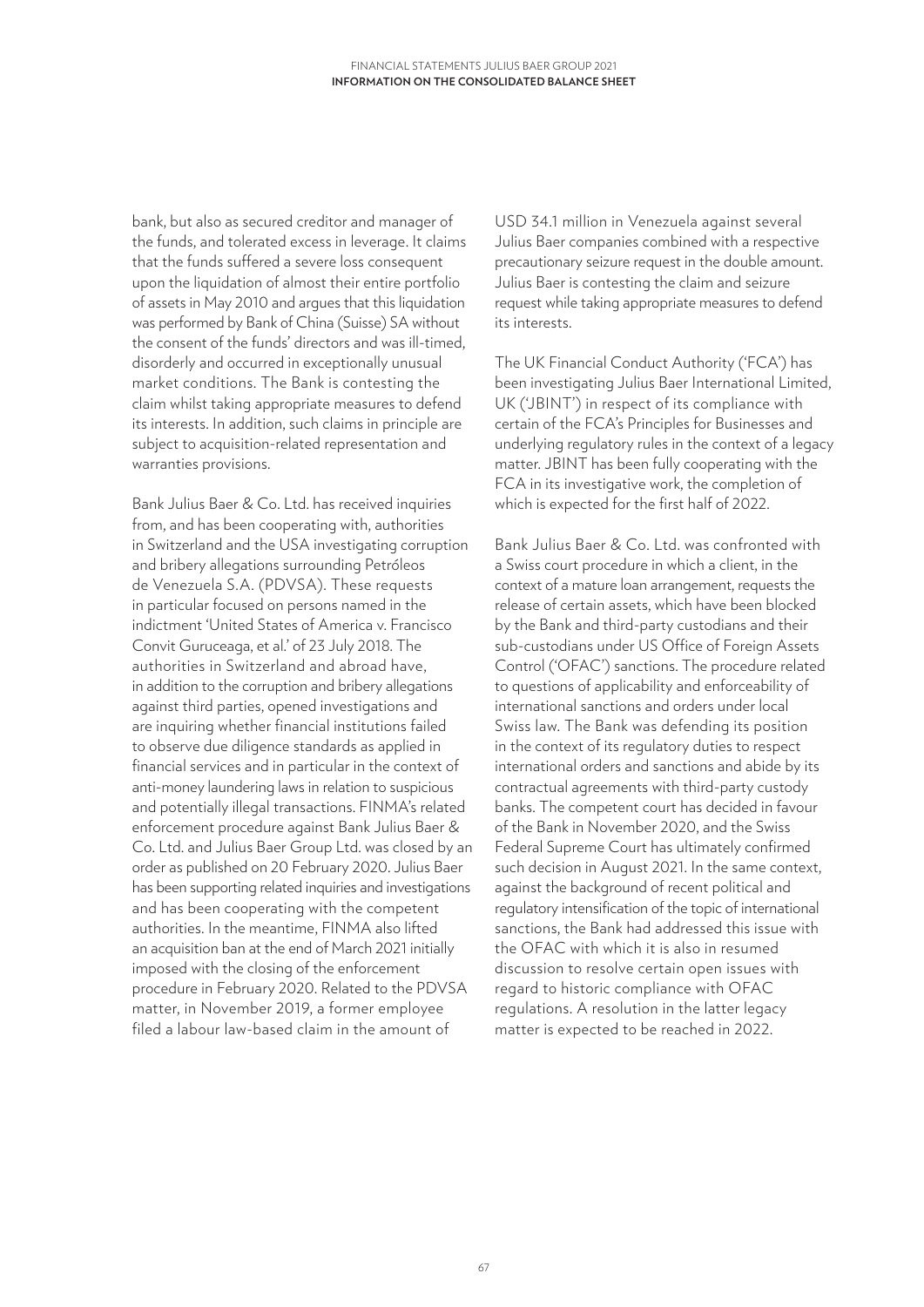In May 2021, Bank Julius Baer & Co. Ltd. became aware that a Writ of Summons ('the Writ') had been registered against it at the Registry of the High Court of the Hong Kong Special Administrative Region, Court of First Instance. The Writ had been filed by SRC International (Malaysia) Limited ('SRC') claiming the sum of approximately USD 112 million from the Bank, alleging the Bank was in breach of its fiduciary duty of care by accepting and processing payment instructions for the transfer of funds during the period 25 October 2013 to September 2016. The Bank will contest such civil claim, which has not been served, and will take all appropriate measures to defend its interests in this matter.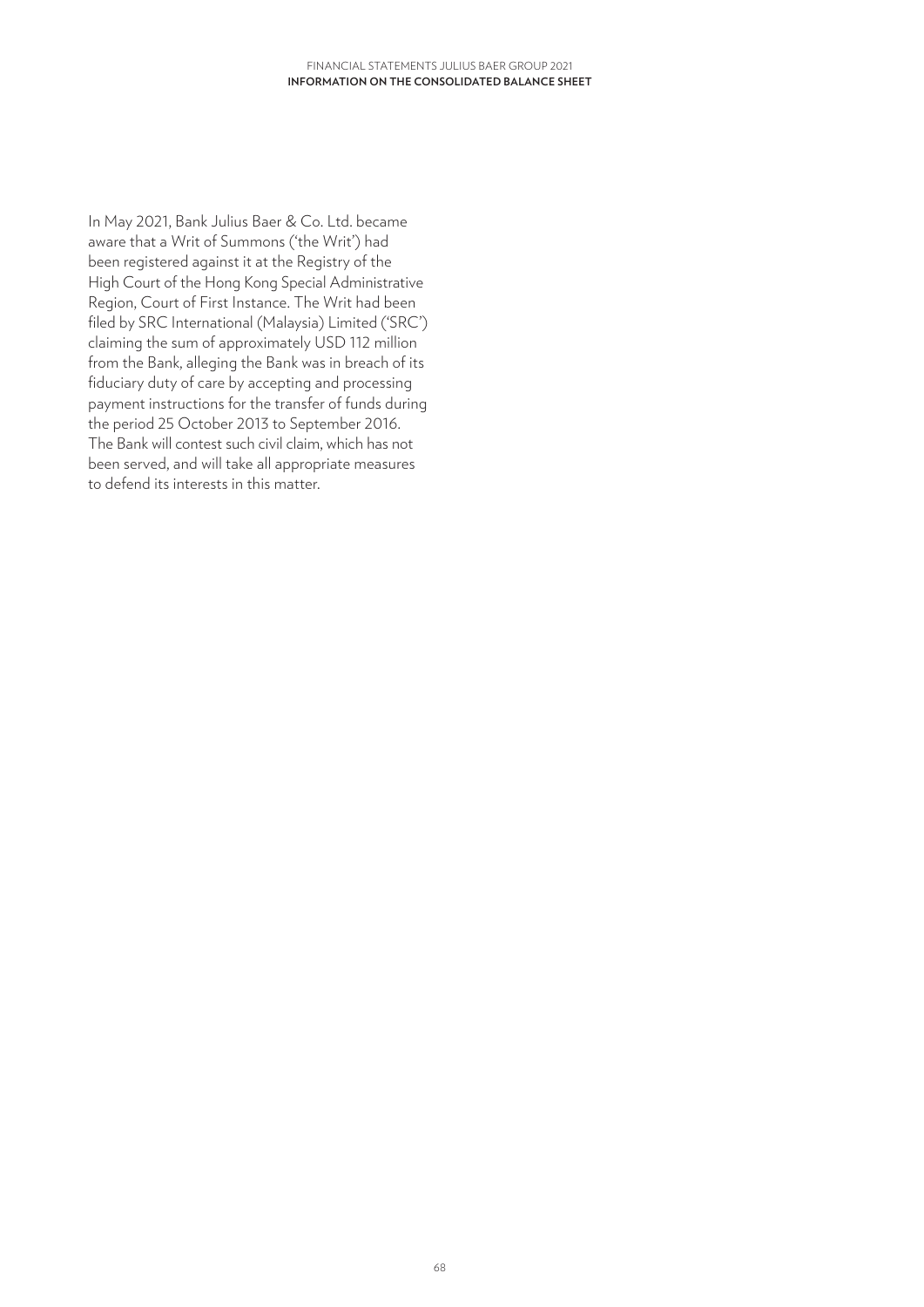# NOTE 17A OTHER ASSETS

|                            | 31.12.2021<br>CHFm | 31.12.2020<br>CHFm |
|----------------------------|--------------------|--------------------|
| Precious metals (physical) | 4,174.4            | 4,357.7            |
| Tax receivables            | 3,092.2            | 1,718.4            |
| Accounts receivable        | 36.1               | 28.6               |
| Deposits                   | 21.3               | 17.3               |
| Pension asset              | 10.8               |                    |
| Other                      | 93.7               | 232.0              |
| <b>Total</b>               | 7,428.5            | 6,354.1            |

# NOTE 17B OTHER LIABILITIES

|                                           | 31.12.2021<br>CHFm | 31.12.2020<br>CHFm |
|-------------------------------------------|--------------------|--------------------|
| Lease liability                           | 204.7              | 260.9              |
| Pension liability                         | 15.1               | 95.9               |
| Other tax payable                         | 82.1               | 67.4               |
| Accounts payable                          | 39.3               | 35.2               |
| Deferred payments related to acquisitions | 3.2                | 18.8               |
| Other                                     | 157.9              | 179.9              |
| <b>Total</b>                              | 502.3              | 658.1              |

# NOTE 18 SHARE CAPITAL

|                                |               | Registered shares (CHF 0.02 par) |  |
|--------------------------------|---------------|----------------------------------|--|
|                                | Number        | CHFm                             |  |
| Balance on 01.01.2020          | 223,809,448   | 4.5                              |  |
| of which entitled to dividends | 223,809,448   | 4.5                              |  |
| Balance on 31.12.2020          | 223,809,448   | 4.5                              |  |
| of which entitled to dividends | 223,809,448   | 4.5                              |  |
| Decrease                       | $-2,585,000$  | $-0.1$                           |  |
| <b>Balance on 31.12.2021</b>   | 221,224,448   | 4.4                              |  |
| of which entitled to dividends | 221, 224, 448 | 4.4                              |  |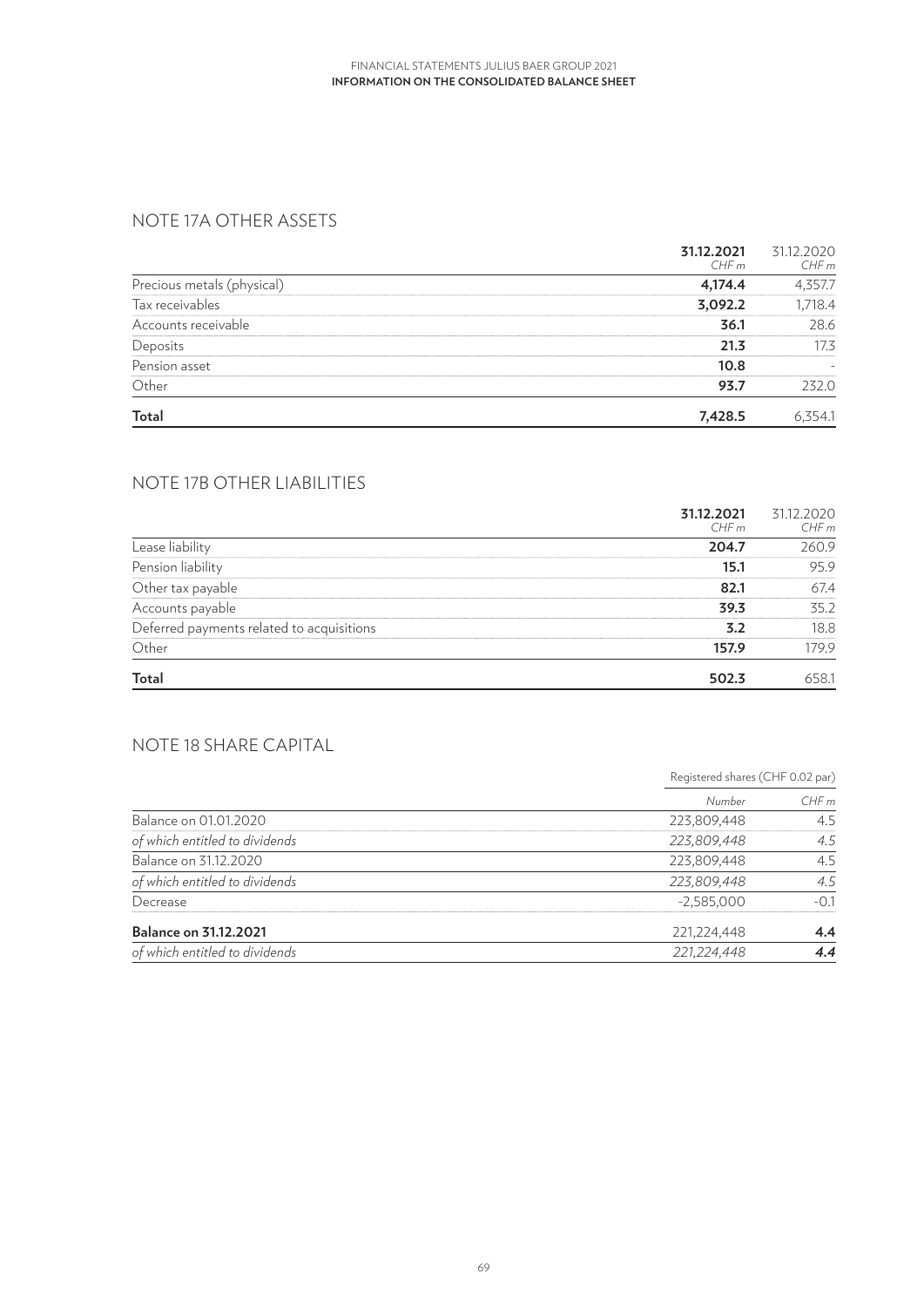#### **Additional information** FINANCIAL STATEMENTS JULIUS BAER GROUP 2021

# ADDITIONAL INFORMATION

# NOTE 19 EARNINGS PER SHARE AND SHARES OUTSTANDING

|                                                                                                             | 2021        | 2020        |
|-------------------------------------------------------------------------------------------------------------|-------------|-------------|
| Basic earnings per share                                                                                    |             |             |
| Net profit attributable to shareholders of Julius Baer Group Ltd. (CHF m)                                   | 1,082.0     | 698.0       |
| Weighted average number of shares outstanding                                                               | 213,971,833 | 215,016,327 |
| Basic earnings per share (CHF)                                                                              | 5.06        | 3.25        |
| Diluted earnings per share                                                                                  |             |             |
| Net profit attributable to shareholders of Julius Baer Group Ltd. (CHF m)                                   | 1,082.0     | 698.0       |
| Less (profit)/loss on equity derivative contracts (CHF m)                                                   | $-0.2$      | $-2.8$      |
| Net profit attributable to shareholders of Julius Baer Group Ltd.<br>for diluted earnings per share (CHF m) | 1,081.8     | 695.2       |
| Weighted average number of shares outstanding                                                               | 213,971,833 | 215,016,327 |
| Dilution effect                                                                                             | 169         | $-276$      |
| Weighted average number of shares outstanding for diluted earnings per share                                | 213,972,002 | 215,016,051 |
| Diluted earnings per share (CHF)                                                                            | 5.06        | 3.23        |
|                                                                                                             | 31.12.2021  | 31.12.2020  |
| Shares outstanding                                                                                          |             |             |
| Total shares issued at the beginning of the year                                                            | 223,809,448 | 223,809,448 |
| Cancellation                                                                                                | 2,585,000   |             |
| Share buy-back programme                                                                                    | 7,423,208   | 2,585,000   |
| Less treasury shares                                                                                        | 4,568,738   | 6,192,089   |
| Total                                                                                                       | 209,232,502 | 215,032,359 |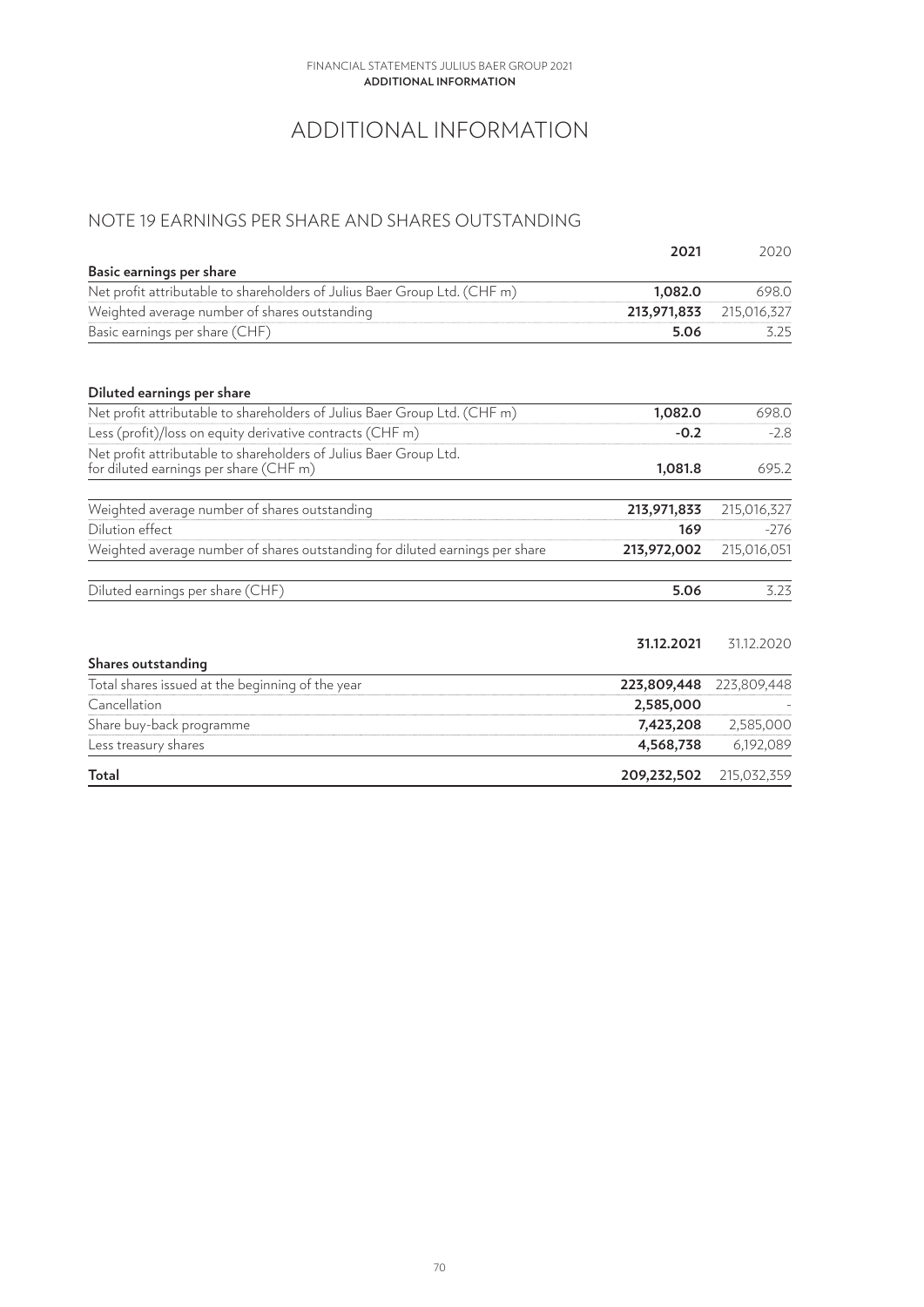### NOTE 20 REPORTING BY SEGMENT

The Group engages exclusively in wealth management activities primarily in Switzerland, Europe, Asia and South America. This focus on pure-play wealth management includes certain internal supporting functions that serve entirely the core business activities. Revenues from wealth management activities primarily encompass commissions charged for servicing and advising wealth management clients as well as net interest income on financial instruments.

The Group's external segment reporting is based on the internal reporting to the chief operating decision maker, which is responsible for allocating resources and assesses the financial performance of the business. The ExB has been identified as the chief operating decision maker since it is responsible for the implementation of the overall strategy and the operational management of the whole Group. The ExB is composed of the Chief Executive Officer, Chief Financial Officer, Heads of Regions (Switzerland, Europe, Middle East & Africa/Asia Pacific/Americas), Heads of Investments & Wealth Management Solutions, Chief Investment Officer, Chief Operating Officer & Head Intermediaries and Chief Risk Officer.

Various management reports with discrete financial information are prepared at regular intervals for various management levels. However, the ExB reviews and uses for its management decisions the consolidated financial reports on the level of the Group only.

In accordance with the applicable rules and based on the analysis of the relevant factors determining segments, the Group consists of a single reportable segment. This is in line with the strategy and business model of the Group, and reflects the management structure and the use of information by management in making operating decisions. Although Julius Baer Family Office Brasil, Kairos and NSC Asesores represent separate cash-generating units for the purpose of the goodwill impairment testing (refer to Note 11 for details), they do not constitute segments on their own.

Therefore, and given that the external reporting in these financial statements reflects the internal management accounting, the Group does not disclose separate segment information.

| <b>Total</b>               | 3,204                      | 3,239      | 3,858             | 3,583 |
|----------------------------|----------------------------|------------|-------------------|-------|
| Less consolidation items   |                            |            | 233               | 209   |
| Asia and other countries   | 432                        | 464        | 1,085             | 1,006 |
| Americas                   | 171                        | 182        | 71                | 75    |
| Europe (excl. Switzerland) | 283                        | 321        | 813               | 699   |
| Switzerland                | 2,318                      | 2,272      | 2,121             | 2,012 |
|                            | Non-current assets<br>CHFm | CHFm       | income<br>CHFm    | CHFm  |
|                            | 31.12.2021                 | 31.12.2020 | 2021<br>Operating | 2020  |

### **Entity-wide disclosures**

The information about geographical areas is based on the domicile of the reporting company. This geographical information does not reflect the way the Group is managed.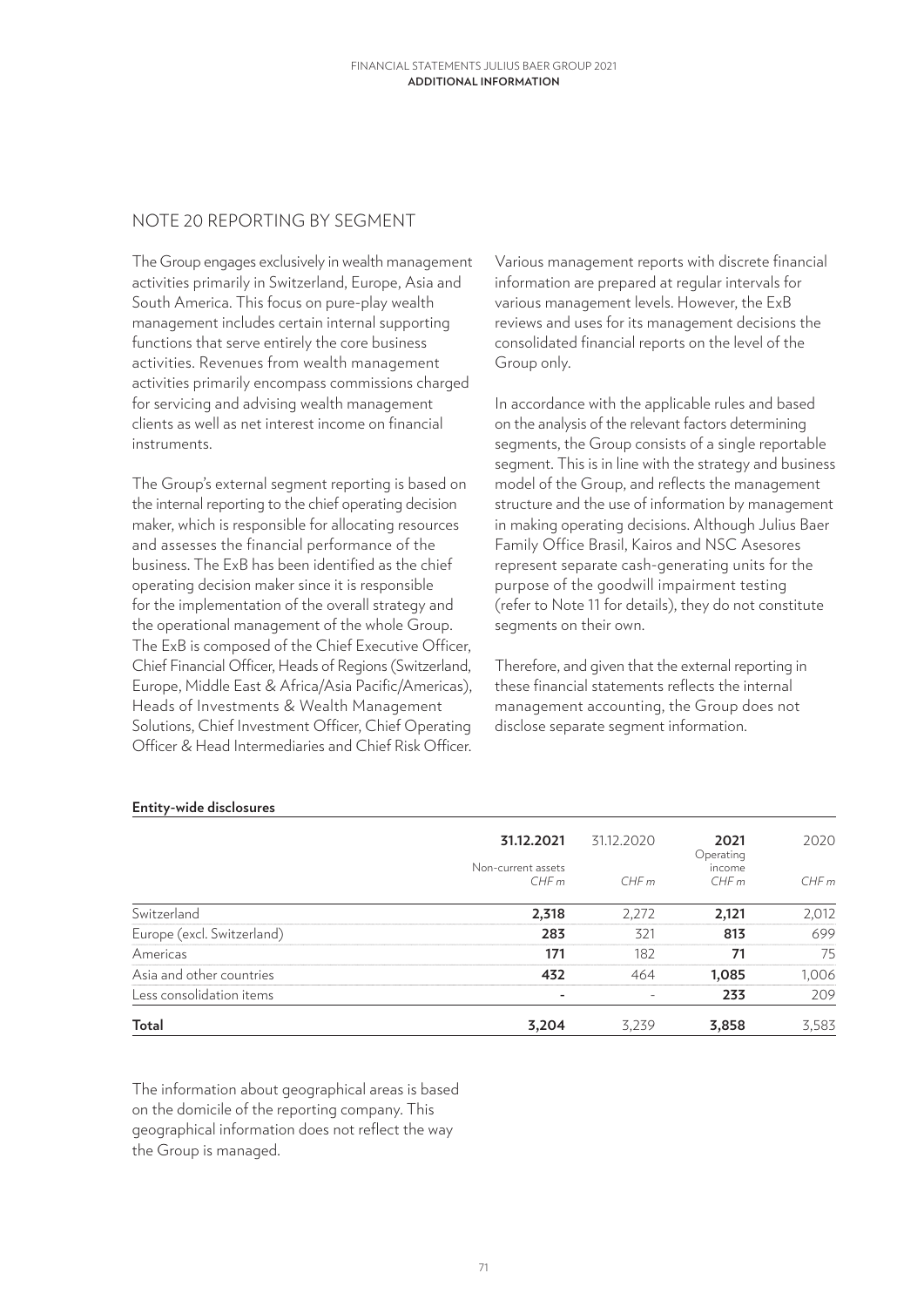### NOTE 22 PENSION PLANS

The Group maintains various defined contribution and defined benefit pension plans in Switzerland and abroad. The pension plans in Switzerland have been set up on the basis of the Swiss method of defined contributions under the Swiss pension law. Employees and pensioners or their survivors receive statutorily determined benefits upon leaving the Group or retiring and in the event of death or invalidity. These benefits are the result of the conversion rate applied on the accumulated balance of the individual plan participant's pension account at the retirement date. The accumulated balance equals the sum of the regular employer's and employee's contributions that were made during the employment period, including the accrued interest on these amounts. However, these plans do not fulfil all the criteria of a defined contribution pension plan according to IAS 19 and are therefore treated as defined benefit pension plans for the purpose of the Group's financial statements.

The pension obligations are largely covered through pension plan assets of pension funds that are legally separated and independent from the Group. In case the plans become significantly underfunded over an extended period as per the Swiss pension law basis, the Group and the employees share the risk of additional payments into the pension fund. The pension funds are managed by a board of trustees consisting of representatives of the employees and the employer. Managing the pension funds includes pursuing a medium- and long-term consistency and sustainability balance between the pension plans' assets and liabilities, based on a diversified investment strategy correlating with the maturity of the pension obligations. The organisation, management, financing and investment strategy of the pension plans comply with the legal requirements, the foundation charters and the applicable pension regulations.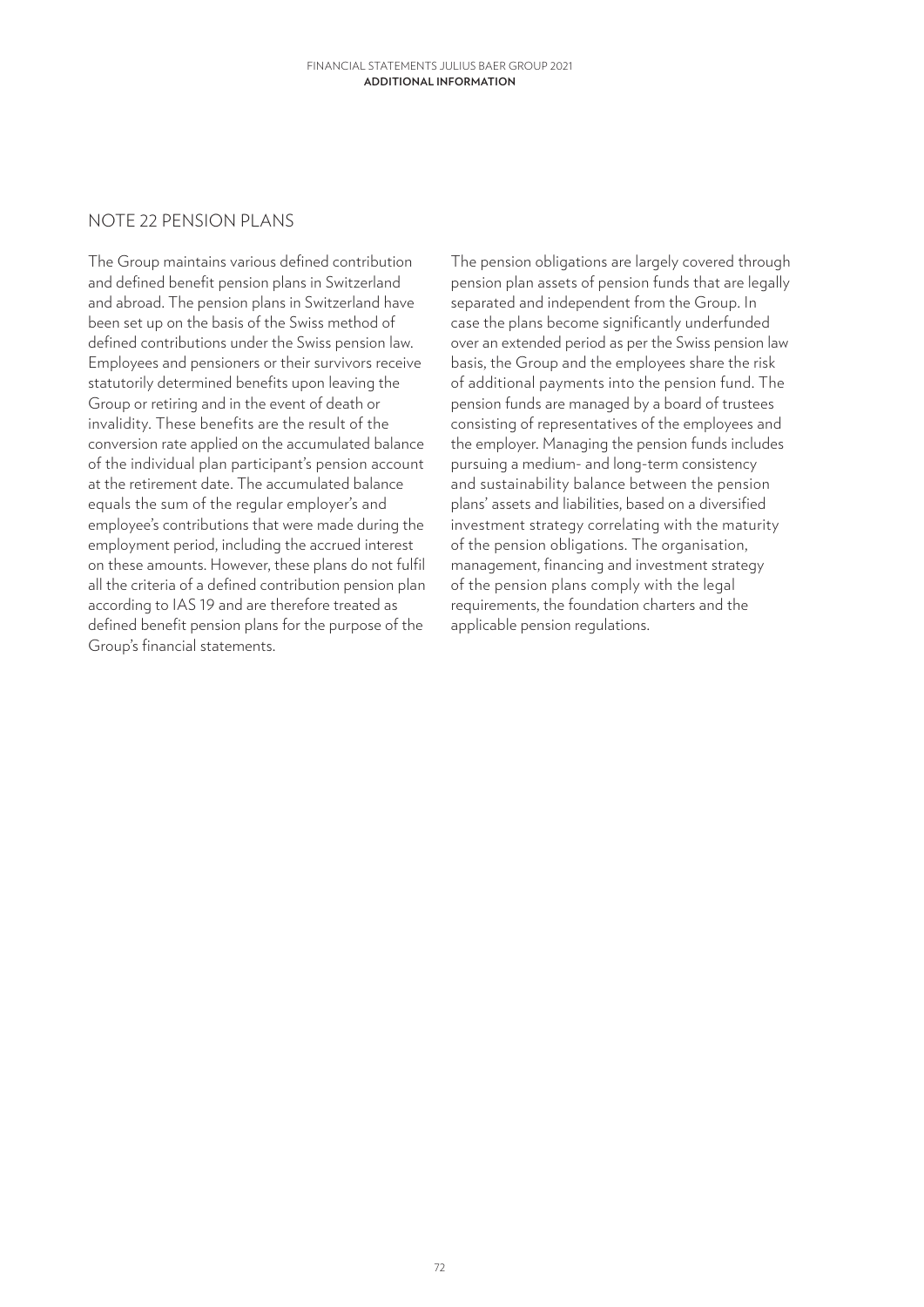|                                                                                                                              | 2021       | 2020       |
|------------------------------------------------------------------------------------------------------------------------------|------------|------------|
|                                                                                                                              | CHFm       | CHFm       |
| 1. Development of pension obligations and assets<br>Present value of defined benefit obligation at the beginning of the year | $-3,331.0$ | $-3,234.3$ |
| Acquisitions                                                                                                                 | $-7.6$     |            |
| Current service cost                                                                                                         | $-81.9$    | $-82.6$    |
| Employees' contributions                                                                                                     | $-46.0$    | $-45.6$    |
| Interest expense on defined benefit obligation                                                                               | $-8.0$     | $-9.5$     |
| Past service cost, curtailments, settlements, plan amendments                                                                | 4.5        | $-0.6$     |
|                                                                                                                              | 109.2      | 118.0      |
| Benefits paid (including benefits paid directly by employer)                                                                 |            |            |
| Transfer payments in/out                                                                                                     | 0.0        | $-0.6$     |
| Experience gains/(losses) on defined benefit obligation                                                                      | $-208.2$   | $-35.0$    |
| Actuarial gains/(losses) arising from change in demographic assumptions <sup>1</sup>                                         | 87.4       | $-0.0$     |
| Actuarial gains/(losses) arising from change in financial assumptions                                                        | $-45.0$    | $-46.5$    |
| <b>Translation differences</b>                                                                                               | $-0.9$     | 5.7        |
| Present value of defined benefit obligation at the end of the year                                                           | $-3,527.7$ | $-3,331.0$ |
| whereof due to active members                                                                                                | $-2,368.9$ | $-2,178.1$ |
| whereof due to deferred members                                                                                              | $-57.0$    | $-58.0$    |
| whereof due to pensioners                                                                                                    | $-1,101.7$ | $-1,094.9$ |
| Fair value of plan assets at the beginning of the year                                                                       | 3,235.1    | 3,091.0    |
| Acquisitions                                                                                                                 | 7.8        |            |
| Interest income on plan assets                                                                                               | 7.8        | 9.3        |
| Employees' contributions                                                                                                     | 46.0       | 45.6       |
| Employer's contributions                                                                                                     | 101.0      | 107.1      |
| Curtailments, settlements, plan amendments                                                                                   | $-1.5$     | $-1.7$     |
| Benefits paid by fund                                                                                                        | $-108.2$   | $-117.4$   |
| Transfer payments in/out                                                                                                     | $-0.0$     | 0.6        |
| Administration cost (excluding asset management cost)                                                                        | $-1.1$     | $-1.0$     |
| Return on plan assets (excluding interest income)                                                                            | 333.1      | 107.2      |
| <b>Translation differences</b>                                                                                               | 1.0        | $-5.4$     |
| Fair value of plan assets at the end of the year                                                                             | 3,621.0    | 3,235.1    |

 $^{\rm 1}$  In 2021, the Group switched from the BVG 2015 mortality table - with future improvements determined by calibrating the Continuous Mortality Investigation ('CMI') 2016 model to Swiss population data - to the BVG 2020 CMI mortality table.

|                                              | 31.12.2021<br>CHFm | 31.12.2020<br>CHFm |
|----------------------------------------------|--------------------|--------------------|
| 2. Balance sheet                             |                    |                    |
| Fair value of plan assets                    | 3,621.0            | 3,235.1            |
| Present value of defined benefit obligation  | $-3,520.7$         | $-3,323.9$         |
| Surplus/(deficit)                            | 100.2              | $-88.8$            |
| Effect of asset ceiling                      | $-97.6$            |                    |
| Present value of unfunded benefit obligation | $-6.9$             | $-7.1$             |
| Net defined benefit asset/(liability)        | $-4.3$             | $-95.9$            |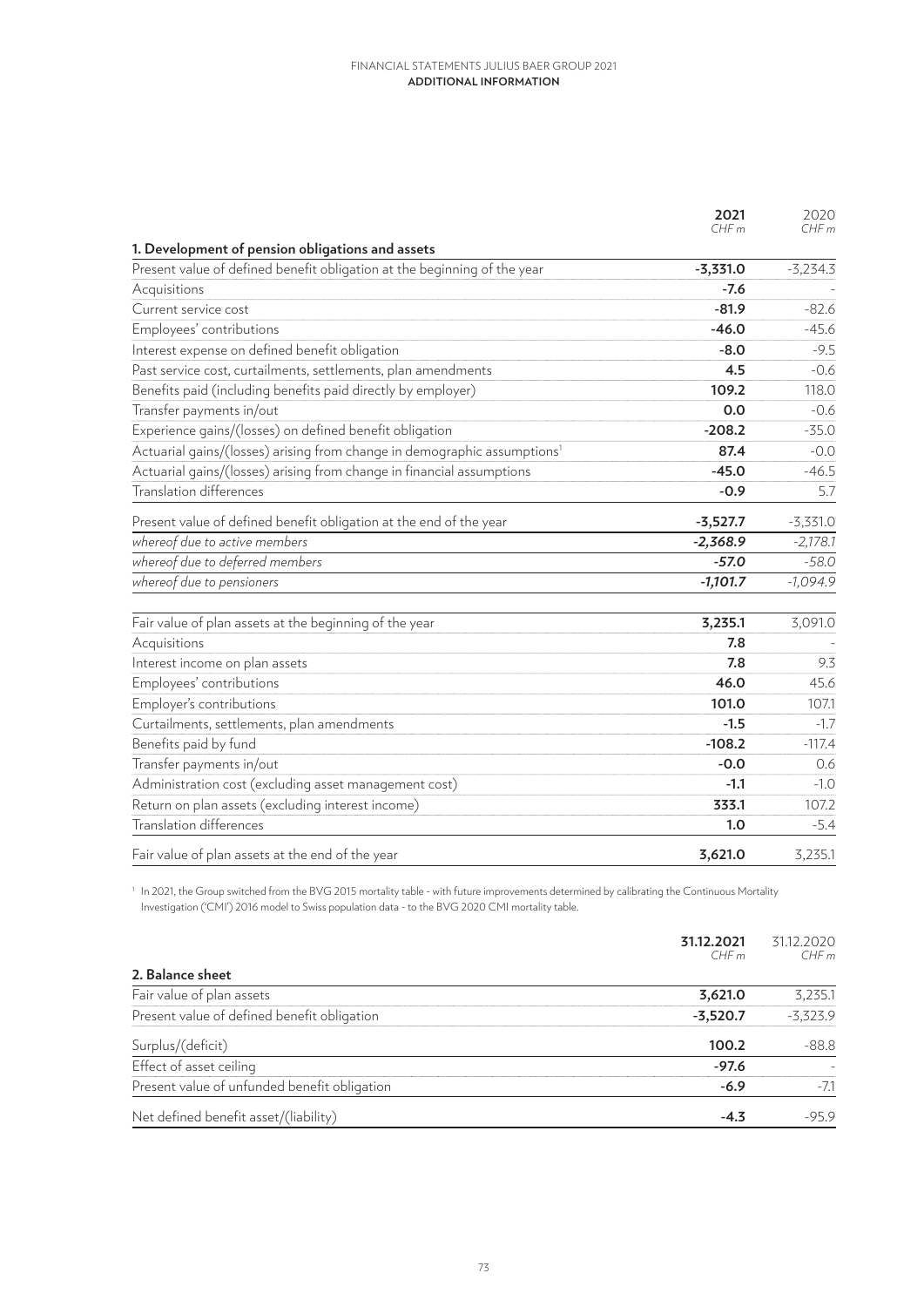|                                                                    | 2021             | 2020     |
|--------------------------------------------------------------------|------------------|----------|
|                                                                    | CHFm             | CHFm     |
| 3. Income statement                                                |                  |          |
| Current service cost                                               | $-81.9$          | $-82.6$  |
| Interest expense on defined benefit obligation                     | $-8.0$           | $-9.5$   |
| Past service cost, curtailments, settlements, plan amendments      | 3.0              | $-2.3$   |
| Interest income on plan assets                                     | 7.8              | 9.3      |
| Administration cost (excluding asset management cost)              | $-1.1$           | $-1.0$   |
| Defined benefit cost recognised in the income statement            | $-80.3$          | $-86.1$  |
| whereof service cost                                               | $-80.0$          | $-86.0$  |
| whereof net interest on the net defined benefit (liability)/asset  | $-0.3$           | $-0.2$   |
|                                                                    | 2021             | 2020     |
|                                                                    | CHF <sub>m</sub> | CHF m    |
| 4. Movements in defined benefit liability                          |                  |          |
| Net defined benefit asset/(liability) at the beginning of the year | $-95.9$          | $-143.3$ |
| Acquisitions                                                       | 0.1              |          |
| <b>Translation differences</b>                                     | 0.1              | 0.2      |
| Defined benefit cost recognised in the income statement            | $-80.3$          | $-86.1$  |
| Benefits paid by employer                                          | 1.0              | 0.6      |
| Employer's contributions                                           | 101.0            | 107.1    |
| Remeasurements of the net defined benefit liability/(asset)        | 69.7             | 25.7     |
| Amount recognised in the balance sheet                             | -4.3             | $-95.9$  |
|                                                                    | 2021             | 2020     |
|                                                                    | CHFm             | CHF m    |
| Remeasurements of the net defined benefit liability/(asset)        |                  |          |
| Actuarial gains/(losses) of defined benefit obligation             | $-165.8$         | $-81.5$  |
| Return on plan assets (excluding interest income)                  | 333.1            | 107.2    |
| Effect of asset ceiling                                            | $-97.6$          |          |
| Total recognised in other comprehensive income                     | 69.7             | 25.7     |
|                                                                    | 2021             | 2020     |
|                                                                    | CHF <sub>m</sub> | CHF m    |
| 5. Composition of plan assets                                      |                  |          |
| Cash                                                               | 133.6            | 95.2     |
| Debt instruments                                                   | 894.6            | 895.0    |
| Equity instruments                                                 | 1,448.2          | 1,193.6  |
| Real estate                                                        | 638.5            | 551.0    |
| Alternative investments                                            | 433.4            | 427.7    |
| Other                                                              | 72.7             | 72.6     |
| <b>Total</b>                                                       | 3,621.0          | 3,235.1  |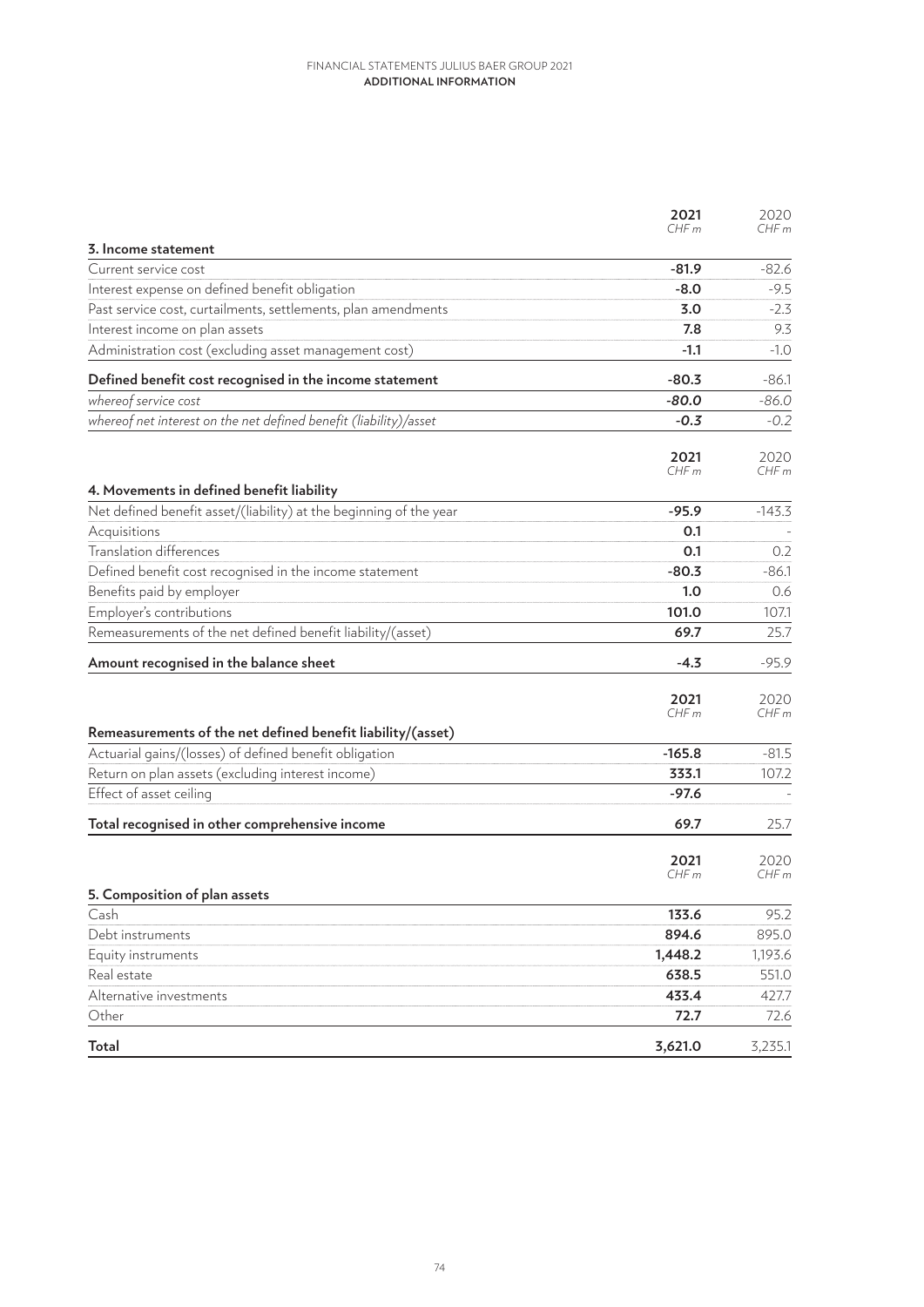|                                                                        | 2021         | 2020         |
|------------------------------------------------------------------------|--------------|--------------|
|                                                                        | in $%$       | in %         |
| 6. Aggregation of plan assets - quoted market prices in active markets |              |              |
| Cash                                                                   | 3.7          | 2.9          |
| Debt instruments                                                       | 21.8         | 26.5         |
| Equity instruments                                                     | 40.0         | 36.9         |
| Real estate                                                            | 7.0          | 7.7          |
| Other                                                                  | 5.5          | 6.0          |
| Total                                                                  | 78.0         | 80.0         |
|                                                                        | 2021<br>CHFm | 2020<br>CHFm |
| <b>7. Sensitivities</b>                                                |              |              |
| Decrease of discount rate -0.25%                                       |              |              |
| Effect on defined benefit obligation                                   | $-99.1$      | $-104.8$     |
| Effect on service cost                                                 | $-3.2$       | $-3.7$       |
| Increase of discount rate +0.25%                                       |              |              |
| Effect on defined benefit obligation                                   | 86.9         | 93.3         |
| Effect on service cost                                                 | 3.0          | 3.1          |
| Decrease of salary increase -0.25%                                     |              |              |
| Effect on defined benefit obligation                                   | 10.8         | 10.8         |
| Effect on service cost                                                 | 1.0          | 1.0          |
| Increase of salary increase +0.25%                                     |              |              |
| Effect on defined benefit obligation                                   | $-11.1$      | $-11.0$      |
| Effect on service cost                                                 | $-1.0$       | $-1.0$       |
| Life expectancy                                                        |              |              |
| Increase in longevity by one additional year                           | $-84.3$      | $-75.5$      |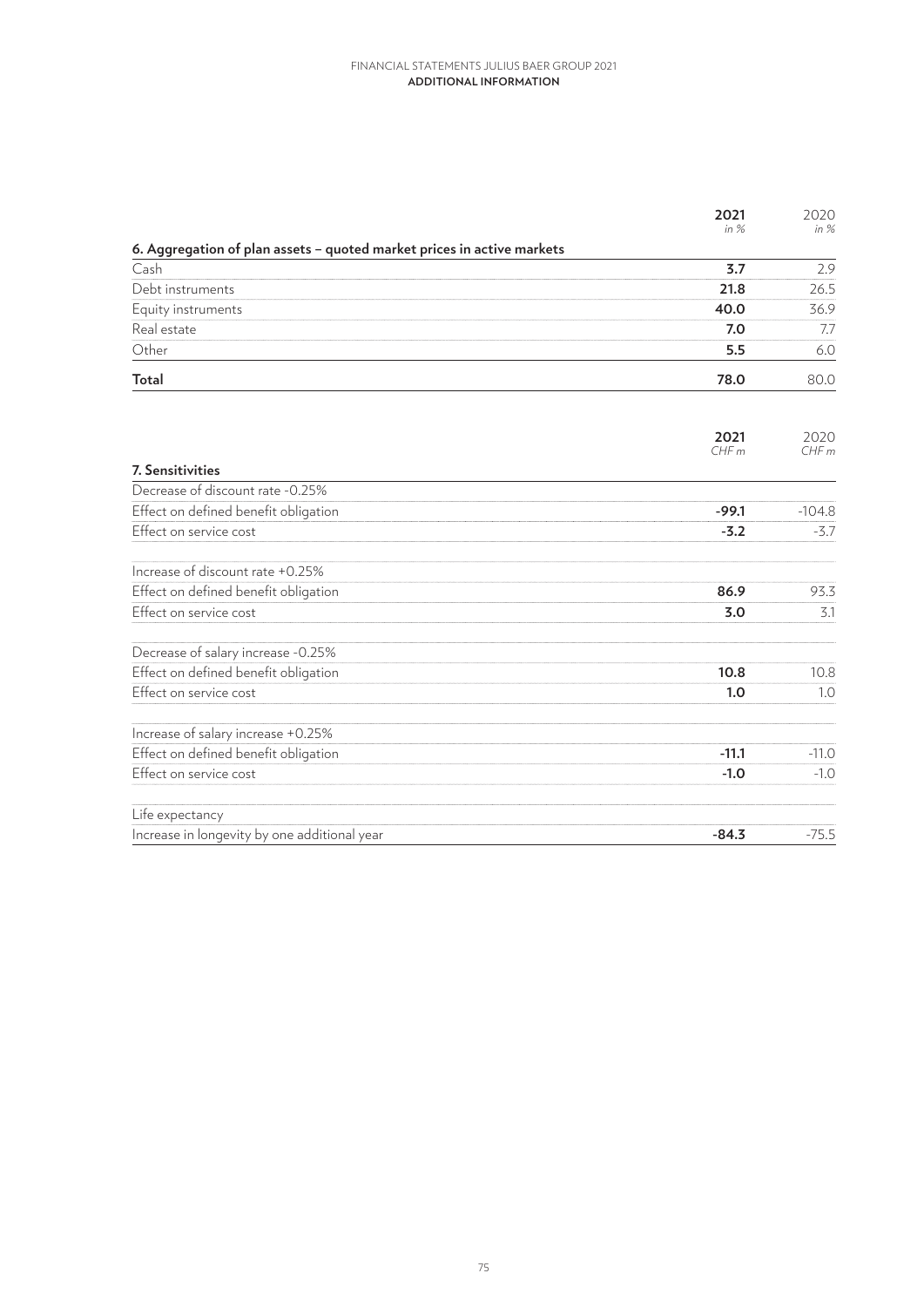## **Actuarial calculation of pension assets and obligations**

The latest actuarial calculation was carried out as at 31 December 2021. The actuarial assumptions are based on local economic conditions and are as follows for Switzerland, which accounts for about 97% (2020: 97%) of all benefit obligations and plan assets:

|                                 | 2021     | 2020     |
|---------------------------------|----------|----------|
| Discount rate                   | 0.25%    | 0.20%    |
| Average future salary increases | 0.50%    | 0.50%    |
| Future pension increases        | $0.00\%$ | $0.00\%$ |
| Duration (years)                | 15       |          |

### **Investment in Julius Baer Group Ltd. shares**

The pension plan assets are invested in accordance with local laws and do not include shares of Julius Baer Group Ltd.

## **Expected employer contributions**

The expected employer contributions for the 2022 financial year related to defined benefit plans are estimated at CHF 94.0 million.

## **Outstanding liabilities to pension plans**

The Group had outstanding liabilities to various pension plans in the amount of CHF 7.0 million (2020: CHF 10.0 million).

## **Defined contribution pension plans**

The Group maintains a number of defined contribution pension plans, primarily outside Switzerland. In the case of defined contribution pension plans, the pension expenses are charged to the income statement in the corresponding financial year. The expenses for contributions to these pension plans amounted to CHF 38.7 million for the 2021 financial year (2020: CHF 36.8 million).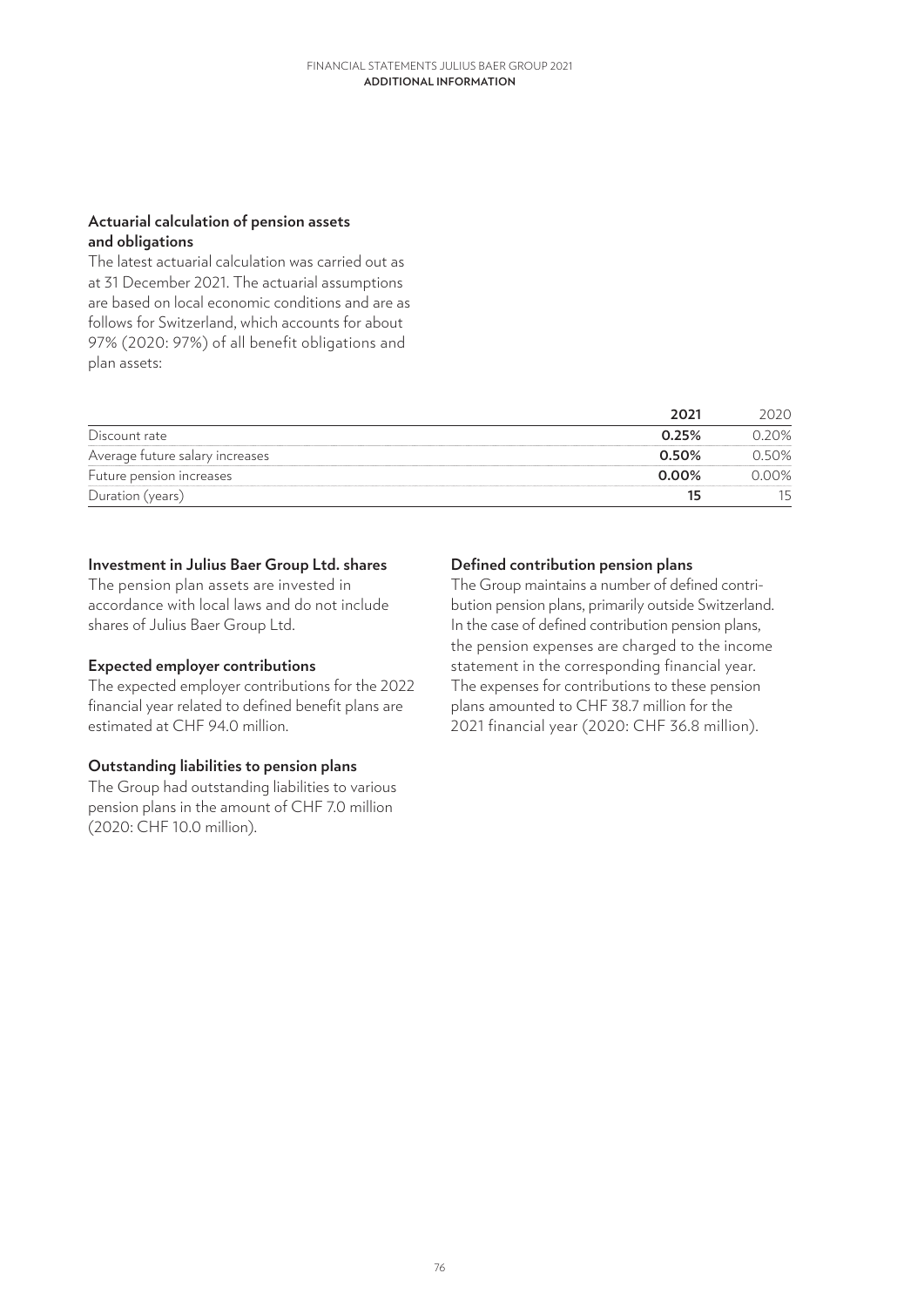## NOTE 23 SECURITIES TRANSACTIONS

#### **Securities lending and borrowing transactions / repurchase and reverse repurchase transactions**

|                                                                                                                                                        | 31.12.2021<br>CHFm | 31.12.2020<br>CHFm |
|--------------------------------------------------------------------------------------------------------------------------------------------------------|--------------------|--------------------|
| <b>Receivables</b>                                                                                                                                     |                    |                    |
| Receivables from cash provided in securities borrowing transactions                                                                                    |                    | 6.2                |
| of which recognised in due from banks                                                                                                                  |                    | 6.2                |
| Receivables from cash provided in reverse repurchase transactions                                                                                      | 24.1               | 1,258.0            |
| of which recognised in due from banks                                                                                                                  | 24.1               | 1,258.0            |
| <b>Obligations</b>                                                                                                                                     |                    |                    |
| Obligations to return cash received in securities lending transactions                                                                                 | 60.0               | 252.1              |
| of which recognised in due to banks                                                                                                                    | 60.0               | 252.1              |
| Obligations to return cash received in repurchase transactions                                                                                         | 296.9              | 82.5               |
| of which recognised in due to banks                                                                                                                    | 296.9              | 82.5               |
| Securities collateral                                                                                                                                  |                    |                    |
| Own securities lent as well as securities provided as collateral for<br>borrowed securities under securities borrowing and repurchase transactions     | 2,411.4            | 1,092.2            |
| of which the right to pledge or sell has been granted without restriction                                                                              | 2,411.4            | 1,092.2            |
| of which recognised in financial assets measured at FVTPL                                                                                              | 2,411.1            | 952.8              |
| of which recognised in financial assets measured at FVOCI                                                                                              | 0.3                | 139.4              |
| Securities borrowed as well as securities received as collateral for<br>loaned securities under securities lending and reverse repurchase transactions | 5,792.7            | 4,267.6            |
| of which repledged or resold securities                                                                                                                | 5,361.8            | 3,701.9            |

The Group enters into fully collateralised securities borrowing and securities lending transactions, and repurchase and reverse repurchase agreements that may result in credit exposure in the event that the counterparty may be unable to fulfil the contractual obligations. Generally, the transactions are carried out under standard agreements employed by market participants (e.g. Global Master Securities Lending Agreements or Global Master Repurchase

Agreements). The related credit risk exposures are controlled by daily monitoring and adjusted collateralisation of the positions. The financial assets that continue to be recognised on the balance sheet are typically transferred in exchange for cash or other financial assets. The related liabilities can therefore be assumed to be approximately the same as the carrying amount of the transferred financial assets.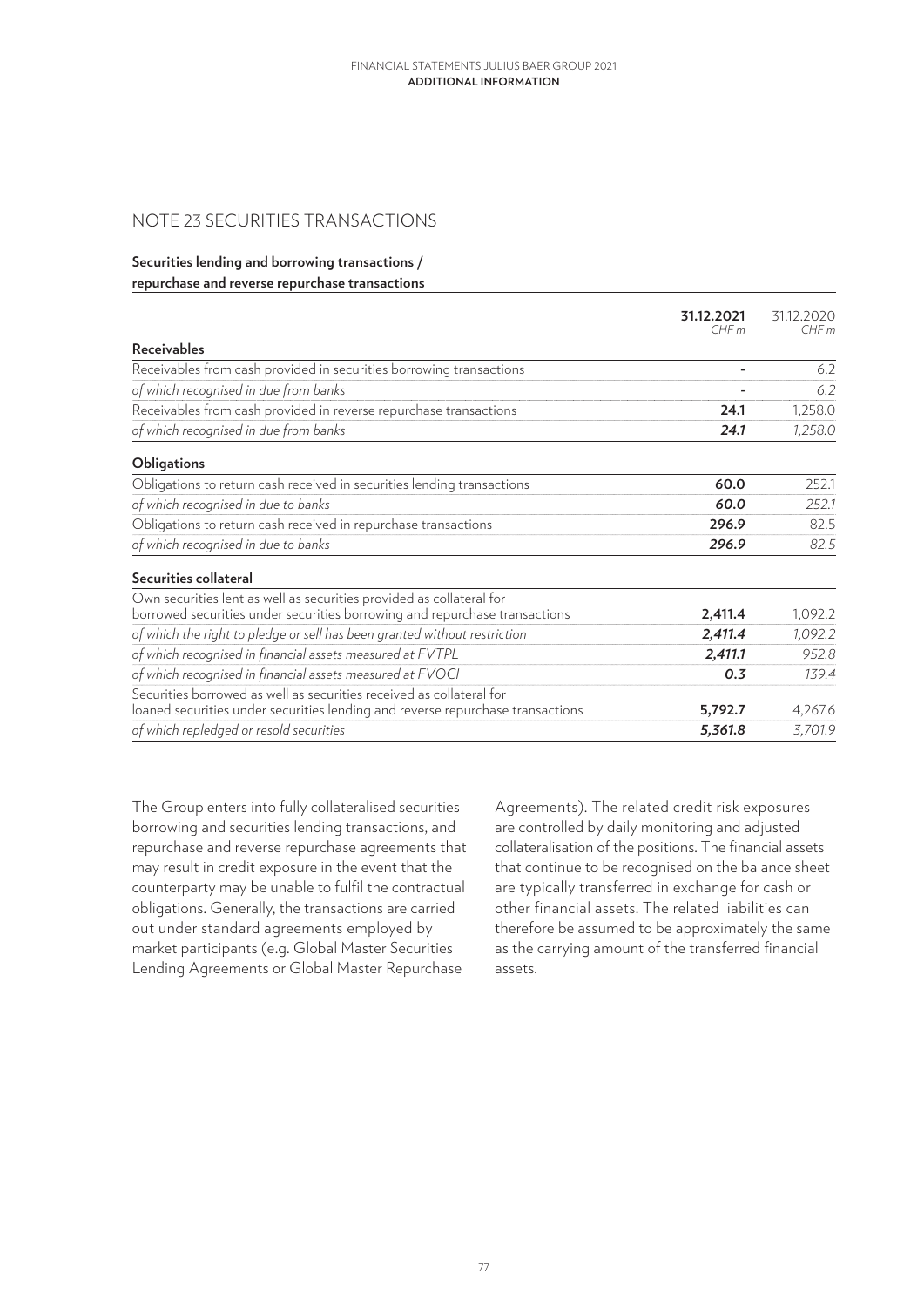# NOTE 24 DERIVATIVE FINANCIAL INSTRUMENTS

## **Derivatives held for trading**

|                                               | Contract/<br>Notional amount<br>CHFm | Positive<br>replacement<br>value<br>CHFm | Negative<br>replacement<br>value<br>CHFm |
|-----------------------------------------------|--------------------------------------|------------------------------------------|------------------------------------------|
| Foreign exchange derivatives                  |                                      |                                          |                                          |
| Forward contracts                             | 109,621.9                            | 644.7                                    | 835.4                                    |
| <b>Futures</b>                                | 183.4                                | 0.9                                      | 0.4                                      |
| Cross-currency swaps                          | 173.6                                | 0.7                                      | 7.3                                      |
| Options (OTC)                                 | 20,241.6                             | 186.5                                    | 131.7                                    |
| Total foreign exchange derivatives 31.12.2021 | 130,220.5                            | 832.8                                    | 974.7                                    |
| Total foreign exchange derivatives 31.12.2020 | 125,668.4                            | 1,023.7                                  | 1,309.8                                  |
| Interest rate derivatives                     |                                      |                                          |                                          |
| Swaps                                         | 38,267.0                             | 119.4                                    | 131.0                                    |
| Futures                                       | 466.1                                | 0.9                                      | 0.7                                      |
| Options (OTC)                                 | 216.3                                | 8.1                                      | 8.0                                      |
| Total interest rate derivatives 31.12.2021    | 38,949.4                             | 128.3                                    | 139.7                                    |
| Total interest rate derivatives 31.12.2020    | 23,206.5                             | 143.6                                    | 177.5                                    |
| Precious metals derivatives                   |                                      |                                          |                                          |
| Forward contracts                             | 2,442.9                              | 22.5                                     | 30.2                                     |
| <b>Futures</b>                                | 119.1                                | 2.0                                      | 2.0                                      |
| Options (OTC)                                 | 3,756.2                              | 47.5                                     | 51.0                                     |
| Options (traded)                              | 1,063.8                              | $\equiv$                                 | 30.3                                     |
| Total precious metals derivatives 31.12.2021  | 7,382.0                              | 71.9                                     | 113.4                                    |
| Total precious metals derivatives 31.12.2020  | 9,717.9                              | 170.0                                    | 234.4                                    |
| Equity/indices derivatives                    |                                      |                                          |                                          |
| Futures                                       | 1,006.4                              | 32.8                                     | 6.5                                      |
| Options (OTC)                                 | 10,898.4                             | 487.7                                    | 220.2                                    |
| Options (traded)                              | 25,811.0                             | 482.0                                    | 1,014.9                                  |
| Total equity/indices derivatives 31.12.2021   | 37,715.8                             | 1,002.5                                  | 1,241.5                                  |
| Total equity/indices derivatives 31.12.2020   | 31,697.7                             | 1,184.7                                  | 783.6                                    |
| Other derivatives                             |                                      |                                          |                                          |
| Futures                                       | 325.2                                | 3.9                                      | 2.6                                      |
| Total other derivatives 31.12.2021            | 325.2                                | 3.9                                      | 2.6                                      |
| Total other derivatives 31.12.2020            | 64.5                                 | 0.3                                      | 0.8                                      |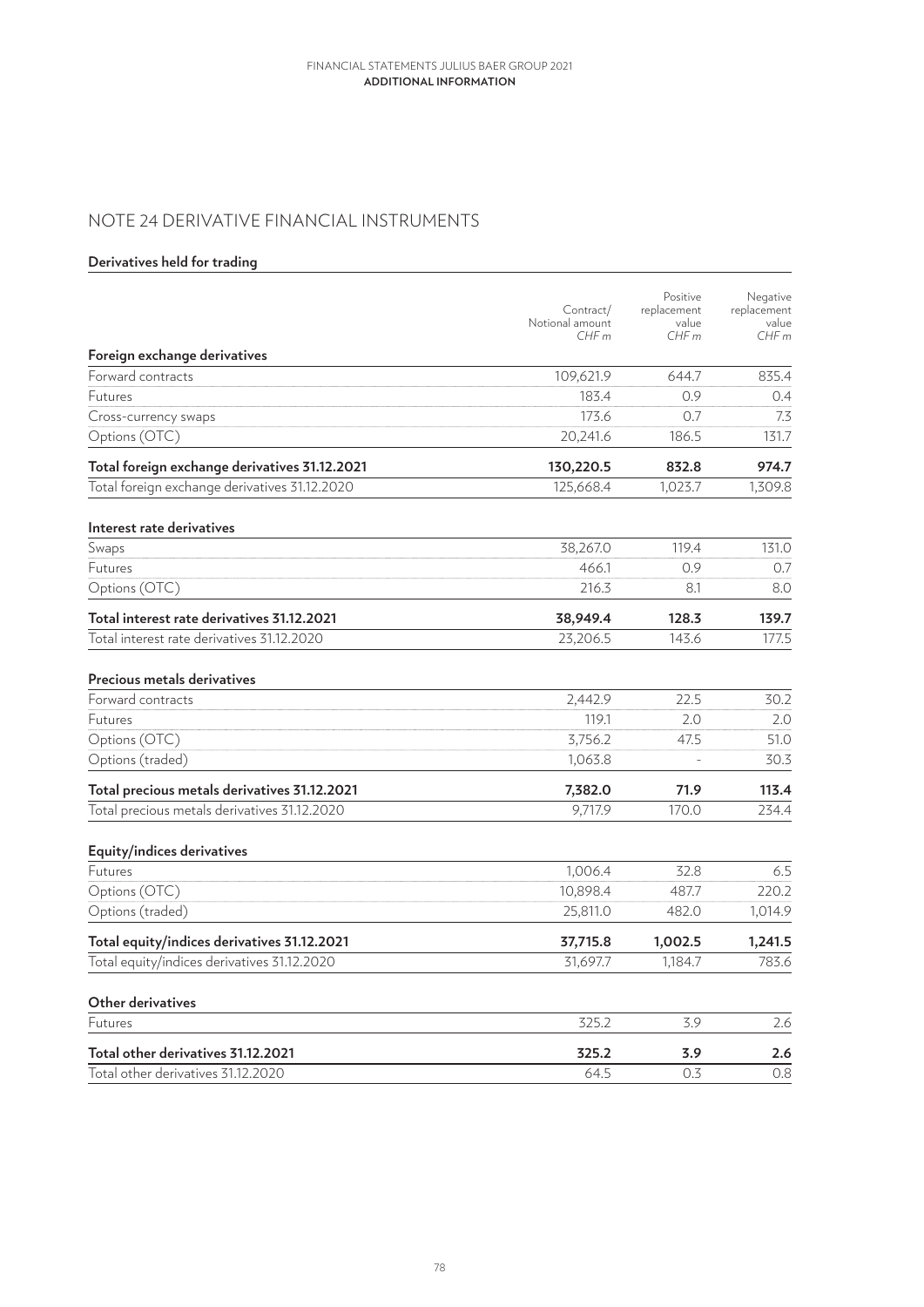# **Derivatives held for trading (continued)**

|                                                                                                        | Contract/<br>Notional amount<br>CHFm | Positive<br>replacement<br>value<br>CHFm | Negative<br>replacement<br>value<br>CHFm |
|--------------------------------------------------------------------------------------------------------|--------------------------------------|------------------------------------------|------------------------------------------|
| Credit derivatives                                                                                     |                                      |                                          |                                          |
| Credit default swaps                                                                                   | 83.5                                 | 0.1                                      | 0.5                                      |
| Total return swaps                                                                                     | 1.385.1                              | 29.8                                     | 48.1                                     |
| Total credit derivatives 31.12.2021                                                                    | 1,468.7                              | 29.9                                     | 48.6                                     |
| Total credit derivatives 31.12.2020                                                                    | 994.0                                | 11.3                                     | 36.6                                     |
| Total derivatives held for trading 31.12.2021                                                          | 216,061.5                            | 2,069.3                                  | 2,520.5                                  |
| Total derivatives held for trading 31.12.2020                                                          | 191,349.0                            | 2,533.5                                  | 2,542.7                                  |
| Derivatives held for hedging<br>Derivatives designated as fair value hedges                            |                                      |                                          |                                          |
| Interest rate swaps                                                                                    | 1,555.5                              | 8.3                                      | 16.6                                     |
| Derivatives designated as cash flow hedges                                                             |                                      |                                          |                                          |
| Interest rate swaps                                                                                    | 544.9                                |                                          | 8.9                                      |
| Foreign exchange derivatives                                                                           | 464.7                                | 1.0                                      | 1.1                                      |
| Derivatives designated in net investment hedges                                                        |                                      |                                          |                                          |
| Foreign exchange forward contracts                                                                     | 624.5                                | 7.9                                      |                                          |
| Total derivatives held for hedging 31.12.2021                                                          | 3,189.5                              | 17.2                                     | 26.6                                     |
| Total derivatives held for hedging 31.12.2020                                                          | 1,537.9                              | 28.9                                     | 11.9                                     |
| Total derivative financial instruments 31.12.2021<br>Total derivative financial instruments 31.12.2020 | 219,251.0<br>192,887.0               | 2,086.6<br>2,562.3                       | 2,547.1<br>2,554.6                       |
|                                                                                                        |                                      |                                          |                                          |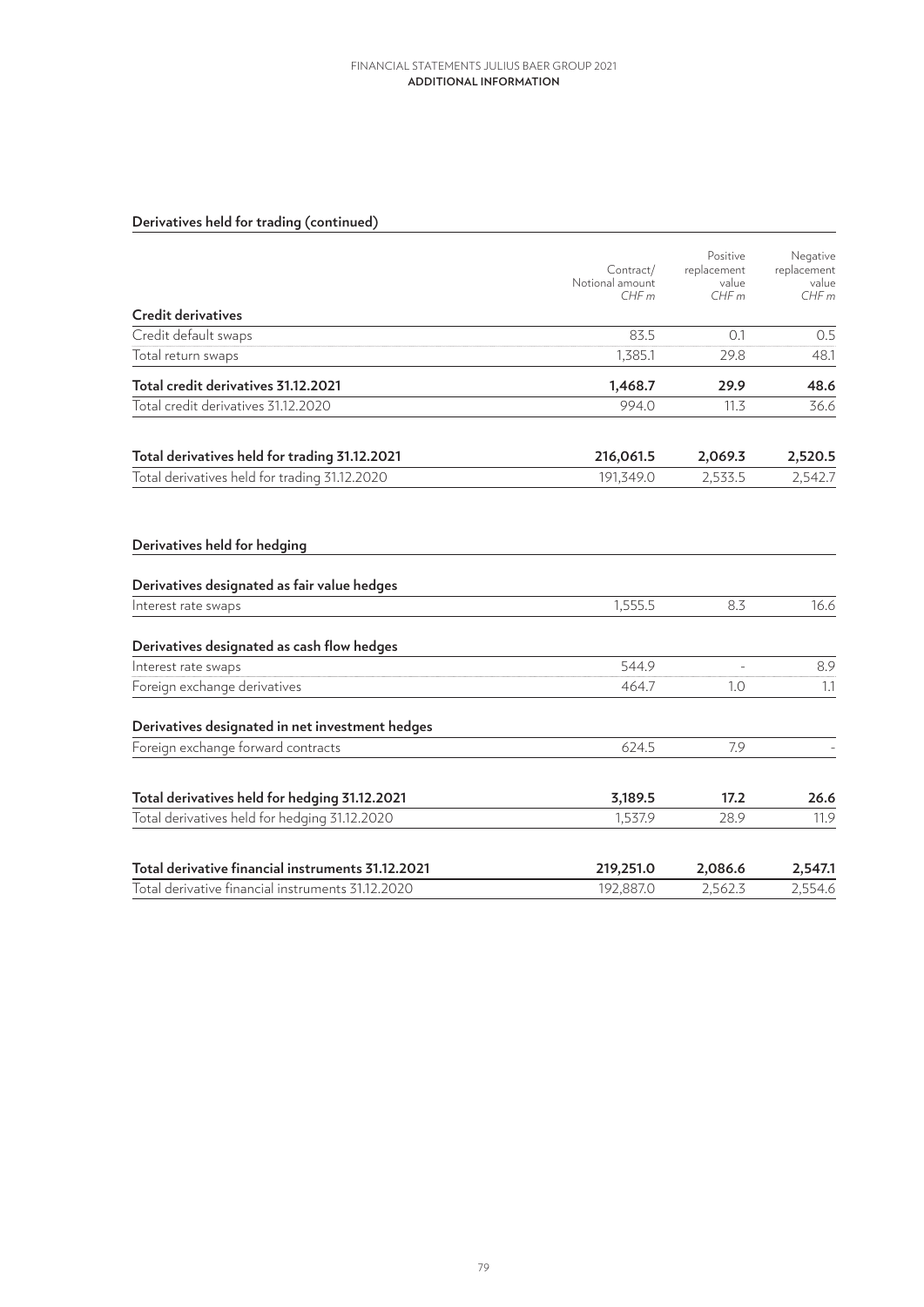# NOTE 25A FINANCIAL INSTRUMENTS – FAIR VALUES

### **Financial assets**

|                                           | Carrying value<br>CHFm | 31.12.2021<br>Fair value<br>CHFm | Carrying value<br>CHFm | 31.12.2020<br>Fair value<br>CHFm |
|-------------------------------------------|------------------------|----------------------------------|------------------------|----------------------------------|
| <b>Financial assets at amortised cost</b> |                        |                                  |                        |                                  |
| Cash                                      | 19,851.2               | 19,851.2                         | 14,544.4               | 14,544.4                         |
| Due from banks                            | 4,598.4                | 4,599.1                          | 7,349.9                | 7,351.3                          |
| Loans                                     | 50,417.1               | 50,821.3                         | 47,207.6               | 47,702.9                         |
| Accrued income/other assets               | 412.5                  | 412.5                            | 360.8                  | 360.8                            |
| Total                                     | 75,279.1               | 75,684.1                         | 69,462.7               | 69,959.4                         |
| <b>Financial assets at FVTPL</b>          |                        |                                  |                        |                                  |
| Financial assets measured at FVTPL        | 14,589.1               | 14,589.1                         | 13,429.8               | 13,429.8                         |
| Derivative financial instruments          | 2,086.6                | 2,086.6                          | 2,562.3                | 2,562.3                          |
| Financial assets designated at fair value | 322.9                  | 322.9                            | 269.6                  | 269.6                            |
| Total                                     | 16,998.6               | 16,998.6                         | 16,261.6               | 16,261.6                         |
| <b>Financial assets at FVOCI</b>          |                        |                                  |                        |                                  |
| Financial assets measured at FVOCI        | 13,360.6               | 13,360.6                         | 13,796.4               | 13,796.4                         |
| Total                                     | 13,360.6               | 13,360.6                         | 13,796.4               | 13,796.4                         |
| Total financial assets                    | 105,638.4              | 106,043.3                        | 99,520.7               | 100,017.4                        |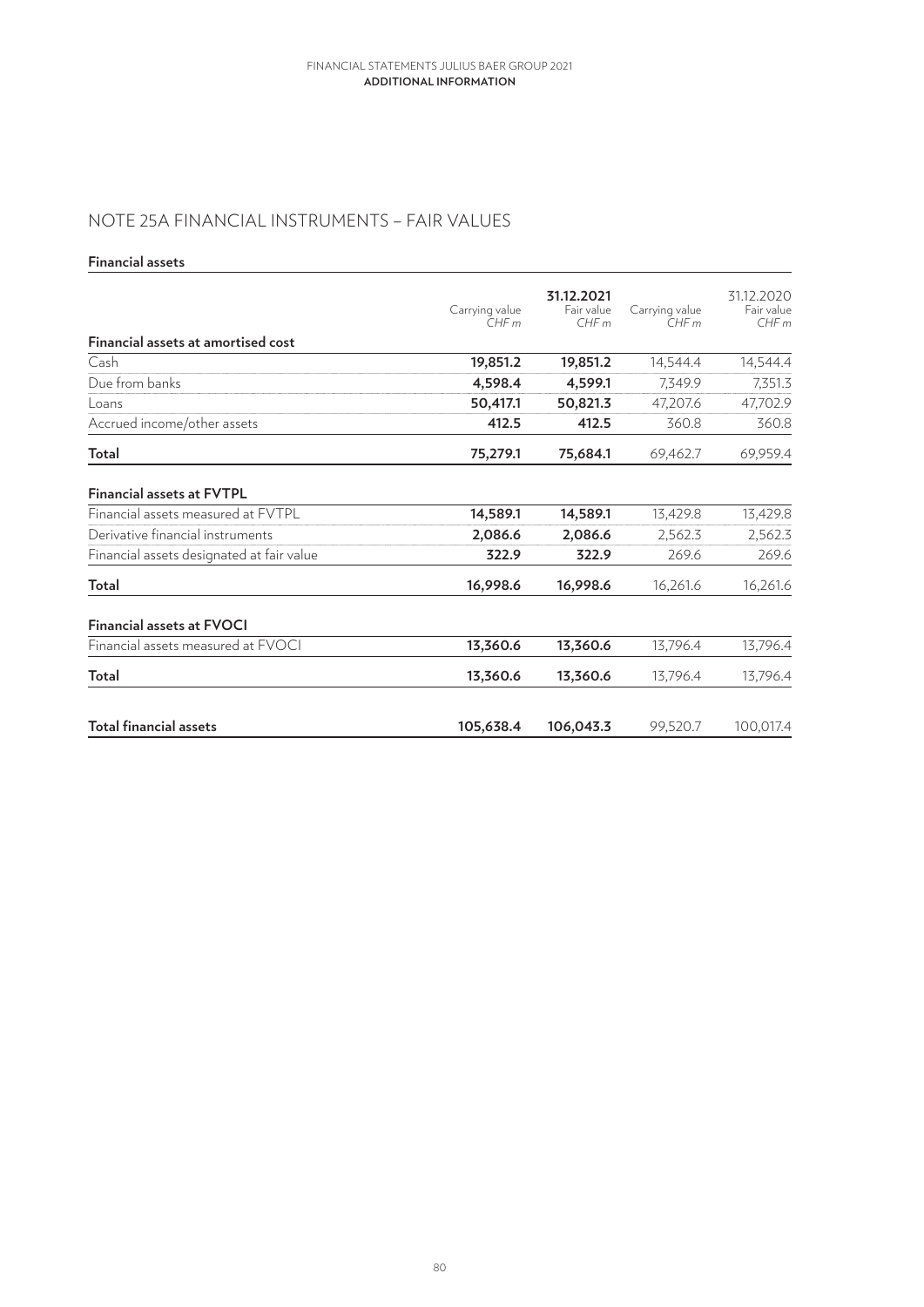#### **Financial liabilities**

|                                                | Carrying value<br>CHFm | 31.12.2021<br>Fair value<br>CHFm | Carrying value<br>CHFm | 31.12.2020<br>Fair value<br>CHFm |
|------------------------------------------------|------------------------|----------------------------------|------------------------|----------------------------------|
| Financial liabilities at amortised costs       |                        |                                  |                        |                                  |
| Due to banks                                   | 4,217.2                | 4,217.5                          | 5,087.9                | 5,088.0                          |
| Due to customers                               | 83,201.2               | 83,204.9                         | 77,784.5               | 77,788.7                         |
| Debt issued                                    | 2,644.3                | 2,674.7                          | 1,478.2                | 1,503.1                          |
| Accrued expenses/other liabilities             | 239.5                  | 239.5                            | 202.9                  | 202.9                            |
| Total                                          | 90,302.2               | 90,336.6                         | 84,553.6               | 84,582.8                         |
| <b>Financial liabilities at FVTPL</b>          |                        |                                  |                        |                                  |
| Financial liabilities measured at FVTPL        | 749.5                  | 749.5                            | 896.5                  | 896.5                            |
| Derivative financial instruments               | 2,547.1                | 2,547.1                          | 2,554.6                | 2,554.6                          |
| Financial liabilities designated at fair value | 14,459.0               | 14,459.0                         | 13,154.8               | 13,154.8                         |
| Deferred payments related to acquisitions      | 3.2                    | 3.2                              | 18.8                   | 18.8                             |
| Total                                          | 17,758.8               | 17,758.8                         | 16,624.7               | 16,624.7                         |
| <b>Total financial liabilities</b>             | 108,061.0              | 108,095.4                        | 101,178.3              | 101,207.5                        |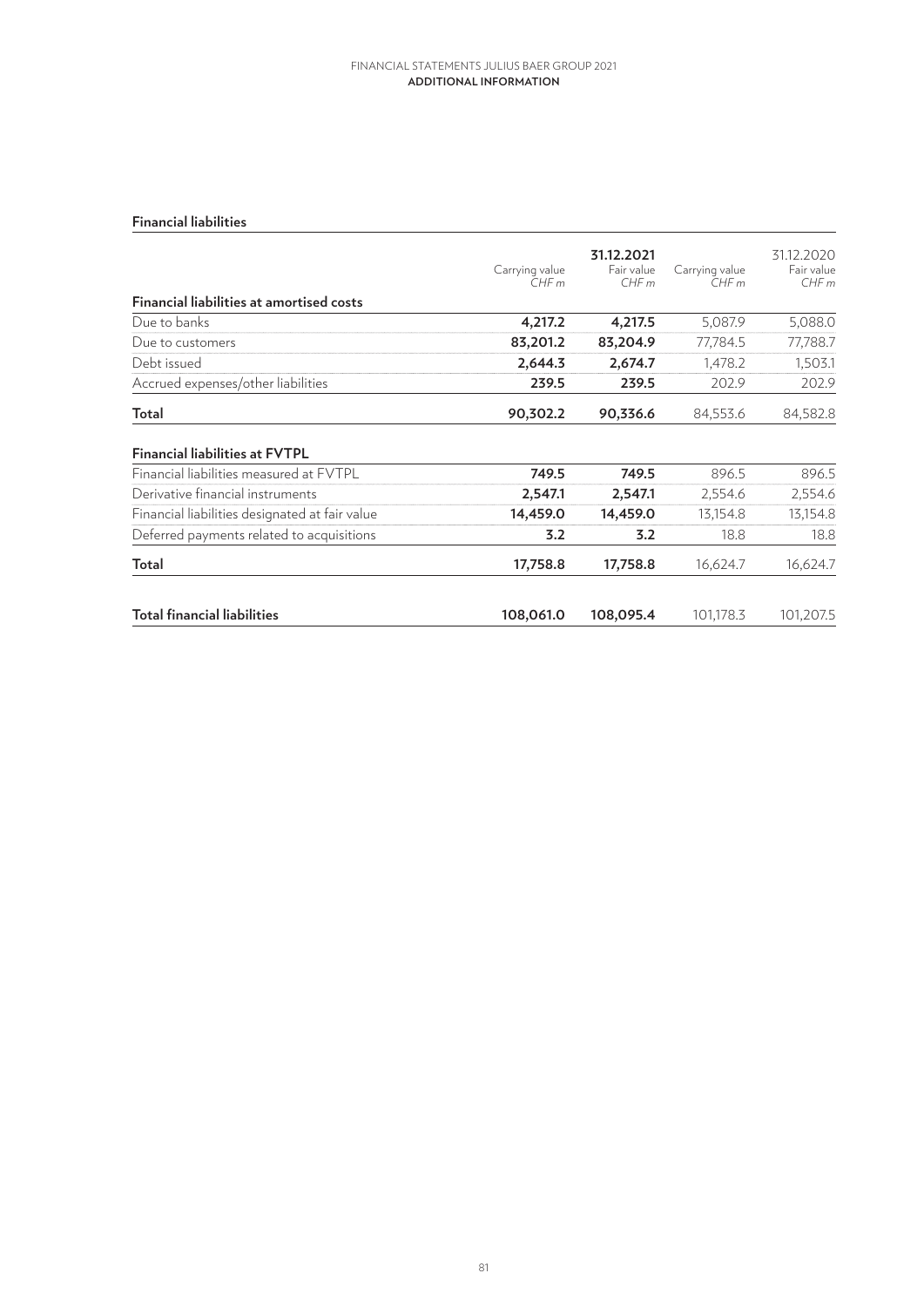The following methods are used in measuring the fair value of financial instruments:

## **Short-term financial instruments**

Financial instruments measured at amortised cost with a maturity or a refinancing profile of one year or less are generally classified as short-term. This includes the balance sheet items cash and, depending on the maturity, due from banks, loans, due to banks, due to customers and debt issued. For short-term financial instruments that do not have a market price published by a recognised stock exchange or notable market (referred to hereinafter as a market price), the carrying value generally approximates the fair value.

### **Long-term financial instruments**

Financial instruments measured at amortised cost with a maturity or refinancing profile of over one year are included in the following balance sheet items: due from banks, loans, due to banks, due to customers and debt issued. The fair value of these long-term financial instruments, which do not have a market price, is derived by using the net present value method. For loans, generally, the SARON rate is used to calculate the net present value of the loans, as these assets are fully collateralised and therefore the specific counterparty risk has no material impact on the fair value measurement. For amounts due to banks and due to customers, a SARON-based internal rate is used. For debt issued, the quoted prices of the bonds determine the fair value.

## **Financial assets and liabilities measured at FVTPL, financial assets measured at FVOCI, derivative financial instruments and financial liabilities designated at fair value** Refer to Note 25B for details regarding the valuation of these instruments.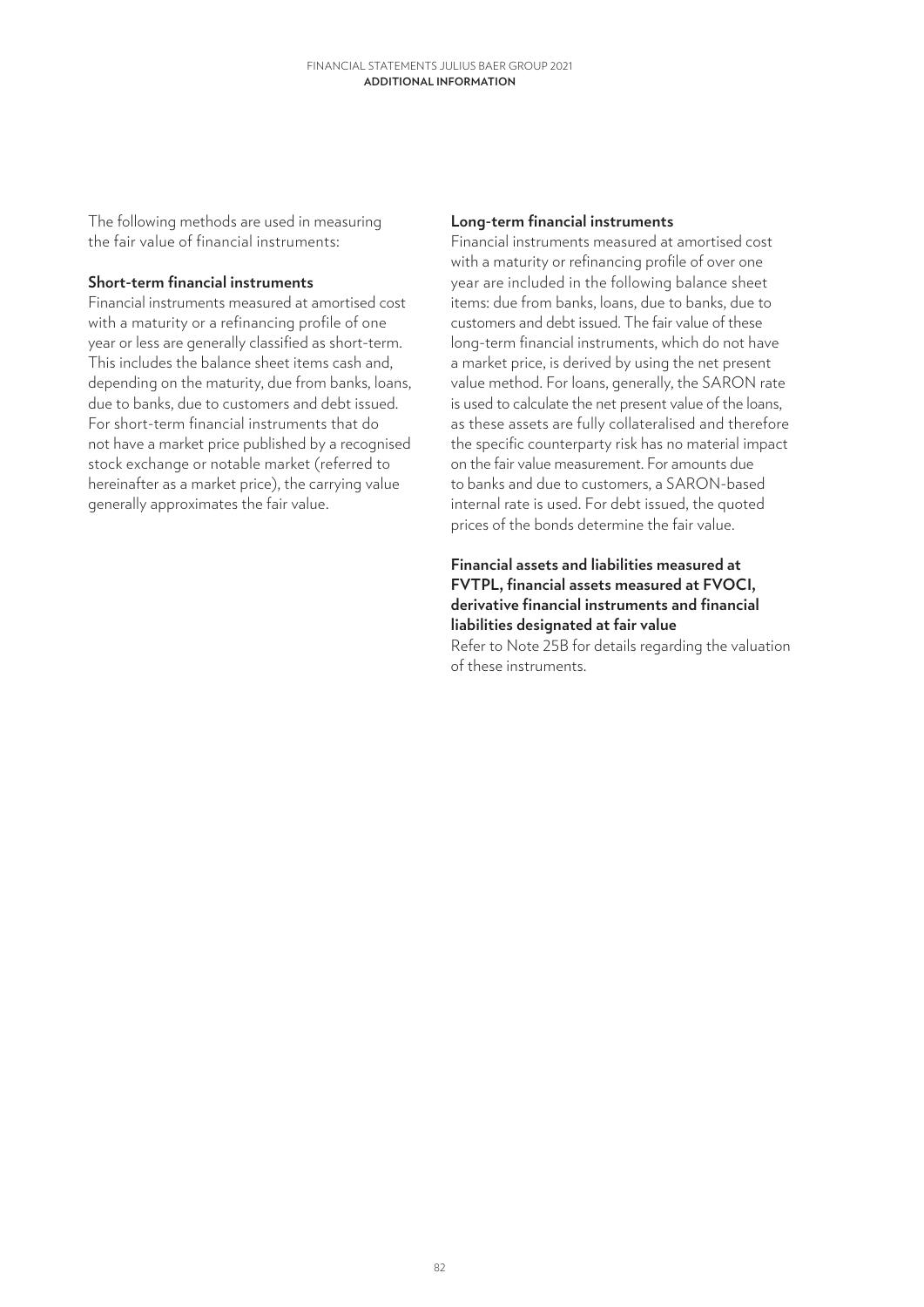## NOTE 25B FINANCIAL INSTRUMENTS – FAIR VALUE DETERMINATION

For financial instruments measured at fair value through profit or loss (FVTPL) as well as for financial assets measured at fair value through other comprehensive income (FVOCI), the fair values are determined as follows:

### **Level 1**

For financial instruments for which prices are quoted in an active market, the fair value is determined directly from the quoted market price.

### **Level 2**

For financial instruments for which quoted market prices are not directly available or are not derived from active markets, fair values are estimated using valuation techniques or models based wherever possible on assumptions supported by observable market prices or rates existing on the balance sheet date. This is the case for the majority of OTC derivatives, most unquoted financial instruments, the vast majority of the Group's issued structured notes and other items that are not traded in active markets. The main pricing models and valuation techniques applied to these financial instruments include forward pricing and swap models using present-value calculations, and option models such as the Black-Scholes model. The values derived from applying these models and techniques are significantly impacted by the choice of the valuation model used and the underlying assumptions made, such as the amounts and timing of future cash flows, discount rates, volatility, or credit risk.

### **Level 3**

For certain financial instruments, neither quoted market prices nor valuation techniques or models based on observable market prices are available for determining the fair value. In these cases, fair value is estimated indirectly using valuation techniques or models based on reasonable assumptions that reflect market conditions.

*Financial assets measured at FVTPL* and *financial assets measured at FVOCI:* The Group holds a limited number of shares in companies in adjacent business areas, which are measured at fair value through profit or loss. Additionally, the Group holds shares in service providers such as SIX Swiss

Exchange, Euroclear and SWIFT, which are required for the operation of the Group and are reported as financial assets measured at FVOCI, with changes in the fair value recognised in other comprehensive income. The determination of the fair value of these financial instruments is based on the reported or published net asset value of the investees. The net asset values are adjusted by management for any necessary impacts from events that may have an influence on the valuation (adjusted net asset method). In 2021, dividends related to these investments in the amount of CHF 21.0 million (2020: CHF 1.8 million) have been recognised in the income statement.

*Financial instruments designated at fair value:* The Group issues to its wealth management clients a limited number of specific structured notes, which are intended to be fully invested in private equity investments. Since the notes may not be fully invested in private equity as from the beginning, the portion currently not yet invested is placed in money market instruments, short-term debt funds, or held in cash. Although the clients contractually bear all the related risks and rewards from the underlying investments, these financial instruments are not derecognised from the Group's balance sheet due to the strict derecognition criteria required by IFRS. Therefore, the private equity investments as well as the money market instruments are recorded as financial assets designated at fair value. Any changes in the fair value or any other income from the private equity investments, as well as any income related to the money market instruments, are recorded in the income statement. However, as the clients are entitled to all rewards related to the investments, these amounts net out in the respective line item in the income statement. Hence, any change in the valuation inputs has no impact on the Group's income statement or shareholders' equity.

To measure the fair values of the private equity investments, the Group generally relies on the valuations as provided by the respective private equity funds managing the investments. These funds in turn use their own valuation techniques. such as market approaches or income approaches,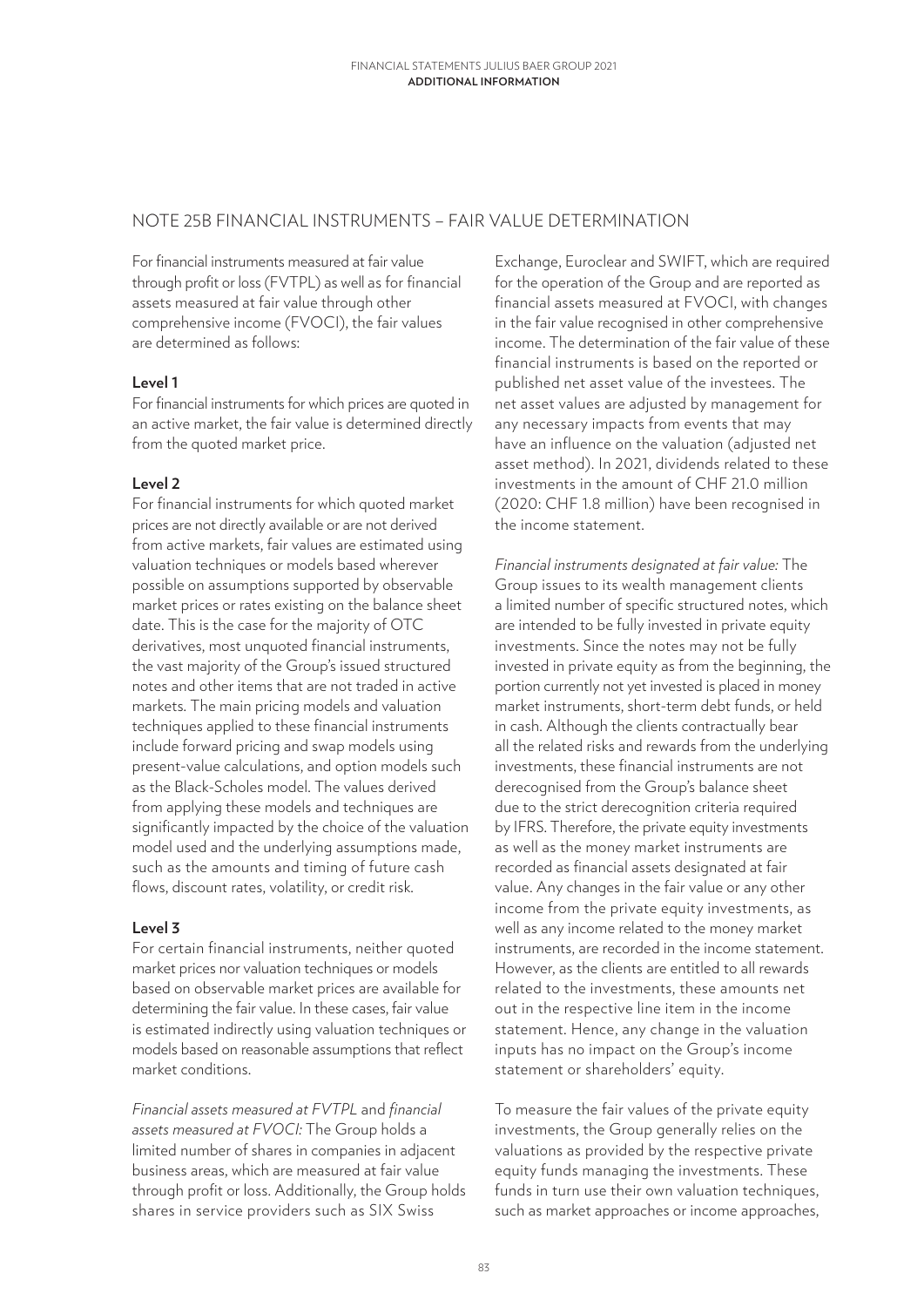including their own input factors into the applied models. Therefore, the private equity investments are reported in level 3 of the fair value hierarchy, as the fair values are determined based on models with unobservable market inputs. The related issued notes are reported as financial liabilities designated at fair value and classified as level 3 instruments, since the related private equity investments are part of the valuation of the notes.

*Deferred payments related to acquisitions:* Payments related to the deferred purchase price portion of acquisitions may be dependent on certain conditions to be achieved and also contingent on future growth rates of the businesses. Since these fair value inputs are not observable, the outstanding balances are reported in level 3.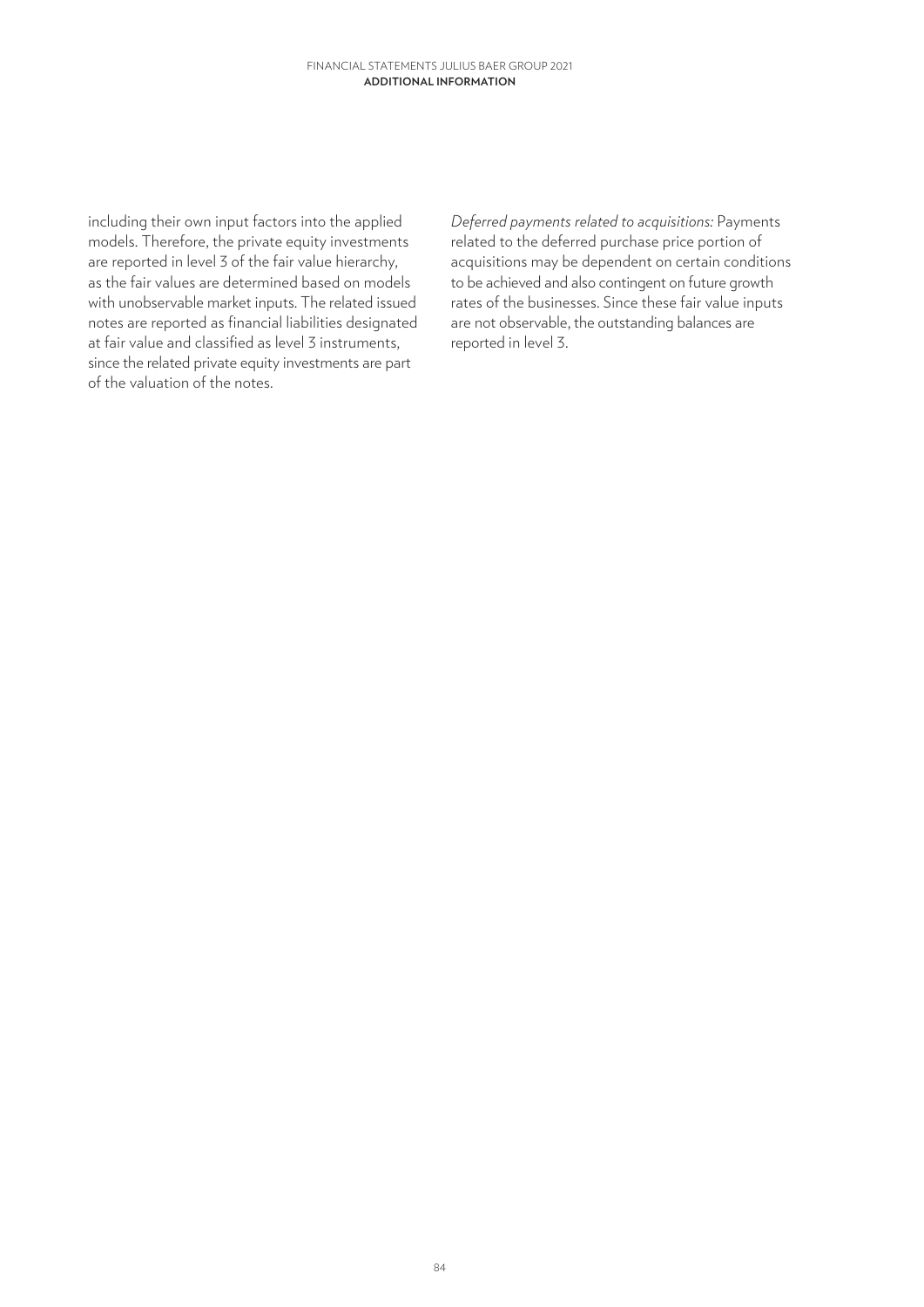The fair value of financial instruments measured at fair value is determined as follows:

|                                                         |                         |                                                 |                                                     | 31.12.2021 |
|---------------------------------------------------------|-------------------------|-------------------------------------------------|-----------------------------------------------------|------------|
|                                                         | Quoted                  | Valuation<br>technique<br>market-<br>observable | Valuation<br>technique<br>non-market-<br>observable |            |
|                                                         | market price<br>Level 1 | inputs<br>Level 2                               | inputs<br>Level 3                                   | Total      |
| Financial assets and liabilities measured at fair value | CHFm                    | CHFm                                            | CHFm                                                | CHFm       |
| Trading - debt instruments at FVTPL                     | 2,252.0                 | 715.6                                           | 285.9                                               | 3,253.6    |
| Trading - equity instruments at FVTPL                   | 9,125.7                 | 2,108.4                                         | 5.3                                                 | 11,239.4   |
| Other securities mandatorily measured at FVTPL          | 1.5                     | 60.9                                            | 33.7                                                | 96.1       |
| Total financial assets measured at FVTPL                | 11,379.2                | 2,885.0                                         | 324.9                                               | 14,589.1   |
| Foreign exchange derivatives                            | 0.9                     | 840.9                                           |                                                     | 841.7      |
| Interest rate derivatives                               | 0.9                     | 135.7                                           | $\overline{a}$                                      | 136.6      |
| Precious metal derivatives                              | 2.0                     | 70.0                                            |                                                     | 71.9       |
| Equity/indices derivatives                              | 32.8                    | 969.6                                           |                                                     | 1,002.5    |
| Credit derivatives                                      |                         | 29.9                                            |                                                     | 29.9       |
| Other derivatives                                       | 3.9                     |                                                 | $\overline{a}$                                      | 3.9        |
| Total derivative financial instruments                  | 40.5                    | 2,046.1                                         |                                                     | 2,086.6    |
| Financial assets designated at fair value               | 22.1                    | 97.1                                            | 203.8                                               | 322.9      |
| Debt instruments at FVOCI                               | 9,899.8                 | 3,118.1                                         |                                                     | 13,017.9   |
| Equity instruments at FVOCI                             |                         | 1.4                                             | 341.3                                               | 342.8      |
| Total financial assets measured at FVOCI                | 9,899.8                 | 3,119.5                                         | 341.3                                               | 13,360.6   |
| <b>Total assets</b>                                     | 21,341.6                | 8,147.7                                         | 870.0                                               | 30,359.2   |
| Short positions - debt instruments at FVTPL             | 132.7                   | 41.4                                            |                                                     | 174.0      |
| Short positions - equity instruments at FVTPL           | 548.3                   | 27.2                                            |                                                     | 575.5      |
| Total financial liabilities measured at FVTPL           | 680.9                   | 68.6                                            |                                                     | 749.5      |
| Foreign exchange derivatives                            | 0.4                     | 975.3                                           |                                                     | 975.7      |
| Interest rate derivatives                               | 0.7                     | 164.5                                           |                                                     | 165.2      |
| Precious metal derivatives                              | 2.0                     | 111.4                                           |                                                     | 113.4      |
| Equity/indices derivatives                              | 6.5                     | 1,235.0                                         | $\overline{\phantom{0}}$                            | 1,241.5    |
| Credit derivatives                                      |                         | 48.6                                            |                                                     | 48.6       |
| Other derivatives                                       | 2.6                     |                                                 |                                                     | 2.6        |
| Total derivative financial instruments                  | 12.2                    | 2,534.9                                         |                                                     | 2,547.1    |
| Financial liabilities designated at fair value          |                         | 14,122.3                                        | 336.7                                               | 14,459.0   |
| Deferred payments related to acquisitions               |                         |                                                 | 3.2                                                 | 3.2        |
| <b>Total liabilities</b>                                | 693.1                   | 16,725.8                                        | 339.9                                               | 17,758.8   |

For financial instruments measured at FVTPL, no material shifts between the fair value levels attributable to the COVID-19 pandemic occurred in 2021 and 2020.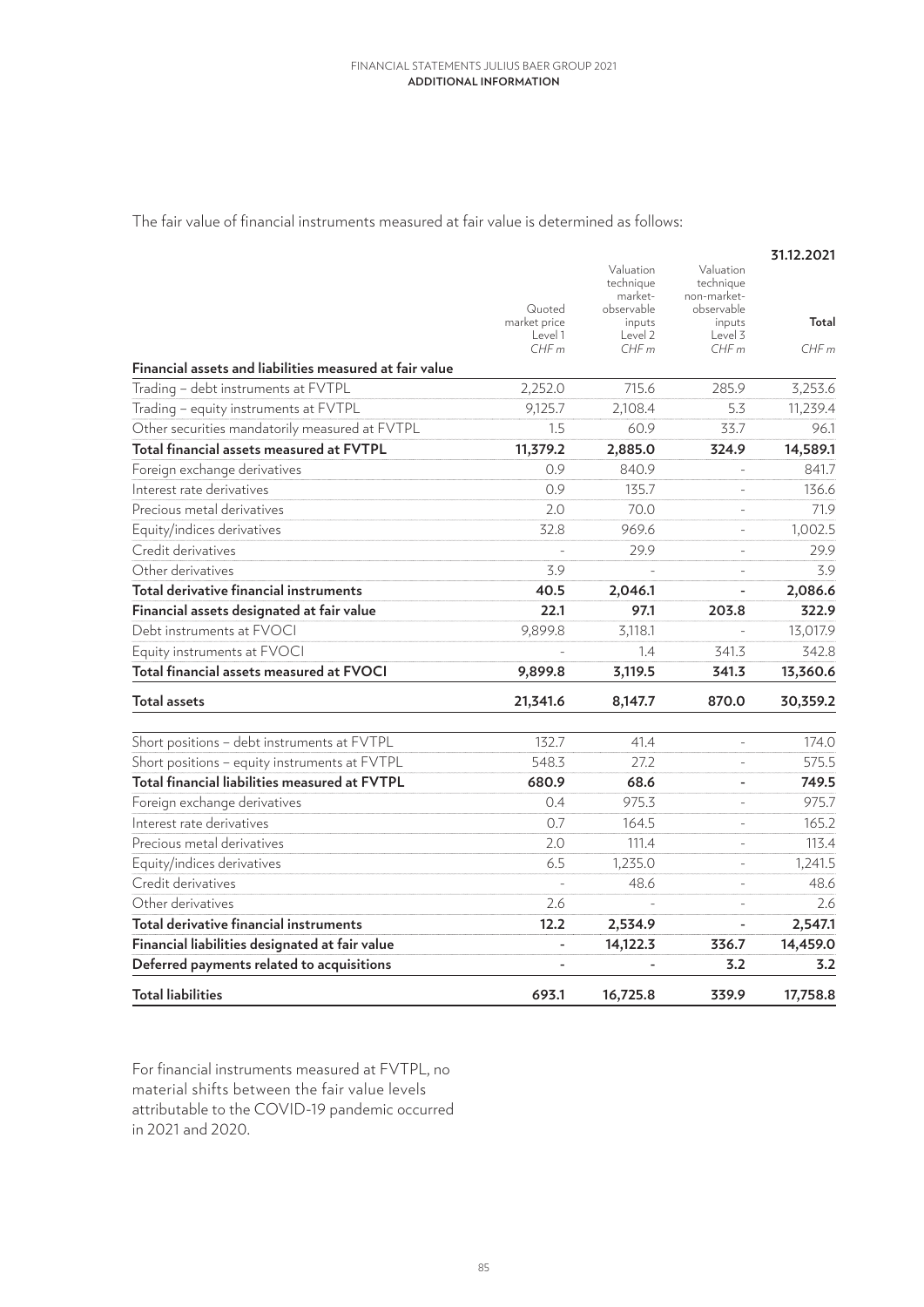|                                                         |                         | Valuation                          | Valuation                              | 31.12.2020  |
|---------------------------------------------------------|-------------------------|------------------------------------|----------------------------------------|-------------|
|                                                         | Quoted                  | technique<br>market-<br>observable | technique<br>non-market-<br>observable |             |
|                                                         | market price<br>Level 1 | inputs<br>Level 2                  | inputs<br>Level 3                      | Total       |
| Financial assets and liabilities measured at fair value | CHFm                    | CHFm                               | CHFm                                   | CHFm        |
| Trading - debt instruments at FVTPL                     | 2,856.8                 | 298.8                              | 232.9                                  | 3,388.5     |
| Trading - equity instruments at FVTPL                   | 8,167.6                 | 1,746.7                            | 50.4                                   | 9,964.7     |
| Other securities mandatorily measured at FVTPL          | 2.6                     | 51.5                               | 22.5                                   | 76.5        |
| Total financial assets measured at FVTPL                | 11,027.0                | 2,097.1                            | 305.7                                  | 13,429.8    |
| Foreign exchange derivatives                            | 0.1                     | 1,032.9                            |                                        | 1,032.9     |
| Interest rate derivatives                               | 1.2                     | 162.1                              |                                        | 163.2       |
| Precious metal derivatives                              | 0.2                     | 169.7                              |                                        | 170.0       |
|                                                         | 28.4                    |                                    |                                        |             |
| Equity/indices derivatives                              |                         | 1,156.3                            |                                        | 1,184.7     |
| Credit derivatives<br>Other derivatives                 |                         | 11.3                               |                                        | 11.3<br>0.3 |
| Total derivative financial instruments                  | 0.3                     |                                    |                                        |             |
|                                                         | 30.1                    | 2,532.2                            |                                        | 2,562.3     |
| Financial assets designated at fair value               | 8.5                     | 64.7                               | 196.3                                  | 269.6       |
| Debt instruments at FVOCI                               | 10,394.6                | 3,128.1                            |                                        | 13,522.6    |
| Equity instruments at FVOCI                             |                         | 1.4                                | 272.3                                  | 273.7       |
| Total financial assets measured at FVOCI                | 10,394.6                | 3,129.4                            | 272.3                                  | 13,796.4    |
| Total assets                                            | 21,460.2                | 7,823.5                            | 774.4                                  | 30,058.0    |
| Short positions - debt instruments at FVTPL             | 217.0                   | 22.5                               |                                        | 239.5       |
| Short positions - equity instruments at FVTPL           | 626.3                   | 30.7                               |                                        | 657.0       |
| Total financial liabilities measured at FVTPL           | 843.3                   | 53.2                               |                                        | 896.5       |
| Foreign exchange derivatives                            | 4.8                     | 1,305.0                            |                                        | 1,309.8     |
| Interest rate derivatives                               | 0.1                     | 189.2                              |                                        | 189.3       |
| Precious metal derivatives                              | 1.7                     | 232.7                              |                                        | 234.4       |
| Equity/indices derivatives                              | 5.7                     | 778.0                              |                                        | 783.6       |
| Credit derivatives                                      |                         | 36.6                               |                                        | 36.6        |
| Other derivatives                                       | 0.8                     |                                    |                                        | 0.8         |
| Total derivative financial instruments                  | 13.1                    | 2,541.5                            |                                        | 2,554.6     |
| Financial liabilities designated at fair value          |                         | 12,889.8                           | 265.0                                  | 13,154.8    |
| Deferred payments related to acquisitions               |                         |                                    | 18.8                                   | 18.8        |
| Total liabilities                                       | 856.4                   | 15.484.6                           | 283.8                                  | 16,624.7    |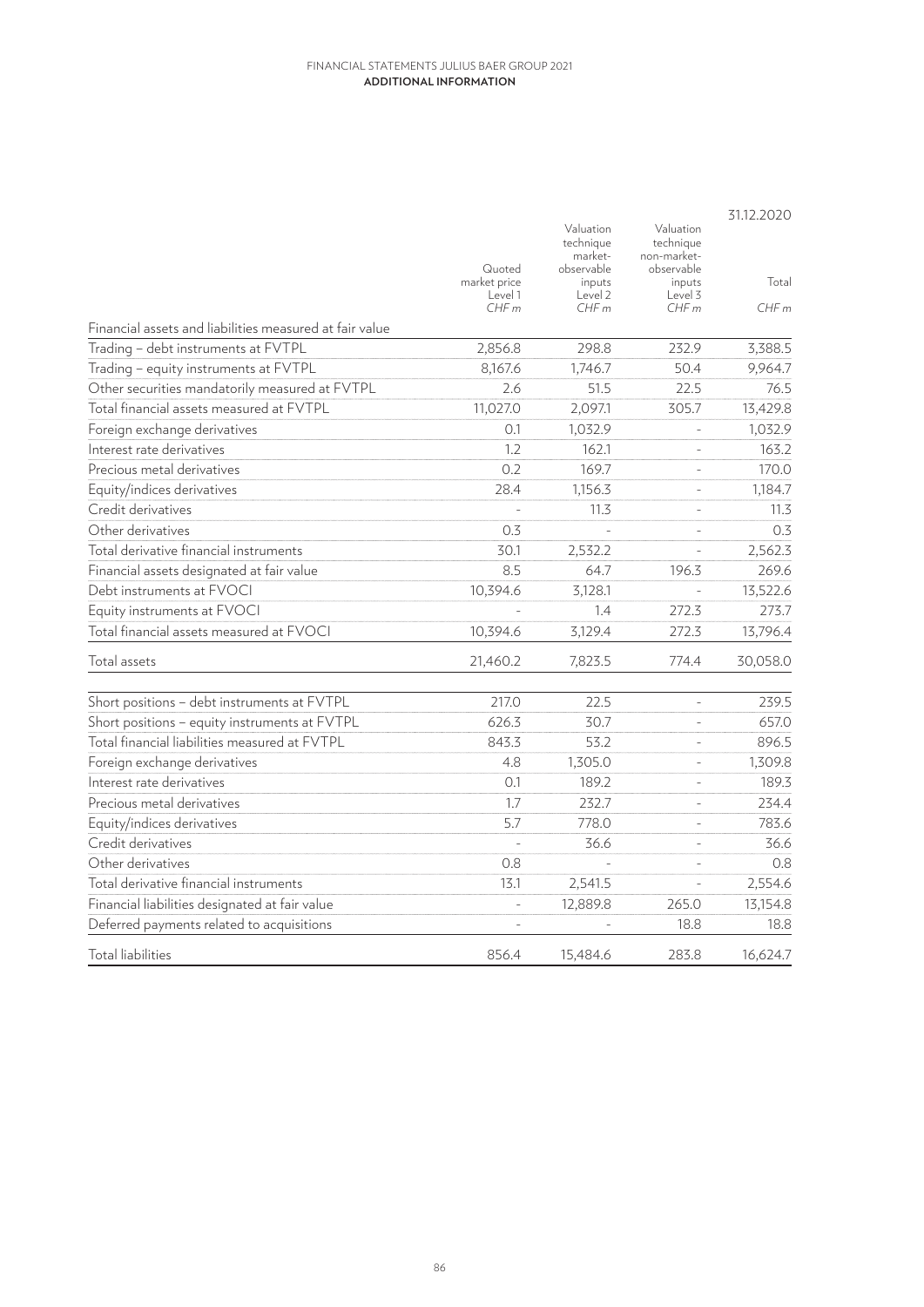The fair value of financial instruments disclosed at fair value is determined as follows:

|                                                          | Quoted<br>market price<br>Level 1<br>CHFm | Valuation<br>technique<br>market-<br>observable<br>inputs<br>Level 2<br>CHFm | Valuation<br>technique<br>non-market-<br>observable<br>inputs<br>Level 3<br>CHFm | 31.12.2021<br>Total<br>CHFm |
|----------------------------------------------------------|-------------------------------------------|------------------------------------------------------------------------------|----------------------------------------------------------------------------------|-----------------------------|
| Financial assets and liabilities disclosed at fair value |                                           |                                                                              |                                                                                  |                             |
| Cash                                                     | 19,851.2                                  | $\overline{a}$                                                               | $\overline{a}$                                                                   | 19,851.2                    |
| Due from banks                                           |                                           | 4,599.1                                                                      | ÷,                                                                               | 4,599.1                     |
| Loans                                                    |                                           | 50,821.3                                                                     | $\frac{1}{2}$                                                                    | 50,821.3                    |
| Accrued income/other assets                              | $\frac{1}{2}$                             | 412.5                                                                        | $\blacksquare$                                                                   | 412.5                       |
| Total assets                                             | 19,851.2                                  | 55,832.9                                                                     | $\overline{\phantom{0}}$                                                         | 75,684.1                    |
| Due to banks                                             | $\overline{\phantom{0}}$                  | 4,217.5                                                                      | ÷                                                                                | 4,217.5                     |
| Due to customers                                         |                                           | 83,204.9                                                                     | ÷                                                                                | 83,204.9                    |
| Debt issued                                              | 2,674.7                                   |                                                                              | $\overline{\phantom{0}}$                                                         | 2,674.7                     |
| Accrued expenses/other liabilities                       |                                           | 239.5                                                                        | ÷,                                                                               | 239.5                       |
| <b>Total liabilities</b>                                 | 2,674.7                                   | 87,661.9                                                                     |                                                                                  | 90,336.6                    |
|                                                          | Quoted<br>market price<br>Level 1<br>CHFm | Valuation<br>technique<br>market-<br>observable<br>inputs<br>Level 2<br>CHFm | Valuation<br>technique<br>non-market-<br>observable<br>inputs<br>Level 3<br>CHFm | 31.12.2020<br>Total<br>CHFm |
| Financial assets and liabilities disclosed at fair value |                                           |                                                                              |                                                                                  |                             |
| Cash                                                     | 14,544.4                                  | L,                                                                           | L,                                                                               | 14,544.4                    |
| Due from banks                                           |                                           | 7,351.3                                                                      | L,                                                                               | 7,351.3                     |
| Loans                                                    | L,                                        | 47,702.9                                                                     | $\overline{a}$                                                                   | 47,702.9                    |
| Accrued income/other assets                              | $\overline{a}$                            | 360.8                                                                        | $\frac{1}{2}$                                                                    | 360.8                       |
| Total assets                                             | 14,544.4                                  | 55,415.0                                                                     |                                                                                  | 69,959.4                    |
| Due to banks                                             |                                           | 5,088.0                                                                      |                                                                                  | 5,088.0                     |
| Due to customers                                         |                                           | 77,788.7                                                                     | $\frac{1}{2}$                                                                    | 77,788.7                    |
| Debt issued                                              | 1,503.1                                   |                                                                              | $\frac{1}{2}$                                                                    | 1,503.1                     |
| Accrued expenses/other liabilities                       |                                           | 202.9                                                                        | $\frac{1}{2}$                                                                    | 202.9                       |
| <b>Total liabilities</b>                                 | 1,503.1                                   | 83,079.6                                                                     | $\frac{1}{2}$                                                                    | 84,582.8                    |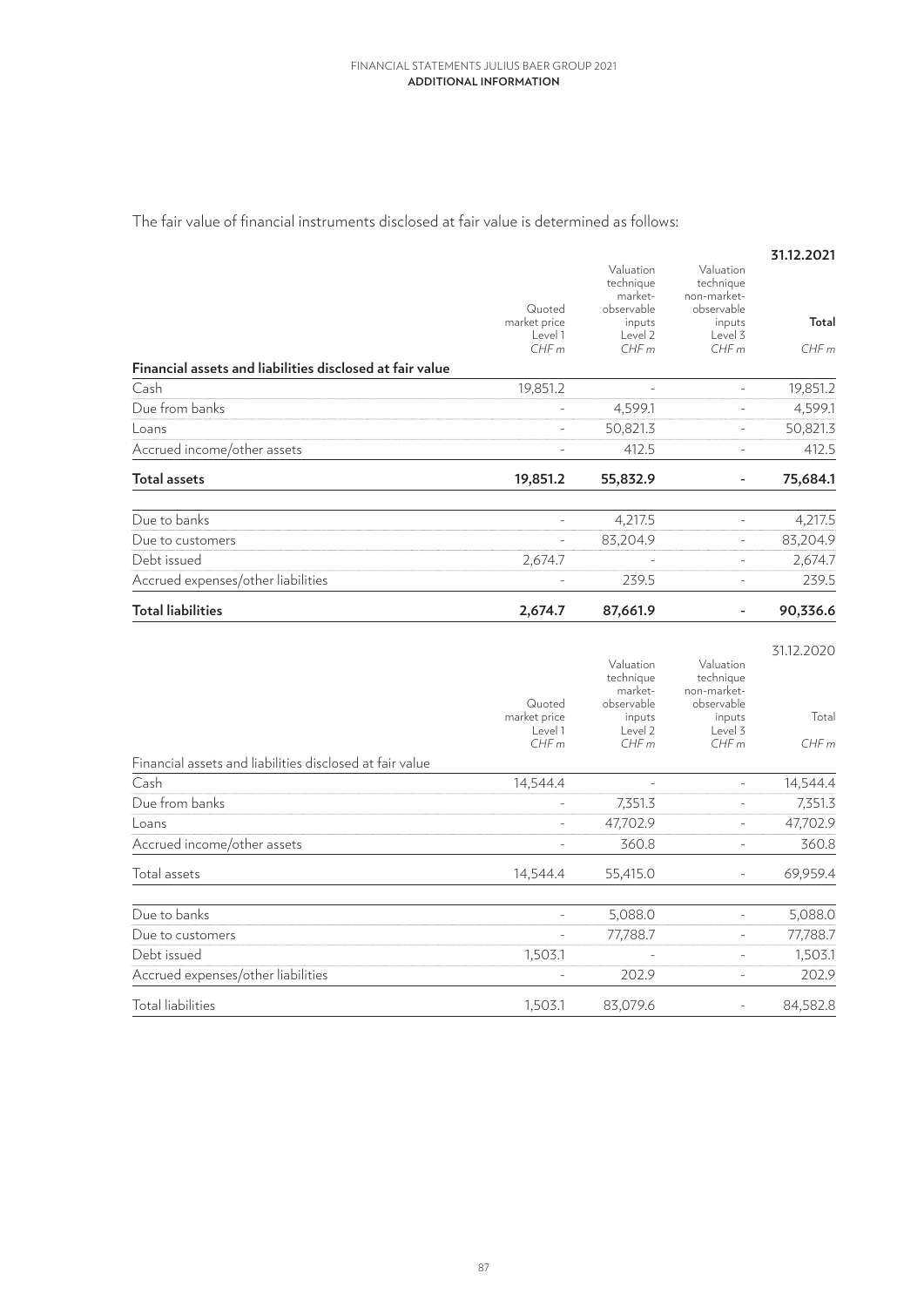## NOTE 25C FINANCIAL INSTRUMENTS – TRANSFERS BETWEEN FAIR VALUE LEVEL 1 AND LEVEL 2

|                                           | 31.12.2021<br>CHFm | 31.12.2020<br>CHFm |
|-------------------------------------------|--------------------|--------------------|
| Transfers from level 1 to level 2         |                    |                    |
| Financial assets measured at FVTPL        | 35.7               | 14.1               |
| Financial assets measured at FVOCI        | 16.7               | 42.4               |
| Financial assets designated at fair value |                    | 5.6                |
| Financial liabilities                     | 0.9                | 0.5                |
| Transfers from level 2 to level 1         |                    |                    |
| Financial assets measured at FVTPL        | 46.0               | 45.7               |
| Financial assets measured at FVOCI        | 63.7               | 103.5              |
| Financial liabilities                     | 0.4                |                    |
|                                           |                    |                    |

The transfers from level 1 to level 2, and vice versa, occurred due to changes in the direct availability of quoted market prices. Transfers between the levels are deemed to have occurred at the end of the reporting period.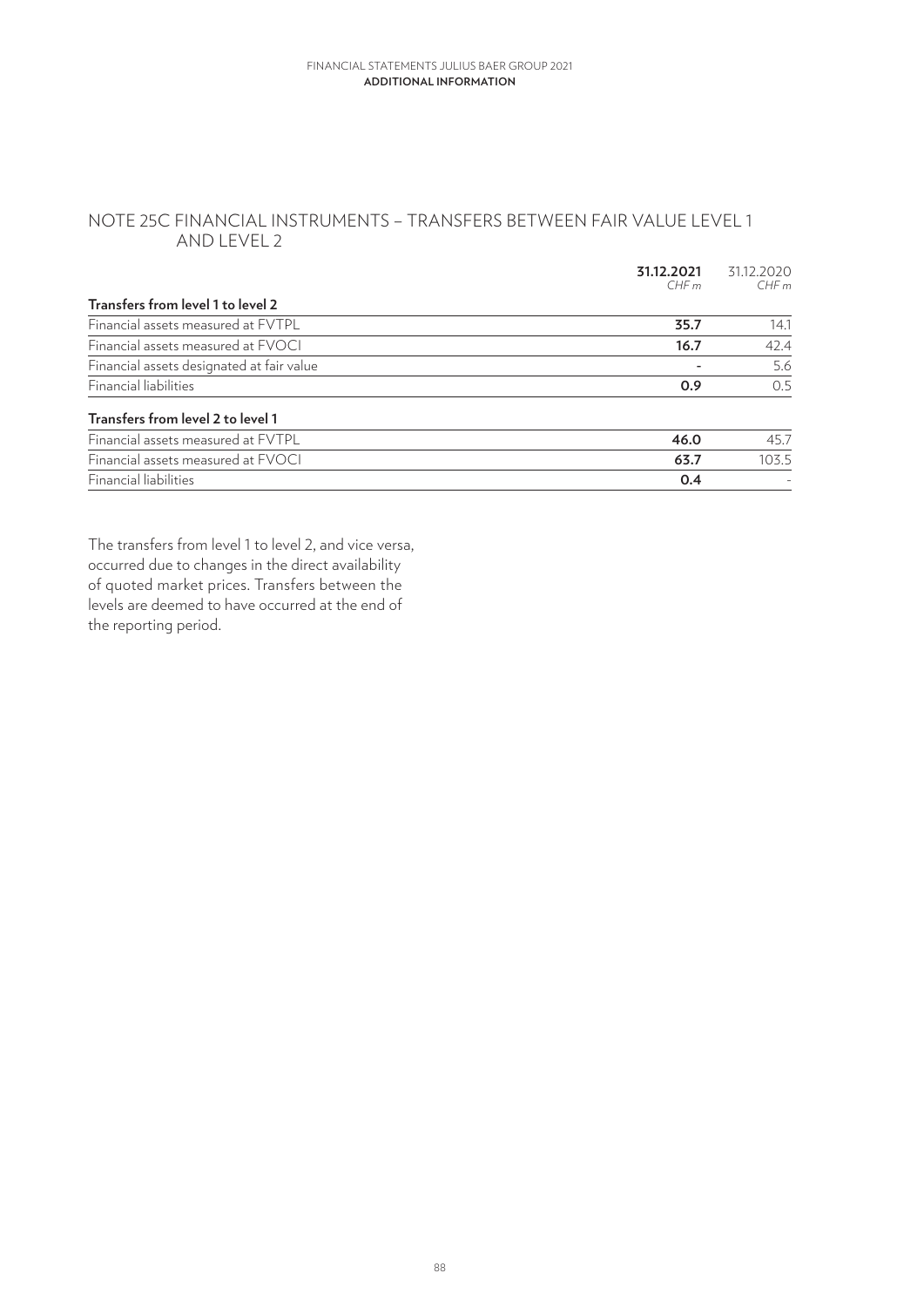## NOTE 26A FINANCIAL INSTRUMENTS – EXPECTED CREDIT LOSSES

An entity is required to recognise expected credit losses (ECL) at initial recognition of any financial instrument and to update the amount of ECL recognised at each reporting date to reflect changes in the credit risk of the respective instruments. Refer to the comment on risk management/credit risk section and the summary of significant accounting policies for more background information on the recognition of ECL.

## **ECL stage allocation**

Credit exposure is classified in one of the three ECL stages. At initial recognition, the Group classifies all financial assets in stage 1 because it does not acquire or originate credit-impaired debt instruments. If a significant risk increase has occurred to the financial instrument, the instrument moves from stage 1 to stage 2. The threshold applied varies depending on the original credit quality of the counterparty. For assets with lower default probabilities at origination due to good credit quality of the counterparty, the threshold for a significant increase in credit risk is set at a higher level than for assets with higher default probabilities at origination.

The Group generally originates loans and balances due from banks in its internal rating classes R1–R4, which reflect balances with low to medium credit risk. The same applies to the investment grade debt instruments held for investment purposes, which are also classified as R1–R4. Therefore, the Group determined that moves within these rating classes do not qualify as indicators of an increase in credit risk, whereas a move from R4 to R5 generally triggers such a credit risk increase. Hence, under this approach, moves from R4 to a higher risk class (R5–R6) generally trigger a move from stage 1 ECL to stage 2 ECL. For example, a counterparty moving from R1 to R2 would not trigger a significant increase in credit risk, whereas a counterparty moving from R1 to R5 would.

In addition, and to supplement this quantitative criterion, qualitative criteria based on other available internal data are applied to identify increased risk situations. These qualitative criteria are specific to the respective financial asset types (Lombard loans, mortgages, due from banks, debt instruments). For example, if payments are 30 days past due, the counterparty is moved to stage 2 and lifetime ECL are applied.

The model is symmetric, meaning that if the transfer condition (significant increase) is no longer met, the counterparty is transferred back into the 12-month ECL category (stage 1).

Financial instruments are credit-impaired and therefore recognised in stage 3 if they are classified in R7–R10 of the internal credit rating. These ratings are applied to positions with high credit risk; they are carried in the Group's internal list of exposures which are in a loss position. Such positions show objective evidence of impairment and are referred to as defaulted. Generally, Lombard loans and mortgages are moved to these rating classes if the respective position is not fully covered anymore, i.e. the market value of the collateral is lower than the credit exposure, (critical) credit covenants are not complied with, or any payments are 90 days past due, to name some of the criteria.

### **ECL measurement**

The Group has modelled its impairment loss estimation methodology to quantify the impact of the expected credit losses on its financial statements for stage 1 ECL and stage 2 ECL. The four models (for the Lombard loans business, mortgages business, due from banks business and treasury business, respectively) are generally based on the specific financial instrument's probability of default (PD), its loss given default (LGD) and the exposure at default (EAD). These models have been tailored to the Group's fully collateralised Lombard loans and mortgages, and the high-quality debt instruments in the treasury portfolio as outlined below.

For the credit-impaired financial assets in stage 3, the loss allowances are not measured based on a model, but determined individually according to the specific facts and circumstances.

Wherever the Group uses scenarios in the ECL calculation process, three different settings are applied to take future market situations into account: a baseline, an upside and a downside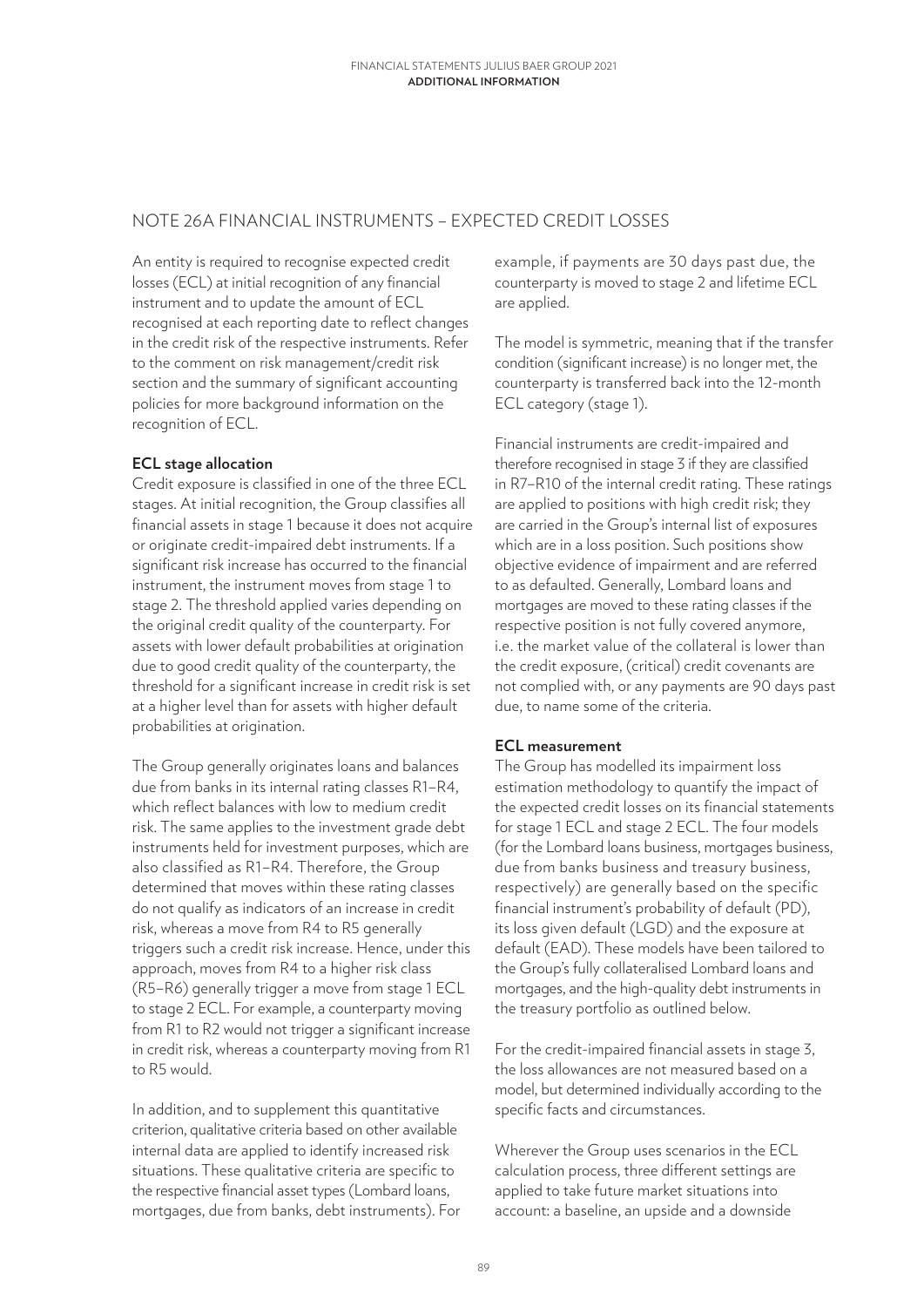scenario. Expected probabilities are allocated to the respective scenario; the weightings used for the current year's ECL calculation are 70% for the baseline scenario, 15% for the downside scenario and 15% for the upside scenario. However, the calculation of the ECL is mostly driven by the downside scenario, whereas the baseline and upside scenarios have only limited impact on the measurement of the ECL due to the Group's credit policy (fully collateralised portfolios). Therefore, an increase in the weighting of the downside scenario would consequently increase the ECL in stage 1 and 2.

To apply the expected future economic conditions in the models, the Group determined the forecast world gross domestic product (GDP) as the main economic input factor for the expected credit losses on its financial asset portfolios, since the counterparties have fully collateralised Lombard loans or mortgages with the Group or the portfolios consist of investment grade debt instruments. Other forward-looking main macroeconomic factors proved to be of lesser relevance to the Group's portfolios as a whole. A decrease in the expected GDP would have a negative impact on the ECL in stages 1 and 2.

In addition, for each portfolio, supplementary product-specific factors are used as outlined in the following paragraphs. These scenario factors are based on the assessment of the credit department

and the risk department for current and expected market developments in the respective product areas. These factors are updated and confirmed on a regular basis by the Group's ECL committee, which comprises officers from the risk, credit risk and treasury departments.

### **Due from banks**

For due-from-banks positions, the input factors are determined as follows:

Probability of Default: For amounts due from banks, publicly available PDs per rating class are applied, using the same PDs for stage 1 and stage 2, since the outstanding balances have a term of maximum 12 months. PDs for an expected life shorter than one year are derived from the available one-year PDs by linear reduction. The ratings and the related PDs are shifted up and down by one notch of the internal rating, using publicly available data sources for the respective PDs. The three scenarios are weighted based on the generally applied probabilities.

Exposure at default: For amounts due from banks, the EAD equals either the nominal value (money market issues, time accounts) or the carrying value (current and transactional accounts).

Loss given default: For amounts due from banks, an average LGD per rating class is applied. This factor is derived from publicly available data sources.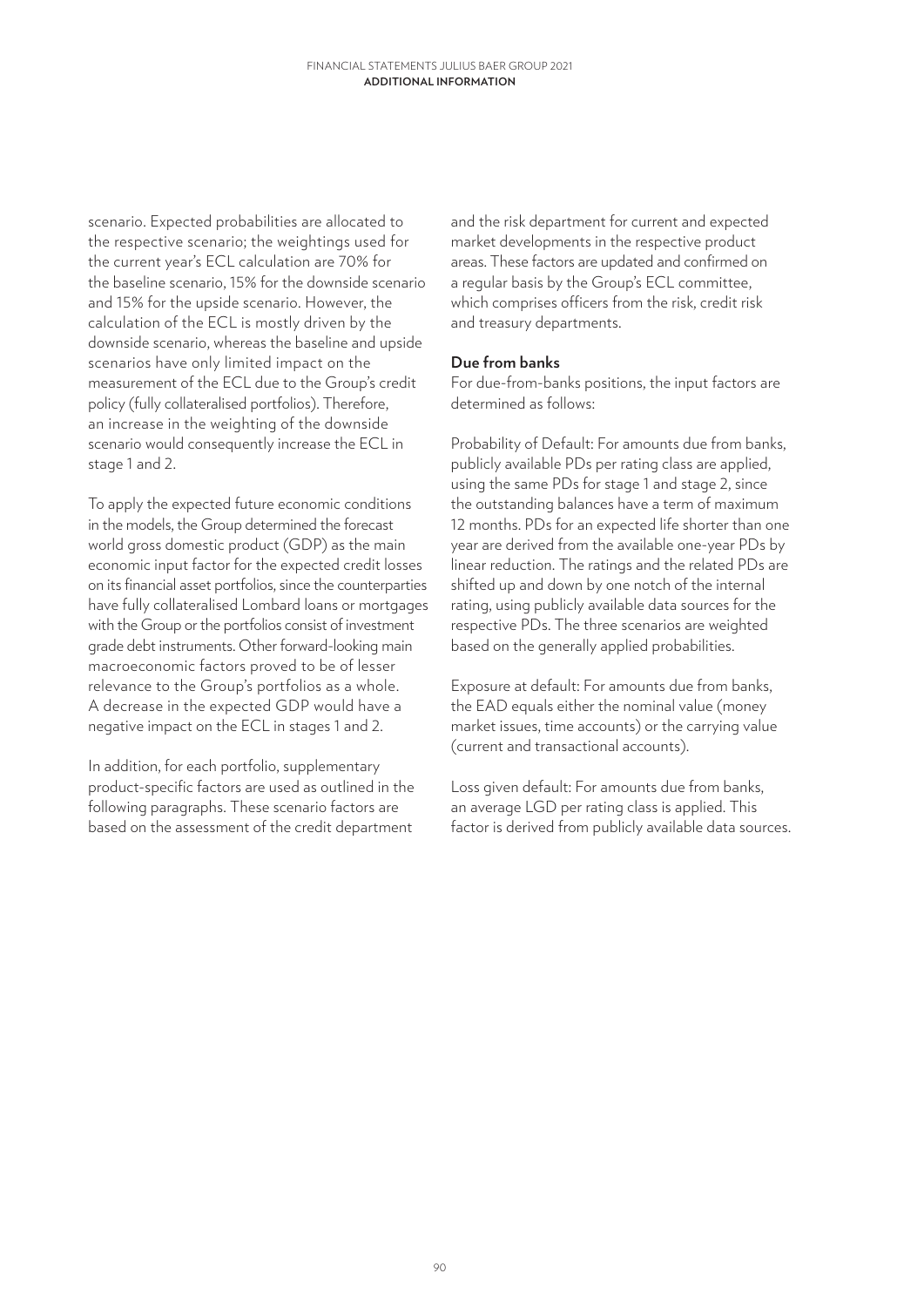## **Lombard loans**

For Lombard loans, the input factors are determined as follows:

Probability of default: For Lombard loans, PD factors are derived from the Group-internal 'margin call process' in Lombard lending. This process reflects internal procedures to avoid loan losses and is based on

- the probability that the credit position gets into a significant shortfall within one year;
- the probability that the credit position becomes unsecured within 10 days; and
- the liquidation process to cover the exposure,

taking into consideration their respective probabilities.

This margin call process is simulated for each rating class (R1–R6) and for stage 1 and stage 2 separately. The resulting PDs are then applied uniformly across all counterparties and related Lombard loans in the respective rating class.

Exposure at default: For Lombard loans, the EAD equals the higher of a) the current exposure (based on data from the internal credit supervision system comprising the following credit exposures: cash exposure, derivative exposure, credit guarantees and reservations) and b) the lower of the lending value or approved limit. The Group therefore assumes the highest possible risk (i.e. the highest outstanding) in determining the EAD, including any unused credit commitments. Consequently, even if no exposure is drawn under the limit, an ECL is calculated.

Loss given default: For Lombard loans the LGDs are formula-based, including the market value of the collateral on a client pledge group level. Scenario calculations on the market value of the collateral are performed, resulting in different LGDs per scenario. Three scenarios (base, up and down), including the probability of the respective scenario, are applied in the process.

## **Mortgages**

For mortgages, the input factors are determined as follows:

Probability of default: For mortgages, the PD factor is specifically determined for each counterparty and the related property based on the following input criteria:

- economic area of the counterparty domicile;
- counterparty domicile and property location (country) is the same;
- sufficient assets/collateral within the Group to pay interest/amortisation;
- counterparty self-used vs. rented-out real estate; and
- stage 1 or stage 2.

For each of these criteria, fixed parameters are determined (based on experience), which then add up to the mortgage counterparty-specific PD factors. These criteria have been selected because they are assumed to influence directly the default behaviour of the counterparty behind the mortgages.

Exposure at default: For mortgages, the carrying value (exposure) equals the EAD.

Loss given default: For mortgages, the LGD is based on scenario calculations on the market value of the real estate collateral and other pledged assets, which is then set in relation to the loan amount (loan-tovalue ratio; LTV). Three scenarios (base, up and down), including the probability of the respective scenario, are applied in the process. However, instead of applying a fixed percentage for the negative scenario to all real estate uniformly, the negative scenario is based on the combination of a base factor and additional penalties depending on the following real estate-specific criteria:

- property location (country/region);
- property size as a function of the property market value;
- property type (e.g. residential, office, commercial); and
- holiday home regions.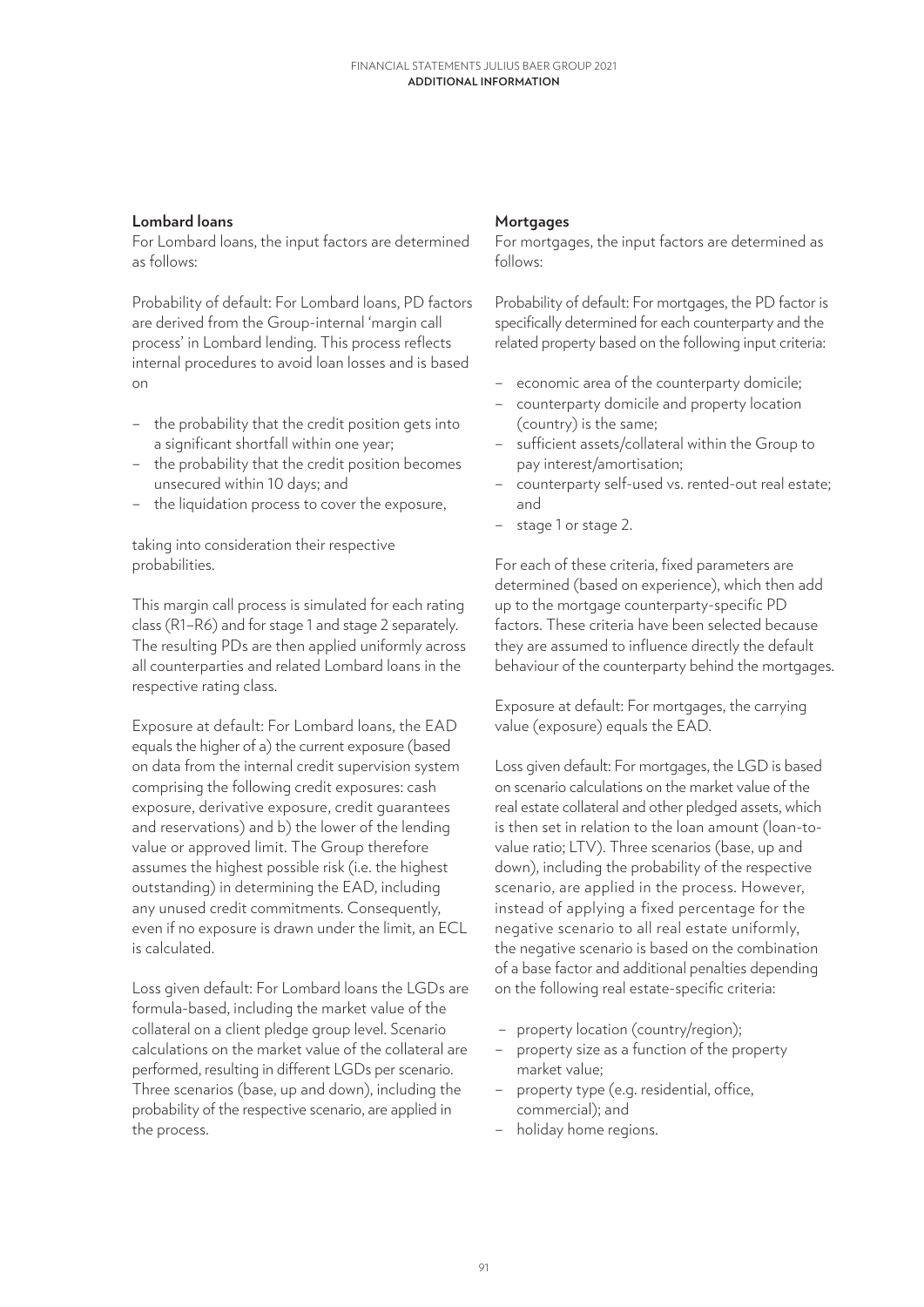For each of these criteria, fixed parameters (based on experience) are determined, which then add up to the mortgage-specific negative scenario. These criteria are selected because the resulting different characteristics of the real estate market generally respond differently to market fluctuations and hence the achievable collateral liquidation value. The total simulated market value is then compared with the exposure to determine the LGD.

### **Treasury portfolio**

For the treasury portfolio (debt instruments measured at FVOCI), the input factors are determined as follows:

Probability of default: For financial instruments in the treasury portfolio (debt securities, including money market instruments), publicly available PDs

per rating class are applied, separately for stage 1 (one-year PD or shorter) and stage 2 (respective PD according to expected life). These ratings and the related PDs are shifted by two notches up and down, using publicly available data sources for the respective PDs. The three scenarios are then weighted based on the generally applied probabilities. PDs for an expected life shorter than one year are derived from the available one-year PDs by linear reduction.

Exposure at default: For debt instruments, the EAD equals the amortised cost value plus discounted outstanding interest payments.

Loss given default: For the debt instruments, an average LGD per rating class is applied. These factors are derived from publicly available data sources.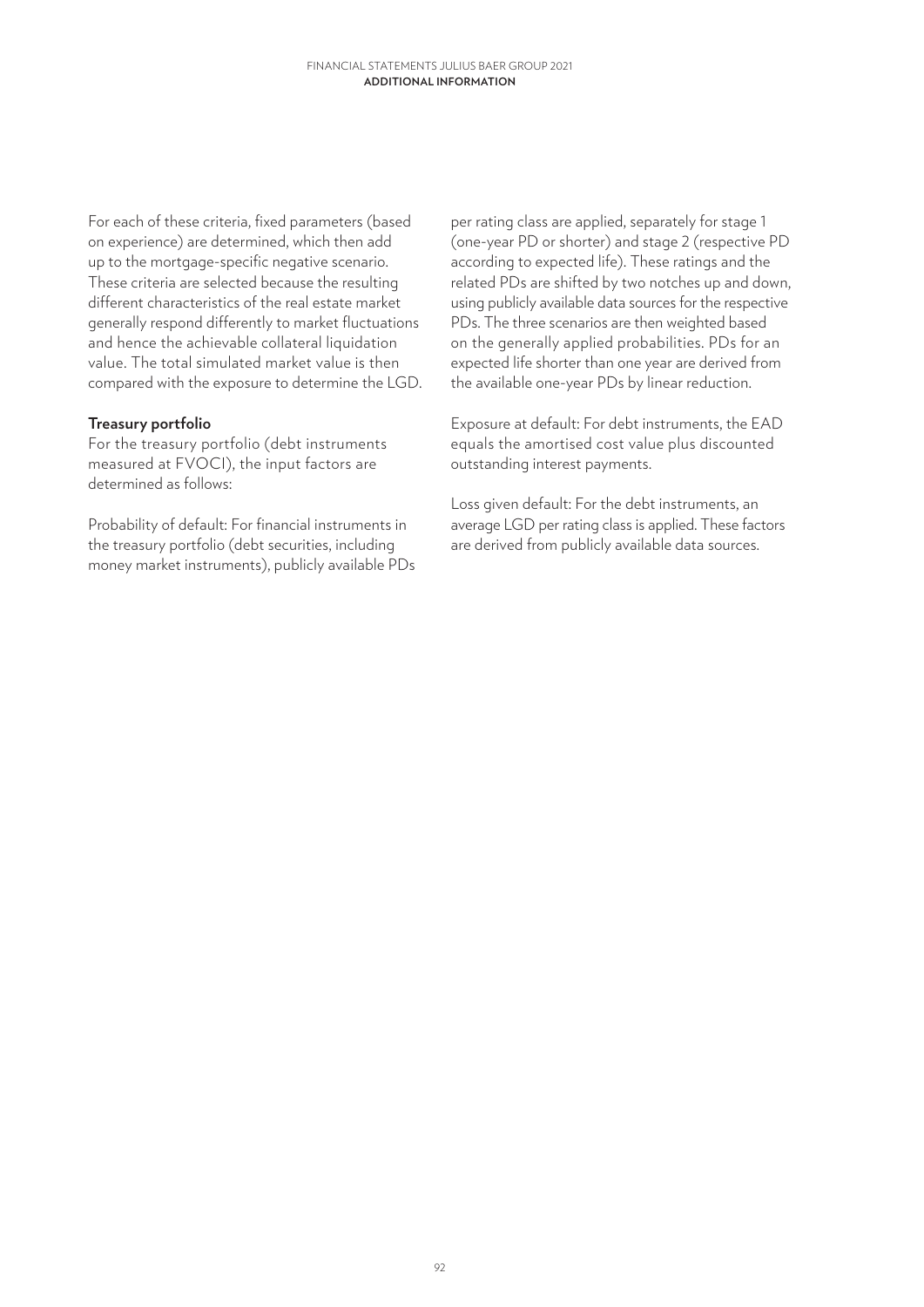## **Credit quality analysis**

The following tables provide an analysis of the Group's exposure to credit risk by credit quality and expected credit loss stage; they are based on the Group's internal credit systems.

### **Exposure to credit risk by credit quality**

|                                                                        |            |              |                        |                                 | 31.12.2021 |
|------------------------------------------------------------------------|------------|--------------|------------------------|---------------------------------|------------|
|                                                                        |            |              | Lifetime ECL           |                                 |            |
|                                                                        | Moody's    | 12-month ECL | not<br>credit-impaired | Lifetime ECL<br>credit-impaired | Total      |
|                                                                        | rating     | (Stage 1)    | (Stage 2)              | (Stage 3)                       |            |
|                                                                        |            | CHFm         | CHFm                   | CHFm                            | CHFm       |
| Due from banks, at amortised cost                                      |            |              |                        |                                 |            |
| R1-R4: Low to medium risk                                              |            | 4,484.1      |                        |                                 | 4,484.1    |
| R5-R6: Increased risk                                                  |            | 114.3        |                        | $\overline{a}$                  | 114.3      |
| R7-R10: Impaired                                                       |            |              |                        |                                 |            |
| Total                                                                  |            | 4,598.4      |                        | $\overline{a}$                  | 4,598.4    |
| Loss allowance                                                         |            | $-0.0$       | $\overline{a}$         | $\overline{a}$                  | $-0.0$     |
| Carrying amount                                                        |            | 4,598.4      |                        |                                 | 4,598.4    |
| Lombard loans, at amortised cost <sup>1</sup>                          |            |              |                        |                                 |            |
| R1-R4: Low to medium risk                                              |            | 40,631.5     | 33.0                   | $\overline{a}$                  | 40,664.5   |
| R5-R6: Increased risk                                                  |            | 1,306.9      | 226.1                  |                                 | 1,533.0    |
| R7-R10: Impaired                                                       |            |              |                        | 130.7                           | 130.7      |
| Total                                                                  |            | 41,938.4     | 259.0                  | 130.7                           | 42,328.2   |
| Loss allowance                                                         |            | $-3.9$       | $-0.1$                 | $-83.6$                         | $-87.6$    |
| Carrying amount                                                        |            | 41,934.5     | 259.0                  | 47.1                            | 42,240.6   |
|                                                                        |            |              |                        |                                 |            |
| Mortgages, at amortised cost <sup>1</sup><br>R1-R4: Low to medium risk |            | 7,704.7      | 364.8                  | $\overline{a}$                  | 8,069.5    |
| R5-R6: Increased risk                                                  |            | 1.8          | 44.7                   |                                 | 46.5       |
| R7-R10: Impaired                                                       |            |              |                        | 63.0                            | 63.0       |
| Total                                                                  |            | 7,706.5      |                        |                                 |            |
| Loss allowance                                                         |            |              | 409.5                  | 63.0                            | 8,179.1    |
|                                                                        |            | $-1.3$       | $-0.3$                 | $-1.0$                          | $-2.5$     |
| Carrying amount                                                        |            | 7,705.2      | 409.3                  | 62.1                            | 8,176.5    |
| Debt instruments, at FVOCI                                             |            |              |                        |                                 |            |
| R1-R4: Low to medium risk                                              | Aaa - Baa3 | 12,972.3     | $\overline{a}$         | $\frac{1}{2}$                   | 12,972.3   |
| R5-R6: Increased risk                                                  | $Ba1 - B3$ |              | $\equiv$               | L,                              |            |
| R7-R10: Impaired                                                       | $Caal - C$ |              | $\overline{a}$         | $\overline{a}$                  |            |
| Unrated                                                                |            | 45.6         |                        |                                 | 45.6       |
| Carrying amount                                                        |            | 13,017.9     |                        |                                 | 13,017.9   |
| Loss allowance                                                         |            | $-1.3$       |                        |                                 | $-1.3$     |

<sup>1</sup> Loss allowance on overdue interest payments and cancelled credit-impaired mortgages (CHF 8.8 million), as well as their corresponding exposures (CHF 33.4 million) are allocated to Lombard loans.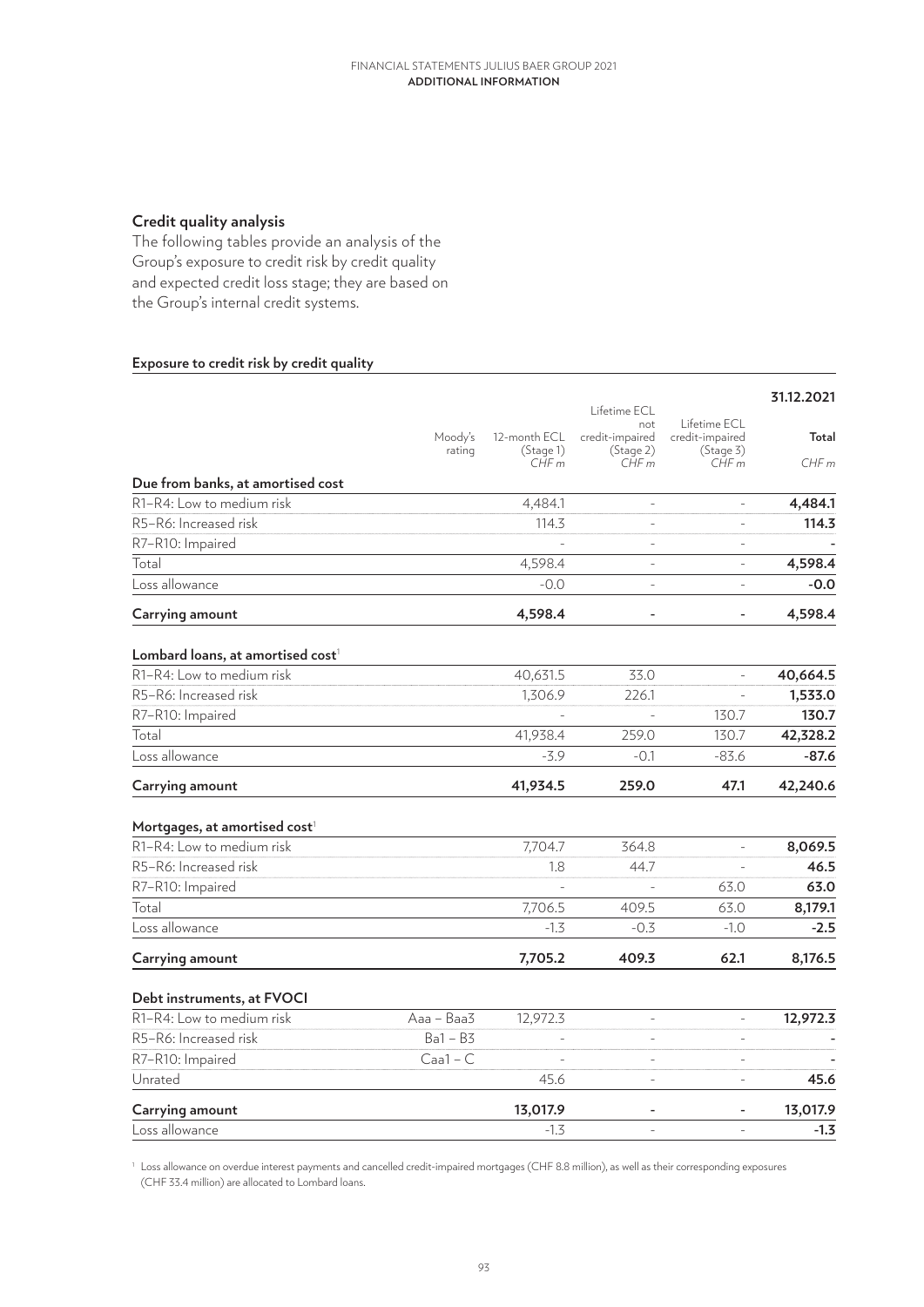|                                   | Lifetime ECL      |                                   |                                             |                                                      | 31.12.2020    |
|-----------------------------------|-------------------|-----------------------------------|---------------------------------------------|------------------------------------------------------|---------------|
|                                   | Moody's<br>rating | 12-month ECL<br>(Stage 1)<br>CHFm | not<br>credit-impaired<br>(Stage 2)<br>CHFm | Lifetime ECL<br>credit-impaired<br>(Stage 3)<br>CHFm | Total<br>CHFm |
| Due from banks, at amortised cost |                   |                                   |                                             |                                                      |               |
| R1-R4: Low to medium risk         |                   | 6,876.7                           | $\overline{a}$                              |                                                      | 6,876.7       |
| R5-R6: Increased risk             |                   | 473.2                             |                                             |                                                      | 473.2         |
| R7-R10: Impaired                  |                   |                                   |                                             |                                                      |               |
| Total                             |                   | 7,349.9                           | $\bar{ }$                                   |                                                      | 7,349.9       |
| Loss allowance                    |                   | $-0.1$                            | $\overline{\phantom{a}}$                    |                                                      | $-0.1$        |
| Carrying amount                   |                   | 7,349.9                           | $\overline{a}$                              |                                                      | 7,349.9       |
| Lombard loans, at amortised cost  |                   |                                   |                                             |                                                      |               |
| R1-R4: Low to medium risk         |                   | 36,382.9                          | 30.5                                        | $\overline{a}$                                       | 36,413.4      |
| R5-R6: Increased risk             |                   | 1,761.5                           | 213.5                                       |                                                      | 1,975.0       |
| R7-R10: Impaired                  |                   |                                   |                                             | 97.0                                                 | 97.0          |
| Total                             |                   | 38,144.4                          | 244.0                                       | 97.0                                                 | 38,485.3      |
| Loss allowance                    |                   | $-1.6$                            | $-0.3$                                      | $-75.2$                                              | $-77.1$       |
| Carrying amount                   |                   | 38,142.8                          | 243.7                                       | 21.8                                                 | 38,408.3      |
| Mortgages, at amortised cost      |                   |                                   |                                             |                                                      |               |
| R1-R4: Low to medium risk         |                   | 8,361.8                           | 335.7                                       |                                                      | 8,697.6       |
| R5-R6: Increased risk             |                   | 16.2                              | 31.1                                        |                                                      | 47.4          |
| R7-R10: Impaired                  |                   |                                   |                                             | 59.2                                                 | 59.2          |
| Total                             |                   | 8,378.1                           | 366.9                                       | 59.2                                                 | 8,804.1       |
| Loss allowance                    |                   | $-1.8$                            | $-0.3$                                      | $-2.7$                                               | $-4.8$        |
| Carrying amount                   |                   | 8,376.3                           | 366.6                                       | 56.5                                                 | 8,799.3       |
| Debt instruments, at FVOCI        |                   |                                   |                                             |                                                      |               |
| R1-R4: Low to medium risk         | Aaa - Baa3        | 13,522.6                          | $\bar{\phantom{a}}$                         | $\bar{\phantom{a}}$                                  | 13,522.6      |
| R5-R6: Increased risk             | $Ba1 - B3$        |                                   | $\bar{ }$                                   | $\blacksquare$                                       |               |
| R7-R10: Impaired                  | $Caal - C$        |                                   | L,                                          |                                                      |               |
| Carrying amount                   |                   | 13,522.6                          | $\overline{\phantom{a}}$                    |                                                      | 13,522.6      |
| Loss allowance                    |                   | $-1.8$                            |                                             |                                                      | $-1.8$        |

The macroeconomic scenarios used in the ECL calculation models have been reviewed in light of the ongoing challenging economic environment and the related uncertainty due to COVID-19. The growth assumption (based on the gross domestic products) used in the baseline scenario has been adjusted for year-end reporting 2021, resulting in a positive forecast again for the coming periods. The other input factors applied in the ECL calculation models did not have to be adjusted, as they proved to be reliable and robust. Likewise, the models used for the ECL calculation did not require pandemicrelated modifications.

The ECL calculations did not reveal any material losses to be recognised for year-end reporting 2021.

However, as the significant uncertainty regarding the development of the macroeconomic situation persists, the input factors used in the ECL models are monitored on an ongoing basis and may have to be adjusted in the next reporting periods.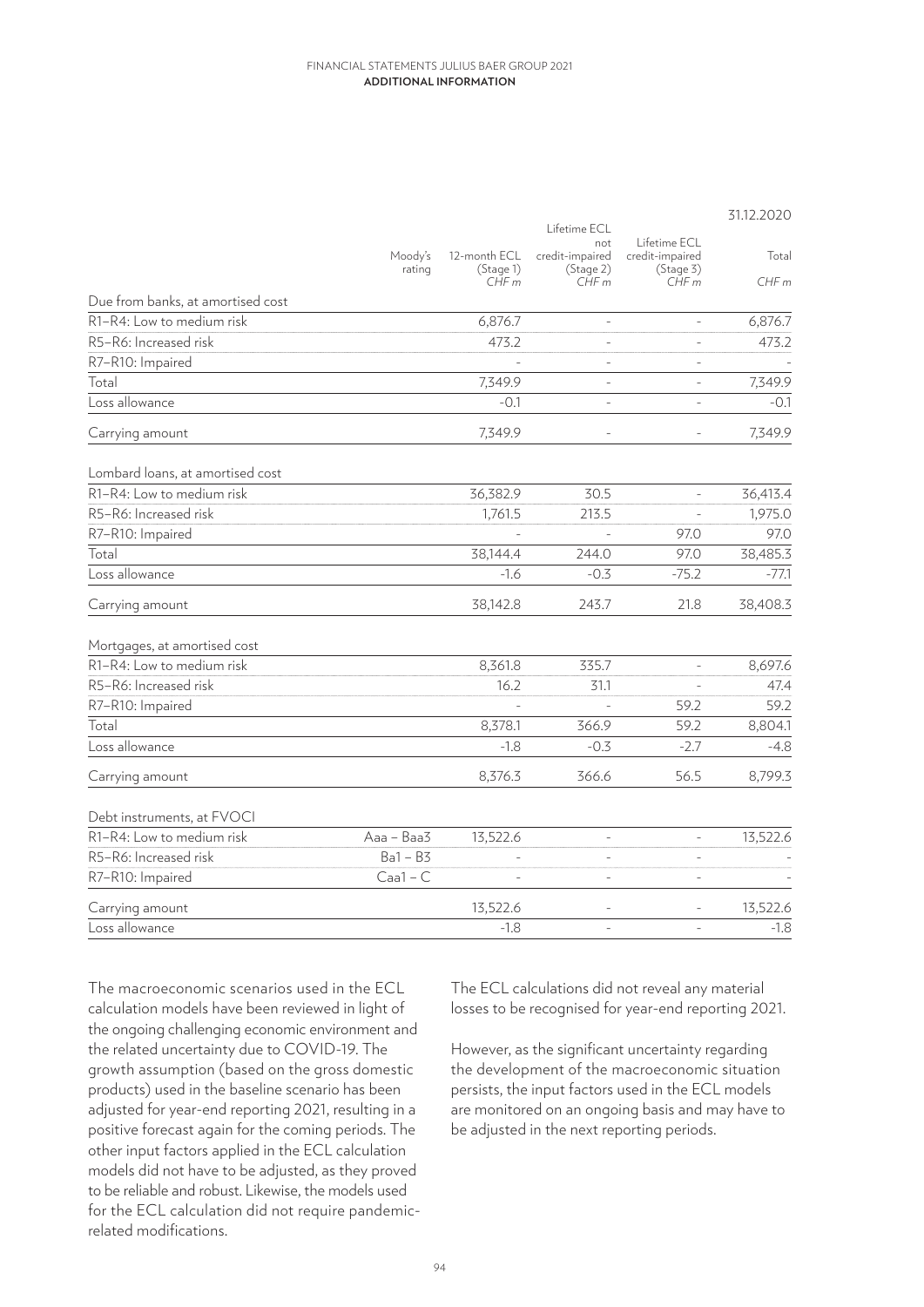# **Expected credit losses**

The following tables present the development of the Group's expected credit losses by stage; they are based on the Group's internal credit systems.

|                                                     |                                   | Lifetime ECL                                |                                                      |               |
|-----------------------------------------------------|-----------------------------------|---------------------------------------------|------------------------------------------------------|---------------|
|                                                     | 12-month ECL<br>(Stage 1)<br>CHFm | not<br>credit-impaired<br>(Stage 2)<br>CHFm | Lifetime FCL<br>credit-impaired<br>(Stage 3)<br>CHFm | Total<br>CHFm |
| Due from banks, at amortised cost                   |                                   |                                             |                                                      |               |
| Balance at 1 January 2021                           | 0.1                               |                                             |                                                      | 0.1           |
| Net remeasurement of loss allowance                 | $-0.0$                            |                                             |                                                      | $-0.0$        |
| New/increase financial assets                       | 0.0                               |                                             |                                                      | 0.0           |
| Financial assets that have been derecognised        | $-0.0$                            |                                             |                                                      | $-0.0$        |
| <b>Balance at 31 December 2021</b>                  | 0.0                               |                                             |                                                      | 0.0           |
| Lombard loans, at amortised cost                    |                                   |                                             |                                                      |               |
| Balance at 1 January 2021                           | 1.6                               | 0.3                                         | 75.2                                                 | 77.1          |
| Transfer to/(from) 12-month ECL                     | 0.2                               | $-0.2$                                      |                                                      |               |
| Transfer to/(from) lifetime ECL not credit-impaired | $-0.0$                            | 0.0                                         | $-0.0$                                               |               |
| Transfer to/(from) lifetime ECL credit-impaired     |                                   | $-0.0$                                      | 0.0                                                  |               |
| Net remeasurement of loss allowance                 | $-3.2$                            | $-0.0$                                      | 0.8                                                  | $-2.4$        |
| New/increase financial assets                       | 5.9                               | 0.0                                         | 6.8 <sup>1</sup>                                     | 12.7          |
| Financial assets that have been derecognised        | $-0.5$                            | $-0.0$                                      | $-0.9$                                               | $-1.5$        |
| Write-offs                                          |                                   |                                             | $-1.8$                                               | $-1.8$        |
| Changes in models/risk parameters                   | 0.1                               | 0.0                                         | 0.0                                                  | 0.1           |
| Foreign exchange and other movements                |                                   |                                             | 3.5                                                  | 3.5           |
| <b>Balance at 31 December 2021</b>                  | 3.9                               | 0.1                                         | 83.6                                                 | 87.6          |

<sup>1</sup> Including outstanding accumulated interest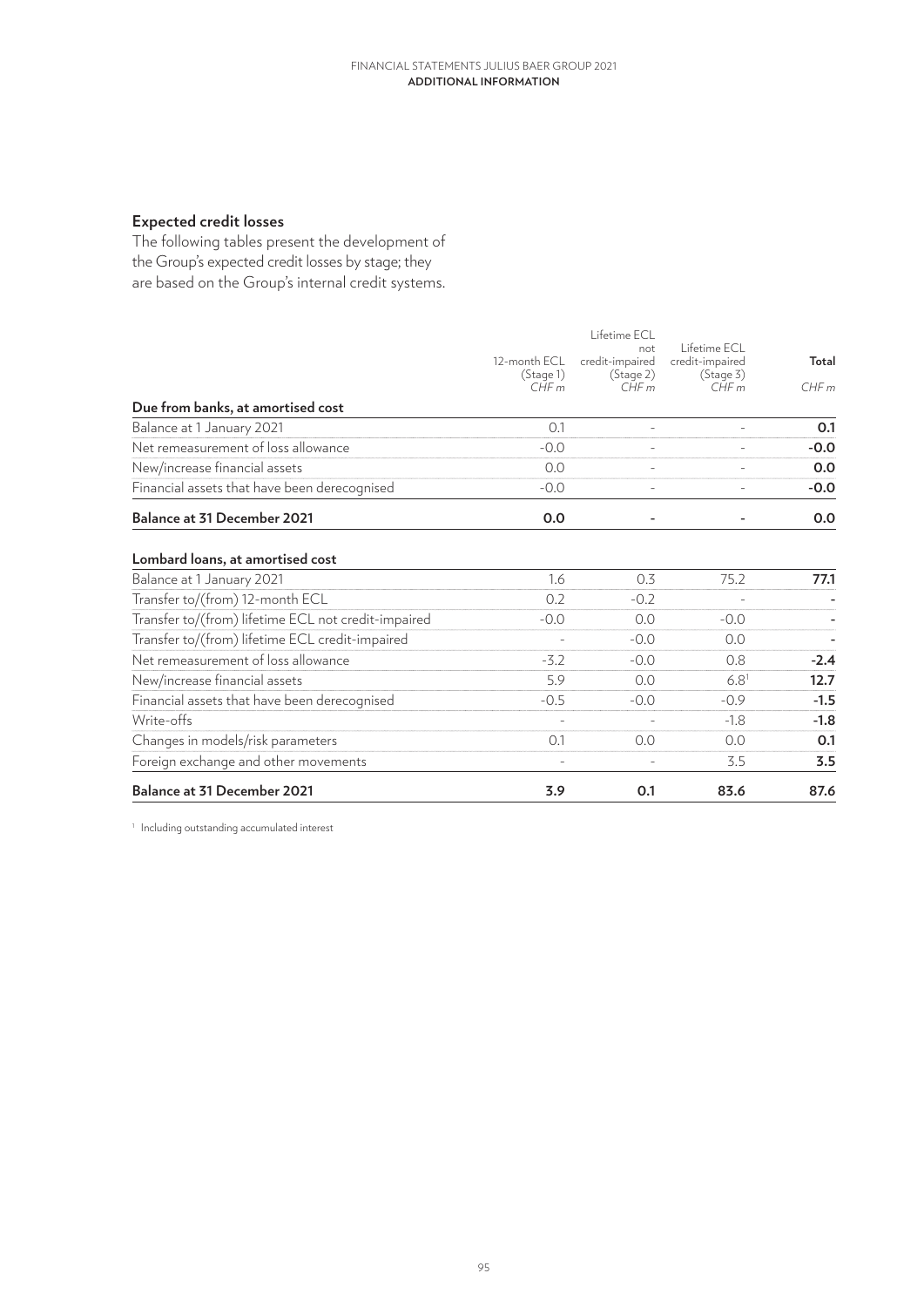|                                                 | 12-month ECL<br>(Stage 1)<br>CHFm | Lifetime ECL<br>not<br>credit-impaired<br>(Stage 2)<br>CHFm | Lifetime ECL<br>credit-impaired<br>(Stage 3)<br>CHFm | Total<br>CHFm |
|-------------------------------------------------|-----------------------------------|-------------------------------------------------------------|------------------------------------------------------|---------------|
| Mortgages, at amortised cost                    |                                   |                                                             |                                                      |               |
| Balance at 1 January 2021                       | 1.8                               | 0.3                                                         | 2.7                                                  | 4.8           |
| Transfer to/(from) lifetime ECL credit-impaired |                                   | $-0.0$                                                      | 0.0                                                  |               |
| Net remeasurement of loss allowance             | $-0.0$                            | $-0.0$                                                      | 2.7                                                  | 2.7           |
| New/increase financial assets                   | 0.4                               | 0.1                                                         | 0.1                                                  | 0.7           |
| Financial assets that have been derecognised    | $-1.0$                            | $-0.2$                                                      | $-2.7$                                               | $-3.8$        |
| Changes in models/risk parameters               | 0.1                               | 0.0                                                         |                                                      | 0.1           |
| Foreign exchange and other movements            |                                   |                                                             | $-1.9$                                               | $-1.9$        |
| <b>Balance at 31 December 2021</b>              | 1.3                               | 0.3                                                         | 1.0                                                  | 2.5           |
| Debt instruments, at FVOCI                      |                                   |                                                             |                                                      |               |
| Balance at 1 January 2021                       | 1.8                               | $\overline{\phantom{a}}$                                    |                                                      | 1.8           |
| Net remeasurement of loss allowance             | $-0.1$                            | $\equiv$                                                    |                                                      | $-0.1$        |
| New financial assets purchased                  | 0.3                               | $\equiv$                                                    |                                                      | 0.3           |
| Financial assets that have been derecognised    | $-0.7$                            |                                                             |                                                      | $-0.7$        |
| Changes in models/risk parameters               | $-0.0$                            | $\equiv$                                                    |                                                      | $-0.0$        |
| Foreign exchange and other movements            | $-0.0$                            | $\equiv$                                                    |                                                      | $-0.0$        |
| <b>Balance at 31 December 2021</b>              | 1.3                               |                                                             |                                                      | 1.3           |
|                                                 |                                   | Lifetime FCL                                                |                                                      |               |

|                                              | 12-month ECL<br>(Stage 1)<br>CHFm | not<br>credit-impaired<br>(Stage 2)<br>CHF m | Lifetime ECL<br>credit-impaired<br>(Stage 3)<br>CHFm | Total<br>CHFm |
|----------------------------------------------|-----------------------------------|----------------------------------------------|------------------------------------------------------|---------------|
| Due from banks, at amortised cost            |                                   |                                              |                                                      |               |
| Balance at 1 January 2020                    | 0.7                               |                                              |                                                      | 0.1           |
| Net remeasurement of loss allowance          | $-0.0$                            |                                              |                                                      | $-0.0$        |
| New/increase financial assets                | 0.0                               |                                              |                                                      | 0.0           |
| Financial assets that have been derecognised | $-0.1$                            |                                              |                                                      | $-0.1$        |
| Changes in models/risk parameters            |                                   |                                              |                                                      |               |
| Balance at 31 December 2020                  | $($ ).                            |                                              |                                                      | 0.1           |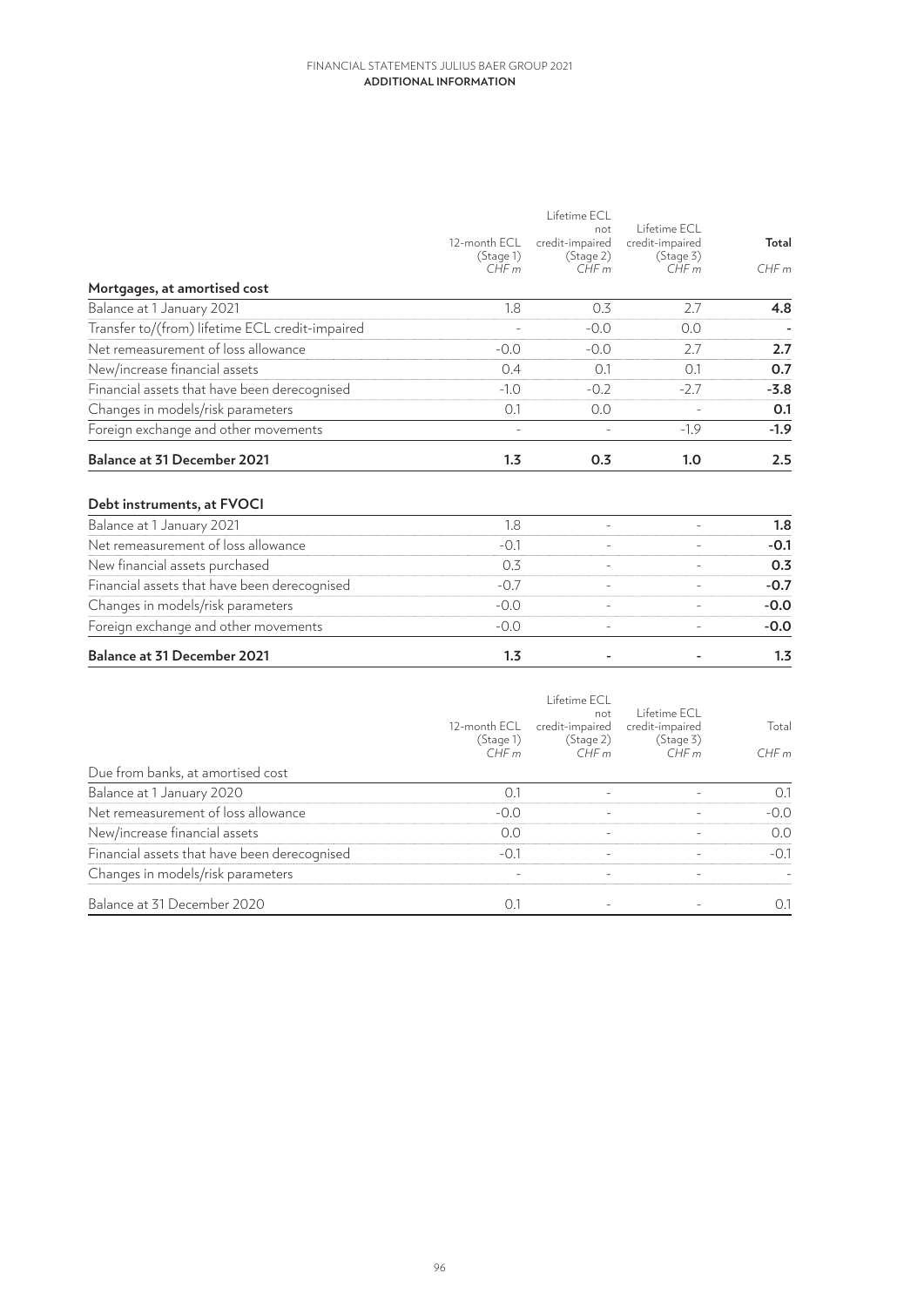|                                                     |                                   |                                                                    |                                                       | 2020          |
|-----------------------------------------------------|-----------------------------------|--------------------------------------------------------------------|-------------------------------------------------------|---------------|
|                                                     | 12-month ECL<br>(Stage 1)<br>CHFm | Lifetime ECL<br>$n \cap t$<br>credit-impaired<br>(Stage 2)<br>CHFm | Lifetime ECL<br>credit-impaired<br>(Stage 3)<br>CHF m | Total<br>CHFm |
| Lombard loans, at amortised cost                    |                                   |                                                                    |                                                       |               |
| Balance at 1 January 2020                           | 4.4                               | 0.6                                                                | 36.5                                                  | 41.4          |
| Transfer to/(from) 12-month ECL                     | 0.2                               | $-0.2$                                                             |                                                       |               |
| Transfer to/(from) lifetime ECL not credit-impaired | $-0.0$                            | 0.0                                                                |                                                       |               |
| Transfer to/(from) lifetime ECL credit-impaired     | $-0.0$                            |                                                                    | 0.0                                                   |               |
| Net remeasurement of loss allowance                 | $-22.0$                           | 0.1                                                                | 47.2                                                  | 25.3          |
| New/increase financial assets                       | 22.5                              | 0.2                                                                | 7.41                                                  | 30.0          |
| Financial assets that have been derecognised        | $-3.4$                            | $-0.3$                                                             | $-8.5$                                                | $-12.2$       |
| Write-offs                                          | $\overline{\phantom{a}}$          | $\bar{\phantom{a}}$                                                | $-0.9$                                                | $-0.9$        |
| Recoveries of amounts previously written off        | $\bar{a}$                         |                                                                    | $\overline{a}$                                        |               |
| Changes in models/risk parameters                   | $-0.1$                            | $-0.0$                                                             | $-0.0$                                                | $-0.1$        |
| Foreign exchange and other movements                | $-0.0$                            |                                                                    | $-6.4$                                                | $-6.4$        |
| Balance at 31 December 2020                         | 1.6                               | 0.3                                                                | 75.2                                                  | 77.1          |
| Mortgages, at amortised cost                        |                                   |                                                                    |                                                       |               |
| Balance at 1 January 2020                           | 2.1                               | 0.7                                                                | 2.7                                                   | 5.5           |
| Transfer to/(from) 12-month ECL                     | 0.0                               | $-0.0$                                                             |                                                       |               |
| Transfer to/(from) lifetime ECL not credit-impaired | $-0.1$                            | 0.1                                                                |                                                       |               |
| Transfer to/(from) lifetime ECL credit-impaired     | $-0.0$                            | $-0.1$                                                             | 0.2                                                   |               |
| Net remeasurement of loss allowance                 | $-0.3$                            | 0.1                                                                | 2.1                                                   | 1.8           |
| New/increase financial assets                       | 0.9                               | 0.1                                                                | $\overline{a}$                                        | 1.0           |
| Financial assets that have been derecognised        | $-0.5$                            | $-0.5$                                                             | $-2.2$                                                | $-3.2$        |
| Changes in models/risk parameters                   | $-0.3$                            | $-0.0$                                                             | $-0.0$                                                | $-0.4$        |
| Balance at 31 December 2020                         | 1.8                               | 0.3                                                                | 2.7                                                   | 4.8           |
| Debt instruments, at FVOCI                          |                                   |                                                                    |                                                       |               |
| Balance at 1 January 2020                           | 1.3                               | 0.1                                                                | $\overline{a}$                                        | 1.3           |
| Net remeasurement of loss allowance                 | $-0.2$                            | $\sim$                                                             | $\overline{a}$                                        | $-0.2$        |
| New financial assets purchased                      | 1.3                               |                                                                    |                                                       | 1.3           |
| Financial assets that have been derecognised        | $-0.5$                            | $-0.1$                                                             |                                                       | $-0.6$        |
| Changes in models/risk parameters                   | $-0.0$                            | $\frac{1}{2}$                                                      |                                                       | $-0.0$        |
| Foreign exchange and other movements                | $-0.0$                            | $\overline{a}$                                                     |                                                       | $-0.0$        |
| Balance at 31 December 2020                         | 1.8                               | $\overline{\phantom{a}}$                                           |                                                       | 1.8           |

<sup>1</sup> Including outstanding accumulated interest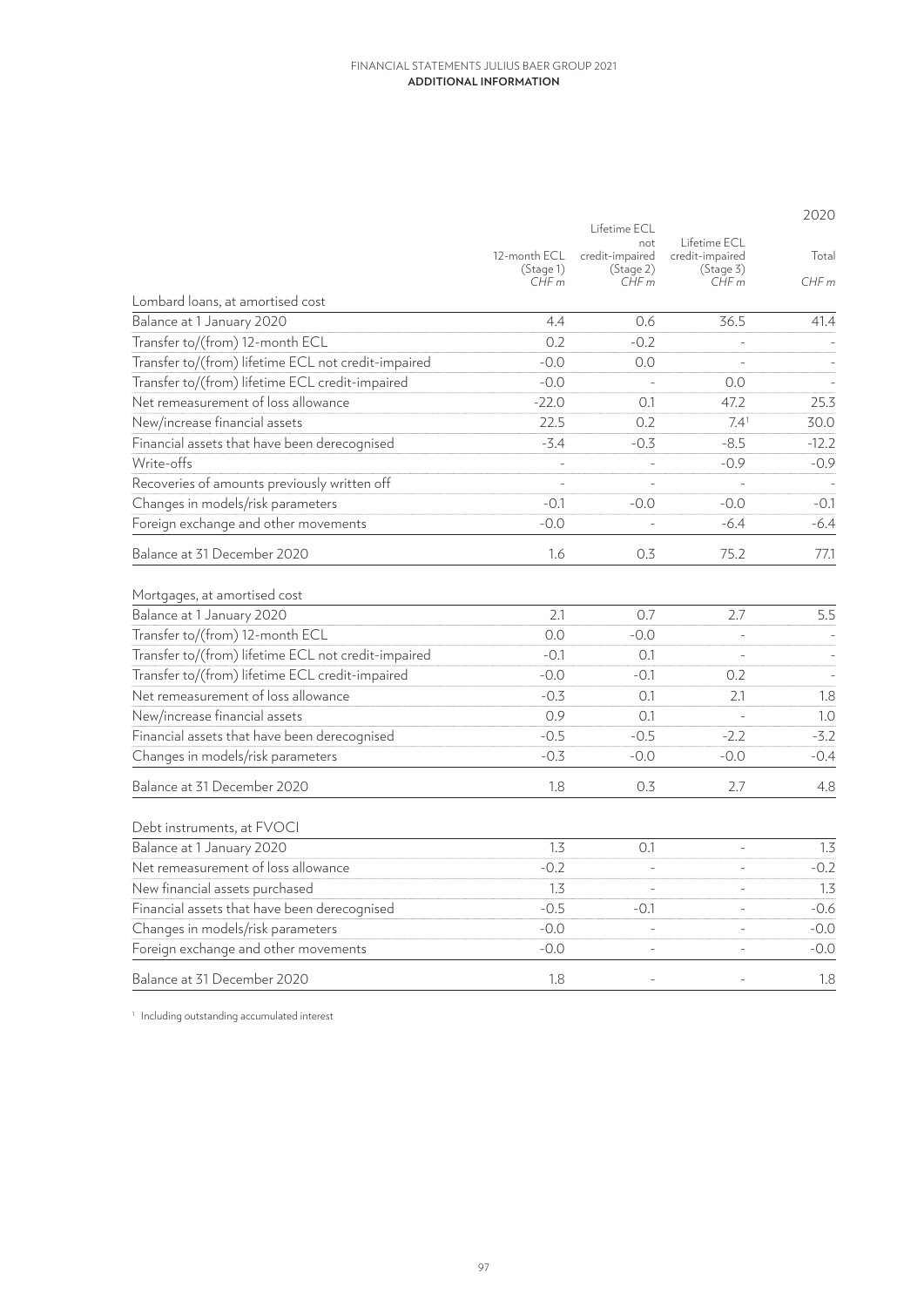## NOTE 26B FINANCIAL INSTRUMENTS – CREDIT RISK ANALYSIS

### **Maximum exposure to credit risk**

The following table shows the Group's theoretical maximum exposure to credit risk as of the balance sheet date, which represents the exposure in the event of other parties failing to perform their obligations, without taking account of any collateral held or other credit enhancements. For financial assets, these exposures are typically the carrying amount.

#### **Maximum exposure to credit risk**

|                                           | 31.12.2021    | 31.12.2020 |
|-------------------------------------------|---------------|------------|
|                                           | Gross maximum |            |
|                                           | exposure      | exposure   |
|                                           | CHFm          | CHFm       |
| Due from banks                            | 4,598.4       | 7,349.9    |
| Loans                                     | 50,417.1      | 47,207.6   |
| Financial assets measured at FVTPL        | 3,253.6       | 3,388.5    |
| Derivative financial instruments          | 2,086.6       | 2,562.3    |
| Financial assets designated at fair value | 322.9         | 269.6      |
| Financial assets measured at FVOCI        | 13,017.9      | 13,522.6   |
| Accrued income/other assets               | 412.5         | 360.8      |
| Total <sup>1</sup>                        | 74,108.9      | 74,661.4   |
| Off-balance sheet                         |               |            |
| Irrevocable commitments <sup>2</sup>      | 818.6         | 446.2      |
| Total maximum exposure to credit risk     | 74,927.5      | 75,107.5   |

<sup>1</sup> Cash, including balances held with central banks, is not considered a credit risk and hence excluded from all credit risk analysis.

<sup>2</sup> These amounts reflect the maximum payments the Group is committed to making.

Refer to the comment on risk management/credit risk section for discussions on concentration of credit risk.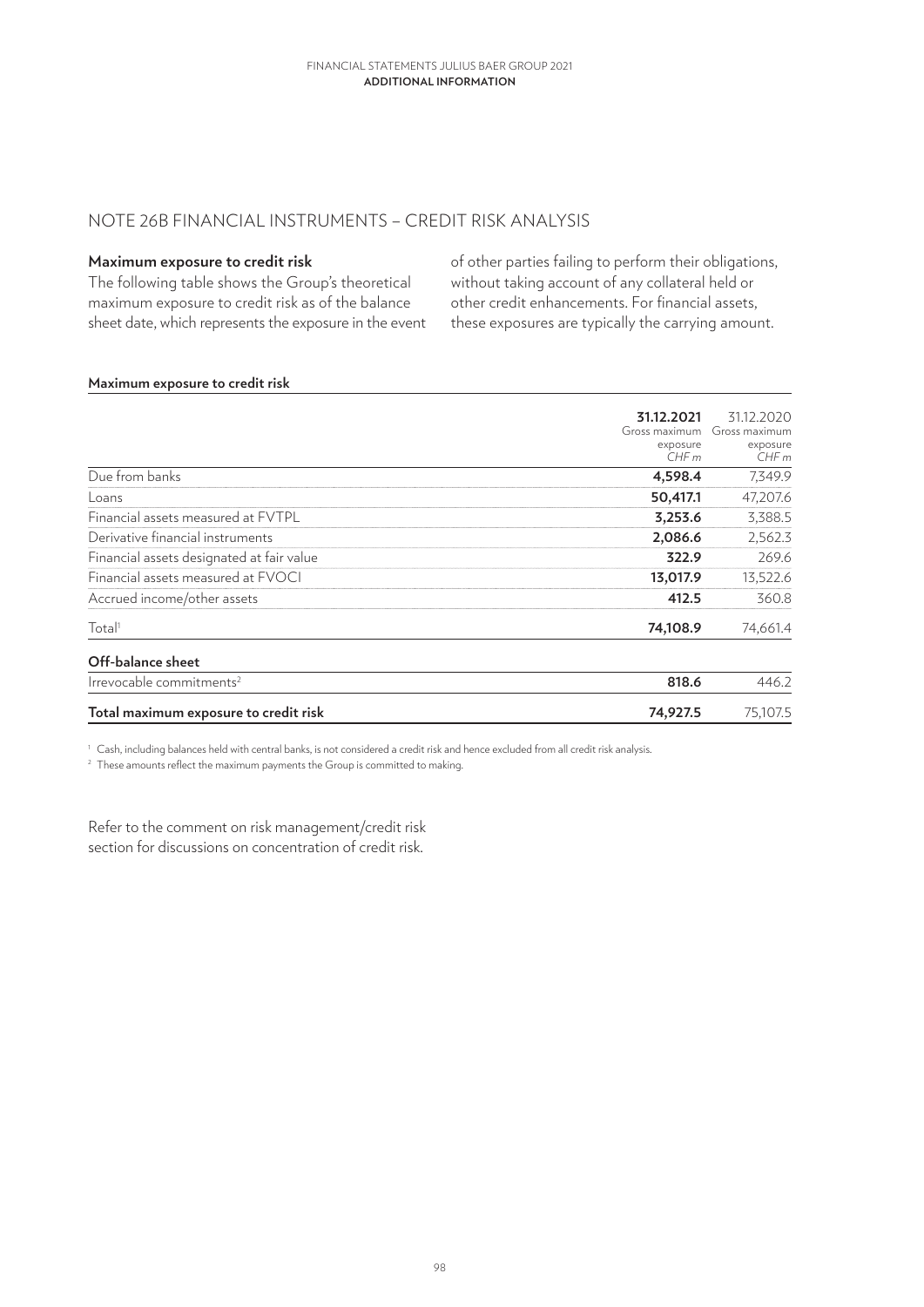## NOTE 26C FINANCIAL INSTRUMENTS – COLLATERAL ANALYSIS

### **Collateral analysis**

For Lombard loans, the principal types of collateral are readily marketable debt and equity securities as well as other eligible assets; for mortgages,

residential properties serve as main collateral. The following table provides information regarding the loan-to-value (market value) ratio for the respective credit products.

|                                            | 31.12.2021 | 31.12.2020 |
|--------------------------------------------|------------|------------|
|                                            | CHFm       | CHFm       |
| Loan-to-value ratio (LTV)                  |            |            |
| Lombard loans (not credit-impaired)        |            |            |
| Less than 50%                              | 24,340.2   | 22,913.8   |
| 51-70%                                     | 11,705.2   | 10,253.2   |
| 71-90%                                     | 5,175.1    | 4,813.5    |
| 91-100%                                    | 930.1      | 371.8      |
| More than 100%                             | 42.9       | 34.4       |
| Total                                      | 42,193.4   | 38,386.5   |
| Mortgages (not credit-impaired)            |            |            |
| Less than 50%                              | 4,477.6    | 4,468.9    |
| 51-70%                                     | 3,100.9    | 3,584.8    |
| 71-90%                                     | 528.7      | 675.3      |
| 91-100%                                    | 7.3        | 11.9       |
| More than 100%                             |            | 1.9        |
| <b>Total</b>                               | 8,114.5    | 8,742.9    |
| Credit-impaired Lombard loans <sup>1</sup> |            |            |
| Less than 50%                              | 0.1        |            |
| 51-70%                                     | 3.9        |            |
| 71-100%                                    | 20.1       |            |
| More than 100%                             | 23.1       | 21.8       |
| <b>Total</b>                               | 47.1       | 21.8       |
| Credit-impaired mortgages <sup>1</sup>     |            |            |
| Less than 50%                              | 22.6       |            |
| 51-70%                                     | 32.8       | 26.4       |
| 71-100%                                    | 4.6        | 30.1       |
| More than 100%                             | 2.1        |            |
| <b>Total</b>                               | 62.1       | 56.5       |

<sup>1</sup> Exposures of overdue interest payments and cancelled credit-impaired mortgages (2021: carrying amount of CHF24.7 million) are allocated to creditimpaired Lombard loans.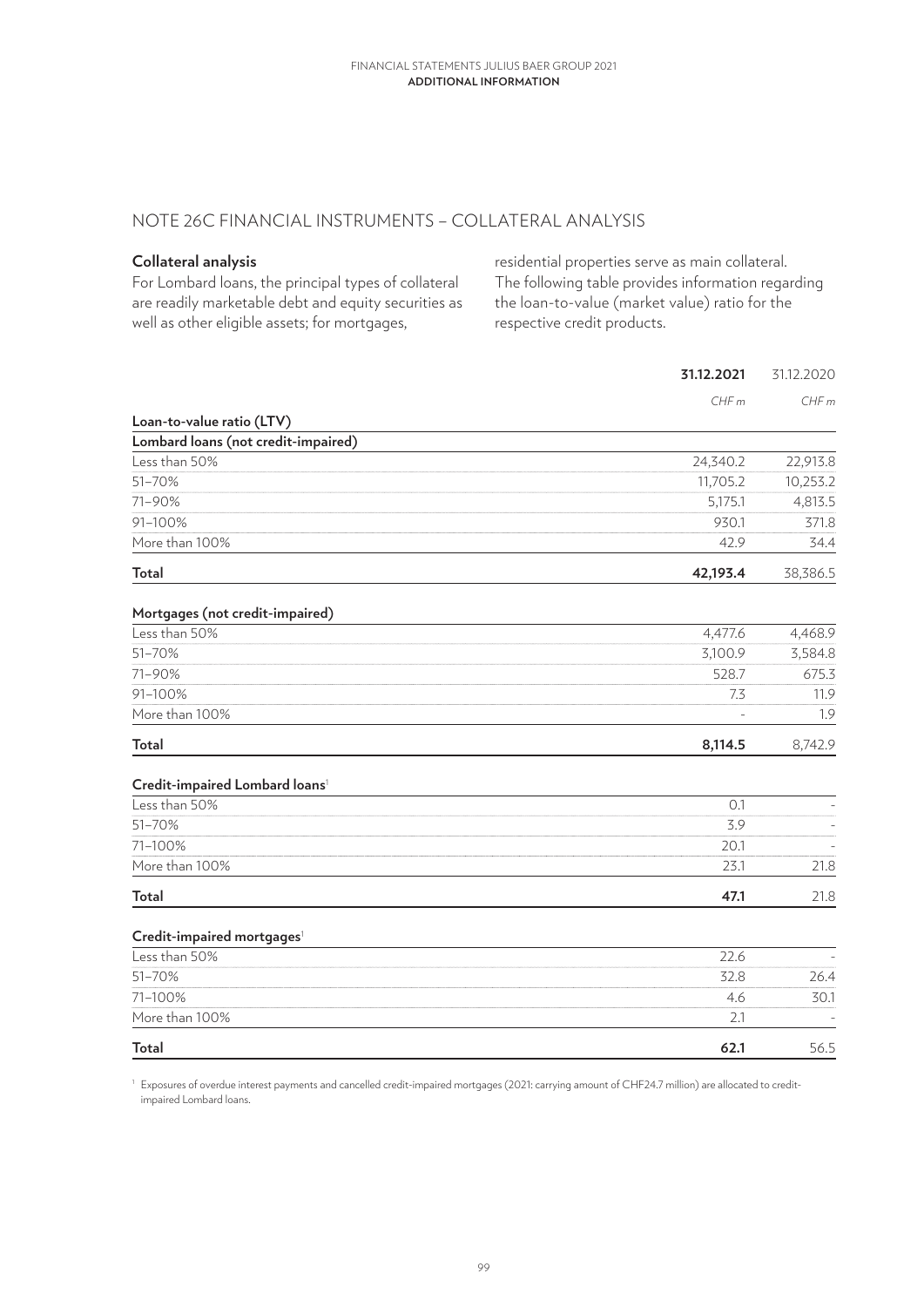## NOTE 26D FINANCIAL INSTRUMENTS – OFFSETTING

As a wealth manager, the Group enters into securities transactions and derivative financial instruments. In order to control the credit exposure and reduce the credit risk related to these transactions, the Group applies credit mitigation strategies in the ordinary course of business. The Group enters into master netting agreements with counterparties to mitigate the credit risk of securities lending and borrowing transactions, repurchase and reverse repurchase transactions, and OTC derivative transactions. Such arrangements include Global Master Securities Lending Agreements or Global Master Repurchase Agreements, as well as ISDA Master Agreements for derivatives.

The majority of exposures to securities transactions and OTC derivative financial instruments are collateralised, with the collateral being prime financial instruments or cash.

However, under IFRS, to be able to offset transactions with the same counterparty on the balance sheet, the offsetting right must not only be legally enforceable in the normal course of business, but must also be enforceable for all counterparties in the event of default, insolvency or bankruptcy. Since the Group's arrangements may not fulfil the strict offsetting criteria as required by IFRS, the Group does not offset the respective amounts related to these transactions on the balance sheet. Consequently,

the remaining credit risk on securities lending and borrowing as well as on repurchase and reverse repurchase transactions is fully mitigated.

*Securities transactions:* Since the Group does not apply netting on its balance sheet, the cash collateral provided in securities borrowing and reverse repurchase transactions in the amount of CHF 24.1 million (2020: CHF 1,264.2 million) and the cash collateral received in securities lending and repurchase transactions in the amount of CHF 356.9 million (2020: CHF 334.6 million), as disclosed in Note 23, are not offset with the respective counterparty positions in the balance sheet.

*Derivative financial instruments:* The derivative financial instruments consist of OTC as well as exchange-traded derivatives. The majority of OTC derivatives in the total amount of CHF 1,564.1 million (positive replacement values) and CHF 1,489.8 million (negative replacement values) are subject to an enforceable netting agreement. Transactions with other banks are generally collateralised with other financial instruments (derivatives) which are recognised on the Group's balance sheet. With nonbanking counterparties, the collateral recognised is generally cash balances. None of these balances related to the derivatives transactions are offset on the balance sheet.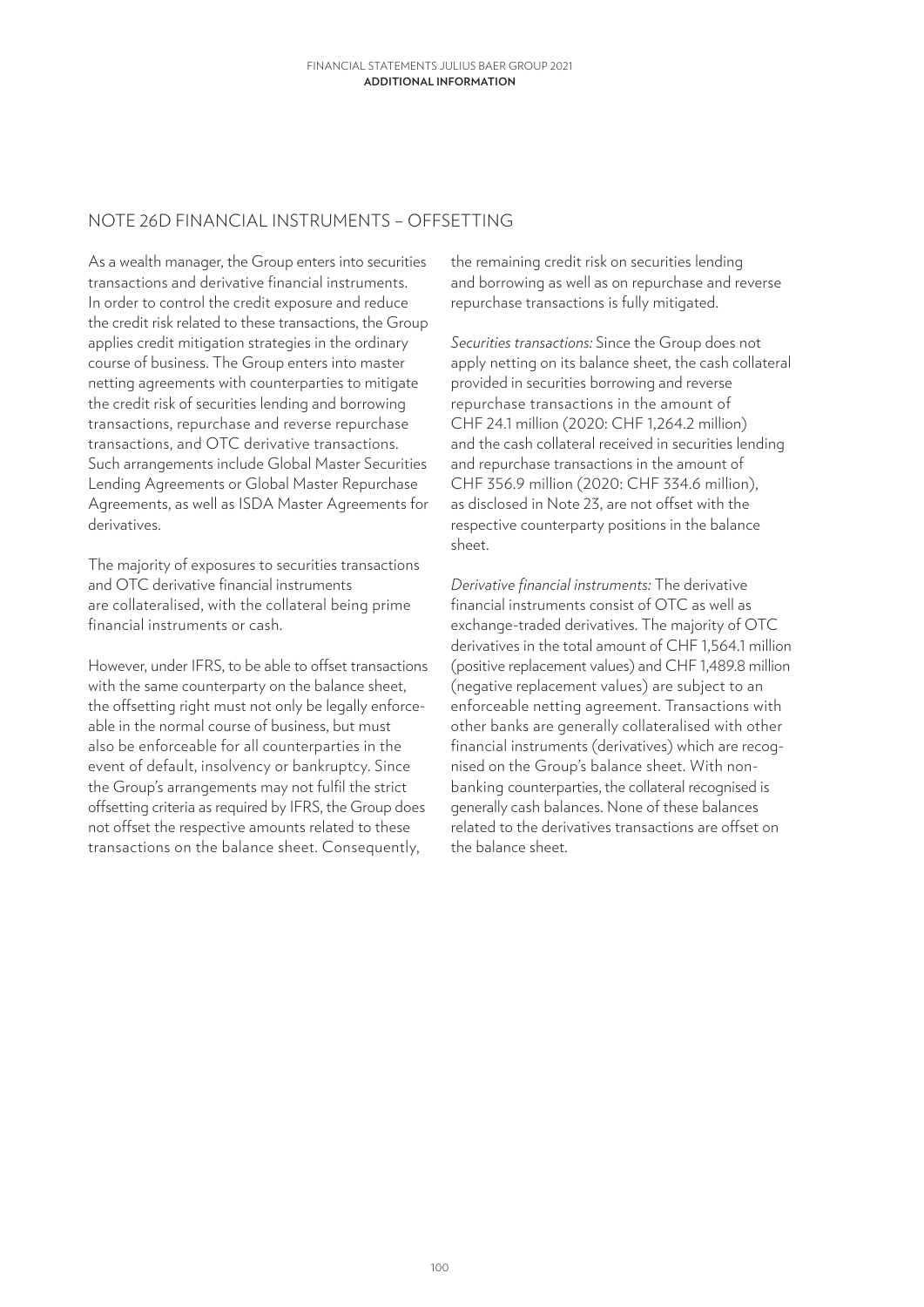## NOTE 27 MARKET RISK MEASURES

Market risk refers to the potential losses from changes in the valuation of its assets and liabilities because of changes in market prices, volatilities, correlations and other valuation-relevant factors. Refer to the comment on risk management/market risk section for the relevant background information related to the Group's market risk.

### **Market risk measurement, market risk limitation, back testing and stress testing**

The following methods are used to measure and limit market risk: value-at-risk (VaR) limits, sensitivity or concentration limits (delta, vega, basis-point and nominal limits as well as scenario analysis), and country limits for trading positions. VaR, the key risk figure, measures the magnitude of the loss on a portfolio that, under normal circumstances and for a specific probability (confidence interval), will not be exceeded during the observed holding period. The VaR of the Group amounted to CHF 1.95 million on 31 December 2021 and

CHF 0.94 million on 31 December 2020 (one-day holding period, 95% confidence interval). The maximum VaR recorded in 2021 amounted to CHF 3.29 million; the minimum was CHF 0.90 million (CHF 5.07 million and CHF 0.51 million in 2020). The adequacy of the VaR calculation, which is based on historical market movements, is monitored through regular back testing. This involves the comparison of the VaR values calculated each day with the hypothetical gains or losses that would have occurred if the end-of-day positions had been left unchanged on the next trading day. The following chart shows the daily calculations of VaR in 2021 (at confidence intervals of 95% and 99% and for a one-day holding period) compared with these hypothetical gains or losses. A back-testing exception occurs when the change in overall position value resulting from the back-testing simulation is negative and its absolute value is greater than the VaR (at a confidence interval of 99%) for the relevant day's closing positions.



#### **Back testing of Julius Baer Group trading book positions in 2021 (CHF)**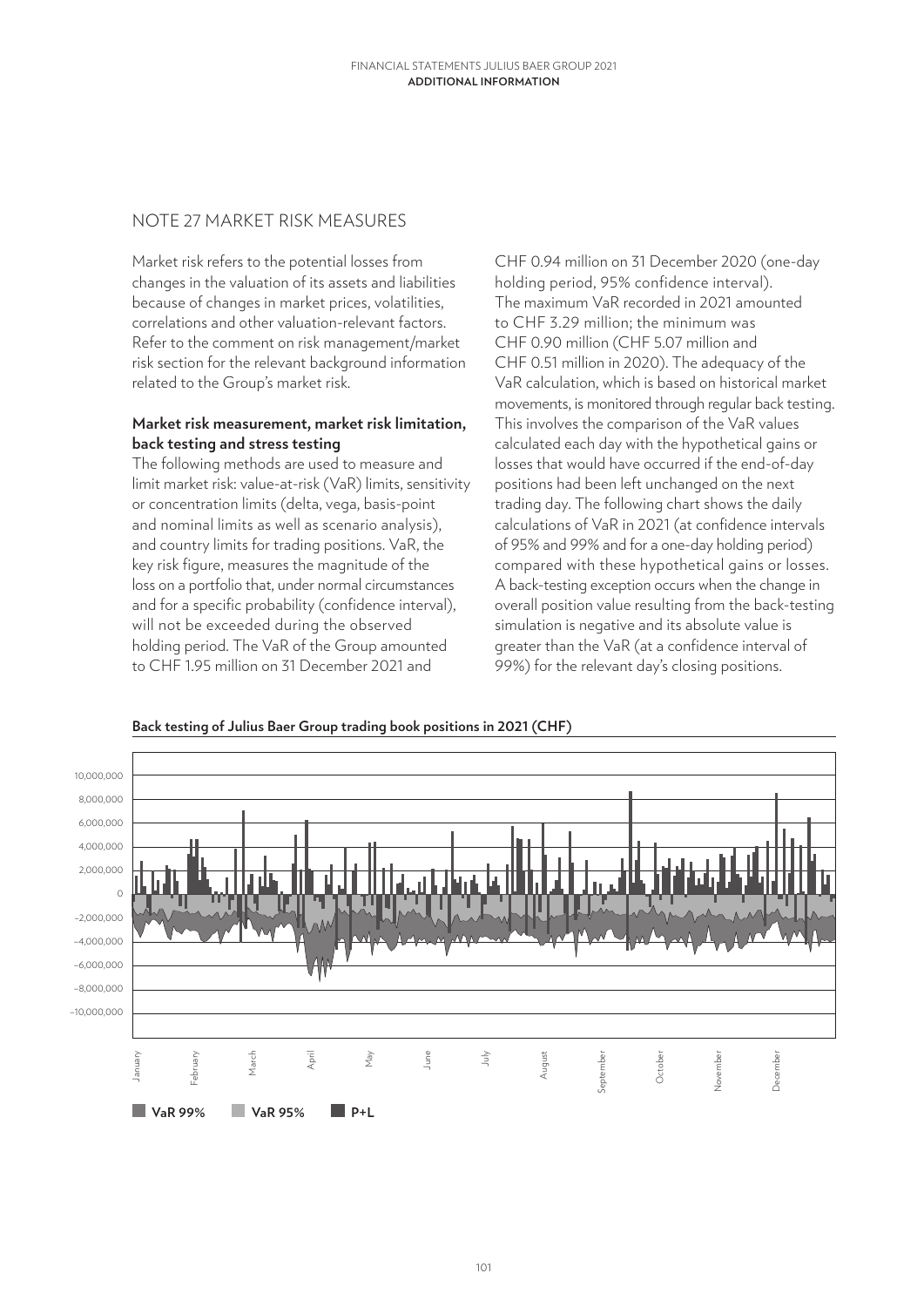The following chart compares these hypothetical gains and losses with the actual profit and loss generated by the trading operations of the Group.

To ensure comparability, pure commission income has been removed from these income statement results.



### **Distribution of daily revenues from trading activities of Julius Baer Group for 2021 (CHF)**

<sup>1</sup> Pure trading revenues excluding commissions and fees

Whereas VaR forecasts identify potential losses during normal market conditions, daily stress tests are carried out in order to estimate the consequences of extreme market swings. Limits are set for both these risk metrics, and their utilisation is monitored on a daily basis. The daily stress tests are periodically complemented by additional tests based on historical scenarios. Additional stress tests, reflecting specific market and political situations, are also carried out.

According to Circular 2008/20, FINMA may disregard individual back-testing exceptions if the institution is able to prove that these exceptions are not attributable to a lack of precision of the risk aggregation model. FINMA has used this discretion according to FINMA Guidance 06/2020 so that the back-testing exceptions caused by the COVID-19 pandemic would not lead to an increase of VaR capital multipliers. Concerning the 12-month period starting on 1 January 2021 and ending on

31 December 2021, the FINMA Guidance 06/2020 is no longer applicable and the Bank no longer registers any exception in relation to the COVID-19 pandemic.

At the beginning of 2021, the preceding 12-month period contained seven back-testing exceptions that fell out of the observation period during the course of 2021. From these seven exceptions, six exceptions are attributable to the COVID-19 pandemic.

On 25 February 2021, an exception was caused by a short-lived market squeeze across US equity volatility skews, a FX volatility skew on selected G10 currencies and a countercyclical flattening of the USD interest rate curve. All of which simultaneously and adversely affected the Group's profit or loss. On 19 April 2021, an exception was caused by an increase in the volatility skews for selected equities and indices and by the use of conservative proxies for which the time series were not available. On 16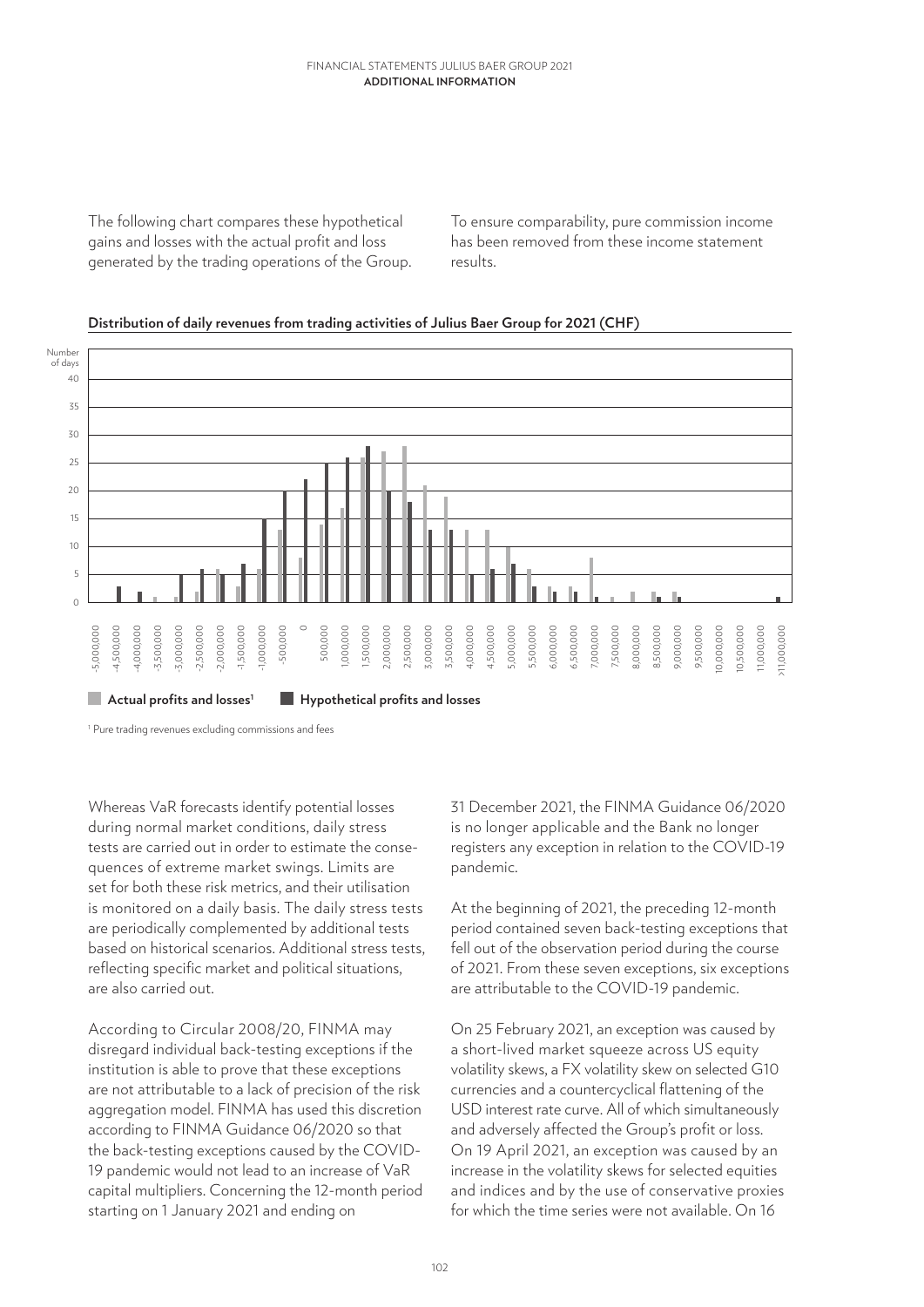September 2021, a general drop in market prices and an increase in volatilities led to another exception. Finally, on 16 December 2021, another increase in market volatility again caused an exception.

As of 31 December 2021, the overall number of backtesting exceptions stands therefore at four. As such, the VaR capital multiplier applied by the Bank remained constant.

All back-testing violations are examined individually and each is reported to the Chief Executive Officer, the Chief Risk Officer, the internal and external auditors, and the Swiss Financial Market Supervisory Authority (FINMA).

### **VaR method and regulatory capital**

For its VaR calculation, the Group uses historical simulation with complete revaluation of all trading positions in each instance. The historical simulation is based on empirically observed changes in market parameters (prices, yield curves, volatilities) over the last 300-trading-day period. As a result, correlation is taken into account implicitly, without having to draw on calculations and assumptions based on a correlation matrix. The risk management platform and the internal market risk models of the Group fulfil the relevant regulatory requirements and have been approved by FINMA for use in determining the capital requirement for market risks in the trading book.

In addition to the normal VaR calculations detailed above, a so-called stress-based VaR calculation is also carried out. Instead of the historical prices observed over the last 300 trading days, this stressbased VaR calculation uses those observed during a highly volatile period in the past (the stress period). The Group's stress-based VaR amounted to CHF 3.61 million on 31 December 2021 and CHF 3.82 million on 31 December 2020 (for a oneday holding period and a 95% confidence interval). The maximum stress-based VaR recorded in 2021 amounted to CHF 7.45 million; the minimum was CHF 2.13 million (CHF 6.77 million and CHF 0.78 million in 2020). Under FINMA regulations, the capital requirement for market risk is the sum of the normal VaR and the stress-based VaR.

For additional information regarding the calculation of the Group's minimum regulatory capital requirements under Basel III Pillar 3, refer to the separate Basel III Pillar 3 Report published in the Regulatory Disclosures section of the www.juliusbaer.com website (this will be available at the end of April 2022).

The specific risk of the Group's fixed-income trading positions is calculated according to the standard method. The incremental risk charge and comprehensive risk-capital charge requirements are not applicable.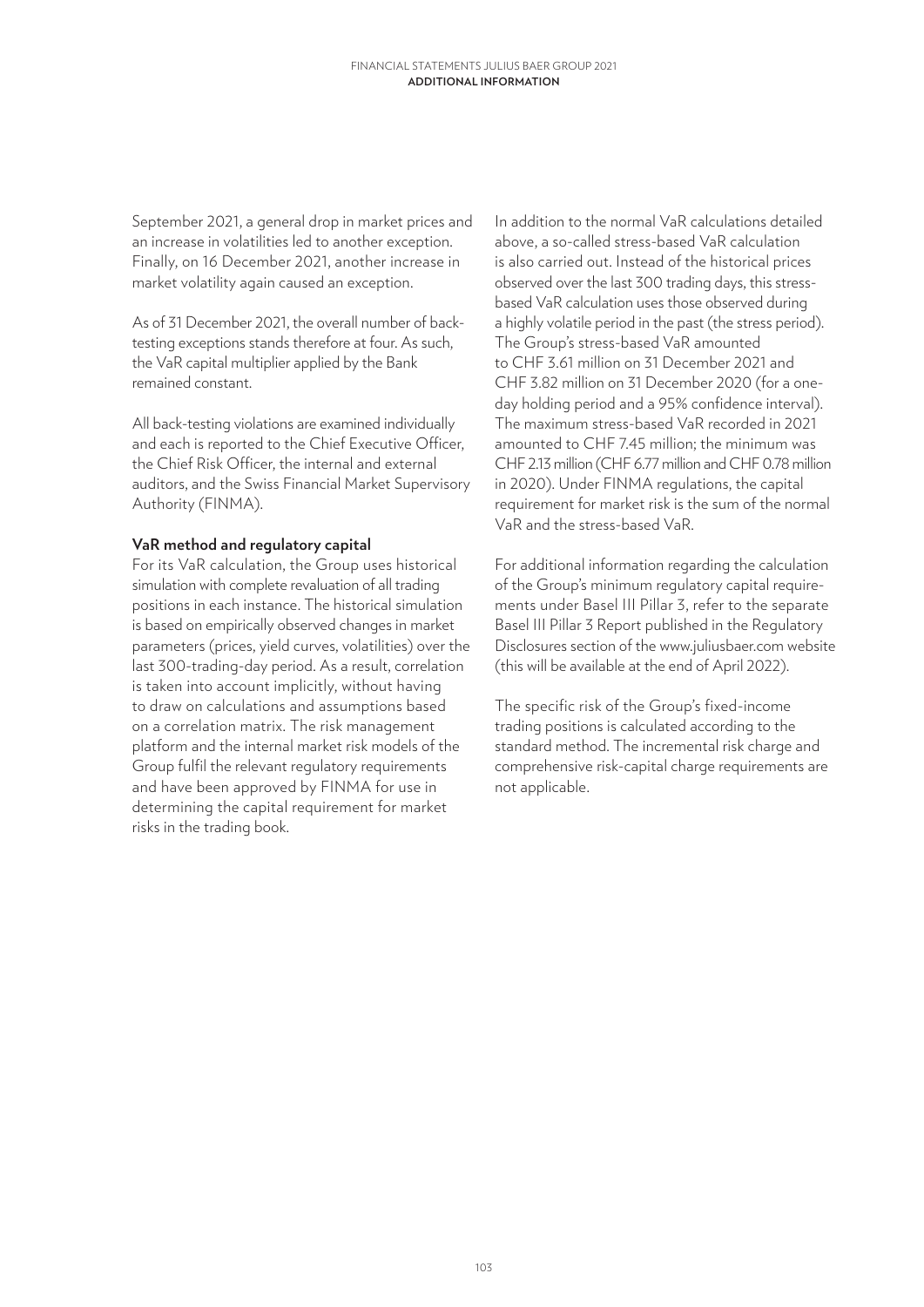The following table is a summary of the VaR positions of the Group's trading portfolios:

## **Market risk – VaR positions by risk type**

|                                  | At 31 December<br>CHFm | Average<br>CHFm | Maximum<br>CHFm | 2021<br>Minimum<br>CHFm |
|----------------------------------|------------------------|-----------------|-----------------|-------------------------|
| Equities                         | $-0.6$                 | $-0.7$          | $-3.0$          | $-0.0$                  |
| Interest rates                   | $-0.7$                 | $-1.3$          | $-2.5$          | $-0.6$                  |
| Foreign exchange/precious metals | $-0.1$                 | $-0.4$          | $-1.6$          | $-0.0$                  |
| Effects of correlation           | $-0.6$                 |                 |                 |                         |
| <b>Total</b>                     | $-1.9$                 | $-1.8$          | $-3.3$          | $-0.9$                  |
|                                  | At 31 December<br>CHFm | Average<br>CHFm | Maximum<br>CHFm | 2020<br>Minimum<br>CHFm |
| Equities                         | $-0.1$                 | $-0.8$          | $-3.5$          | 0.0                     |
| Interest rates                   | $-1.4$                 | $-1.0$          | $-1.6$          | $-0.7$                  |
| Foreign exchange/precious metals | $-0.2$                 | $-0.4$          | $-1.5$          | 0.0                     |
| Effects of correlation           | 0.7                    |                 |                 |                         |
| Total                            | $-0.9$                 | $-1.7$          | $-5.1$          | $-0.5$                  |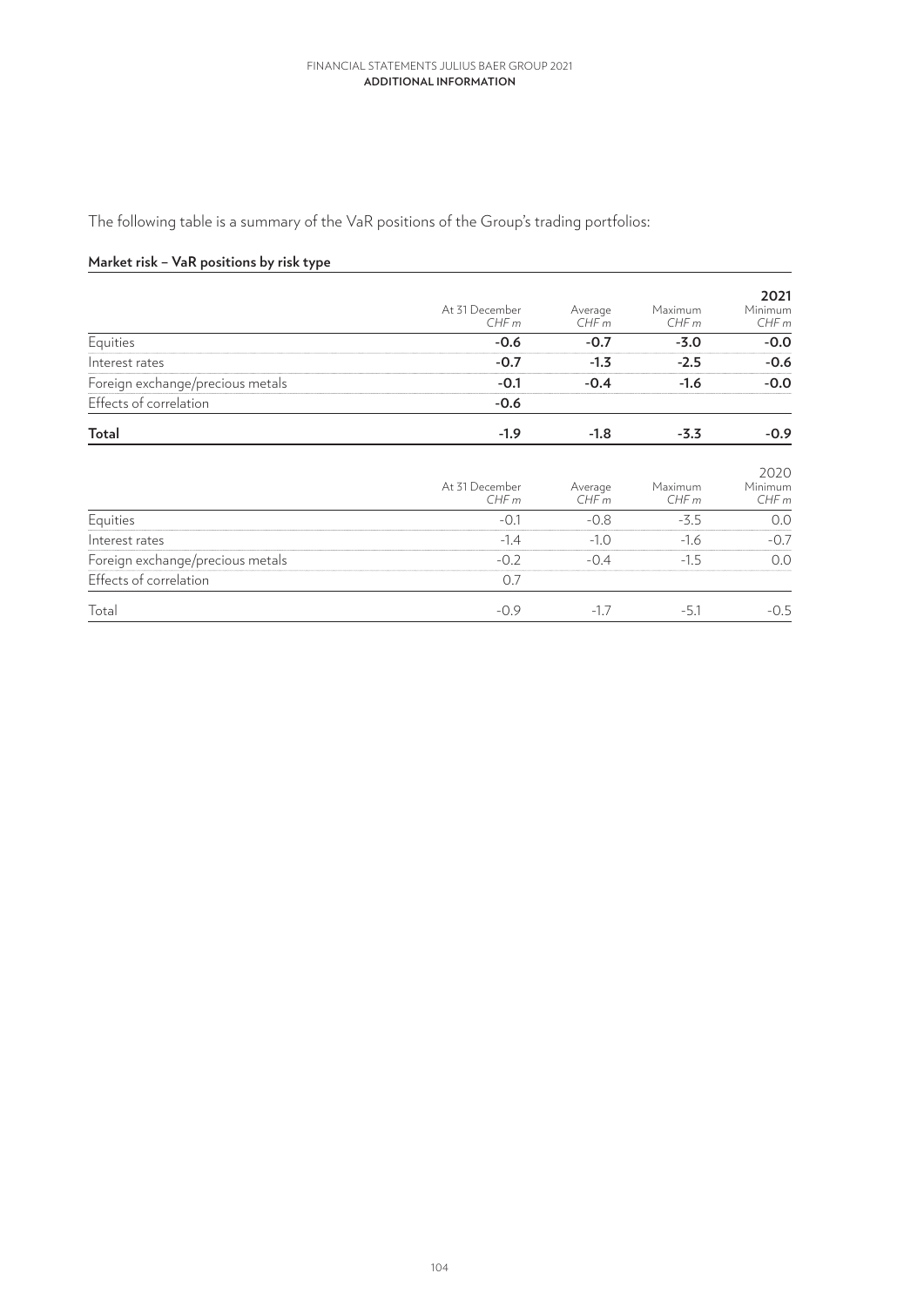## NOTE 28A INTEREST RATE RISK MEASURES

One measure of interest rate risk can be provided by showing the impact of a positive change of 1% (+100 basis points) in the entire yield curve in the respective currency. The table below, broken down according to maturity bands and currencies, shows the results of such a scenario as at 31 December 2021. Negative values under this scenario reflect a potential drop in fair value within the respective maturity band; positive values reflect a potential

increase in fair value. This risk measure is also used to carry out scenario analyses on a regular basis. Since there are no material option structures in the banking book, a negative change of 1% in the yield curves would result in scenario values of a similar magnitude but with the opposite sign, although such outcomes are mitigated by the fact that the yield curves for the markets in which the Group carries out most of its activities are currently close to zero.

| Within<br>1 month | $1$ to $3$<br>months | 3 to 12<br>months                                               | 1 to 5<br>years | Over<br>5 years | Total<br>CHFm |
|-------------------|----------------------|-----------------------------------------------------------------|-----------------|-----------------|---------------|
|                   |                      |                                                                 |                 |                 |               |
|                   |                      |                                                                 |                 |                 |               |
| 10.3              | 8.3                  | 45.1                                                            | 29.6            | $-38.9$         | 54.4          |
| 8.9               | 0.6                  | 32.3                                                            | 32.7            | $-36.1$         | 38.4          |
|                   |                      |                                                                 |                 |                 |               |
| 15.0              | $-11.3$              | 1.0                                                             | 15.0            | $-88.3$         | $-68.5$       |
| 13.0              | $-5.3$               | 4.1                                                             | 53.1            | 8.6             | 73.5          |
|                   |                      |                                                                 |                 |                 |               |
| 8.6               | $-8.3$               | $-4.1$                                                          | 36.0            | $-20.7$         | 11.5          |
| 8.3               | $-8.0$               | $-9.2$                                                          | 20.2            | $-28.1$         | $-16.8$       |
|                   |                      |                                                                 |                 |                 |               |
| 4.0               | $-3.9$               | $-2.7$                                                          | 31.8            | $-0.0$          | 29.2          |
| 3.0               | $-4.3$               | 1.0                                                             | 30.4            | $-0.4$          | 29.8          |
|                   |                      | Interest sensitivity by time bands and 100 bp parallel increase |                 |                 |               |

In addition, the effect on interest earnings resulting from a parallel shift of 1% in the yield curve is measured. In this gap analysis, the interest-bearing assets and liabilities are offset within maturity bands. The impact of the yield curve shift on the residual exposure over the time horizon from the next

repricing date to a point 12 months ahead is measured. Based on the assumptions described above, and further assuming that the Group took no mitigating action, the modelled effect on interest earnings would have been CHF -239.7 million at the end of 2021 (2020: CHF -127.5 million).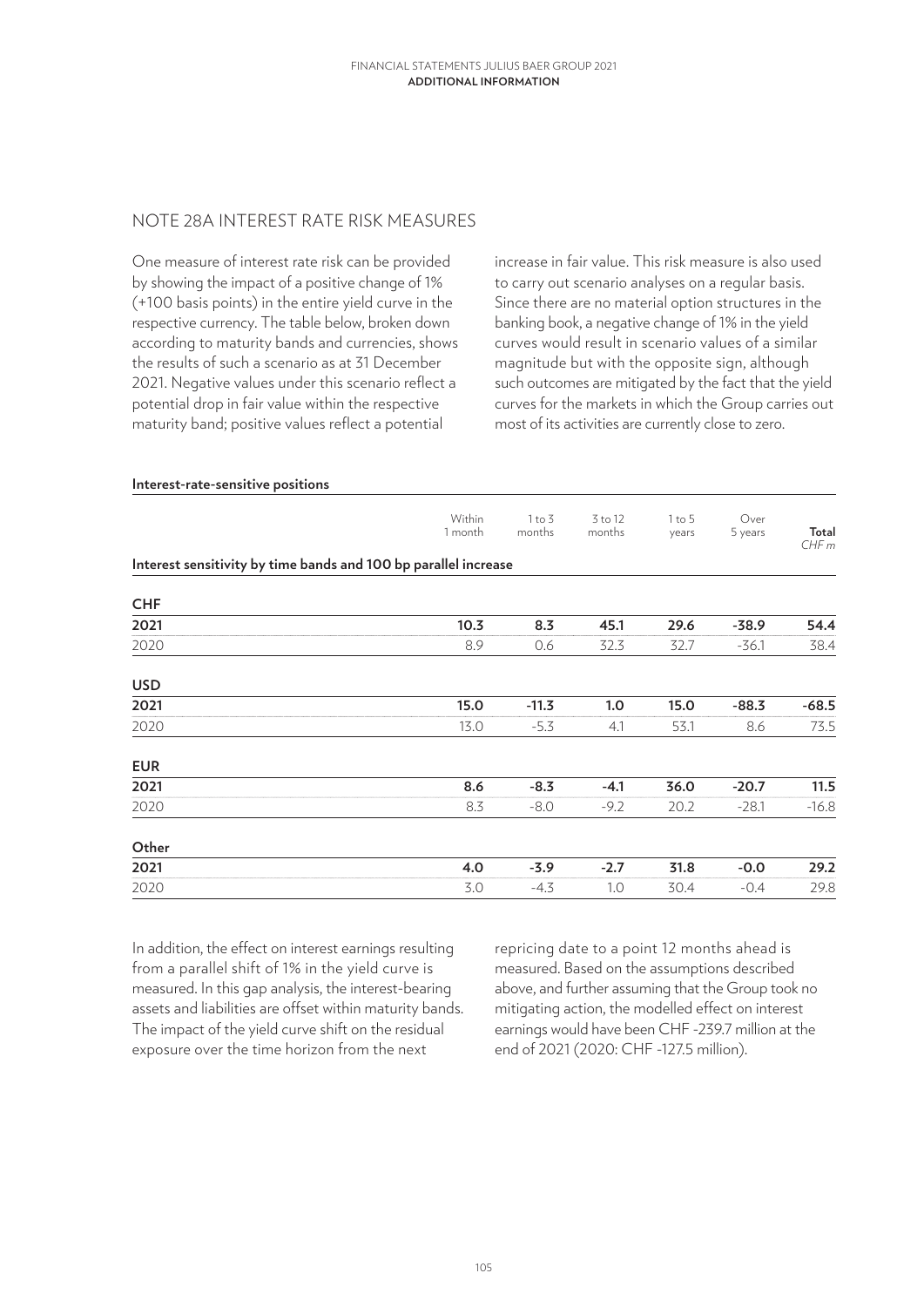## NOTE 28B HEDGE ACCOUNTING

### **Fair value hedges of interest rate risk**

The Group hedges part of its interest rate exposure from fixed rate CHF-denominated mortgages to changes in fair value by using interest rate swaps on a portfolio basis. Such portfolio hedges are based on mortgages with similar maturities, and the hedge relationships are rebalanced on a monthly basis. The amount of fair value hedge adjustments remaining in the balance sheet for any hedged items that have ceased to be adjusted for hedging gains and losses are amortised over the remaining terms to maturity of the hedged items using the straight-line method.

In addition, different interest rate swaps are used to hedge the interest rate risks of some of the bonds issued by the Group that are denominated in USD, CHF or SGD, as well as a very limited number of individual mortgages. The fixed legs of these swaps are in correspondence to the respective (fixed rate) bonds and mortgages. As such, the interest rate risk of each financial instrument is substantially reduced to the interest rate risk of the floating-rate leg of the respective swap.

The counterparties of the swaps transactions used for portfolio hedges as well as those used for single hedges are investment-grade counterparties. However, the Group does not incur any credit risk with these derivative instruments as all credit risk is eliminated due to clearing or collateral agreements in place. Prior to committing to a hedge relationship, an assessment takes place in order to justify that the fair value of the hedged item and the hedging instrument do offset their interest rate risks, and that the economic hedge relationships meet the hedge accounting criteria. Besides this qualitative assessment, regular quantitative assessments are carried out based on prospective (i.e. forward-looking, using regression analysis) as well as retrospective effectiveness tests. These tests allow assessing whether the hedging instrument is expected to be or has been highly effective in offsetting changes in the fair value of the hedged item. Hedge ineffectiveness may arise from minor differences in the core data of the bond and swap fixed leg, or the interest rate sensitivities of the floating leg of the swap.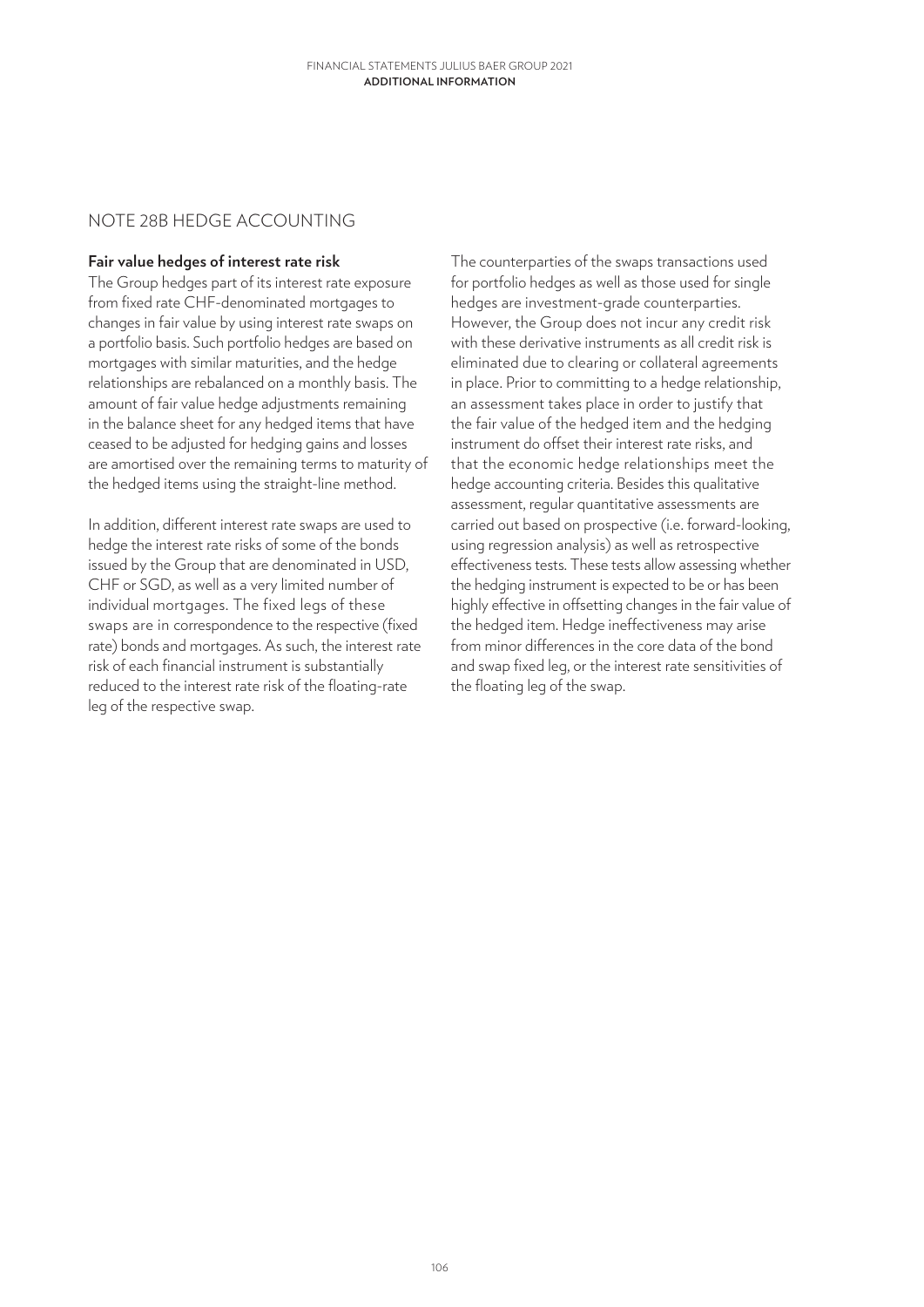|                                                                                                                                                                        | Hedges of<br>bond issues<br>(single hedges)<br>CHFm | Hedges of<br>mortgages<br>CHFm | 31.12.2021<br>Hedges of<br>mortgages<br>(single hedges) (portfolio hedges)<br>CHFm |
|------------------------------------------------------------------------------------------------------------------------------------------------------------------------|-----------------------------------------------------|--------------------------------|------------------------------------------------------------------------------------|
| Hedged items                                                                                                                                                           |                                                     |                                |                                                                                    |
| Amortised cost value                                                                                                                                                   | 1,127.4                                             | 20.2                           | 399.1                                                                              |
| Accumulated amount of fair value hedge adjustment on the hedged item<br>included in the carrying amount of the hedged item                                             | 3.8                                                 | 0.0                            | 25.2                                                                               |
| Carrying amount hedged items                                                                                                                                           | 1,131.3                                             | 20.2                           | 424.3                                                                              |
| Hedging instruments - interest rate swaps                                                                                                                              |                                                     |                                |                                                                                    |
| Notional amount (overall average fixed interest rate: 0.80%)                                                                                                           | 1,127.5                                             |                                |                                                                                    |
| - whereof remaining maturity < 1 year (average fixed interest rate: 1.83%)                                                                                             | 217.6                                               |                                |                                                                                    |
| - whereof remaining maturity 1-5 years (average fixed interest rate: 0.90%)                                                                                            | 649.8                                               |                                |                                                                                    |
| - whereof remaining maturity > 5 years (average fixed interest rate: -0.33%)                                                                                           | 260.0                                               |                                |                                                                                    |
| Notional amount (overall average fixed interest rate: -0.31%)                                                                                                          |                                                     | 18.0                           |                                                                                    |
| - whereof remaining maturity > 5 years (average fixed interest rate: -0.31%)                                                                                           |                                                     | 18.0                           |                                                                                    |
| Notional amount (overall average fixed interest rate: 0.77%)                                                                                                           |                                                     |                                | 410.0                                                                              |
| - whereof remaining maturity < 1 year (average fixed interest rate: 0.90%)                                                                                             |                                                     |                                | 220.0                                                                              |
| - whereof remaining maturity 1-5 years (average fixed interest rate: 0.68%)                                                                                            |                                                     |                                | 190.0                                                                              |
| Positive replacement value                                                                                                                                             | 7.8                                                 | 0.5                            |                                                                                    |
| $-$ related notional amount                                                                                                                                            | 554.3                                               | 18.0                           |                                                                                    |
| Negative replacement value                                                                                                                                             | $-12.1$                                             |                                | $-4.5$                                                                             |
| - related notional amount                                                                                                                                              | 573.2                                               |                                | 410.0                                                                              |
| Hedge effectiveness testing and related ineffectiveness                                                                                                                |                                                     |                                |                                                                                    |
| Change in fair value of hedged item<br>used for calculation of hedge ineffectiveness                                                                                   | 3.8                                                 | 0.0                            | -1.0                                                                               |
| Change in fair value of interest rate swaps<br>used for calculation of hedge ineffectiveness                                                                           | $-4.3$                                              | 0.5                            | $0.7^{\circ}$                                                                      |
| Amount of hedge ineffectiveness recognised in the income statement                                                                                                     | $-0.5$                                              | 0.6                            | $-0.3$                                                                             |
| Termination of hedge relationship                                                                                                                                      |                                                     |                                |                                                                                    |
| Accumulated amount of fair value hedge adjustments remaining in the balance sheet<br>for any hedged items that have ceased to be adjusted for hedging gains and losses |                                                     |                                | 25.4                                                                               |

 $^{\rm 1}$  The change in fair value of the interest rate swaps used for the calculation of the hedge effectiveness of the portfolio hedges reflects the changes in the fair value of the latest hedge period only, whereas the sum of the positive and negative replacement values reflects the differences in fair values of the interest rate swaps between inception and reporting date.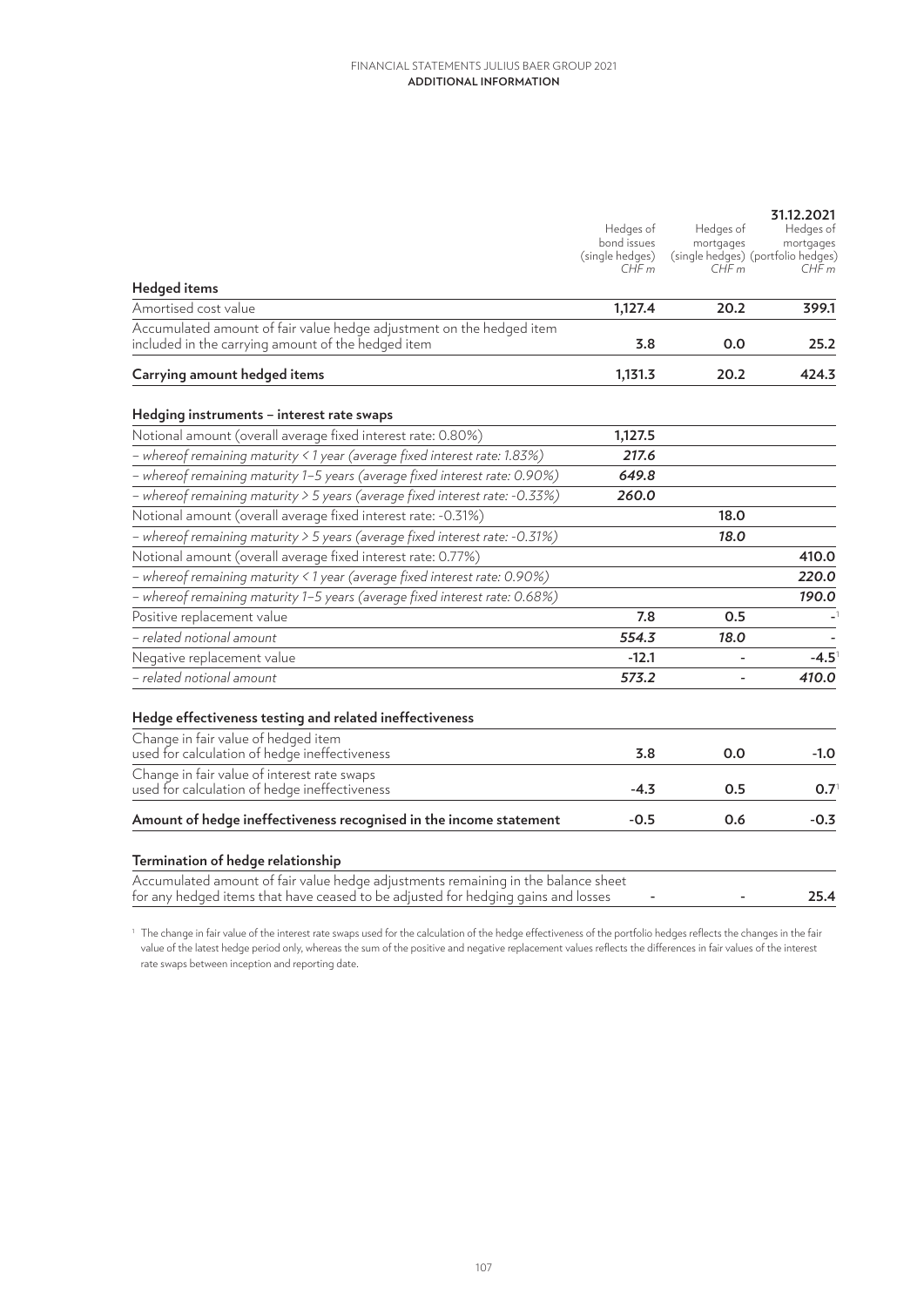|                                                                                                                                                                        | Hedges of<br>bond issues<br>(single hedges)<br>CHFm | Hedges of<br>mortgages<br>CHFm | 31.12.2020<br>Hedges of<br>mortgages<br>(single hedges) (portfolio hedges)<br>CHFm |
|------------------------------------------------------------------------------------------------------------------------------------------------------------------------|-----------------------------------------------------|--------------------------------|------------------------------------------------------------------------------------|
| Hedged items                                                                                                                                                           |                                                     |                                |                                                                                    |
| Amortised cost value                                                                                                                                                   | 635.1                                               | 20.4                           | 526.0                                                                              |
| Accumulated amount of fair value hedge adjustment on the hedged item<br>included in the carrying amount of the hedged item                                             | 18.9                                                | 0.8                            | 35.6                                                                               |
| Carrying amount hedged items                                                                                                                                           | 654.0                                               | 21.2                           | 561.6                                                                              |
| Hedging instruments – interest rate swaps                                                                                                                              |                                                     |                                |                                                                                    |
| Notional amount (overall average fixed interest rate: 1.31%)                                                                                                           | 636.3                                               |                                |                                                                                    |
| - whereof remaining maturity 1–5 years (average fixed interest rate: 1.48%)                                                                                            | 548.0                                               |                                |                                                                                    |
| - whereof remaining maturity > 5 years (average fixed interest rate: 0.3%)                                                                                             | 88.4                                                |                                |                                                                                    |
| Notional amount (overall average fixed interest rate: -0.31%)                                                                                                          |                                                     | 18.0                           |                                                                                    |
| - whereof remaining maturity > 5 years (average fixed interest rate: -0.31%)                                                                                           |                                                     | 18.0                           |                                                                                    |
| Notional amount (overall average fixed interest rate: 0.57%)                                                                                                           |                                                     |                                | 530.0                                                                              |
| - whereof remaining maturity < 1 year (average fixed interest rate: -0.09%)                                                                                            |                                                     |                                | 120.0                                                                              |
| - whereof remaining maturity 1-5 years (average fixed interest rate: 0.77%)                                                                                            |                                                     |                                | 410.0                                                                              |
| Positive replacement value                                                                                                                                             | 19.7                                                | ÷,                             |                                                                                    |
| - related notional amount                                                                                                                                              | 548.0                                               |                                |                                                                                    |
| Negative replacement value                                                                                                                                             | $-0.3$                                              | $-0.1$                         | $-11.5$ <sup>1</sup>                                                               |
| - related notional amount                                                                                                                                              | 88.4                                                | 18.0                           | 530.0                                                                              |
| Hedge effectiveness testing and related ineffectiveness                                                                                                                |                                                     |                                |                                                                                    |
| Change in fair value of hedged item<br>used for calculation of hedge ineffectiveness                                                                                   | $-18.9$                                             | 0.8                            | $-0.7$                                                                             |
| Change in fair value of interest rate swaps<br>used for calculation of hedge ineffectiveness                                                                           | 19.4                                                | $-0.1$                         | $0.6^1$                                                                            |
| Amount of hedge ineffectiveness recognised in the income statement                                                                                                     | 0.5                                                 | 0.7                            | $-0.1$                                                                             |
| Termination of hedge relationship                                                                                                                                      |                                                     |                                |                                                                                    |
| Accumulated amount of fair value hedge adjustments remaining in the balance sheet<br>for any hedged items that have ceased to be adjusted for hedging gains and losses |                                                     |                                | 36.3                                                                               |

 $^{\rm 1}$  The change in fair value of the interest rate swaps used for the calculation of the hedge effectiveness of the portfolio hedges reflects the changes in the fair value of the latest hedge period only, whereas the sum of the positive and negative replacement values reflects the differences in fair values of the interest rate swaps between inception and reporting date.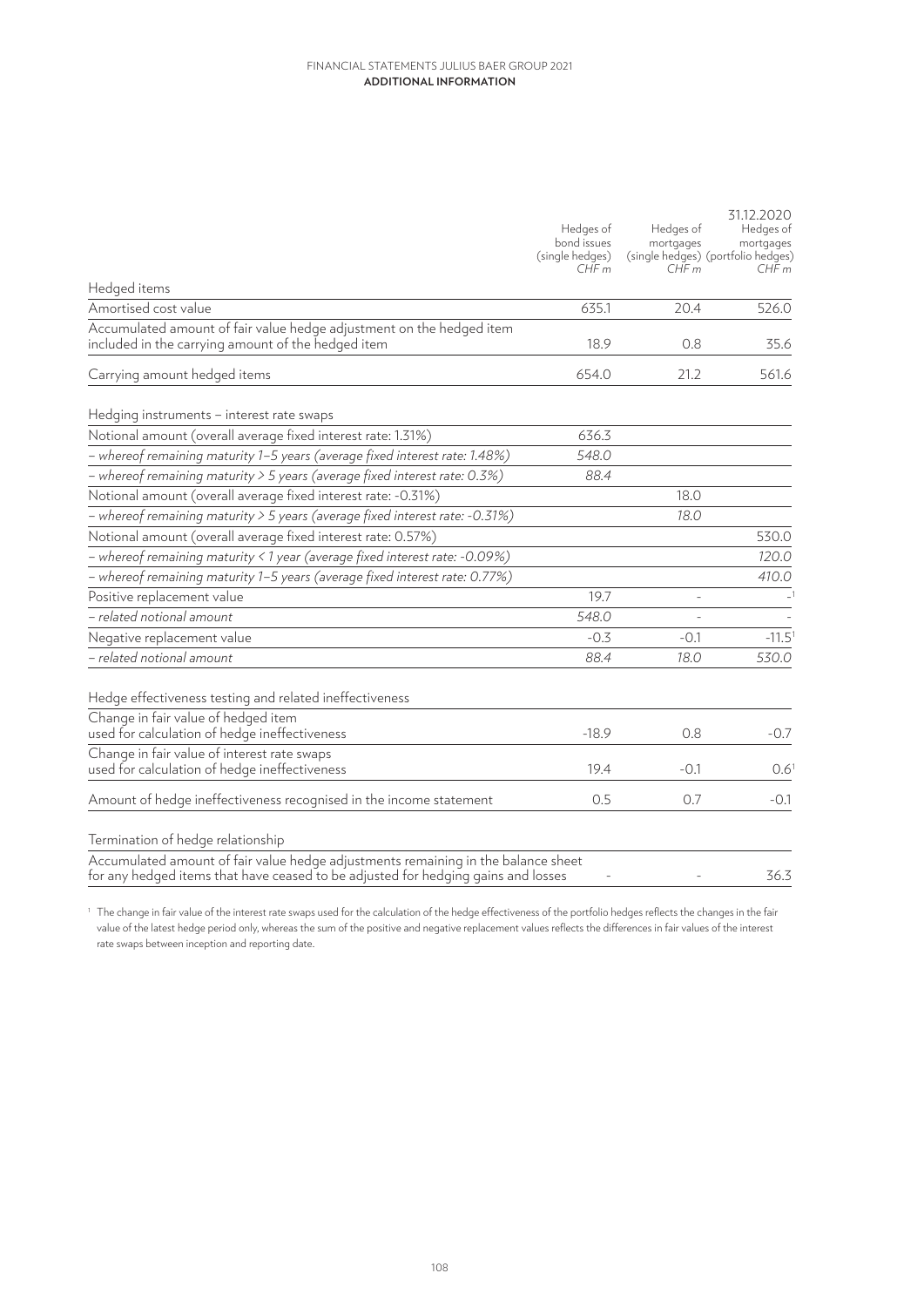## **Cash flow hedges**

As of 2021, the Group started to apply cash flow hedge accounting to protect its recurring fees in foreign currencies. These fees represent an FX transaction risk for the Group since it charges the clients for their fees based on the currency mix of the assets on a quarterly basis; hence, the forward-looking FX hedge transaction has the risk objective to protect the Group's earnings from changes in the CHF (the functional currency of the Group) against the respective currency of the fee charged. The Group uses zero cost risk reversal (or collar) structures consisting of puts and calls; the maturity of the hedges falls on the same day as the hedged item (fees in foreign currency) is charged to the clients.

The effectiveness of the hedges is measured on the monthly change of the intrinsic value of the option against the FX spot moves of the hedged item. The monthly change of the intrinsic value of the options will be booked to other comprehensive income (OCI) as hedge result as long as the hedge is effective. The time value of the option is allocated to the income statement over the lifetime of the option. A possible ineffective portion of the hedge is also recognised in the income statement.

In addition, the Group uses longer-term interest rate swaps to hedge the variability of future interest rate payments on selected Lombard loans with short maturities (and roll-over assumption). These loans share the same currency and type of risk.

The following table relates to the derivatives (FX options, interest rate swaps) used for the cash flow hedges and the related amounts recognised in OCI and the income statement:

|                                                                                                |                                 | 31.12.2021        |  |
|------------------------------------------------------------------------------------------------|---------------------------------|-------------------|--|
|                                                                                                | Interest rate<br>hedges<br>CHFm | FX hedges<br>CHFm |  |
| Hedging instrument - Derivatives                                                               |                                 |                   |  |
| Positive replacement value of derivatives                                                      |                                 | 1.0               |  |
| Negative replacement values of derivatives                                                     | 8.9                             | 1.1               |  |
| Nominal value of derivatives                                                                   | 544.9                           | 464.7             |  |
| Amounts recognised in OCI                                                                      |                                 |                   |  |
| OCI on cash flow hedges                                                                        | $-8.7$                          | 0.0               |  |
| Amounts recognised in the income statement                                                     |                                 |                   |  |
| Hedge ineffectiveness recognised in net income from financial instruments<br>measured at FVTPL | $-0.2$                          |                   |  |
| Amortisation of time value of the derivatives into income statement                            |                                 | $-0.0$            |  |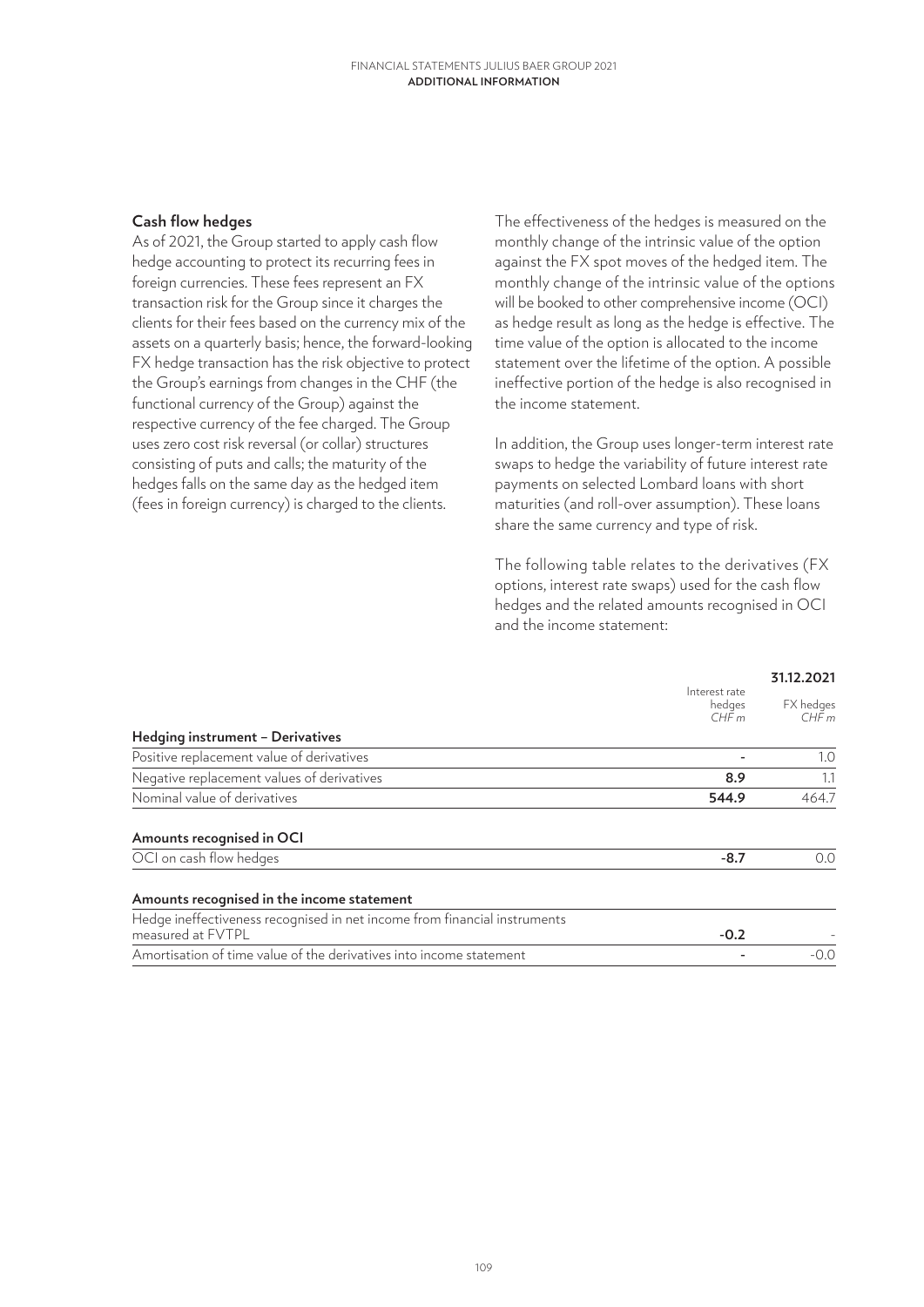#### **Net investment hedges**

The Group applies net investment hedge accounting on part of the foreign currency risks related to its foreign operations. A net investment hedge is a specific type of a foreign currency cash flow hedge used to eliminate the foreign currency exposures arising from translating the Group's net investment in a foreign operation (with a different functional currency than the CHF) into the Group currency CHF. Upon consolidation of the net investment in a foreign operation into the Group financial statements, the foreign currency gain or loss is recognised in OCI under the respective accounting treatment.

The Group uses rolling FX forwards as hedging instrument applying the forward rate method, which means the full marked-to-market on the hedge is booked to OCI, provided the hedge is effective. The amount of net investment hedges designated to hedge the foreign currency investment should for each hedging period be less or equal the hedged item at the end date of the hedged period. This critical term matching is proven on a prospective period for each month-end. Hedges are allocated to specific foreign currency net investments at inception of the hedge. Ineffectiveness is recognised only to the extent that the periodic change in the fair value of the derivative instrument exceeds the periodic change in the FX translation ('overhedge'). Given that only a fraction of foreign currency investments are hedged, hedge effectiveness should be obtained at all times.

The following table relates to FX forwards used for net investment hedges in foreign operations and the related amounts recognised in OCI:

| 31.12.2021<br>CHFm | 31.12.2020<br>CHFm |
|--------------------|--------------------|
|                    |                    |
| 7.9                | 9.2                |
|                    |                    |
| 624.5              | 353.6              |
|                    |                    |
| $-77.4$            | $-112.0$           |
| 7.9                | 9.2                |
|                    |                    |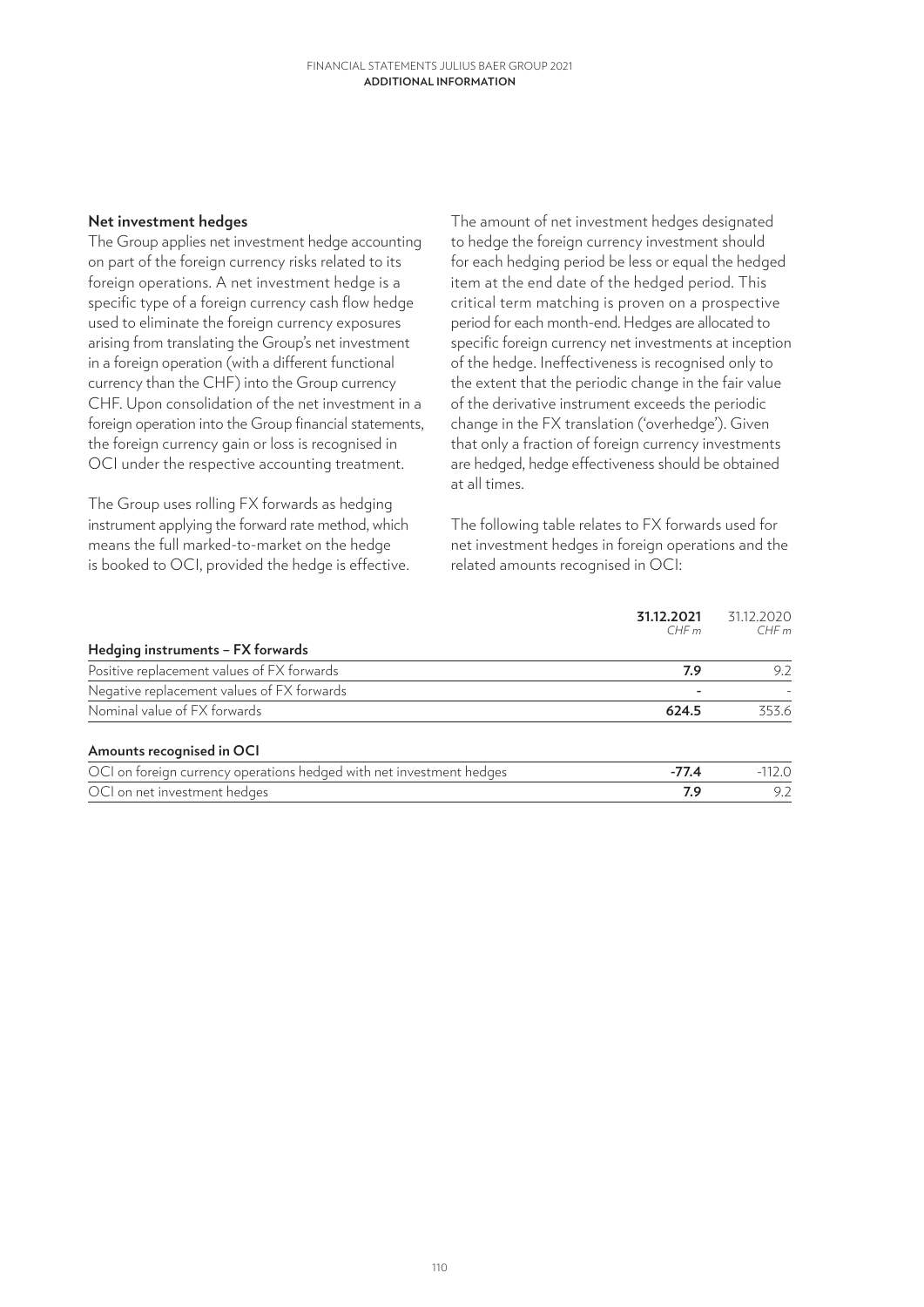# NOTE 28C INTEREST RATE BENCHMARK REFORM

## **Background**

The UK Financial Conduct Authority (FCA), which is responsible for supervising the publication of LIBOR reference rates, announced on 27 July 2017 that panel banks would no longer be required to provide inputs for the calculation of LIBOR after 31 December 2021. This sealed the fate of LIBOR after a series of events had undermined its reliability and robustness. In the wake of this announcement, so-called alternative reference rates (ARRs) were defined in most currency regions and serve as replacement rates for the IBOR rates.

Consequently, IBOR-related contracts and products of financial service providers had to switch to new, more robust rates for the currencies CHF, EUR, GBP and JPY as well as the USD LIBOR for 1-week and 2-month terms by 31 December 2021 at the latest. All other USD LIBOR settings will cease to be published on 30 June 2023, with corresponding actions to be conducted until then.

# **Impact of IBOR reform**

The IBOR cessation affects a number of financial instruments issued by the Group, including credit facilities, derivatives and structured products. While a part of those financial instruments matured prior to the final IBOR fixings, remaining contracts with maturities extending beyond the IBOR cessation date have been switched to alternative external or internal benchmark solutions. Since the IBOR cessation has been flagged since 2017, a majority of contracts contain so-called fallback clauses, which define the transition process or the successor rate directly. Cases without legally or operationally robust fallback clause in place needed case-by-case remediation.

The application of the new benchmark rates had no material impact on the Group's financial statements.

## **IBOR transition approach**

A dedicated project team coordinated the transition away from IBORs. Internal subject matter experts representing the various affected areas supported the project team, which also relied on external counsel for ad hoc legal advice. As of December 2021, the transition of non USD-LIBOR-based

financial instruments was completed. The transition progress of the products with the most significant IBOR exposures is reflected below:

- Variable rate mortgages: The vast majority of the mortgages was historically based on the refinancing rate (for CHF, USD and JPY) of Bank Julius Baer & Co. Ltd. (the Bank), while some EUR mortgages were referencing EURIBOR, which is not affected by the IBOR reform. This switch has been completed as of 31 December 2021.
- Lombard loans: The few credit facilities in CHF, USD and GBP that were based on IBORs have been replaced with the Bank's refinancing rate. Some booking centres completed the switch already in early 2021, others did so by 31 December 2021. The Group's standard credit offering will continue to rely on the Bank's refinancing rate, with selective use of ARRs.
- OTC derivatives: The vast majority of OTC derivatives in the Group's books are cleared via the London Clearing House (LCH). As such, the instruments were subject to the mass-migration events organised by the central counterparties (CCPs) in December 2021 (4 December for CHF and JPY and 18 December for GBP, respectively). For non-cleared OTC derivatives, the Master Agreement of the International Swaps and Derivatives Association (ISDA) or the Swiss Master Agreement serve as contractual framework. To facilitate the IBOR transition, the ISDA published the IBOR Fallbacks Protocol for existing IBOR-referencing derivatives followed by the IBOR Fallbacks Supplement in autumn 2020 for new IBOR-based products. The protocol operates in essence as an agreement to rely on the official successor rates (ARRs) for OTC-derivative trades, providing that both counterparties adhered to it. Virtually all of the Group's counterparties signed the protocol, while the Bank did so in November 2020. The Swiss Bankers Association provided a proxy to the ISDA Fallbacks Protocol (the Benchmark Amendment Agreement), which the Group used for its wealth management clients with positions governed by the Swiss Master Agreement.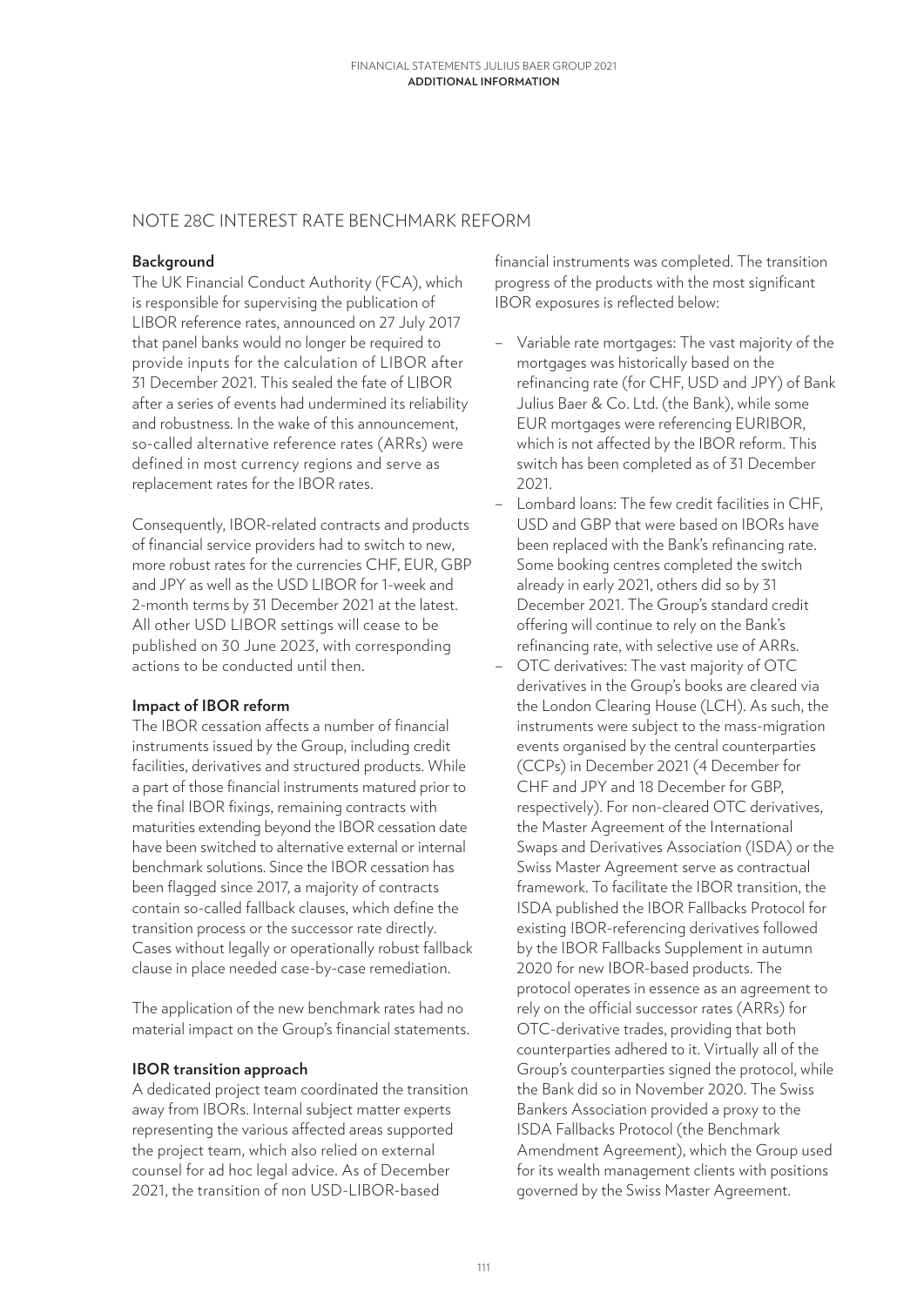- Structured products: Structured products issued by the Group were generally migrated to an ARR in accordance with the fallback language of the respective Julius Baer Base Prospectus governing them. In a few instances with no open positions, the products were subject to early termination. This includes, among other products, certificates, notes and warrants.
- Tier 1 bond: For the one 2019 Group issuance for which the reset reference was LIBOR, the paying agent has developed a fallback mechanism in accordance with the National Working Group recommendations based on SARON, combined with spread adjustment. This mechanism kicked in upon CHF LIBOR cessation and investors were notified accordingly in early 2022.

## **Current status and outlook**

The transition from IBORs to the Bank's refinancing rate for credit facilities or to ARRs for (non-USD LIBOR) structured products and OTC derivatives

was completed by the end of 2021. Credit facilities (mortgages and Lombard loans) referencing USD LIBOR have already been switched, or have at least been equipped with a fallback clause for a switch in 2023 (CHF 482 million). OTC derivatives (notional amount CHF 5,614 million) as well as structured products (CHF 466 million) and financial investments (CHF 211 million) based on USD LIBOR will be switched during the first half of 2023, ahead of the USD LIBOR cessation and in line with the timeline provided by regulatory authorities and CCPs.

## **Risks**

The IBOR reform poses risks from an economic, operational and legal perspective, among other dimensions. The Group is responding to these challenges by systemically identifying, assessing, and managing these risks along the existing policies, processes and project management best practices. However, the IBOR reform does not change the overall risk management strategy of the Group.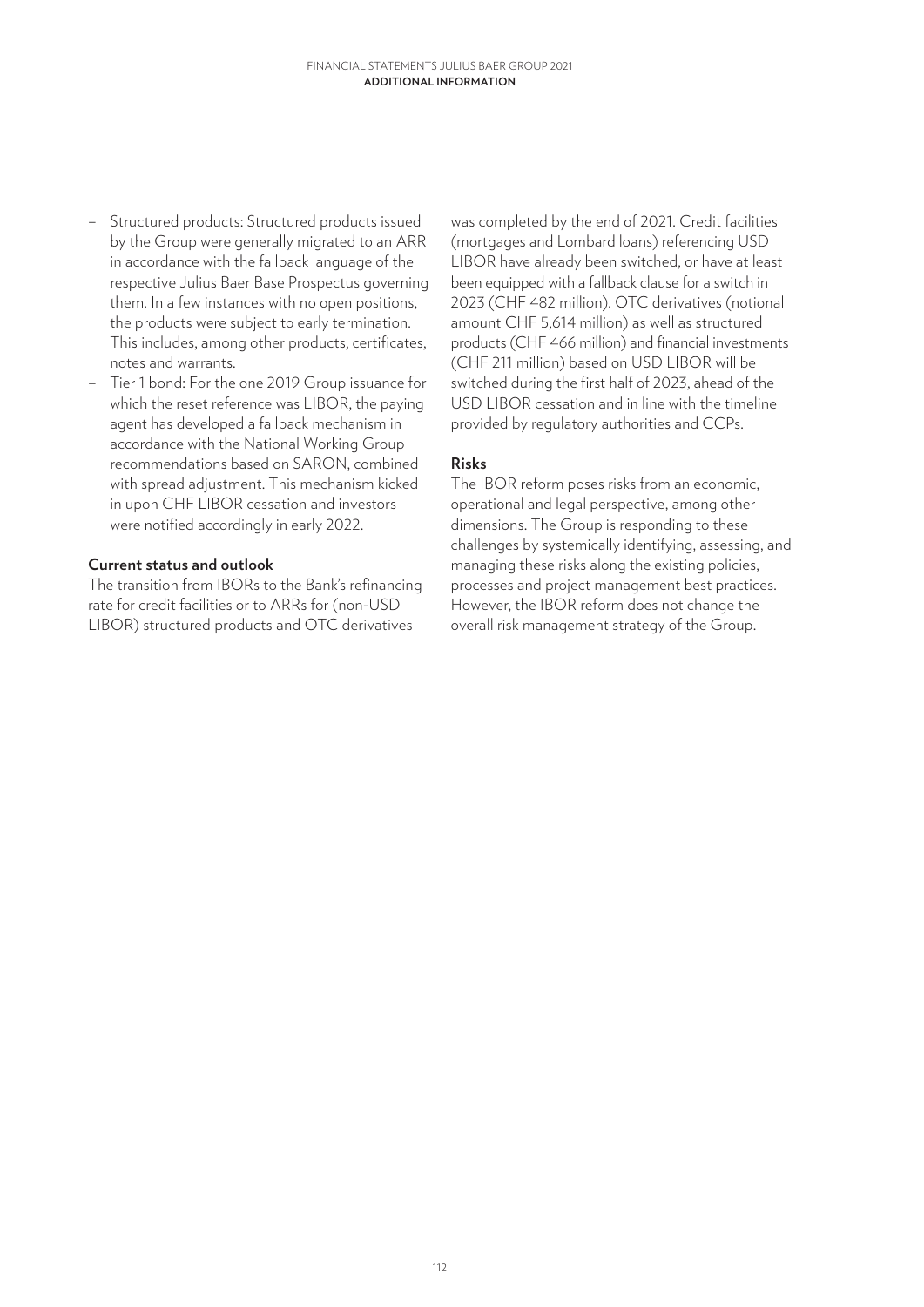# NOTE 28D LIQUIDITY ANALYSIS

The following table shows an analysis of the Group's financial liabilities by remaining contractual maturities as of the balance sheet date. Contrary to the balance sheet presentation, these amounts include the total of contractual undiscounted interest payments related to these financial liabilities. Liabilities without a stated maturity, i.e. that can be called for

repayment at any time, are classified as on demand. All derivative financial instruments held for trading are classified as on demand since there are no single derivatives or classes of derivatives for which the contractual maturities are relevant to the timing of the total cash flows of the Group.

#### **Remaining contractual maturities of financial liabilities**

|                                                   | On demand<br>CHFm | Due within<br>3 months<br>CHFm | Due within<br>3 to 12<br>months<br>CHFm | Due within<br>12 months<br>to 5 years<br>CHFm | Due after<br>5 years<br>CHFm | Total<br>CHFm   |
|---------------------------------------------------|-------------------|--------------------------------|-----------------------------------------|-----------------------------------------------|------------------------------|-----------------|
| Financial liabilities recognised on balance sheet |                   |                                |                                         |                                               |                              |                 |
| Due to banks                                      | 3.918.7           | 298.6                          | 0.1                                     | 0.0                                           |                              | 4,217.5         |
| Due to customers                                  | 80,124.1          | 2,230.4                        | 445.0                                   | 405.5                                         |                              | 83,205.1        |
| Financial liabilities measured at FVTPL           | 749.5             |                                |                                         |                                               |                              | 749.5           |
| Derivative financial instruments                  | 2,521.6           | 0.3 <sup>1</sup>               | 0.5 <sup>1</sup>                        | 20.8 <sup>1</sup>                             | 3.9 <sup>1</sup>             | 2,547.1         |
| Financial liabilities designated at fair value    | 3,361.5           | 4,985.3                        | 3,738.9                                 | 2,321.2                                       | 283.1                        | 14,690.1        |
| Debt issued                                       |                   | 243.4                          | 274.5                                   | 1,799.2                                       | 568.4                        | 2,885.6         |
| Accrued expenses/other liabilities                | $\bar{a}$         | 239.5                          |                                         |                                               | $\sim$                       | 239.5           |
| Deferred payments related to acquisitions         |                   |                                | 0.7                                     | 2.5                                           |                              | 3.2             |
| Total 31.12.2021                                  | 90,675.5          | 7,997.5                        | 4,459.7                                 | 4,549.3                                       |                              | 855.5 108,537.5 |
| Due to banks                                      | 4,995.8           | 83.6                           | 8.7                                     | 0.1                                           | $\equiv$                     | 5,088.2         |
| Due to customers                                  | 75,219.3          | 2,187.1                        | 383.0                                   | 3.3                                           |                              | 77,792.7        |
| Financial liabilities measured at FVTPL           | 896.5             |                                |                                         |                                               | $\bar{a}$                    | 896.5           |
| Derivative financial instruments                  | 2,542.7           | 0.1 <sup>1</sup>               | 0.2 <sup>1</sup>                        | 11.1 <sup>1</sup>                             | 0.4 <sup>1</sup>             | 2,554.6         |
| Financial liabilities designated at fair value    | 3,089.6           | 4,698.4                        | 3,024.5                                 | 2,156.5                                       | 338.3                        | 13,307.4        |
| Debt issued                                       |                   | 133.1                          | 2.4                                     | 1,039.6                                       | 303.1                        | 1,478.2         |
| Accrued expenses/other liabilities                |                   | 202.9                          | $\sim$                                  | $\bar{a}$                                     |                              | 202.9           |
| Deferred payments related to acquisitions         |                   | 2.7                            | 16.1                                    | $\equiv$                                      | $\equiv$                     | 18.8            |
| Total 31.12.2020                                  | 86,744.0          | 7,307.9                        | 3,434.9                                 | 3,210.8                                       | 641.8                        | 101,339.4       |

#### **Financial liabilities not recognised on balance sheet**

| Irrevocable commitments <sup>2</sup> | 338.5 | 402.9 | 23 5 | 53.6 |     | 818.6 |
|--------------------------------------|-------|-------|------|------|-----|-------|
| Total 31.12.2021                     | 338.5 | 402.9 | フス ら | 53.6 |     | 818.6 |
| Total 31.12.2020                     | 3502  |       | 297  | 591  | 6.8 | 446.2 |

<sup>1</sup> These derivatives are not held for trading but for hedging purposes.

<sup>2</sup> These amounts reflect the maximum payments the Group is committed to making.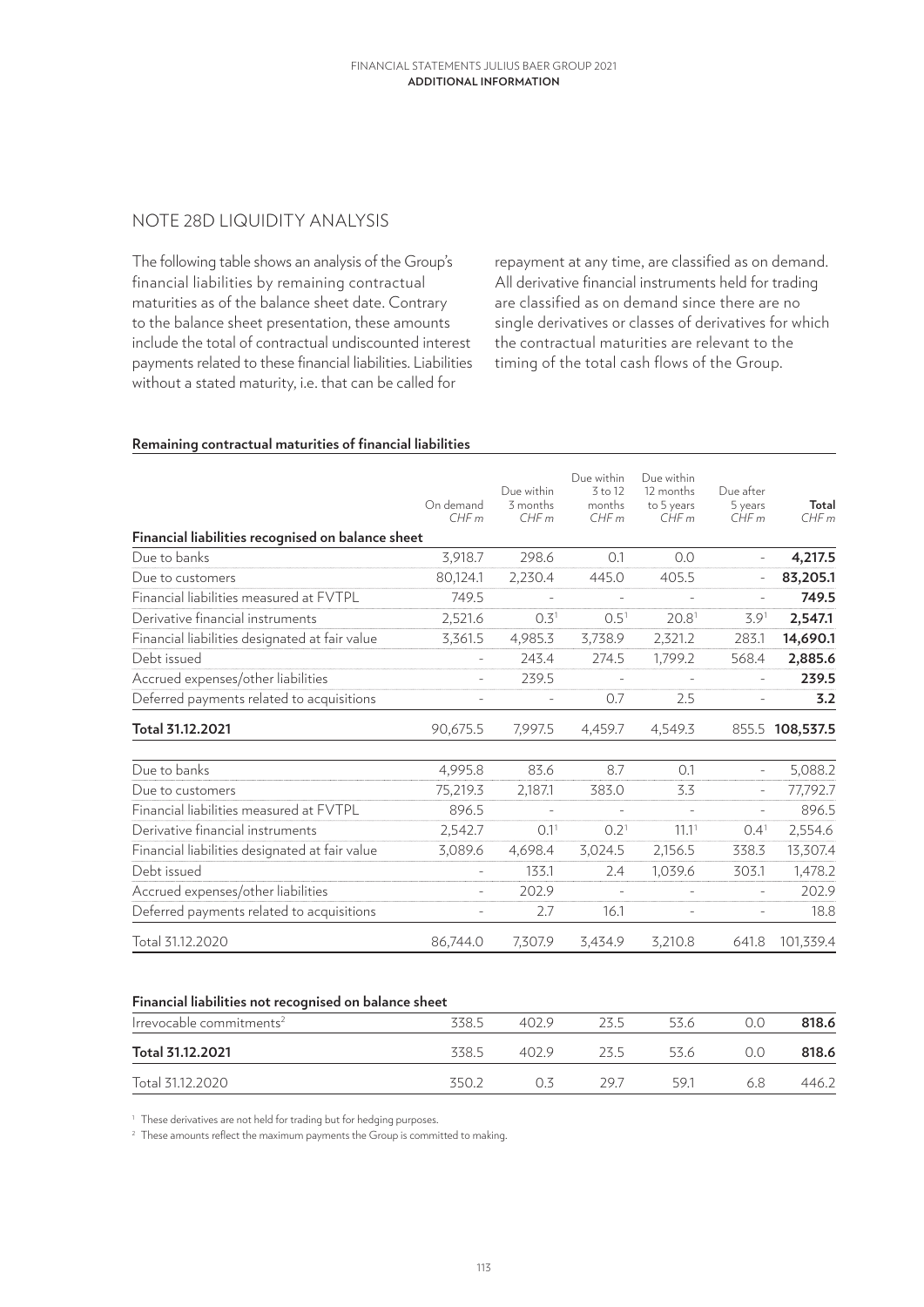# NOTE 29A COMPANIES CONSOLIDATED

#### **Listed company which is consolidated**

|                                                          | Place of<br>listing | Head Office | Currency | Share capital | Capitalisation<br>as at 31.12.2021 |
|----------------------------------------------------------|---------------------|-------------|----------|---------------|------------------------------------|
|                                                          |                     |             |          | m             | m                                  |
|                                                          | six<br>Swiss        |             |          |               |                                    |
| Julius Baer Group Ltd.                                   | Exchange            | Zurich      | CHF      | 4.4           | 13.535                             |
| Swiss securities number: 10 248 496, Ticker symbol: BAER |                     |             |          |               |                                    |

# **Unlisted operational companies which are consolidated as at 31 December 2021**

|                                                                      | Head Office | Currency   | Share capital<br>m | Equity interest<br>% |
|----------------------------------------------------------------------|-------------|------------|--------------------|----------------------|
| Bank Julius Baer & Co. Ltd.                                          | Zurich      | <b>CHF</b> | 575.000            | 100                  |
| Branches in Basle, Berne, Crans-Montana, Geneva, Guernsey,           |             |            |                    |                      |
| Hong Kong, Lausanne, Lucerne, Lugano, Singapore, Sion,               |             |            |                    |                      |
| St. Gallen, St. Moritz, Verbier, Zurich                              |             |            |                    |                      |
| Representative Offices in Abu Dhabi, Bogotá, Istanbul, Johannesburg, |             |            |                    |                      |
| Mexico City, Santiago de Chile, Shanghai                             |             |            |                    |                      |
| including                                                            |             |            |                    |                      |
| Bank Julius Baer Nominees (Singapore) Pte. Ltd.                      | Singapore   | SGD        | 0.000              | 100                  |
| Bank Julius Bär Deutschland AG                                       | Frankfurt   | EUR        | 15.000             | 100                  |
| Branches in Berlin, Duesseldorf, Hamburg, Hanover, Kiel,             |             |            |                    |                      |
| Mannheim, Munich, Stuttgart, Würzburg                                |             |            |                    |                      |
| including                                                            |             |            |                    |                      |
| Julius Bär Capital GmbH                                              | Frankfurt   | EUR        | 0.026              | 100                  |
| Bank Julius Baer Europe S.A.                                         | Luxembourg  | <b>EUR</b> | 95.734             | 100                  |
| Branches in Dublin, Madrid                                           |             |            |                    |                      |
| Bank Julius Baer (Monaco) S.A.M.                                     | Monaco      | <b>EUR</b> | 160.000            | 100                  |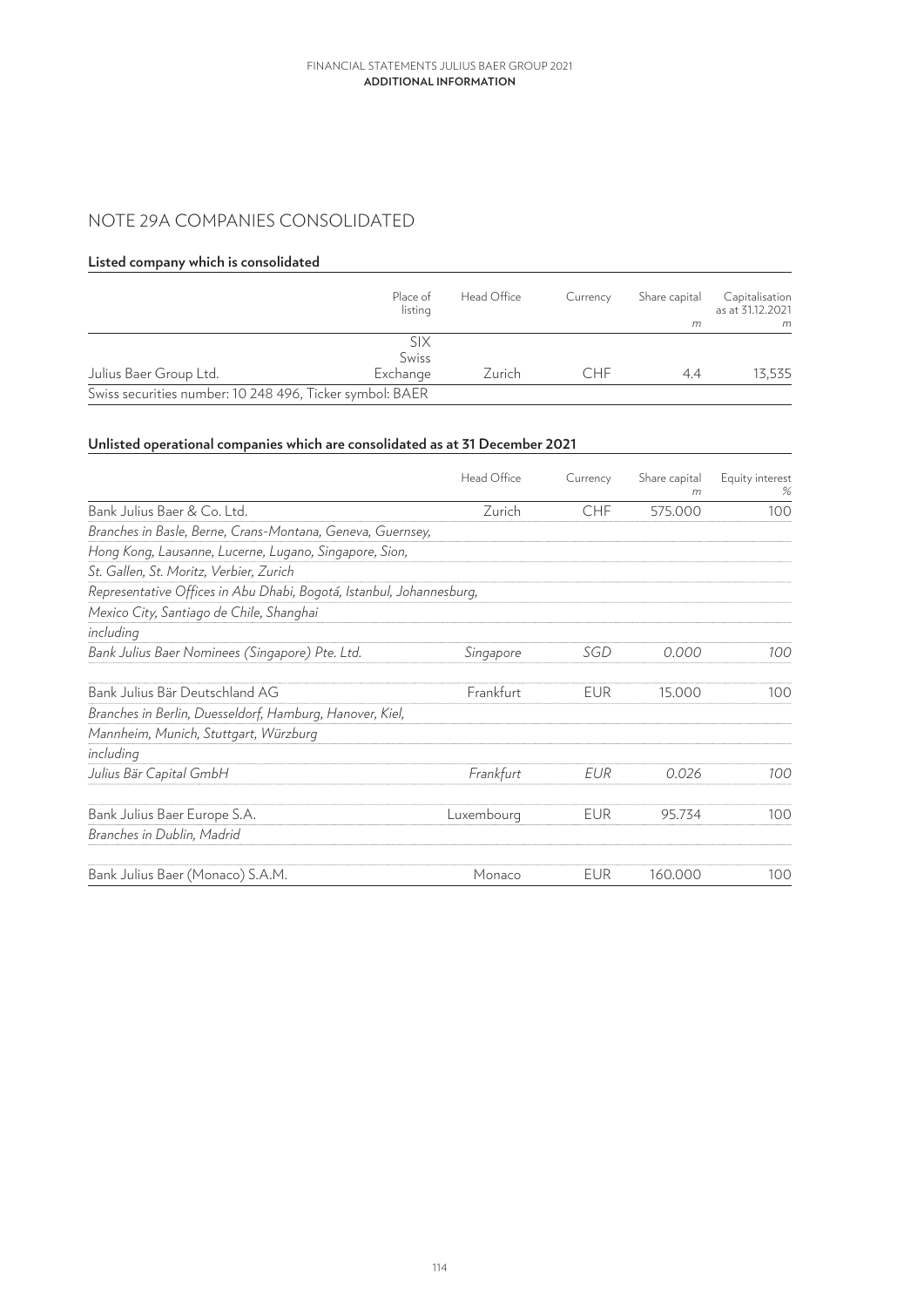|                                                                                                          | Head Office       | Currency   | Share capital | Equity interest |
|----------------------------------------------------------------------------------------------------------|-------------------|------------|---------------|-----------------|
| Fransad Gestion SA                                                                                       | Geneva            | CHF        | 1.000         | 100             |
| JB Funding (Hong Kong) Limited                                                                           | Hong Kong         | <b>USD</b> | 0.000         | 100             |
| JB Participations Ltd.                                                                                   | Zurich            | CHF        | 15.000        | 100             |
| Julius Baer Brasil Consultoria de Valores Mobiliários Ltda.                                              | São Paulo         | <b>BRL</b> | 5.242         | 100             |
| Julius Baer (Chile) SpA                                                                                  | Santiago de Chile | <b>CLP</b> | 498.928       | 100             |
| Julius Baer CIS Ltd.                                                                                     | Moscow            | <b>RUB</b> | 18.000        | 100             |
| Julius Baer Family Office & Trust Ltd.                                                                   | Zurich            | <b>CHF</b> | 0.100         | 100             |
| Julius Baer Family Office Brasil Gestão de Patrimônio Ltda.<br>Offices in Belo Horizonte, Rio de Janeiro | São Paulo         | <b>BRL</b> | 762.016       | 100             |
| Julius Baer Fiduciaria S.p.A.                                                                            | Milan             | <b>EUR</b> | 0.100         | 100             |
| Julius Baer Financial Services (Channel Islands) Limited                                                 | Jersey            | GBP        | 0.025         | 100             |
| Julius Baer Financial Services (Israel) Ltd.                                                             | Tel Aviv          | ILS        | 11.000        | 100             |
| Julius Baer Gestión, SGIIC, S.A.U.                                                                       | Madrid            | <b>EUR</b> | 2.100         | 100             |
| Julius Baer International Advisory (Uruquay) S.A.                                                        | Montevideo        | <b>USD</b> | 3.600         | 100             |
| Julius Baer International Limited<br>Branches in Belfast, Edinburgh, Leeds, Manchester                   | London            | GBP        | 135.200       | 100             |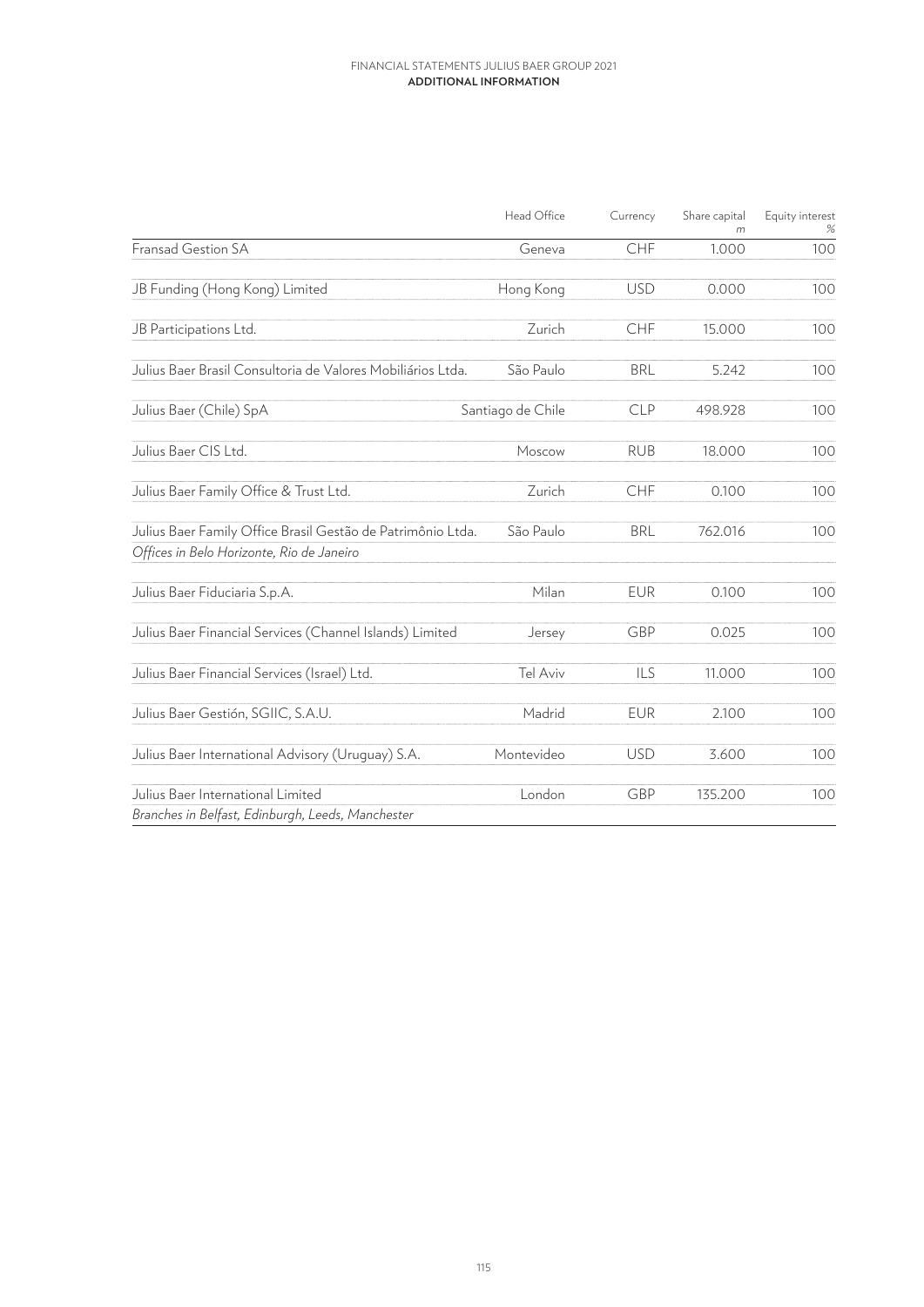|                                                                    | Head Office  | Currency   | Share capital | Equity interest<br>% |
|--------------------------------------------------------------------|--------------|------------|---------------|----------------------|
| Julius Baer Investment Advisory GesmbH                             | Vienna       | <b>EUR</b> | 0.050         | 100                  |
| Julius Baer Investment Ltd.                                        | Zurich       | CHF        | 0.100         | 100                  |
| including                                                          |              |            |               |                      |
| Julius Baer Trust Company (Singapore) Limited                      | Singapore    | SGD        | 2.812         | 100                  |
| Julius Baer Trust Company (Channel Islands) Limited                | Guernsey     | <b>CHF</b> | 0.131         | 100                  |
| Julius Baer (Singapore) GBP Pte. Ltd.                              | Singapore    | GBP        | 6.300         | 100                  |
| Julius Baer (Singapore) Pte. Ltd.                                  | Singapore    | <b>USD</b> | 10.000        | 100                  |
| Julius Baer (South Africa) Proprietary Limited                     | Johannesburg | ZAR        | 22.357        | 100                  |
| Julius Baer Wealth Advisors (India) Private Limited                | Mumbai       | <b>INR</b> | 10,081.410    | 100                  |
| Offices in Bangalore, Chennai, Hyderabad, Kolkata, New Delhi       |              |            |               |                      |
| including                                                          |              |            |               |                      |
| Julius Baer Capital (India) Private Limited<br>Office in New Delhi | Mumbai       | <b>INR</b> | 2,334.350     | 100                  |
| Julius Baer Nomura Wealth Management Ltd.                          | Zurich       | CHF        | 5.700         | 60                   |
| Branch in Tokyo                                                    |              |            |               |                      |
| Julius Baer Wealth Management (Monaco) S.A.M.                      | Monaco       | <b>EUR</b> | 0.465         | 100                  |
| Julius Baer (Bahrain) B.S.C. (c)                                   | Manama       | <b>BHD</b> | 1.000         | 100                  |
| Julius Baer (Lebanon) S.A.L.                                       | Beirut       | <b>LBP</b> | 2,000.000     | 100                  |
| Julius Baer (Middle East) Ltd.                                     | Dubai        | <b>USD</b> | 22.000        | 100                  |
| Kairos Investment Management S.p.A.                                | Milan        | <b>EUR</b> | 2.479         | 100 <sup>1</sup>     |
| includina                                                          |              |            |               |                      |
| KAIROS ASSET MANAGEMENT SA                                         | Lugano       | CHF        | 0.600         | 100                  |
| Kairos Investment Management B.V.                                  | Amsterdam    | <b>EUR</b> | 1.000         | 100                  |
| - including Kairos Investment Management Limited                   | London       | <b>GBP</b> | 5.884         | 100                  |
| Kairos Partners SGR S.p.A.                                         | Milan        | <b>EUR</b> | 5.084         | 100                  |
| - Representative Offices in Rome, Turin                            |              |            |               |                      |

<sup>1</sup> From an accounting perspective, Julius Baer Group Ltd. owns 100% of Kairos; see Note 30.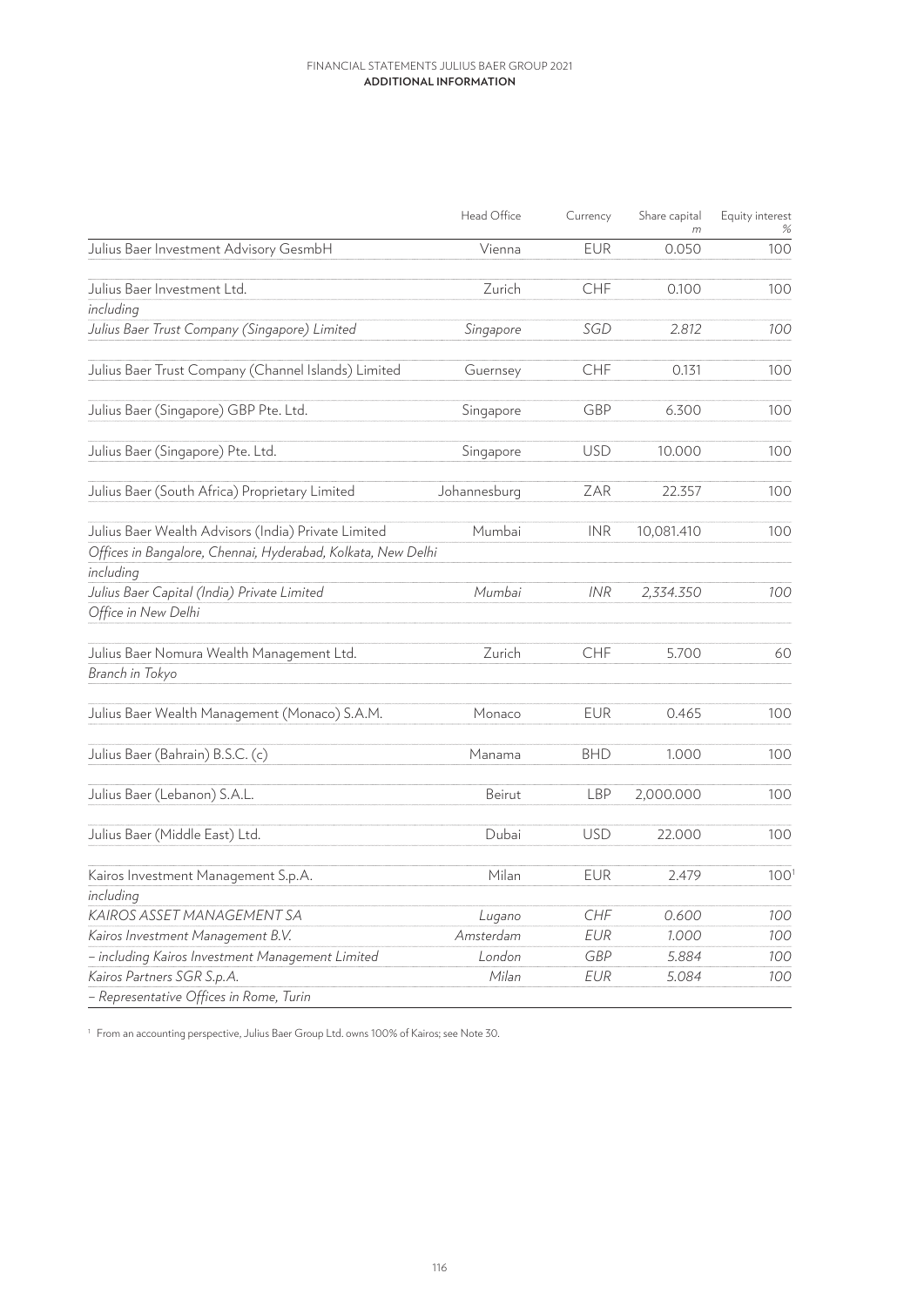|                                                         | Head Office | Currency   | Share capital<br>m | Equity interest<br>% |
|---------------------------------------------------------|-------------|------------|--------------------|----------------------|
| KM&P Holding Ltd.                                       | Zurich      | CHF        | 0.117              | 83                   |
| including                                               |             |            |                    |                      |
| Kuoni Mueller und Partner Holding Ltd.                  | Zurich      | <b>CHF</b> | 0.530              | 100                  |
| - including Kuoni Mueller und Partner Consulting Ltd.   | Zurich      | CHF        | 0.400              | 100                  |
| - including Kuoni Mueller und Partner Investment Ltd.   | Zurich      | <b>CHF</b> | 0.100              | 100                  |
| - including Kuoni Mueller und Partner Management Ltd.   | Zurich      | <b>CHF</b> | 0.250              | 100                  |
| - including Kuoni Mueller und Partner Residential Ltd.  | Zurich      | CHF        | 0.200              | 100                  |
| - including Maklando Ltd.                               | Zurich      | CHF        | 0.100              | 100                  |
| K.REM Ltd.                                              | Zurich      | <b>CHF</b> | 0.100              | 100                  |
| NSC Asesores, S.C., Asesor en Inversiones Independiente | Mexico City | <b>MXN</b> | 1.903              | 70                   |
| NSC Objetivos, S.A.P.I. de C.V.                         | Mexico City | <b>MXN</b> | 0.001              | 70                   |
| Three Rock Capital Management Limited                   | Dublin      | <b>EUR</b> | 5.779              | 100                  |
| Wergen & Partner Vermögensverwaltungs Ltd               | Zurich      | <b>CHF</b> | 0.100              | 100 <sup>1</sup>     |
| <b>LOTECO</b> Foundation                                | Zurich      | <b>CHF</b> | 0.100              | 100                  |

<sup>1</sup> On 3 January 2022, the Group announced that it would dispose of Wergen & Partner Vermögensverwaltungs Ltd. in Q1 2022.

# **Major changes in the companies consolidated (2021):**

- Julius Baer Agencia de Valores, S.A.U., Madrid, changed into Bank Julius Baer Europe S.A. Madrid Branch
- K.REM Ltd., Zurich, new
- KM&P Holding Ltd., Zurich, and its subsidiaries, new
- Julius Baer Advisory (Uruguay) S.A., Montevideo, liquidated
- PINVESTAR AG, Zug, liquidated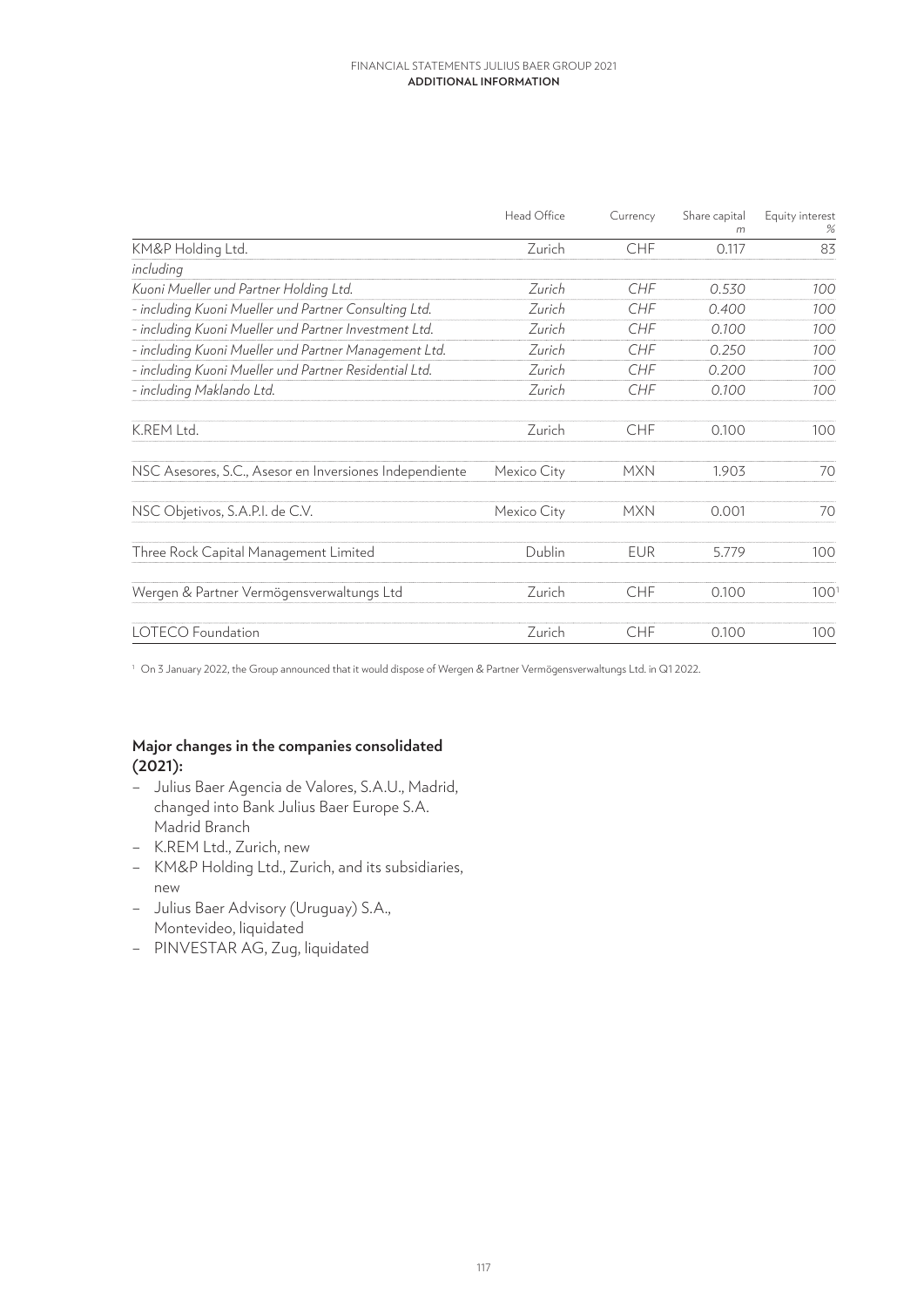# NOTE 29B INVESTMENTS IN ASSOCIATES

|                                      | Head Office | Currency   | Share capital<br>m | Equity interest<br>% |
|--------------------------------------|-------------|------------|--------------------|----------------------|
| Associates                           |             |            |                    |                      |
| SCB-Julius Baer Securities Co., Ltd. | Bangkok     | <b>THB</b> | 2.650              | 40                   |
|                                      |             |            | 31.12.2021<br>CHFm | 31.12.2020<br>CHFm   |
| Balance at the beginning of the year |             |            | 21.2               | 23.3                 |
| Additions                            |             |            | 10.1               |                      |
| Translation differences              |             |            | $-2.4$             | $-2.0$               |
| Balance at the end of the year       |             |            | 28.9               | 21.2                 |

# NOTE 29C UNCONSOLIDATED STRUCTURED ENTITIES

The Group is involved in the set-up and operation of a limited number of structured entities such as segregated portfolio companies, private equity feeder funds and umbrella funds as well as similar vehicles in the legal form of limited partnerships (LP), which are invested in segregated portfolios or feeder funds. All the LPs serve as investment vehicles for the Group's clients. The Group generally acts as investment manager and custodian bank and generally also holds the management shares of the

LPs. These shares are equipped with voting rights, but do not provide any participating rights in the underlying investments. The Group receives a market-based fixed fee for its services and has no interests in the underlying segregated portfolios or feeder funds. Therefore, due to the missing exposure, or rights, to variable returns from its involvement with the segregated portfolios or feeder funds, the Group does not have control over the underlying investments, but only consolidates the LPs.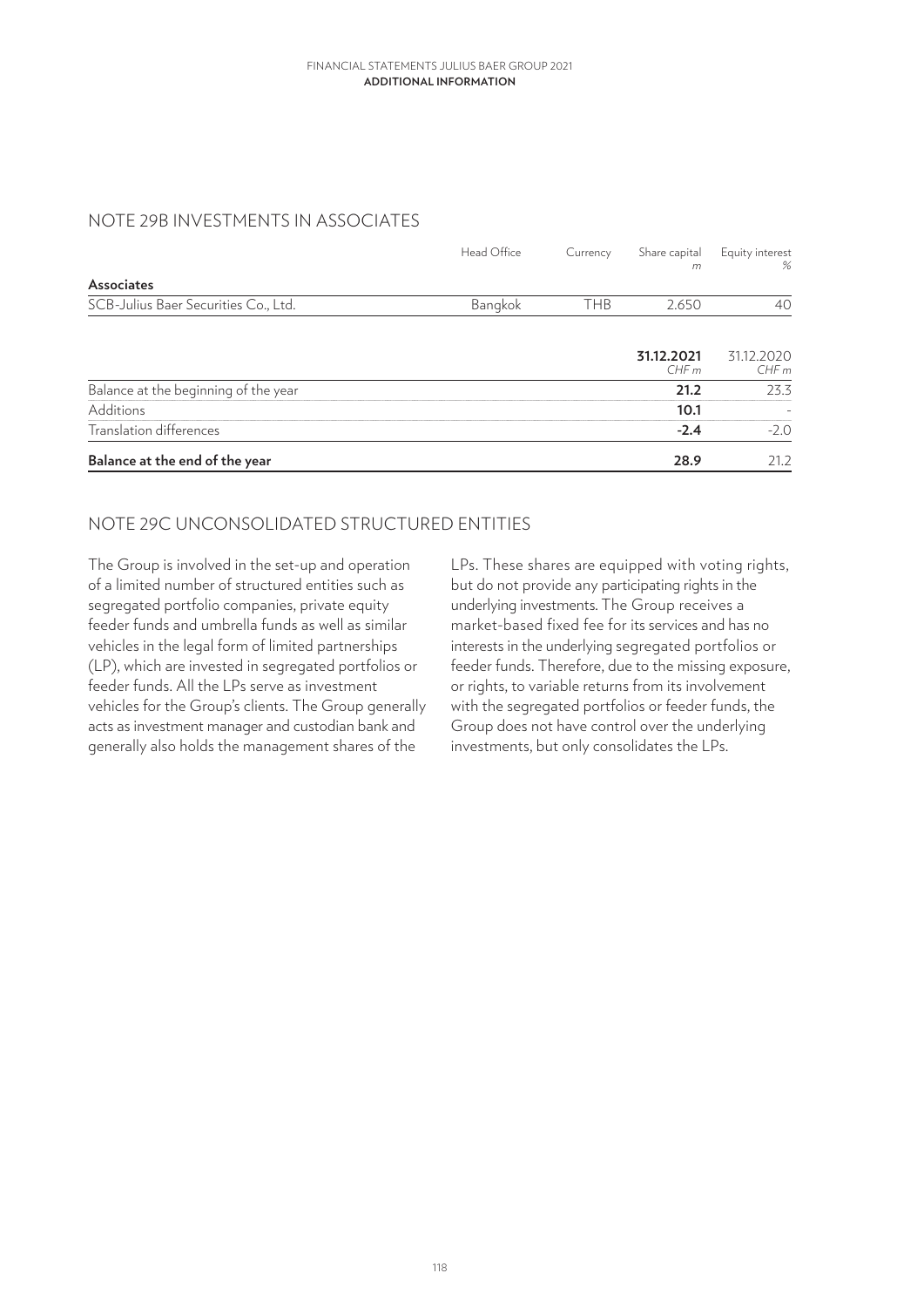# NOTE 30 ACQUISITIONS AND DISPOSALS

The following transactions were executed:

## **Kuoni, Müller & Partner AG (KMP)**

In July 2021, the Group announced the acquisition of a 82.73% stake in Kuoni Müller & Partner AG (KMP), including a 100% stake in K.REM Ltd., together a leading integrated real estate service provider based in Zurich. The purchase price amounted to CHF 19.0 million, with a resulting customer relationships of CHF 3.4 million and goodwill of CHF 10.6 million.

As part of the transaction, the remaining equity partners in KMP (holding the 17.27% shares) received contractually agreed put options to redeem their shares to the Group at their request. At the same time, the Group received call options to purchase the outstanding shares under certain circumstances.

The assets and liabilities of KMP have been provisionally recorded as follows:

> Fair value *CHF m*

| Purchase price                                                     |      |
|--------------------------------------------------------------------|------|
| in cash                                                            | 16.1 |
| deferred purchase price (liabilities)                              | 2.9  |
| Total                                                              | 19.0 |
| Due from banks                                                     | 7.6  |
| All other assets                                                   | 1.0  |
| Assets acquired                                                    | 8.5  |
| Deferred tax liabilities                                           | 0.7  |
| All other liabilities                                              | 1.2  |
| Liabilities assumed                                                | 1.8  |
| Goodwill and other intangible assets and non-controlling interests |      |
| Goodwill                                                           | 10.6 |
| Customer relationships                                             | 3.4  |
| Non-controlling interests                                          | 1.7  |
| <b>Total</b>                                                       | 12.3 |

For the 12 months ended 31 December 2021, KMP recorded CHF 9.6 million in operating income and CHF 1.2 million in net profit. Since its acquisition on 1 October 2021, the entity has contributed CHF 3.5 million in operating income and CHF 0.5 million in net profit to the Group.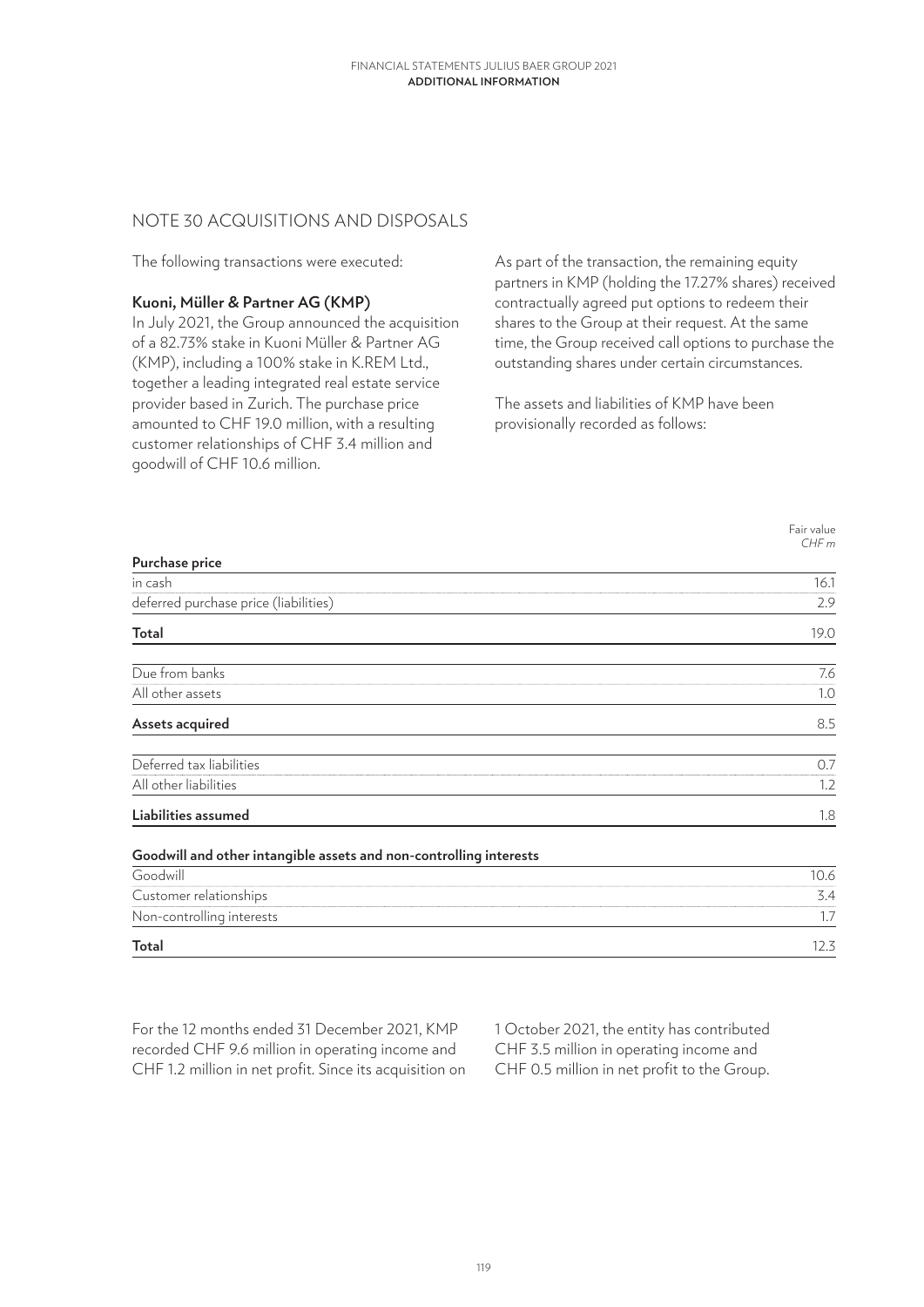## **Julius Baer Bank (Bahamas) Ltd. (2020)**

At the beginning of February 2020, the Group announced its decision to close its Nassau booking centre as part of the Group's efficiency and productivity programme. Following this announcement, the Group received purchase offers for its Bahamas operations and reached an agreement with Ansbacher (Bahamas) Limited on 30 April 2020.

In the second half of 2020, the transaction with Ansbacher to acquire Julius Baer Bank (Bahamas) Ltd. was closed. The transaction price was based on the assets under management; no material gain or loss resulted from the transaction.

# **Kairos (2020/2021)**

In October 2020, the Group announced that a select number of key managers of Kairos acquired a minority interest in Kairos, with Julius Baer retaining a majority of the legal ownership in Kairos. The transaction has been executed on 1 December 2020. At the same time, the managers entered into put contracts to redeem their shares under certain conditions. According to the relevant IFRS

accounting rules, and contrary to the legal view, the managers' shares do not qualify for treatment of non-controlling interests due to the put option structure. Therefore, the Group continues to fully consolidate Kairos without attributing equity or net profit to non-controlling interests. The anticipated cost for the exercise of the put option are recognised as personnel expense up to the assumed exercise date of the put option.

In January 2021, the CEO and another key manager of Kairos acquired minority interests in Kairos. Similar to the transaction in November 2020, the managers entered into put contracts to redeem their shares under certain conditions. In line with the relevant IFRS accounting rules, and contrary to the legal view, the managers' shares do not qualify for treatment of non-controlling interests due to the put option structure. Therefore, the Group continues to fully consolidate Kairos without attributing equity or net profit to non-controlling interests. Contrary to the transaction in November 2020, there are no additional costs to be recognised in the Group's financial statement.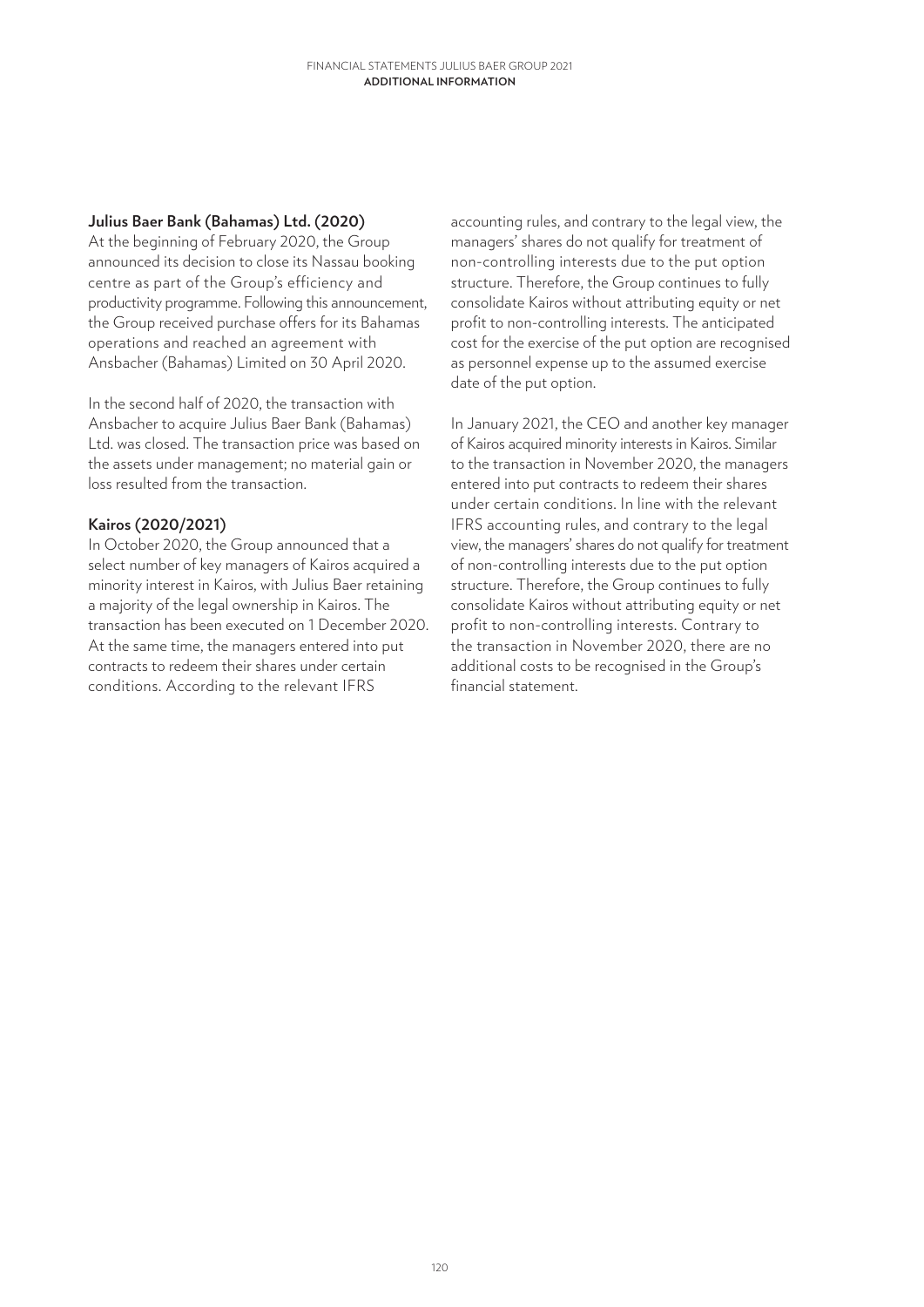# NOTE 31 SHARE-BASED PAYMENTS AND OTHER COMPENSATION PLANS

The programmes described below reflect the plan landscape as at 31 December 2021. All plans are reviewed annually to reflect any regulatory changes and/or market conditions. The Group's overall compensation landscape is described in the chapter Remuneration Report of this Annual Report.

## **Deferred variable compensation plans**

*Cash-based variable compensation – Deferred Cash Plan*

The Deferred Cash Plan (DCP) promotes sound business activities by remaining subject to forfeiture while providing an inherently less volatile payout than shares. The DCP grant is generally made once a year as part of the annual variable compensation awarded to the individual concerned, and participation is determined on an annual basis.

These annually granted deferred cash awards vest in equal one-third tranches, subject to continued employment. The DCP may be granted outside the annual variable compensation cycle in cases where share-based plans are not permissible under local legislation or as an alternative to a Long-Term Incentive Plan award (as described below).

## *Deferred Bonus Plan*

Similar to the DCP, the Deferred Bonus Plan (DBP) promotes sound business activities by remaining subject to forfeiture while providing an inherently less volatile payout than shares. The DBP grant is made once per year and is determined in reference to the annual variable compensation awarded to the individual concerned.

Eligibility for the DBP is based on various factors, including nomination by the CEO, overall role within Julius Baer, total variable compensation and individual contribution in the reporting period. All members of the Executive Board, key employees and the employees defined as risk takers of the Group by virtue of their function within the organisation are considered for the DBP based on their specific role.

These annually granted deferred cash awards vest in equal one-fifth tranches, subject to continued employment.

## *Equity-based variable compensation – Premium Share Plan*

The Premium Share Plan (PSP) is designed to link a portion of the employee's variable compensation to the long-term success of the Group through its share price. A PSP grant is made once a year as part of the annual variable compensation awarded to the individual concerned, and participation is determined on an annual basis. The employee is granted a number of shares equal in value to the deferred element. These shares vest in equal one-third tranches over a three-year plan period. At the end of the plan period, subject to continued employment, the employee then receives an additional share award representing a further onethird of the number of shares granted to him or her at the beginning of the plan period.

# *Equity-based variable compensation – Equity Performance Plan*

The Equity Performance Plan (EPP) is a robust long-term incentive mechanism for key employees. It is an equity plan that seeks to create a retention element for key employees and to link a significant portion of the executive compensation to the future performance of the Group.

Eligibility for the EPP, similar to that of the DBP (as described above), is based on various factors, which include nomination by the CEO, overall role within Julius Baer, total variable compensation and individual contribution in the reporting period. All members of the Executive Board, key employees and employees defined as risk takers of the Group by virtue of their function within the organisation are considered for the EPP based on their specific role. An EPP grant is made once a year and is determined in reference to the annual variable compensation awarded to the individual concerned, and participation is determined on an annual basis.

The EPP is an annual rolling equity grant (made in February each year) that awards performance units to eligible participants subject to individual performance in the reporting period and future performance-based requirements.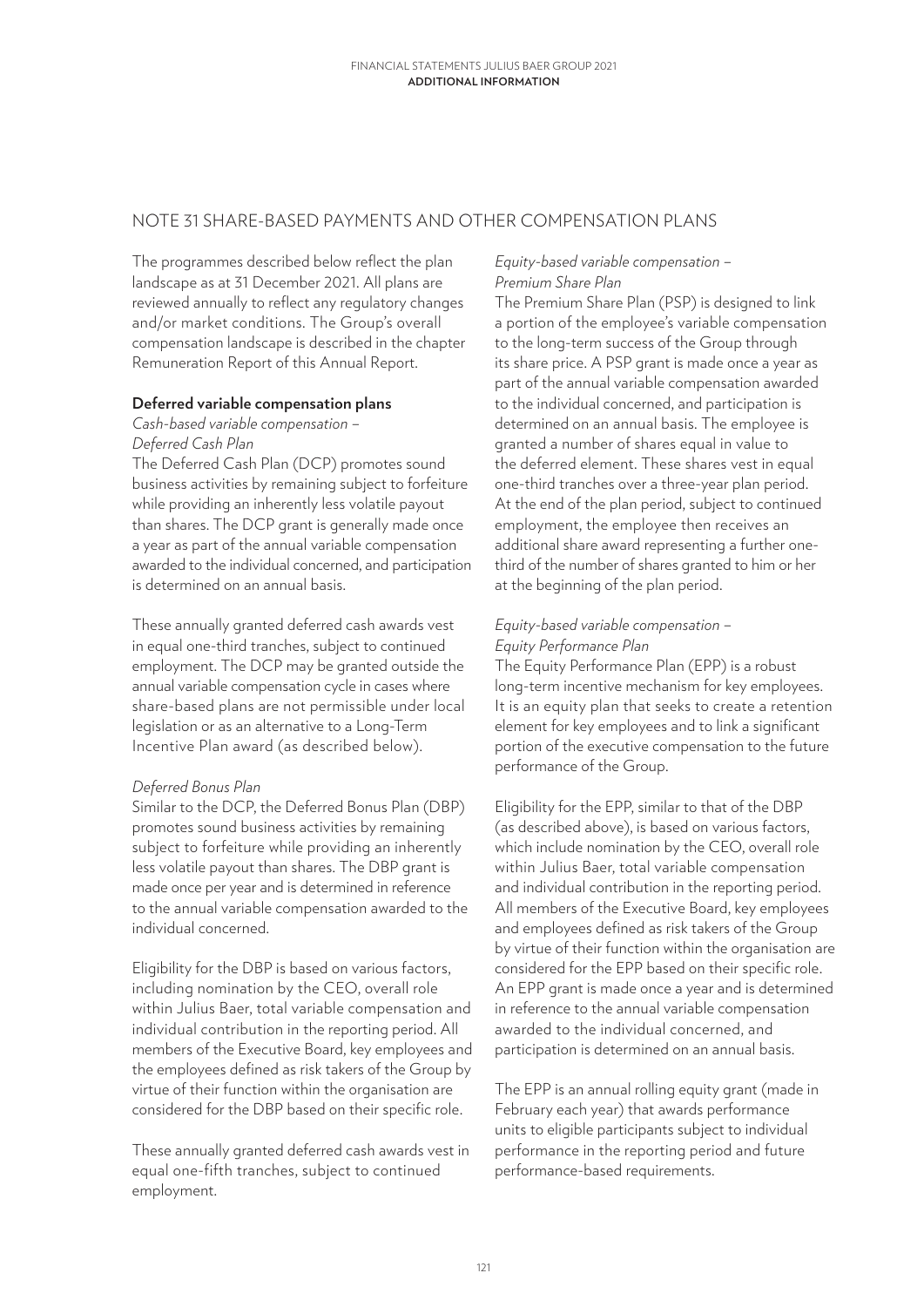The goal of the EPP is to incentivise participants in two ways:

- Firstly, by the nature of its construction, the ultimate value of the award to the participants fluctuates with the market value of Julius Baer Group Ltd. shares.
- Secondly, the performance units are contingent on continued service and two key performance indicators (KPIs), cumulative Economic Profit (cEP) and relative Total Shareholder Return (rTSR). The service condition requires that the participant remains with the Group for three years after the grant (through a cliff-vesting mechanism). The performance of the two KPIs determines the number of shares the participant ultimately receives.

The number of shares delivered under the EPP is between 0% and 150% of the number of performance units granted in any given year (with each individual KPI being capped at a maximum multiplying factor of 200%). The cap serves to limit EPP awards so as to avoid any unforeseen outcome of the final EPP multiplier resulting in unintentionally high or excessive levels of compensation. A high level of performance is required to attain a maximum share delivery (creating a maximum uplift of 50% of the performance units granted), with low-level performance leading to potential nil compensation.

The KPI targets are set based on the strategic three-year budget/plan that is approved by the Board of Directors on an annual basis. Extremely high (and, thus, unrealistic) performance targets are avoided, so as not to incentivise excessive risk-taking by executives and other managerial staff.

#### *Long-Term Incentive Plan (LTI)*

In certain specific situations, the Group may also offer incentives outside the annual compensation cycle. Compensatory payments to new hires for deferred awards they have forfeited by resigning from their previous employer or retention payments to key employees during extraordinary or critical circumstances may be made by granting individuals an equity-based LTI.

An LTI granted in these circumstances generally runs over a three-year plan period. The Group generally operates two different vesting schedules for this plan: (1) three equal one-third tranches vesting over a three-year period, (2) cliff-vesting of all granted shares in one single tranche at the end of a three-year period.

## *Staff Participation Plan (SPP)*

The SPP is offered to most of the Group's global employee population. Some individuals or employees in specific locations are excluded from participating because, for example, the employees concerned are participants in another Group equity-based plan or because the SPP cannot be offered in a particular jurisdiction for legal, regulatory or administrative reasons. Under this plan, eligible participants may voluntarily purchase Julius Baer Group Ltd. shares at the prevailing market price, and for every three shares so purchased they will receive one additional share free of charge. These free shares vest after three years, subject to continued employment. Purchases under the SPP only occur once a year.

The objective of this plan is to strengthen the employee's identification with the Group, to encourage entrepreneurial spirit, to generate greater interest in the business through ownership and to provide employees with financial recognition for their long-term dedication to the Group.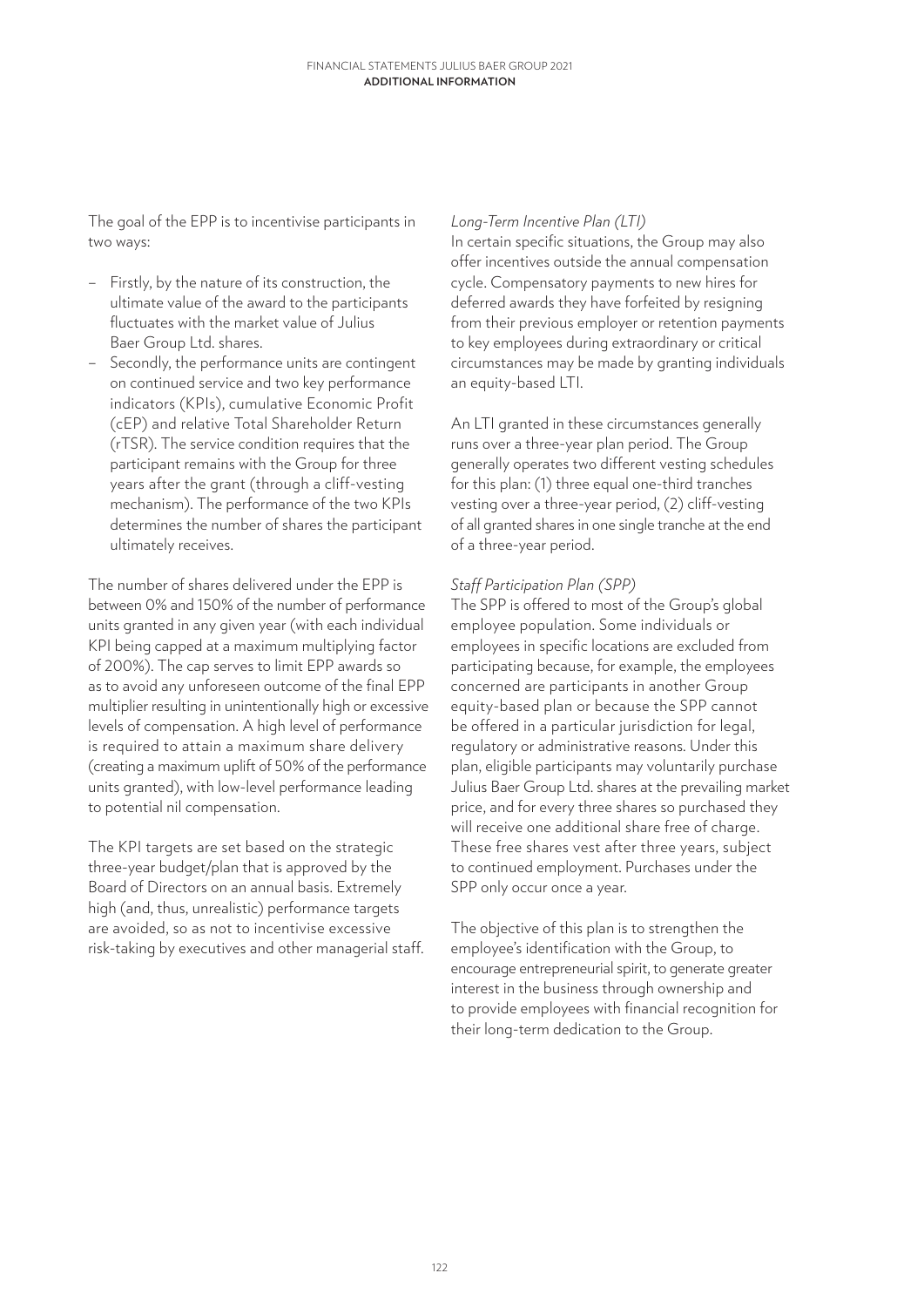Movements in shares/performance units granted under various participation plans are as follows:

|                                                          |                    | 31.12.2021<br>Number of units Number of units<br>Total |                           | 31.12.2020<br>Number of units Number of units<br>Total |
|----------------------------------------------------------|--------------------|--------------------------------------------------------|---------------------------|--------------------------------------------------------|
|                                                          | Economic<br>Profit | Shareholder<br>Return                                  | <b>Economic</b><br>Profit | Shareholder<br>Return                                  |
| <b>Equity Performance Plan</b>                           |                    |                                                        |                           |                                                        |
| Unvested units outstanding, at the beginning of the year | 1,089,808          | 1,089,808                                              | 1,009,810                 | 1,009,810                                              |
| Granted during the year                                  | 304,315            | 304,315                                                | 343,938                   | 343,938                                                |
| Exercised during the year                                | $-254,610$         | $-254,610$                                             | $-252.482$                | $-252,482$                                             |
| Forfeited during the year                                | $-10,377$          | $-10,377$                                              | $-11,458$                 | $-11,458$                                              |
| Unvested units outstanding, at the end of the year       | 1,129,136          | 1,129,136                                              | 1,089,808                 | 1,089,808                                              |

|                                                                     | 31.12.2021 | 31.12.2020 |
|---------------------------------------------------------------------|------------|------------|
| Premium Share Plan                                                  |            |            |
| Unvested shares outstanding, at the beginning of the year           | 1,344,197  | 1,307,722  |
| Granted during the year                                             | 707,116    | 637,193    |
| Vested during the year                                              | $-550,575$ | $-555,302$ |
| Forfeited during the year                                           | $-58,605$  | $-45,416$  |
| Unvested shares outstanding, at the end of the year                 | 1,442,133  | 1,344,197  |
| Weighted average fair value per share granted (CHF)                 | 54.88      | 49.19      |
| Fair value of outstanding shares at the end of the year (CHF 1,000) | 88,230     | 68,554     |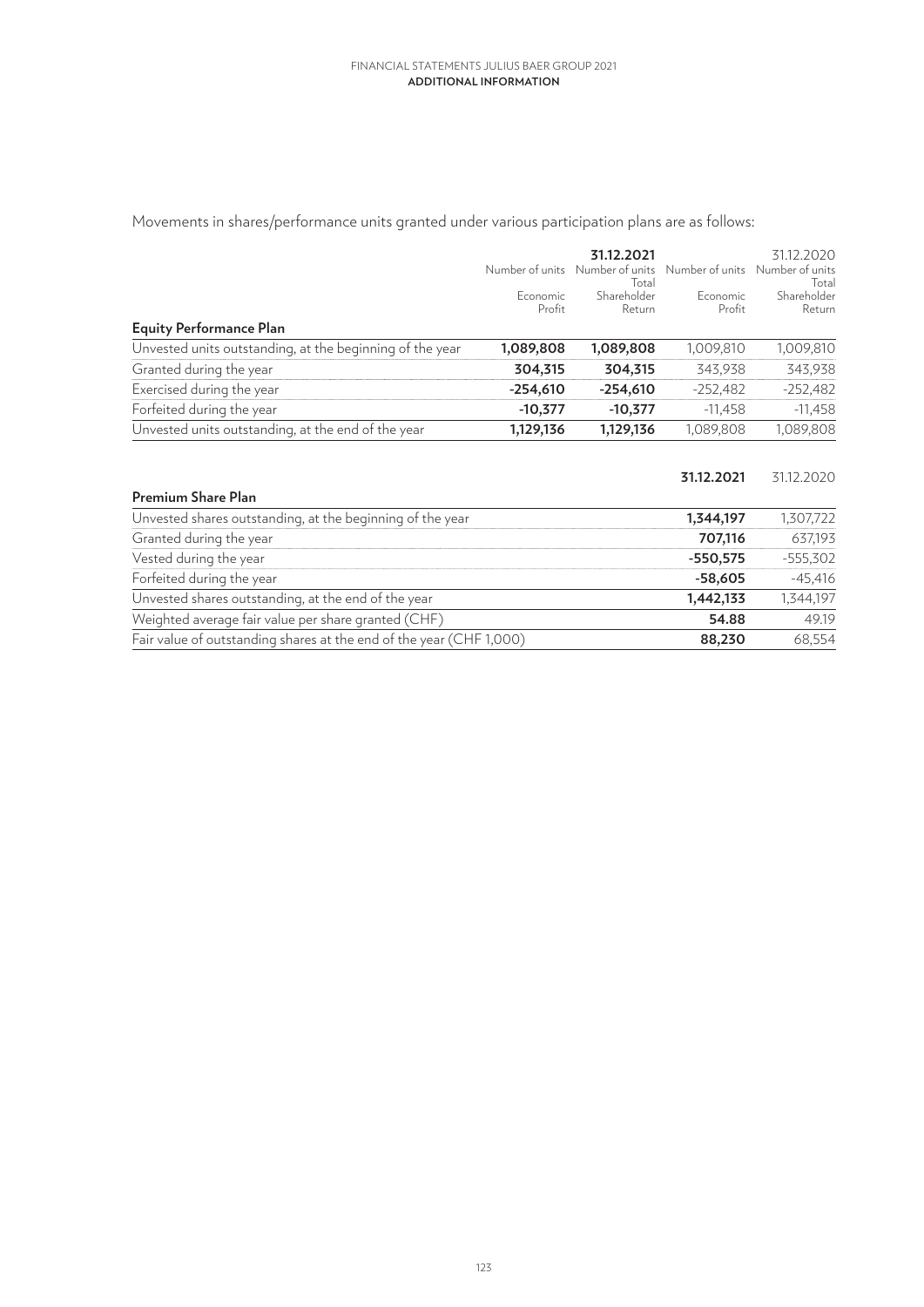#### **31.12.2021** 31.12.2020

| Long-Term Incentive Plan                                            |            |            |
|---------------------------------------------------------------------|------------|------------|
| Unvested shares outstanding, at the beginning of the year           | 874,904    | 764,194    |
| Granted during the year                                             | 206,633    | 384.064    |
| Vested during the year                                              | $-220,766$ | $-228,612$ |
| Forfeited during the year                                           | $-58,411$  | $-44,742$  |
| Unvested shares outstanding, at the end of the year                 | 802,360    | 874,904    |
| Weighted average fair value per share granted (CHF)                 | 56.86      | 45.74      |
| Fair value of outstanding shares at the end of the year (CHF 1,000) | 49,088     | 44,620     |
|                                                                     |            |            |

|                                                                     | 31.12.2021 | 31.12.2020 |
|---------------------------------------------------------------------|------------|------------|
| <b>Staff Participation Plan</b>                                     |            |            |
| Unvested shares outstanding, at the beginning of the year           | 150,081    | 119,381    |
| Granted during the year                                             | 42,218     | 74,583     |
| Vested during the year                                              | $-35,006$  | $-41,843$  |
| Forfeited during the year                                           | $-5,345$   | $-2,040$   |
| Unvested shares outstanding, at the end of the year                 | 151,948    | 150,081    |
| Weighted average fair value per share granted (CHF)                 | 58.75      | 34.32      |
| Fair value of outstanding shares at the end of the year (CHF 1,000) | 9.296      | 7.654      |

Compensation expense recognised for the various participation plans are:

|                             | 31.12.2021<br>CHF m | 31.12.2020<br>CHFm |
|-----------------------------|---------------------|--------------------|
| <b>Compensation expense</b> |                     |                    |
| Equity Performance Plan     | 43.5                | 25.0               |
| Premium Share Plan          | 33.0                | 29.1               |
| Long-Term Incentive Plan    | 14.5                | 15.3               |
| Staff Participation Plan    | 2.3                 | 2.2                |
| Total                       | 93.3                | 71.6               |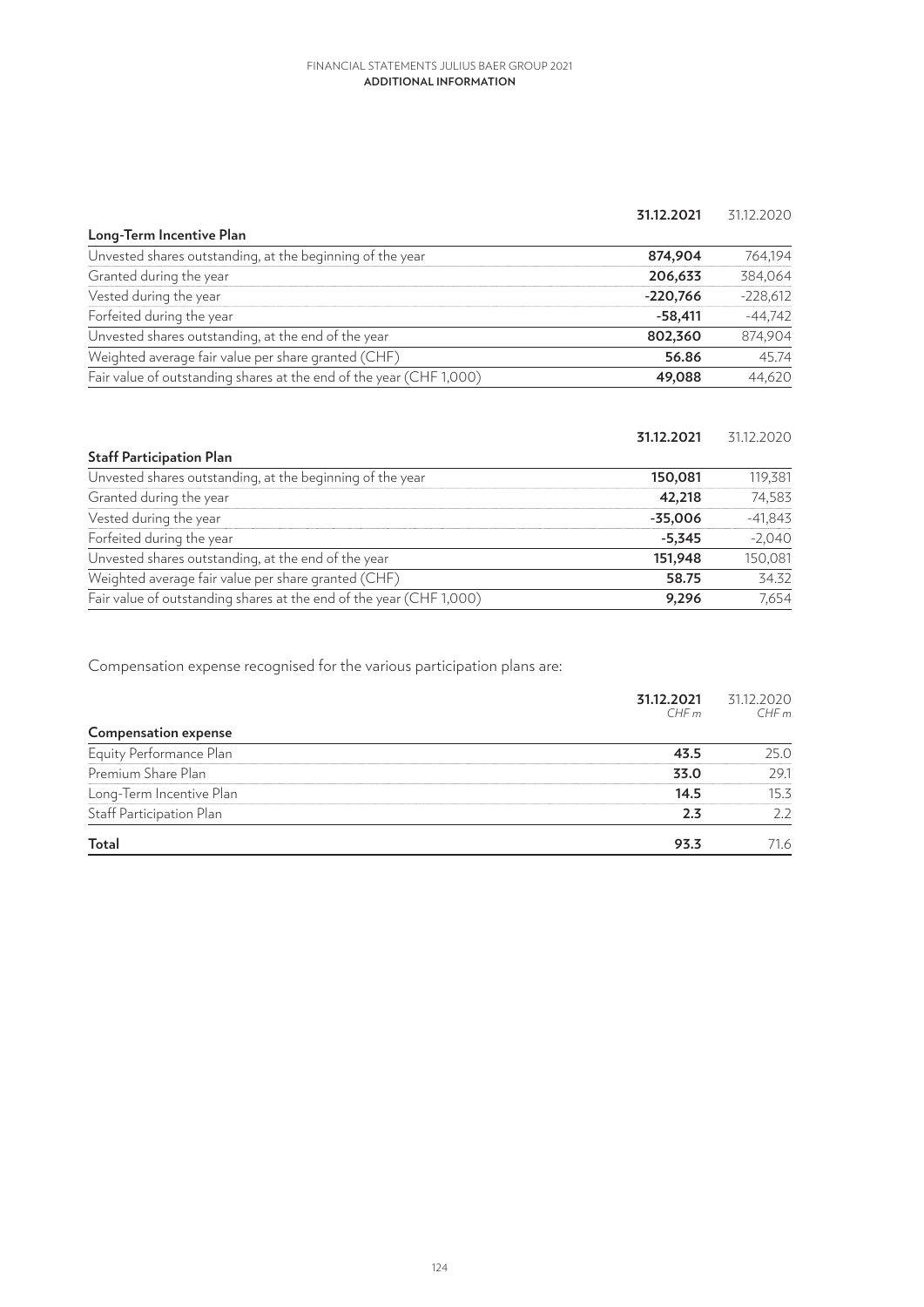# NOTE 32 ASSETS UNDER MANAGEMENT

Assets under management include all bankable assets managed by or deposited with the Group for investment purposes. Assets included are portfolios of wealth management clients for which the Group provides discretionary or advisory asset management services. Assets deposited with the Group held for transactional or safekeeping/ custody purposes, and for which the Group does not offer advice on how the assets should be invested, are excluded from assets under management. In general, transactional or safekeeping/custody assets belong to banks, brokers, securities traders, custodians, or certain institutional investors. Nonbankable assets (e.g. art collections, real estate), asset flows driven more by liquidity requirements than investment purposes or assets primarily used for cash management, funding or trading purposes are also not considered assets under management.

Assets with a discretionary mandate are defined as assets for which the investment decisions are made by the Group, and cover assets deposited with Group companies as well as assets deposited at third-party institutions. Other assets under management are defined as assets for which the investment decision is made by the clients themselves. Both assets with a discretionary mandate and other assets under management take into account client deposits as well as market values of securities, precious metals, and fiduciary investments placed at thirdparty institutions.

When assets under management are subject to more than one level of asset management services, double counting arises within the total assets under management. Each such separate discretionary or advisory service provides additional benefits to the respective client and generates additional revenue to the Group.

Net new money consists of new client acquisitions, client departures and in- or outflows attributable to existing clients. It is calculated through the direct method, which is based on individual client transactions. New or repaid loans and related interest expenses result in net new money flows. Interest and dividend income from assets under management, market or currency movements as well as fees and commissions are not included in the net new money result. Effects resulting from any acquisition or divestment of a Group subsidiary or business are stated separately. Generally, reclassifications between assets under management and assets held for transactional or safekeeping/custody purposes result in corresponding net new money in- or outflows.

Assets under management that are managed by or deposited with associates of the Group are not considered assets managed by or deposited with the Group and are therefore not included in the respective numbers.

Assets under management are disclosed according to the Guidelines of the Swiss Financial Market Supervisory Authority (FINMA) governing financial statement reporting.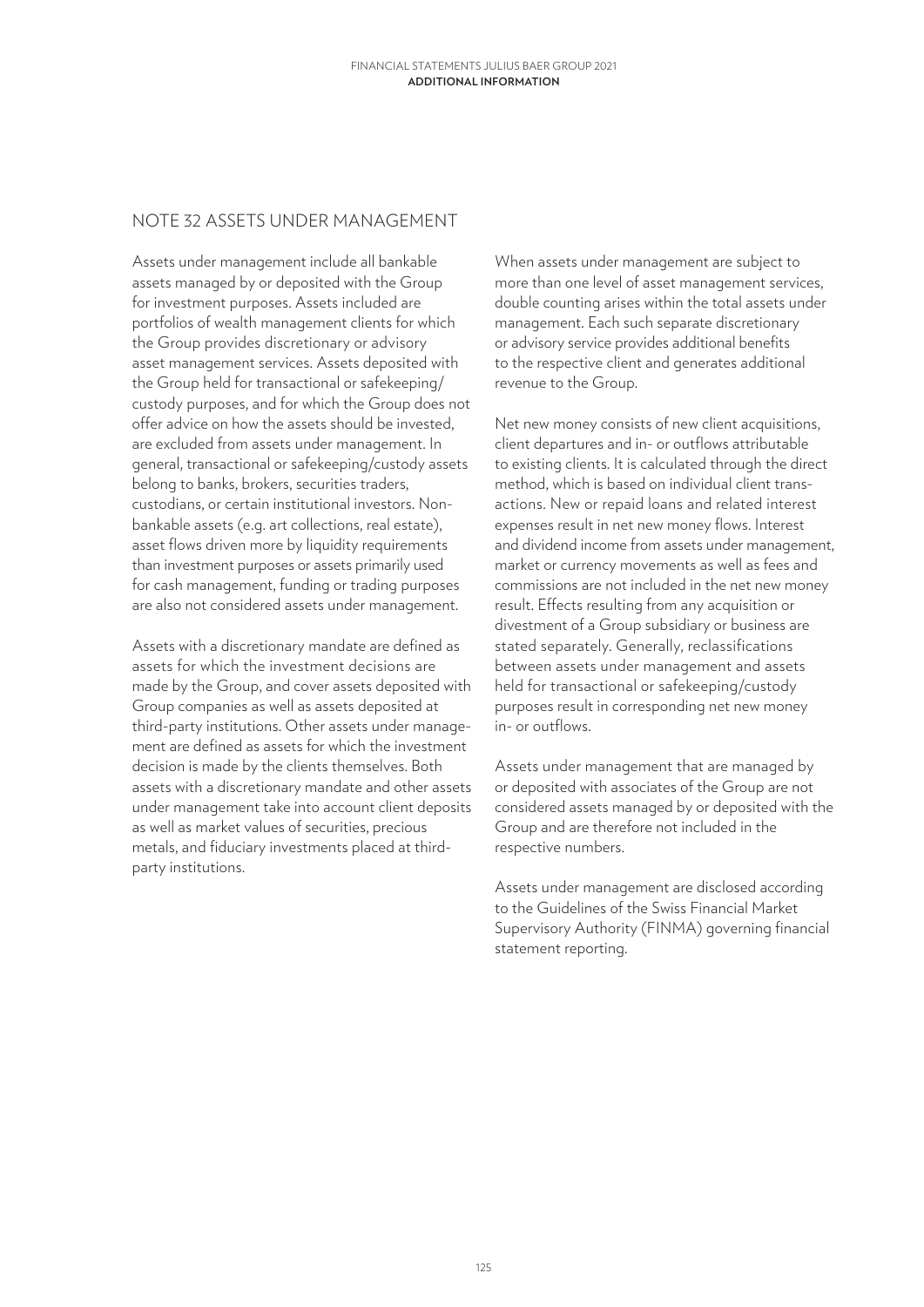#### **Assets under management**

| 2021<br>CHFm | 2020<br>CHFm | Change<br>% |
|--------------|--------------|-------------|
| 82,062       | 68,493       | 19.8        |
| 396,326      | 363,611      | 9.0         |
| 3,353        | 1,568        | 113.8       |
| 481,741      | 433,672      | 11.1        |
| 17,663       | 15,596       | 13.3        |
| 19,617       | 15,060       |             |
| 29,455       | $-5,312$     |             |
| $-1,003^2$   | $-2,126^2$   |             |
|              | $-10^{3}$    |             |
| 561,275      | 505,496      | 11.0        |
|              |              |             |

<sup>1</sup> Collective investment schemes are related to Julius Baer Family Office Brasil Gestão de Patrimônio Ltda., São Paulo, and to Kairos Investment Management S.p.A., Milan.

<sup>2</sup> Assets under management were affected by the Group's decision to discontinue its offering to clients from a number of selected countries and by the completion of the sale of Julius Baer Bank (Bahamas) Limited (2020).

<sup>3</sup> Includes assets that have been reclassified following the completed roll-out of the new client advisory models in Switzerland and continental Europe.

Client assets are defined as all bankable assets managed by or deposited with the Group companies for investment purposes and only those deposited assets held for transactional, safekeeping/custody or administrative purposes for which additional services – e.g. analysis and reporting or securities lending and borrowing – are provided. Non-bankable

assets (e.g. art collections, real estate), asset flows driven more by liquidity requirements than investment purposes, assets primarily used for cash management, funding or trading purposes or deposited assets held purely for transactional or safekeeping/custody purposes are excluded from client assets.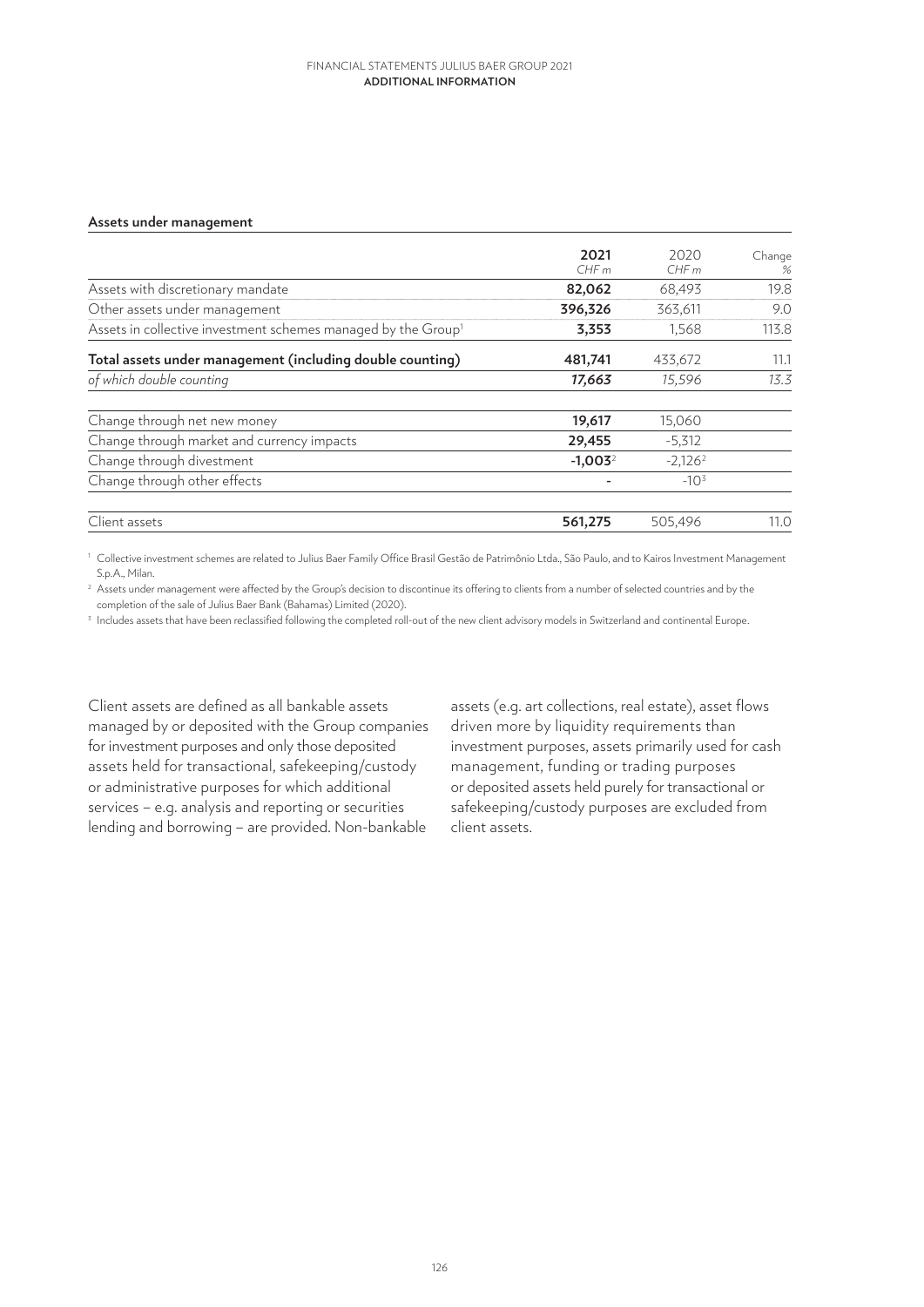# **Breakdown of assets under management**

| 2021<br>% | 2020<br>%      |
|-----------|----------------|
|           |                |
| 33        | 30             |
| 13        | 17             |
| 30        | 27             |
|           | $\overline{2}$ |
| 17        | 18             |
| 4         | 5              |
| 2         |                |
| 100       | 100            |
|           |                |

## **By currencies**

| CHF                       | 10      | 9              |
|---------------------------|---------|----------------|
| EUR                       | 19      | 19             |
| <b>USD</b>                | 49      | 48             |
| $\overline{\mathsf{GBP}}$ | 4       | $\overline{4}$ |
| SGD                       |         |                |
| HKD                       | 7       | 4              |
| <b>INR</b>                |         | 4              |
| <b>BRL</b>                |         |                |
| $\overline{\text{Other}}$ | $\circ$ | 9              |
| <b>Total</b>              | 100     | 100            |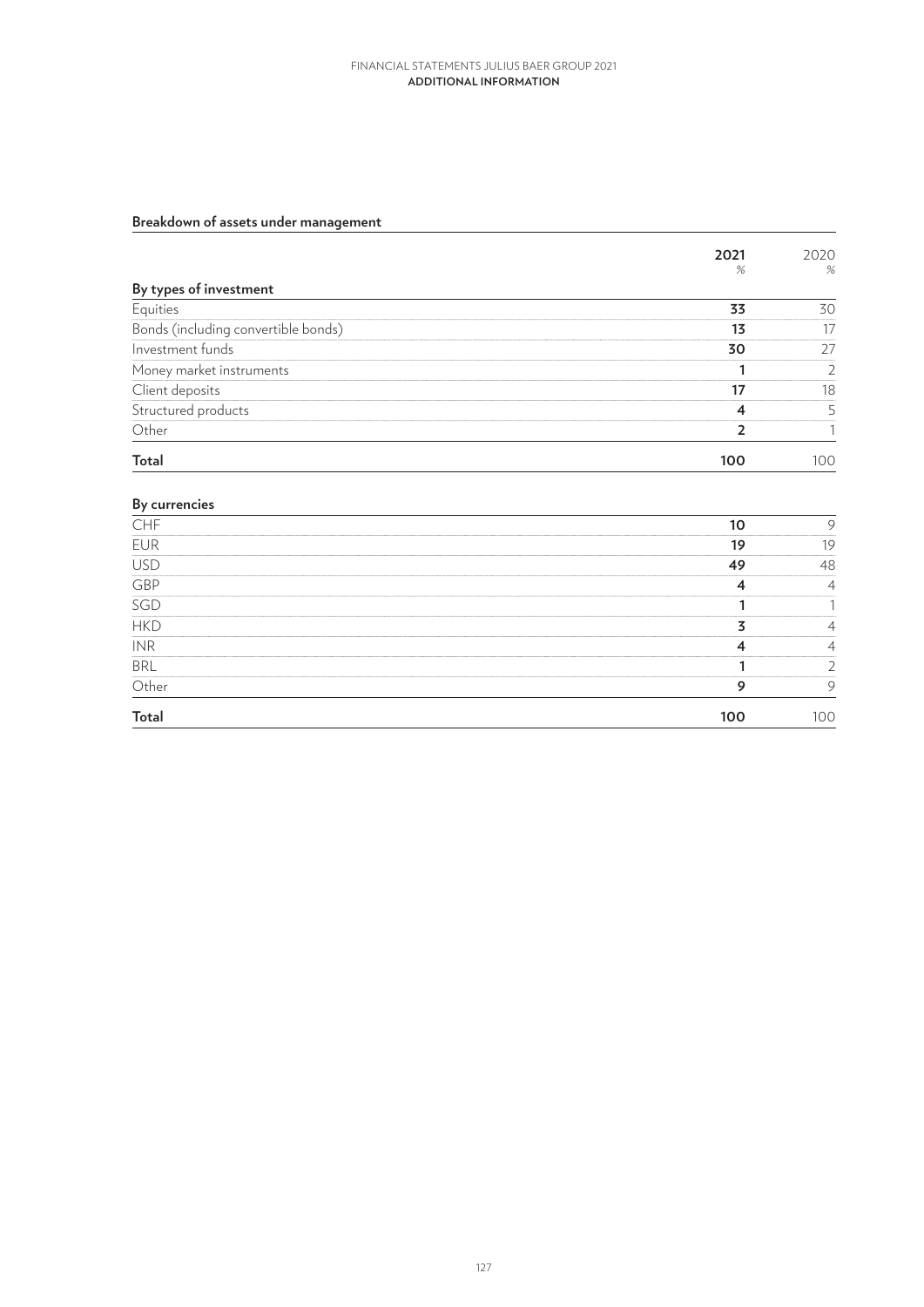# NOTE 33 REQUIREMENTS OF SWISS BANKING LAW

The Group is subject to supervision by the Swiss Financial Market Supervisory Authority (FINMA), which requires Switzerland-domiciled banks using International Financial Reporting Standards (IFRS) as their primary accounting standard to provide a narrative explanation of the major differences between IFRS and Swiss GAAP. Swiss GAAP is based on the regulations of the Swiss Code of Obligations, on Swiss Banking Law and the Ordinance thereto, on the FINMA Accounting Ordinance (RelV-FINMA) and the Guidelines of the FINMA Circular 2020/1 'Accounting Banks'.

The following main differences between IFRS and Swiss GAAP (true and fair view) are relevant to the Group:

Under IFRS, goodwill is not amortised but tested for impairment annually, and a write-off is made if the recoverable amount is less than the carrying amount. Under Swiss GAAP, goodwill is amortised over its useful life, generally not exceeding five years (in justified cases up to twenty years), and tested for impairment.

Under IFRS, changes in the fair value of financial instruments measured at fair value through other comprehensive income (FVOCI) are directly

recognised in equity. Under Swiss GAAP, such financial instruments are measured at the lower of cost or market (LOCOM), with the changes in fair value where required recognised in the income statement.

Swiss GAAP allows the application of IAS 19 for the accounting for defined benefit plans. However, the remeasurement of the net defined benefit liability is recognised in the income statement and comprises movements in actuarial gains and losses and return on plan assets (excluding net interest cost). Under IFRS, these components are recognised directly in equity.

Under IFRS, a lessee recognises right-of-use assets and lease liabilities for all leases with a term of more than 12 months, unless the underlying asset is of low value. Under Swiss GAAP, no right-of-use assets or lease liabilities are recognised, but operating lease expenses are expensed as incurred.

Under IFRS, all income and expenses are attributed to ordinary business operations. Under Swiss GAAP, income and expenses are classified as extraordinary, if they are from non-operating transactions and are non-recurring.

# NOTE 34 EVENTS AFTER THE BALANCE SHEET DATE

There are no events to report that had an influence on the balance sheet or the income statement for the 2021 financial year.